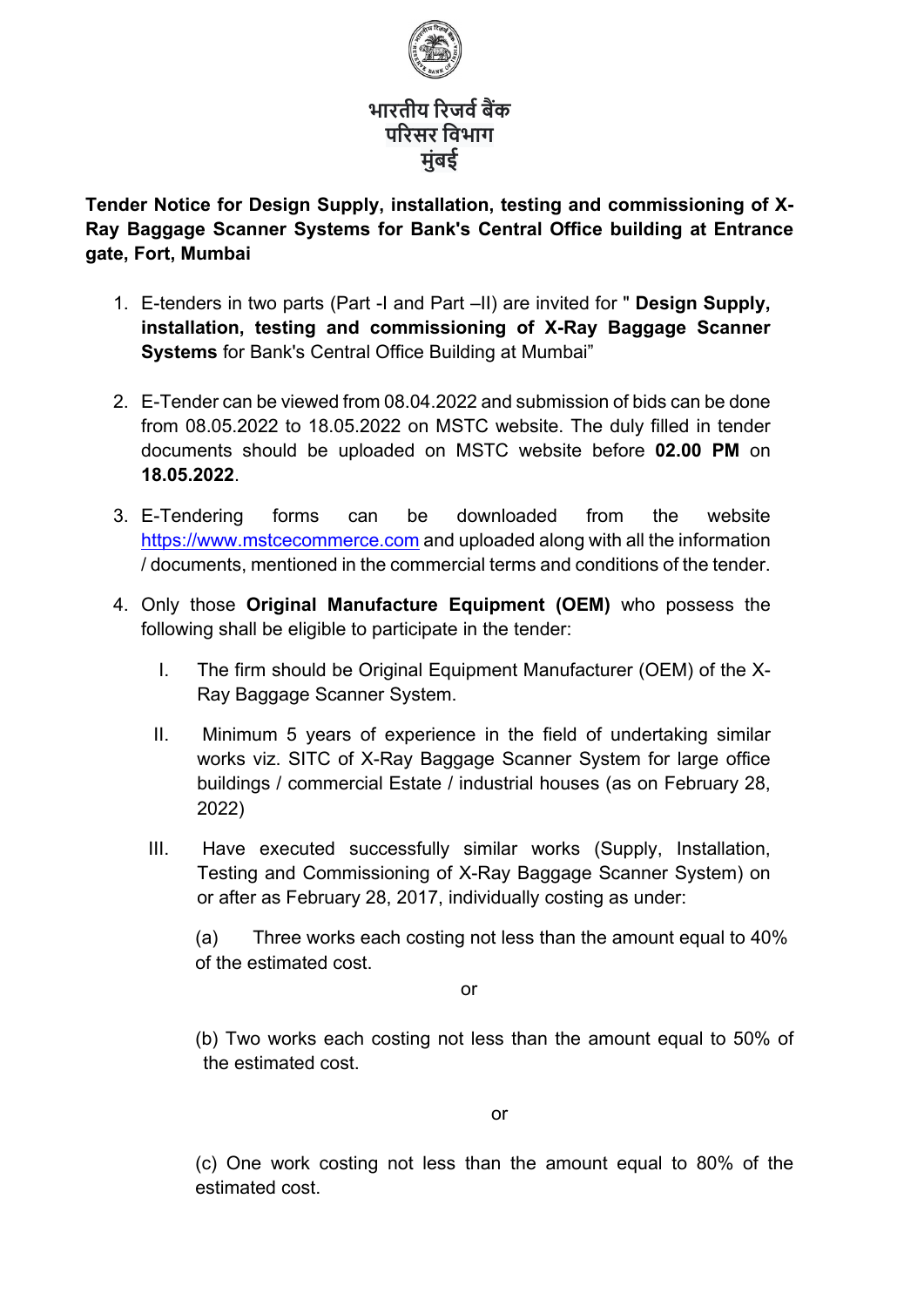## AND

**(iv)** Tenderers should be OEM for ten years for after sales support & spares support. **[\(Annexure-IV\)](#page-67-0)** and should have centralized 24X7 Complain lodging facility.

## **AND**

**(v)** Tenderers should submit copies of the detailed work order indicating scope and value of works and completion certificate for the qualifying works. Tenderers should also provide a list of completed works with all the details as per the **[\(Annexure-IX\)](#page-75-0)** 

### **AND**

**(vi)** Minimum yearly turnover of ₹45.00 lakh during last 3 financial years supported by audited financial statements.

## **AND**

**(vii)** Should furnish Banker certificate issued by the Applicant's banker specifically for the purpose of the work, for an amount of **₹45.00 lakh [\(Annexure- X\)](#page-77-0)**

## **AND**

**(viii)** have a service set up in Mumbai Metropolitan Region for rendering after sales service.

# *AND* AND

 **(IX)** Should have Certificate of Radiation issued by Atomic Energy Regulatory Board(AERB) .

5. The following documents shall be prepared and scanned in different files (in PDF or JPEG format) and uploaded during the on-line submission of Bid. These documents shall also be submitted to RBI before the prescribed date & time for submission of Bids. The following relevant documents should be submitted to satisfy the Bank about their eligibility for participating in the tendering process.

| a) | Composition of the firm | Full particulars (whether contractor is an     |
|----|-------------------------|------------------------------------------------|
|    |                         | individual, or a partnership firm, or a        |
|    |                         | company etc.,) of the composition of the       |
|    |                         | firm of contractors in details should be       |
|    |                         | submitted along with name(s) and address       |
|    |                         | (es), of the partner's copy of the Articles of |
|    |                         | Association/ Power of Attorney/other           |
|    |                         | relevant documents.                            |
|    |                         |                                                |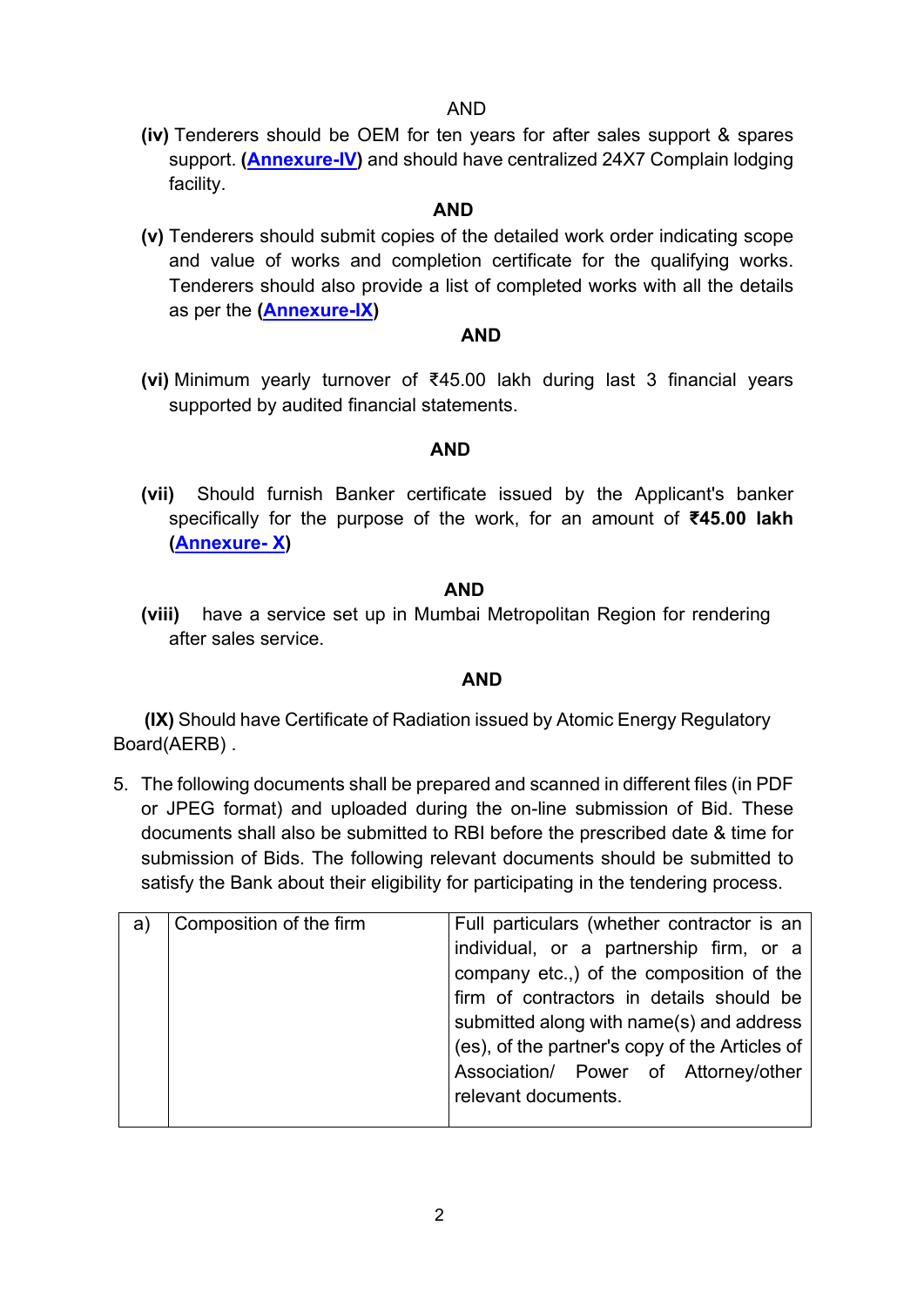| b)           | Work experience & Completion<br>of similar works of specified<br>value during the specified period | Copies of the detailed work orders for the<br>two qualifying works indicating date of<br>award, value of awarded work, time given<br>for completing the work, etc. and the<br>corresponding completion certificates<br>indicating actual date of completion and<br>actual value of executed similar works<br>should be enclosed in proof of the work<br>experience. The details along<br>with<br>documentary evidence<br>of<br>previous<br>experience, if any of carrying out works for<br>the Reserve Bank of India at any center |
|--------------|----------------------------------------------------------------------------------------------------|------------------------------------------------------------------------------------------------------------------------------------------------------------------------------------------------------------------------------------------------------------------------------------------------------------------------------------------------------------------------------------------------------------------------------------------------------------------------------------------------------------------------------------|
|              |                                                                                                    | should also be given                                                                                                                                                                                                                                                                                                                                                                                                                                                                                                               |
| $\mathsf{C}$ | Turn over during the specified<br>period                                                           | A certificate issued by the Chartered<br>Accountant shall be submitted.                                                                                                                                                                                                                                                                                                                                                                                                                                                            |
| d)           | Name(s) and address (es) of<br>the Bankers and their present<br>contact executives                 | Written Information about the names and<br>addresses of their bankers along with full<br>details, like names, postal addresses, e-<br>mail IDs, telephone (landline and mobile)<br>nos. fax nos., etc. of the contact executive<br>(i.e. the persons who can be contacted at<br>the office of their bankers by the Bank, in<br>case it is so needed) should be furnished.                                                                                                                                                          |
| e)           | <b>Details of Bank account</b>                                                                     | Full particulars of their bank accounts, like<br>account no. type, when opened etc.,<br>should be given.                                                                                                                                                                                                                                                                                                                                                                                                                           |
| f)           | Details of completed works                                                                         | The client-wise names of work $(s)$ , year $(s)$<br>of execution of work (s), awarded and<br>actual cost(s) of executed work(s)<br>completion time stipulated in the contract<br>(s) and actual time taken to complete the<br>work (s), Name(s) and full contact-details<br>of the officers/ authorities / departments<br>under whom the work(s) was/were<br>executed should be furnished                                                                                                                                          |

- **6**. In the event of intending tenderer's failure to satisfy the Bank; the Bank reserves the right to refuse issuance of tender forms/documents to them.
- **7.** Tender (Part I & Part II) shall be submitted through e-tender portal of MSTC. Part-I of the tender will contain the Bank's standard technical and commercial conditions for the proposed work, tenderers' covering letter, tenderer's additional conditions, if any and the EMD of **₹90,000/-** in the form of Demand Draft/NEFT in favour of Reserve Bank of India payable at Mumbai OR an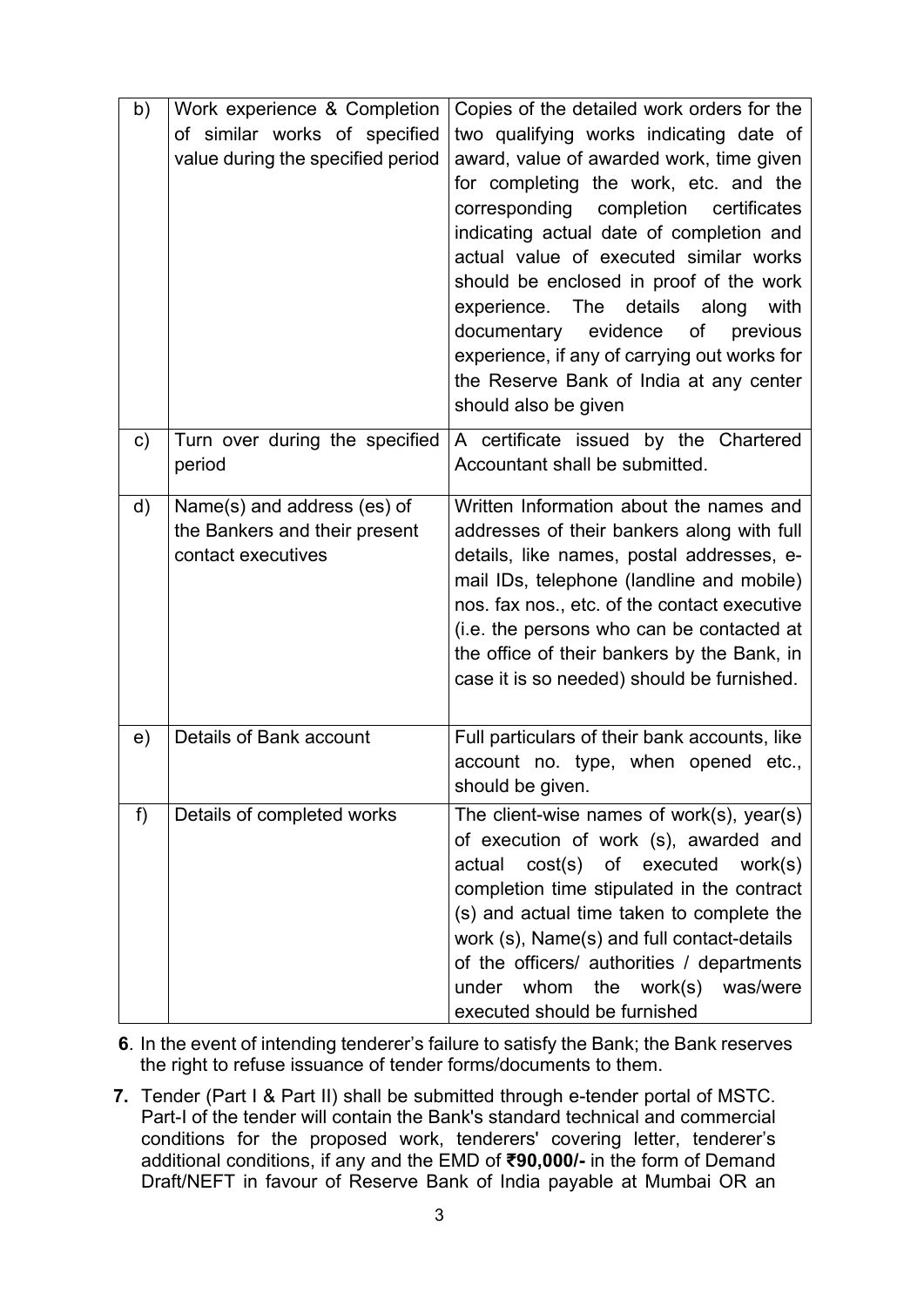irrevocable Bank Guarantee issued by a scheduled Bank in the Bank's standard proforma valid for six months which is available in the Part I of the tender form submitted to the Premises Department Central Office, RBI, Fort Mumbai on or before **18.05.2022 up to 2.00 pm.**

- **8.** The applicants/tenderers have to upload the scanned copy in MSTC portal on or before 18.05.2022 up to 2.00 pm.
	- a. Client's certificate as per format at **[Annex-IX](#page-75-0)** for qualified works they have carried out "eligible works" in terms of the eligibility (Pre-qualification) criteria explained in this notice.
	- **b. Banker's certificate as per format at [Annex X](#page-77-0) from their banker/bankers.**

The certificates should be addressed to Chief General Manager, Reserve Bank of India, Premises Department, central office Fort, Mumbai and shall be submitted/uploaded along with their application/tender.

The client's certificate shall be accepted only when the same is signed by an official of the rank of Executive Engineer or equivalent in respect of a Government/Semi Government organization or a PSU and only when they are supported by adequate proof of payment received by the contractor for the work done by him. The client's certificate issued by the private organizations shall also accompany Tax Deducted at Source (TDS) certificates. Applications/tenders received without the above certificates may be rejected. The Bank shall have the right to independently verify these certificates.

The Bank shall evaluate the said reports before evaluation of price bid of the tenders. If any tenderer is not found to possess the required eligibility for participating in the tendering process at any point of time and/or his performance reports received from his clients and/or his bankers are found unsatisfactory, the Bank reserves the right to reject his offer even after opening of Part-I of the tender. The Bank is not bound to assign any reason for doing so.

- **9.** Applicants intending to apply will have to satisfy the Bank by furnishing documentary evidence in support of their possessing required eligibility and in the event of their failure to do so, the Bank reserves the right to reject their bids.
- **10.** The Bank is not bound to accept the lowest tender and reserves the right to accept either in full or in part any tender. The Bank also reserves the right to reject all the tenders without assigning any reason thereof.
- **11.** Any amendments / corrigendum to the tender, if any, issued in future will only be notified on the RBI Website and MSTC Website as given above.

# **Chief General Manager,**

**Reserve Bank of India, Premises Department, Central Office Mumbai**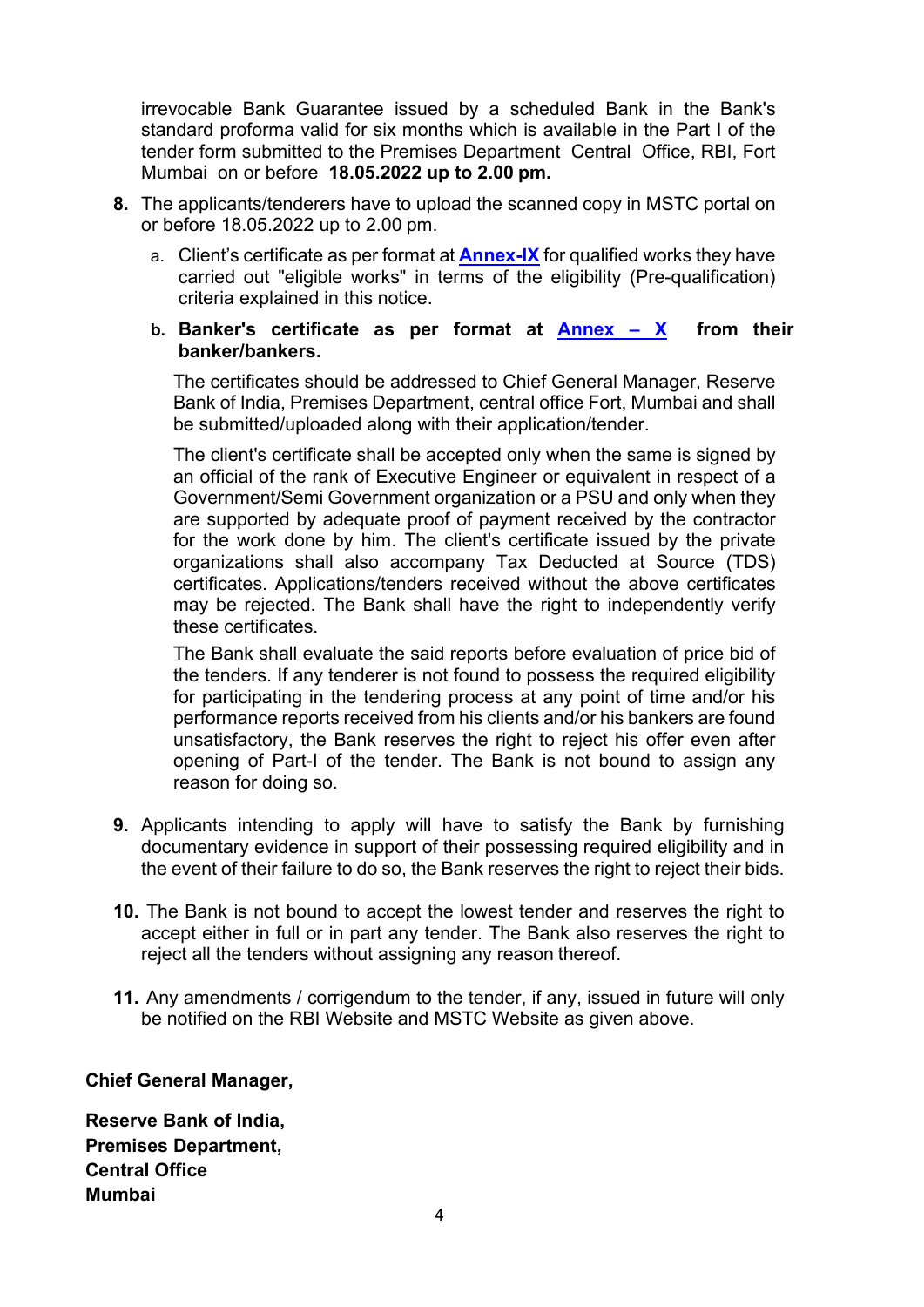#### **SCHEDULE OF TENDER (SOT)**

# भारतीय रिज़र्व बैंक के केंद्रीय कार्यालय भवन, फोर्ट, मुंबई के लिए एक्स-रे <u>बैगेज स्कैनर प्रणाली की डिजाइन, आपूर्ति, संस्थापन, परीक्षण और कमीशनिंग</u> **Design, Supply, Installation, Testing and Commissioning of X-Ray Baggage Scanner Systems for Bank's Central Office Building, Fort, Mumbai**

| Sr. No. | <b>Details</b>                                                                                                                                                           | Date/Time                                                                                                                                                                                                                                                                                                                                                                                                                                                                                                                                                                                                                                                                                                                                 |
|---------|--------------------------------------------------------------------------------------------------------------------------------------------------------------------------|-------------------------------------------------------------------------------------------------------------------------------------------------------------------------------------------------------------------------------------------------------------------------------------------------------------------------------------------------------------------------------------------------------------------------------------------------------------------------------------------------------------------------------------------------------------------------------------------------------------------------------------------------------------------------------------------------------------------------------------------|
| a.      | E-tender No.                                                                                                                                                             | RBI/Central Office/Premises Department/2/22-<br>23/ET/13                                                                                                                                                                                                                                                                                                                                                                                                                                                                                                                                                                                                                                                                                  |
| b.      | Mode of Tender                                                                                                                                                           | e- Procurement System<br>(Online Part I - Techno-Commercial Bid and Part II -<br>Price Bid through<br>www.mstcecommerce.com/eprochome/rbi)                                                                                                                                                                                                                                                                                                                                                                                                                                                                                                                                                                                                |
| c.      | <b>Estimated Cost</b>                                                                                                                                                    | ₹45.00 lakh                                                                                                                                                                                                                                                                                                                                                                                                                                                                                                                                                                                                                                                                                                                               |
| d.      | View tender - Date, Time on MSTC<br>Web portal                                                                                                                           | 2.00 PM onwards of 08.04.2022                                                                                                                                                                                                                                                                                                                                                                                                                                                                                                                                                                                                                                                                                                             |
| е.      | Pre-Bid meeting                                                                                                                                                          | Online 11.30 AM of 06.05.2022                                                                                                                                                                                                                                                                                                                                                                                                                                                                                                                                                                                                                                                                                                             |
| f.      | <b>Earnest Money Deposit</b>                                                                                                                                             | ₹90,000/-<br>EMD in the form of Demand Draft drawn in favour of<br>Reserve Bank of India, of a Scheduled Bank or Bank<br>Guarantee as per proforma annexed hereto shall be<br>deposited in original at the office of tender inviting<br>authority on or before 2:00 PM of 18.05.2022.<br>EMD can also be remitted to Reserve Bank of India<br>Account on or before 2:00 PM of 18.05.2022. The<br>account details for NEFT transactions are as under:<br><b>Beneficiary Name- Reserve Bank of India</b><br><b>IFSC: RBIS0COD001</b><br><b>Account No: 41869163273</b><br>Proof of remittance indicating transaction number and<br>other details shall be uploaded on Bank's approved e-<br>tender portal along with other tender documents |
| g.      | <b>Bid Start date-</b> Date of Starting of<br>e-Tender for submission of on line<br>Techno-Commercial Bid and price<br>Bid at<br>www.mstcecommerce.com/eprochom<br>e/rbi | 10:00 AM of 08.05.2022                                                                                                                                                                                                                                                                                                                                                                                                                                                                                                                                                                                                                                                                                                                    |
| h.      | Bid close date- Date of closing of<br>online e-tender for submission of<br>Techno-Commercial Bid & Price Bid.                                                            | 2:00 PM of 18.05.2022                                                                                                                                                                                                                                                                                                                                                                                                                                                                                                                                                                                                                                                                                                                     |
| i.      | Tender open Date:-<br>а.<br>Date & time of opening of Part -I<br>(i.e. Techno - Commercial Bid)<br>b. Part -II Price Bid: - Date of                                      | a. 3.00 PM of 18.05.2022<br>b. shall be informed separately to the bidders                                                                                                                                                                                                                                                                                                                                                                                                                                                                                                                                                                                                                                                                |
|         | opening of part II (i.e. price bid<br>shall be informed separately.)                                                                                                     | eligible for Part II of the tender                                                                                                                                                                                                                                                                                                                                                                                                                                                                                                                                                                                                                                                                                                        |

Note: *The firms have to pay the mandated transaction fee to MSTC payment gateway in favor of MSTC LIMITED*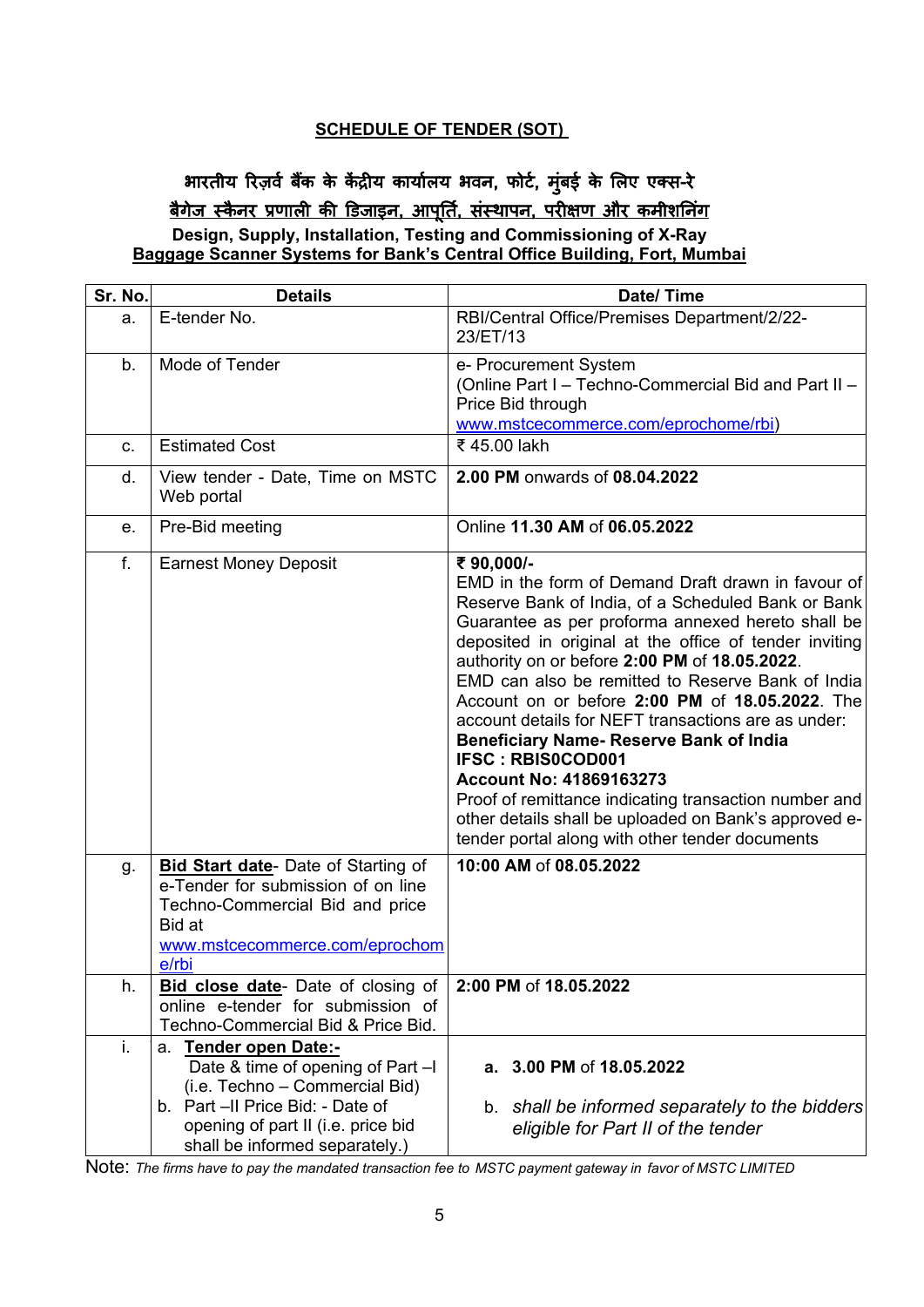# **Important instructions for E-procurement**

Bidders are requested to read the terms & conditions of this tender before submitting your online tender.

Process of E-tender:

1 A) Registration: The process involves vendor's registration with MSTC e-procurement portal which is free of cost. Only after registration, the vendor(s) can submit his/their bids electronically. Electronic Bidding for submission of Technical Bid as well as Commercial Bid will be done over the internet. The Vendor should possess Class III signing type digital certificate. Vendors are to make their own arrangement for bidding from a P.C. connected with Internet. MSTC is not responsible for making such arrangement. (Bids will not be recorded without Digital Signature). SPECIAL NOTE: THE TECHNICAL BID AND THE COMMERCIAL BID HAS TO

BE SUBMITTED ON-LINE AT [www.mstcecommerce.com/eprochome/rbi](https://www.mstcecommerce.com/eprochome/rbi)

1). Vendors are required to register themselves online with [www.mstcecommerce.com](https://www.mstcecommerce.com/)→ e-Procurement →PSU/Govtdepts→ Select RBI

Logo-

>Register as Vendor -- Filling up details and creating own user id and password→ Submit.

2) Vendors will receive a system generated mail confirming their registration in their email which has been provided during filling the registration form. In case of any clarification, please contact RBI/MSTC, (before the scheduled time of the e- tender).

*Contact person ( RBI):* 

- 1. Mr. Santosh Katarnavare, AM (Tech)- [snkatarnavare@rbi.org.in](mailto:snkatarnavare@rbi.org.in)  9890974053
- 2. Smt. Rashmi Gehani, Mgr (Gen)- [rgehani@rbi.org.in](mailto:rgehani@rbi.org.in)  9833352089
- 3. Mr. Ashutosh Singh, AGM (Tech) - [ashutoshsingh@rbi.org.in](mailto:ashutoshsingh@rbi.org.in)  08872004140

*Contact person (MSTC Ltd):* 

1. Mr. Sushil Nale, Asst. Manager – [sushil@mstcindia.co.in](mailto:sushil@mstcindia.co.in) Mobile-09987758460

- 2. Ms. Rupali, Manager – [rpandey@mstcindia.co.in](mailto:rpandey@mstcindia.co.in) Mobile 9458704037
- 3. Mr. Tanmoy Sarkar, Deputy Manager- **id[-tsarkar@mstcindia.co.in;](mailto:tsarkar@mstcindia.co.in) Mobile-08349894664**
- 4. Google hangout ID- (for text chat)- [mstceproc@gmail.com](mailto:mstceproc@gmail.com)

4. Email: [helpdesk@mstcindia.co.in](mailto:helpdesk@mstcindia.co.in) 

Contact No.: -

- 1) +91 33 4060 9118
- 2) +91 33 2289 5064
- 3) +91 33 2290 1004
- 4) +91 33 4064 5316
- B) System Requirement:

i) Windows 7 or above Operating System

ii) IE-7 and above Internet browser.

iii) Signing type digital signature

iv) Latest updated JRE 8 (x86 Offline) software to be downloaded and installed in the system.

To disable "Protected Mode" for DSC to appear in The signer box following settings may be applied.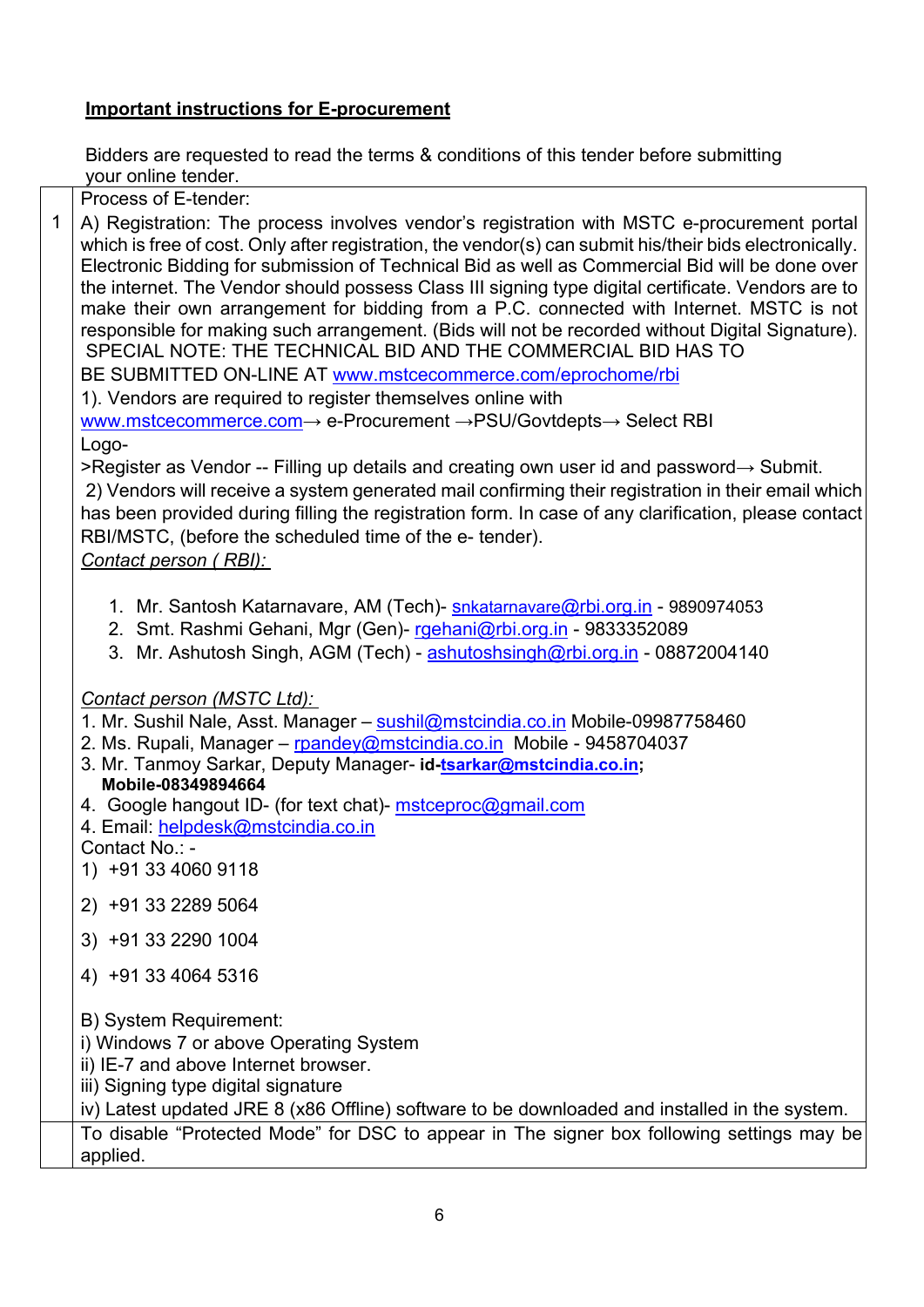|                | □ Tools => Internet Options =>Security => Disable protected Mode If enabled- i.e,                                                                                                                   |  |  |  |
|----------------|-----------------------------------------------------------------------------------------------------------------------------------------------------------------------------------------------------|--|--|--|
|                | Remove the tick from the tick box mentioning "Enable Protected Mode". □ Other Settings:                                                                                                             |  |  |  |
|                | Tools => Internet Options => General => Click On Settings under "browsing history/Delete                                                                                                            |  |  |  |
|                | Browsing History" => Temporary Internet Files => Activate "Every time I Visit the Webpage".                                                                                                         |  |  |  |
|                |                                                                                                                                                                                                     |  |  |  |
|                | To enable ALL active X controls and disable 'use pop up blocker' under                                                                                                                              |  |  |  |
|                | Tools $\rightarrow$ Internet Options $\rightarrow$ custom level (Please run IE settings from the page                                                                                               |  |  |  |
|                | www.mstcecommerce.com once)                                                                                                                                                                         |  |  |  |
| $\overline{2}$ | The Techno-commercial Bid and the Price Bid shall have to be submitted online at                                                                                                                    |  |  |  |
|                | www.mstcecommerce.com/eprochome/rbi. Tenders will be opened electronically on specified                                                                                                             |  |  |  |
|                | date and time as given in the Tender.                                                                                                                                                               |  |  |  |
| 3              | All entries in the tender should be entered in online Technical & Commercial Formats without                                                                                                        |  |  |  |
|                |                                                                                                                                                                                                     |  |  |  |
|                | any ambiguity.                                                                                                                                                                                      |  |  |  |
|                | <b>Special Note towards Transaction fee:</b>                                                                                                                                                        |  |  |  |
| $\overline{4}$ | The vendors shall pay the transaction fee using "Transaction Fee Payment" Link under "My                                                                                                            |  |  |  |
|                | Menu" in the vendor login. The vendors have to select the particular tender from the event                                                                                                          |  |  |  |
|                | dropdown box. The vendor shall have the facility of making the payment either through NEFT or                                                                                                       |  |  |  |
|                | Online Payment. On selecting NEFT, the vendor shall generate a challan by filling up a form.                                                                                                        |  |  |  |
|                | The vendor shall remit the transaction fee amount as per the details printed on the challan                                                                                                         |  |  |  |
|                | without making change in the same. On selecting Online Payment, the vendor shall have the                                                                                                           |  |  |  |
|                | provision of making payment using its Credit/ Debit Card/ Net Banking. Once the payment gets                                                                                                        |  |  |  |
|                | credited to MSTC's designated bank account, the transaction fee shall be auto authorized, and                                                                                                       |  |  |  |
|                | the vendor shall be receiving a system generated mail.                                                                                                                                              |  |  |  |
|                | Transaction fee is non-refundable.                                                                                                                                                                  |  |  |  |
|                | A vendor will not have the access to online e-tender without making the payment                                                                                                                     |  |  |  |
|                | towards transaction fee.<br><u>NOTE</u>                                                                                                                                                             |  |  |  |
|                | Bidders are advised to remit the transaction fee well in advance before the closing time of the                                                                                                     |  |  |  |
|                | event so as to give themselves sufficient time to submit the bid.                                                                                                                                   |  |  |  |
| 5              |                                                                                                                                                                                                     |  |  |  |
|                | Information about tenders /corrigendum uploaded shall be sent by email only during the process                                                                                                      |  |  |  |
|                | till finalization of tender. Hence the vendors are required to ensure that their corporate email<br>I.D. provided is valid and updated at the time of registration of vendor with MSTC. Vendors are |  |  |  |
|                | also requested to ensure validity of their DSC (Digital Signature Certificate).                                                                                                                     |  |  |  |
|                |                                                                                                                                                                                                     |  |  |  |
| 6              | E-tender cannot be accessed after the due date and time mentioned in NIT.                                                                                                                           |  |  |  |
| $\overline{7}$ | Bidding in e-tender:                                                                                                                                                                                |  |  |  |
|                | Vendor(s) need to submit necessary EMD and Transaction fees (If ANY) to be eligible to<br>a)<br>bid online in the e-tender. Transaction fees are non-refundable. No interest will be paid on EMD.   |  |  |  |
|                | EMD of the unsuccessful vendor(s) will be refunded by the tender inviting authority.                                                                                                                |  |  |  |
|                | The process involves Electronic Bidding for submission of Technical and Commercial Bid.<br>b)                                                                                                       |  |  |  |
|                | The vendor(s) who have submitted transaction fee can only submit their Technical Bid<br>c)                                                                                                          |  |  |  |
|                | and Commercial Bid through internet in MSTC website www.mstcecommerce.com $\rightarrow$ e-                                                                                                          |  |  |  |
|                | procurement →PSU/Govt. dept.→ Login under RBI→ My menu→ Auction Floor Manager→ live                                                                                                                 |  |  |  |
|                | event $\rightarrow$ Selection of the live event                                                                                                                                                     |  |  |  |
|                | The vendor should allow running JAVA application. This exercise must be done<br>$\mathsf{d}$                                                                                                        |  |  |  |
|                | immediately after opening of Bid floor. Then the Common Terms/Commercial specification                                                                                                              |  |  |  |
|                | should be filled up and the same should be saved. After that click on the Technical bid. If the                                                                                                     |  |  |  |
|                | application does not work, the vendor will not be able to Save/submit his Technical bid.                                                                                                            |  |  |  |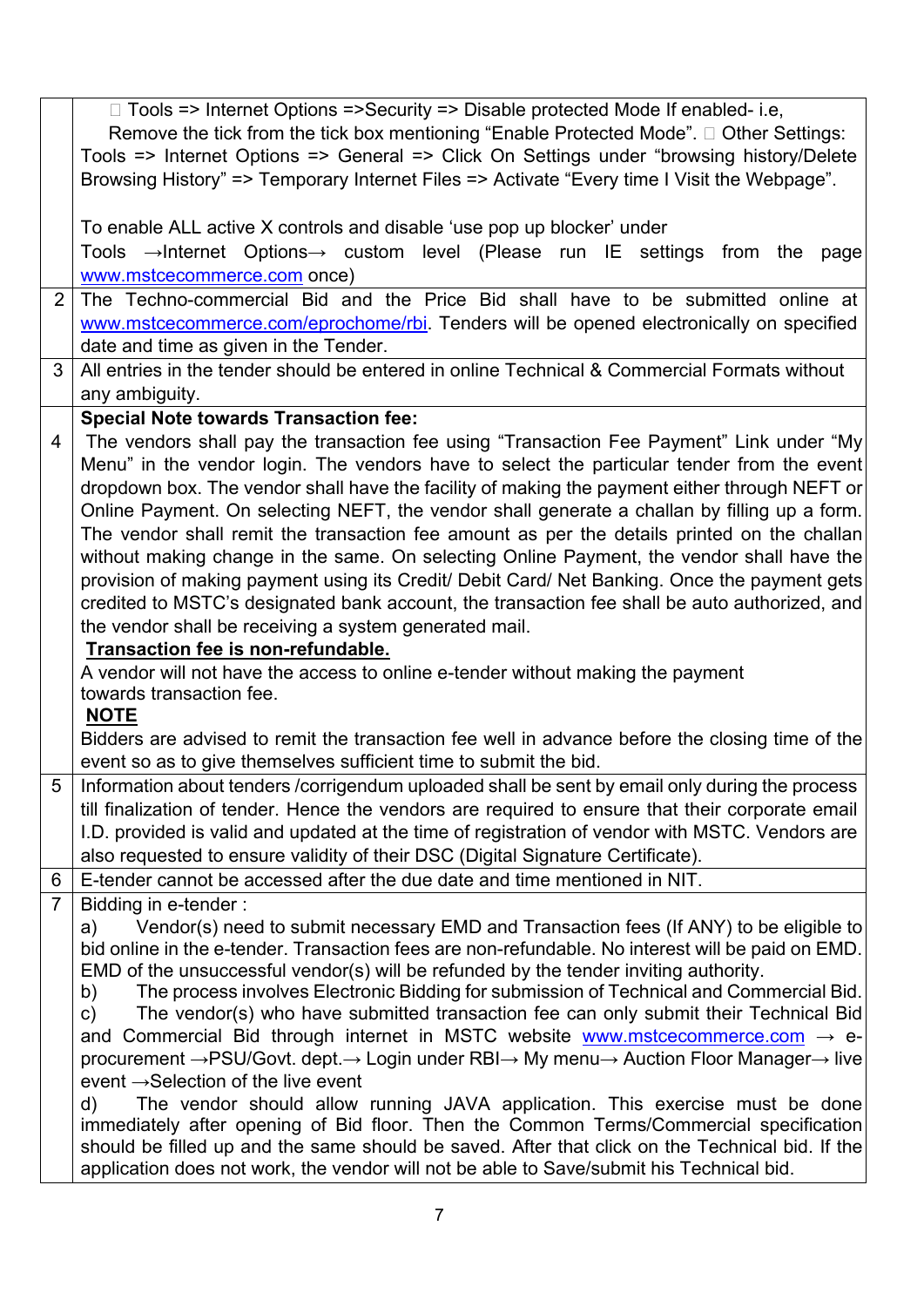|   | After filling the Technical Bid, vendor should click 'save' for recording their Technical bid.<br>e)<br>When the same is done, the Commercial Bid link becomes active, which is to be filled up, after<br>which the vendor should click on "save" to record their Commercial bid. Once both the Technical<br>bid & Commercial bid has been saved, the vendor can click on the "Final submission" button to<br>register their bid<br>Vendors are instructed to use Attach Doc button to upload documents. Multiple<br>$f$ )<br>documents can be uploaded.<br>In all cases, vendor should use their own ID and Password along with Digital Signature<br>g)<br>at the time of submission of their bid.<br>During the entire e-tender process, the vendors will remain completely anonymous to one<br>h)<br>another and also to everybody else.<br>The e-tender floor shall remain open from the pre-announced date & time and<br>i)<br>for as much duration as mentioned above.<br>All electronic bids submitted during the e-tender process shall be legally binding<br>$\mathsf{I}$ )<br>on the vendor. Any bid will be considered as the valid bid offered by that vendor and acceptance<br>of the same by the Buyer will form a binding contract between Buyer and the Vendor for<br>execution of supply.<br>It is mandatory that all the bids are submitted with digital signature certificate otherwise<br>k).<br>the same will not be accepted by the system.<br>Buyer reserves the right to cancel or reject or accept or withdraw or extend the tender in<br>$\vert$<br>full or part as the case may be without assigning any reason thereof.<br>No deviation of the terms and conditions of the tender document is acceptable. Submission of<br>bid in the e-tender floor by any vendor confirms his acceptance of terms & conditions for the<br>tender. |
|---|-----------------------------------------------------------------------------------------------------------------------------------------------------------------------------------------------------------------------------------------------------------------------------------------------------------------------------------------------------------------------------------------------------------------------------------------------------------------------------------------------------------------------------------------------------------------------------------------------------------------------------------------------------------------------------------------------------------------------------------------------------------------------------------------------------------------------------------------------------------------------------------------------------------------------------------------------------------------------------------------------------------------------------------------------------------------------------------------------------------------------------------------------------------------------------------------------------------------------------------------------------------------------------------------------------------------------------------------------------------------------------------------------------------------------------------------------------------------------------------------------------------------------------------------------------------------------------------------------------------------------------------------------------------------------------------------------------------------------------------------------------------------------------------------------------------------------------------------------------------------|
| 8 | Any order resulting from this tender shall be governed by the terms and conditions mentioned                                                                                                                                                                                                                                                                                                                                                                                                                                                                                                                                                                                                                                                                                                                                                                                                                                                                                                                                                                                                                                                                                                                                                                                                                                                                                                                                                                                                                                                                                                                                                                                                                                                                                                                                                                    |
|   | therein.                                                                                                                                                                                                                                                                                                                                                                                                                                                                                                                                                                                                                                                                                                                                                                                                                                                                                                                                                                                                                                                                                                                                                                                                                                                                                                                                                                                                                                                                                                                                                                                                                                                                                                                                                                                                                                                        |
|   | 9 No deviation to the technical and commercial terms & conditions are allowed.                                                                                                                                                                                                                                                                                                                                                                                                                                                                                                                                                                                                                                                                                                                                                                                                                                                                                                                                                                                                                                                                                                                                                                                                                                                                                                                                                                                                                                                                                                                                                                                                                                                                                                                                                                                  |
|   | 10 The tender inviting authority has the right to cancel this e-tender or extend the due date of                                                                                                                                                                                                                                                                                                                                                                                                                                                                                                                                                                                                                                                                                                                                                                                                                                                                                                                                                                                                                                                                                                                                                                                                                                                                                                                                                                                                                                                                                                                                                                                                                                                                                                                                                                |
|   | receipt of bid(s) without assigning any reason thereof.                                                                                                                                                                                                                                                                                                                                                                                                                                                                                                                                                                                                                                                                                                                                                                                                                                                                                                                                                                                                                                                                                                                                                                                                                                                                                                                                                                                                                                                                                                                                                                                                                                                                                                                                                                                                         |
|   | 11 Vendors are requested to read the vendor guide and see the video in the page                                                                                                                                                                                                                                                                                                                                                                                                                                                                                                                                                                                                                                                                                                                                                                                                                                                                                                                                                                                                                                                                                                                                                                                                                                                                                                                                                                                                                                                                                                                                                                                                                                                                                                                                                                                 |
|   | www.mstcecommerce.com/eprochome to familiarize them with the system before bidding.                                                                                                                                                                                                                                                                                                                                                                                                                                                                                                                                                                                                                                                                                                                                                                                                                                                                                                                                                                                                                                                                                                                                                                                                                                                                                                                                                                                                                                                                                                                                                                                                                                                                                                                                                                             |
|   |                                                                                                                                                                                                                                                                                                                                                                                                                                                                                                                                                                                                                                                                                                                                                                                                                                                                                                                                                                                                                                                                                                                                                                                                                                                                                                                                                                                                                                                                                                                                                                                                                                                                                                                                                                                                                                                                 |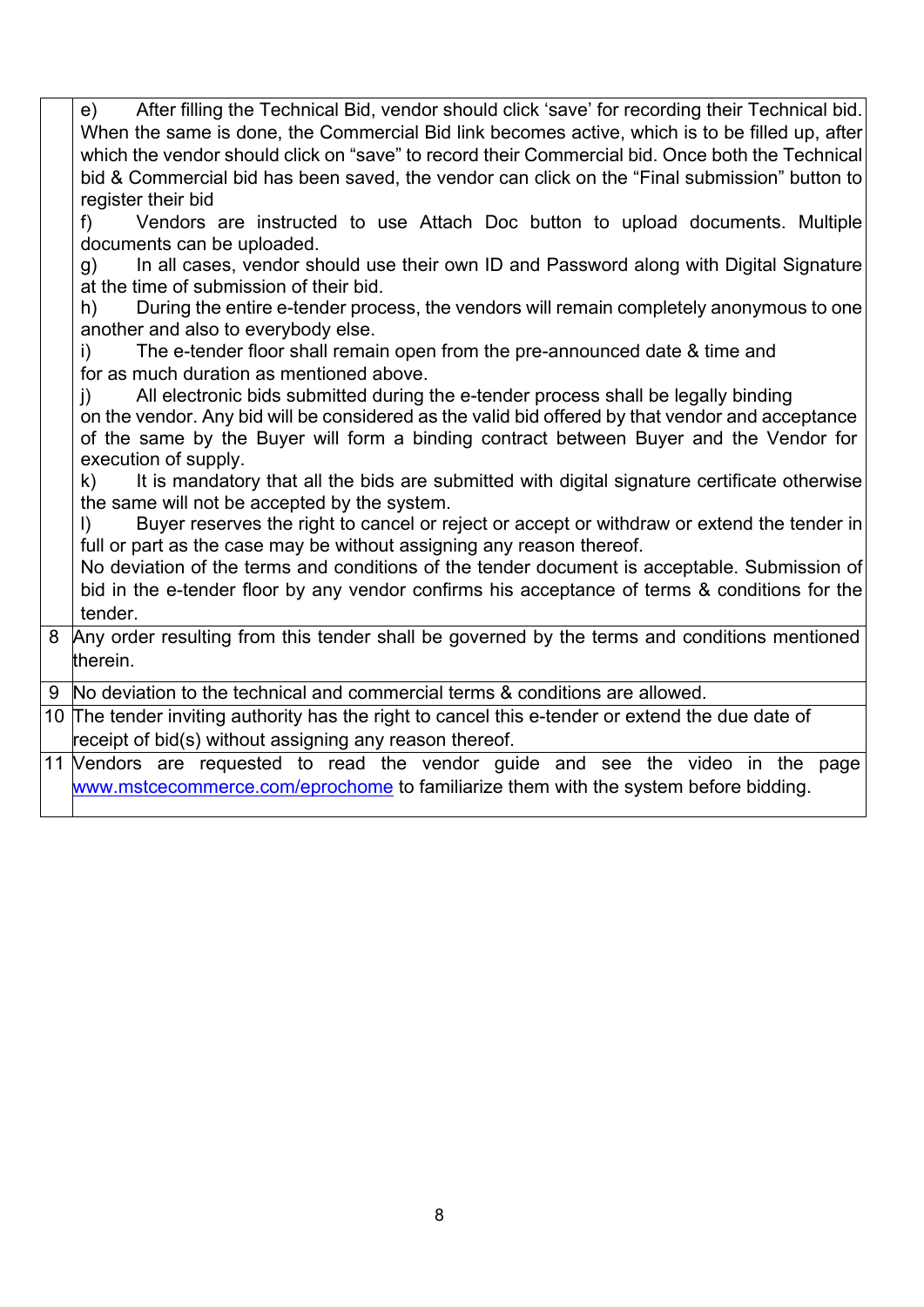

**Tenders for Deign Supply, installation, testing and commissioning of X-Ray Baggage Scanner Systems for Bank's Central Office building at Entrance gate, Fort, Mumbai**

# **PART I**

**Name of the Tenderer:** 

**Address:** 

**Date and time of Pre-Bid Meeting: 11:30 a.m. on 06.05.2022 Due date of online submission of tender: 18.05.2022 upto 2 p.m.**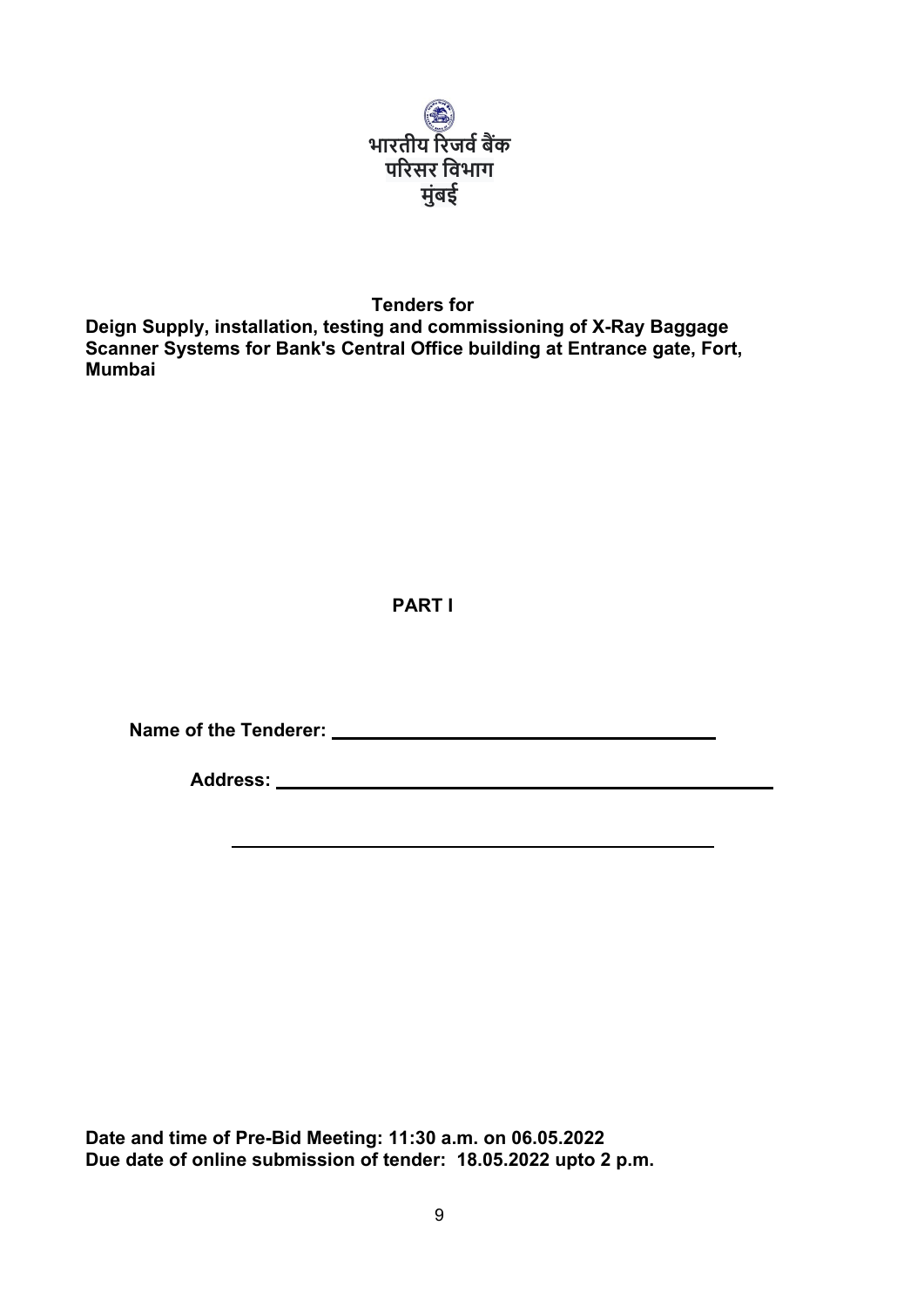| <b>Table of Contents</b> |                                                          |  |
|--------------------------|----------------------------------------------------------|--|
| Item                     | <b>Description</b>                                       |  |
| <b>Section I</b>         |                                                          |  |
|                          | Form of tender                                           |  |
| <b>Section II</b>        |                                                          |  |
|                          | <b>Articles of Agreement</b>                             |  |
| <b>Section III</b>       |                                                          |  |
|                          | General instructions to tenderer(s) & special conditions |  |
|                          | Submission of tender                                     |  |
|                          | Part I - Technical & Commercial                          |  |
|                          | Scope of work                                            |  |
|                          |                                                          |  |
|                          | Validity of tender                                       |  |
|                          | Lowest tender not necessarily to be accepted             |  |
|                          | Earnest money & security deposit                         |  |
|                          | <b>Terms of Payment</b>                                  |  |
|                          | <b>Taxes</b>                                             |  |
|                          | Insurance                                                |  |
|                          | <b>Completion period</b>                                 |  |
|                          | Warranty and Defects liability period                    |  |
|                          | Packing and Dispatch                                     |  |
|                          | <b>Signing of Contract Agreement</b>                     |  |
|                          | Language                                                 |  |
|                          | <b>Right to Accept Part tender</b>                       |  |
|                          | <b>Evaluation of Tender</b>                              |  |
|                          | Testing                                                  |  |
|                          | Drawings                                                 |  |
|                          | Other issues                                             |  |
|                          | Safety codes                                             |  |
| <b>Section IV</b>        |                                                          |  |
|                          | The Conditions Hereinafter Referred To                   |  |
|                          | <b>Interpretation Clause</b>                             |  |
|                          | Scope of Contract                                        |  |
|                          | Variations to be approved by Employer                    |  |
|                          | Schedule Of Quantities & Agreement                       |  |
|                          | Contractor to provide everything necessary at his cost   |  |
|                          | <b>Authorities, Notices and Patents</b>                  |  |
|                          | Setting out of works                                     |  |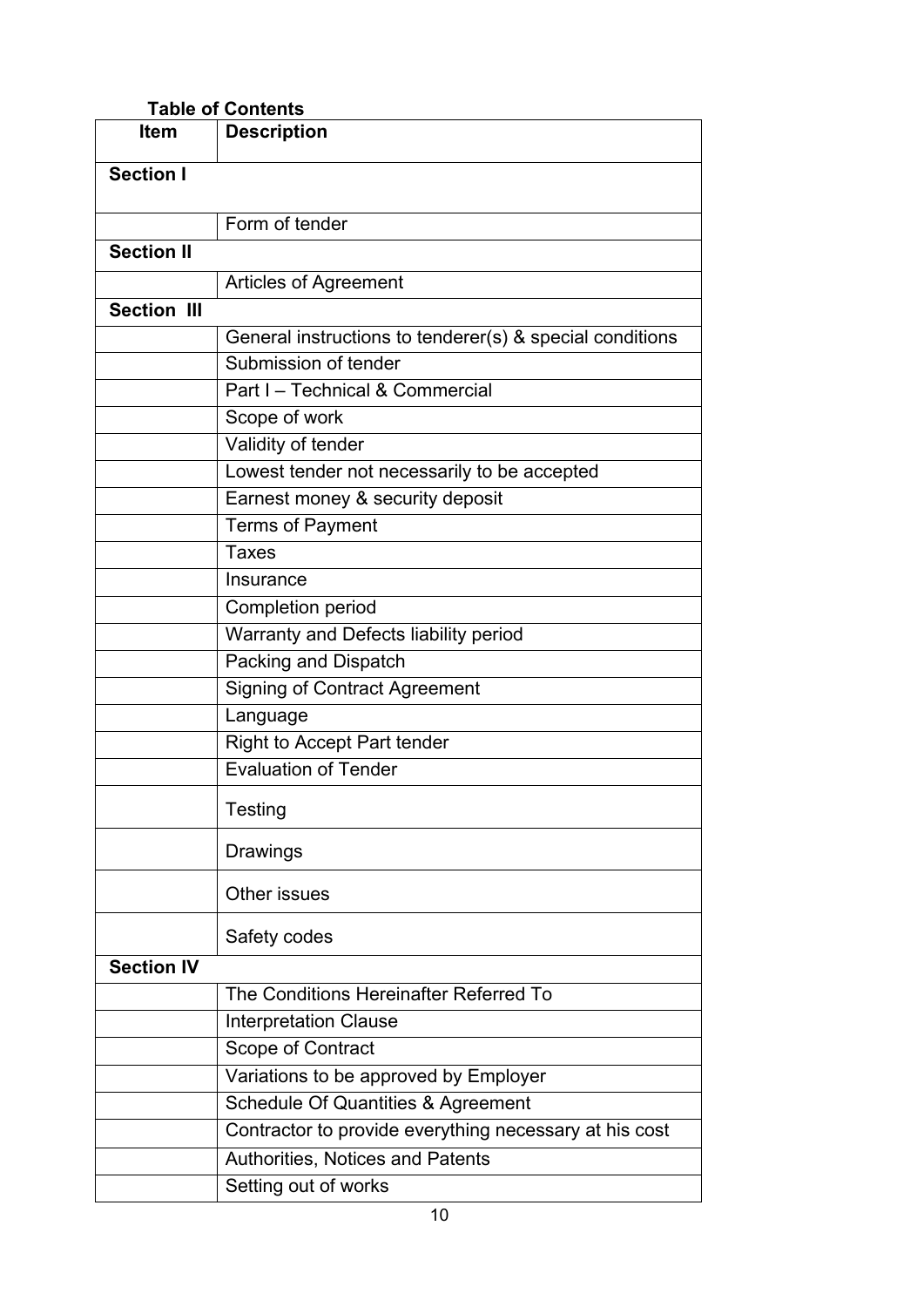| Materials and workmanship to conform the descriptions                                         |  |
|-----------------------------------------------------------------------------------------------|--|
| Contractor's superintendence and representative on the                                        |  |
| works                                                                                         |  |
| Dismissal of Workmen                                                                          |  |
| Assistant Manager (Tech)/Manager (Tech)                                                       |  |
| Assignments and subletting                                                                    |  |
| <b>Schedule of Quantities</b>                                                                 |  |
| Sufficiency of Schedule of Quantities                                                         |  |
| <b>Measurement of Works</b>                                                                   |  |
| Prices for extra etc. ascertainment of                                                        |  |
| Unfixed materials when taken into account to be the                                           |  |
| property of the Employer                                                                      |  |
| Removal of improper work                                                                      |  |
| Defects after virtual completion                                                              |  |
| Certificate of virtual completion and Defects Liability                                       |  |
| Period                                                                                        |  |
| <b>Nominated Subcontractors</b>                                                               |  |
| Other persons employed by Employer                                                            |  |
| Insurance in respect of damage to person and                                                  |  |
| property                                                                                      |  |
| Fire Insurance                                                                                |  |
| Date of Commencement And Completion                                                           |  |
| Damages for Non-completion                                                                    |  |
| Delay And Extension of Time                                                                   |  |
| Failure by Contractor to comply with                                                          |  |
| <b>Employer's instructions</b>                                                                |  |
| Termination of Contract by the Employer                                                       |  |
| Termination of Contract by Contractor                                                         |  |
| <b>Certificates and Payments</b>                                                              |  |
| <b>Delayed Payment</b>                                                                        |  |
| Matters to be finally determined by Employer                                                  |  |
| Settlement of dispute by arbitration                                                          |  |
| Right of technical scrutiny of final bill                                                     |  |
| Employer entitled to recover compensation paid to                                             |  |
| workmen                                                                                       |  |
| <b>Abandonment of Works</b>                                                                   |  |
| Return of surplus materials                                                                   |  |
| Right of Employer to terminate Contract in the event of<br>death of Contractor, if individual |  |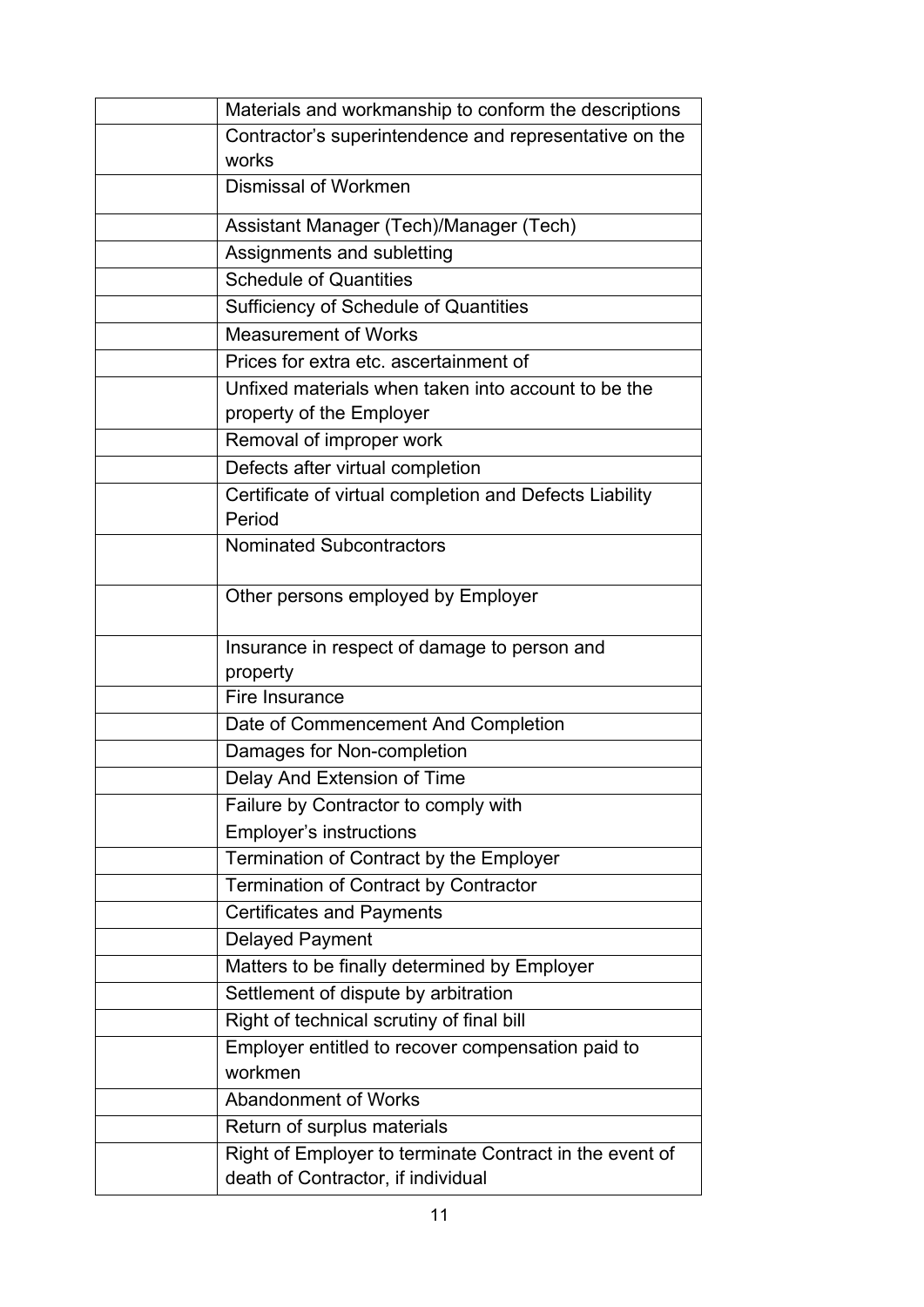|                     | <b>Marginal Notes</b>                                 |
|---------------------|-------------------------------------------------------|
| <b>Section V</b>    |                                                       |
|                     | Appendix Hereinbefore Referred To                     |
| <b>Section VI</b>   |                                                       |
|                     | Appendix (i) - Check Lists                            |
| <b>Section VII</b>  |                                                       |
|                     | Appendix (ii) Schedule of Commercial Deviations       |
|                     | Appendix (iii) Schedule of Technical Deviations       |
| <b>Section VIII</b> |                                                       |
|                     | <b>Technical Specifications</b>                       |
|                     | <b>Technical Data</b>                                 |
| <b>Section IX</b>   | <b>Annexures</b>                                      |
|                     | Format for Power of Attorney for Authorized Signatory |
| $\mathbf{I}$        | Format for site visit by the tenderer in order to     |
|                     | understand the work                                   |
| III                 | Undertaking of public buying                          |
| IV                  | Proforma of undertaking for maintenance confirmation  |
| $\vee$              | Proforma For Bank Guarantee In Lieu Of Earnest Money  |
| VI                  | Proforma of Bank Guarantee for Security Deposit       |
| VII                 | Proforma for Indemnifying the Employer against        |
| VIII                | <b>Curriculum of Key Person</b>                       |
| IX                  | Format for Client's certificate                       |
| X                   | Format for Banker's Certificate                       |
| <b>Section X</b>    |                                                       |
|                     | <b>Unpriced Bill of Materials</b>                     |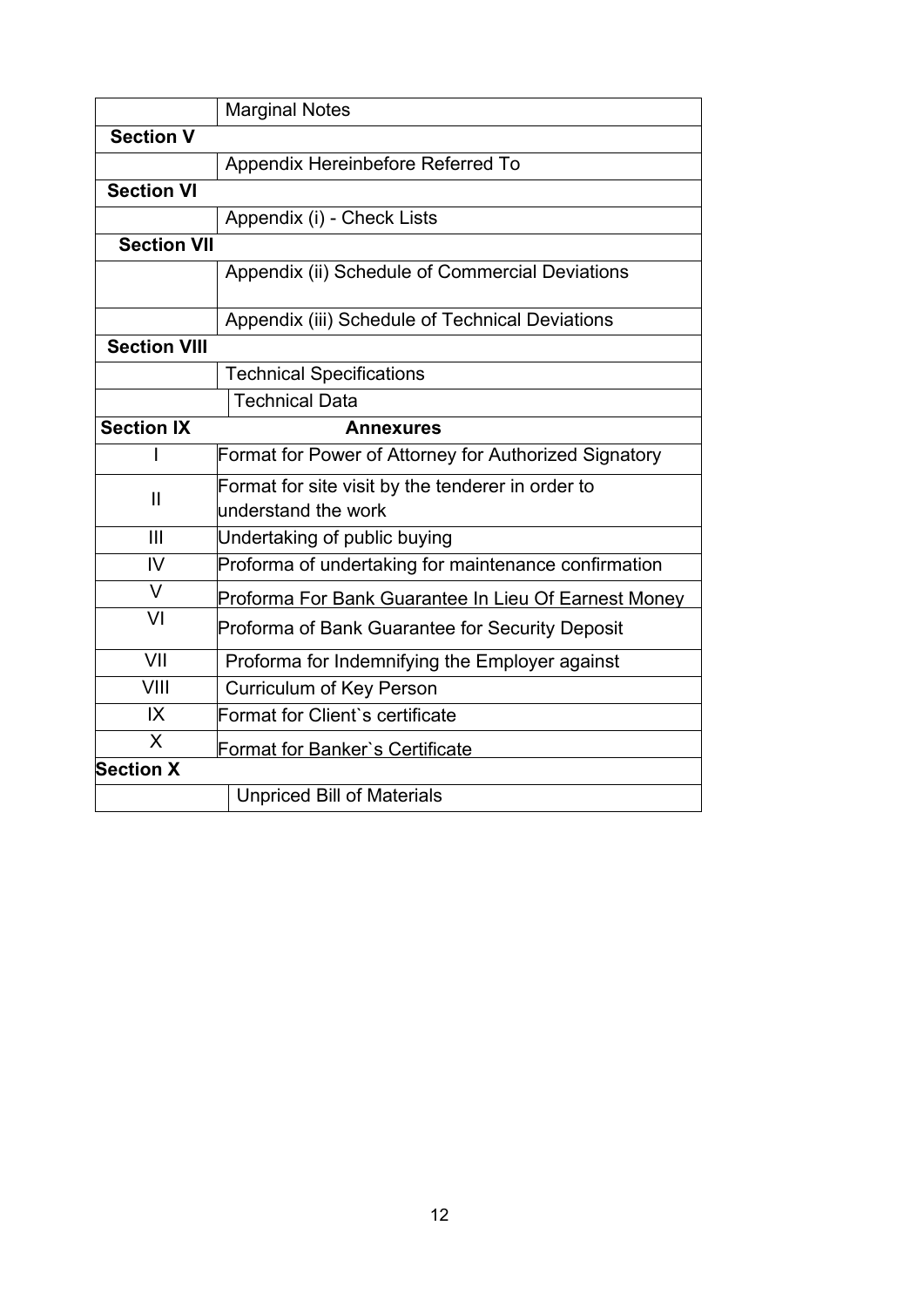# **(Section I to X)**

# **Section -I**

## **Form of Tender**

To, the contract of the contract of the contract of the contract of the Place: Date:

 The Chief General Manager Reserve Bank of India, Premises Department, Central Office Fort, Mumbai - 400001

Madam/Dear sir,

We have carefully examined the specifications, designs and schedule of quantities relating to the works specified in the memorandum hereinafter set out and having visited and examined the installation site of the works specified in the said memorandum and having acquired the requisite information relating thereto as affecting the tender. We hereby offer to execute the works specified in the said memorandum within the time specified in the said memorandum at the rates mentioned in the attached Schedule of Quantities and in accordance in all respects with specifications, designs and instructions in writing referred to in articles of agreement, general instructions to the tenderers and special conditions, conditions hereinbefore referred to, specifications, data sheet and schedule of quantities and with such materials as are provided for, by and in all other respects, in accordance with such conditions so far as they may be applicable.

## **MEMORANDUM**

| (a)                        | <b>Description of works</b>                                                                                         | Design Supply, installation, testing and<br>commissioning of X-Ray Baggage Scanner<br>Systems for Bank's Central Office building<br>at Entrance gate, Mumbai |
|----------------------------|---------------------------------------------------------------------------------------------------------------------|--------------------------------------------------------------------------------------------------------------------------------------------------------------|
| (b)                        | <b>Estimated cost</b>                                                                                               | ₹ 45.00 Lakh                                                                                                                                                 |
| $\left( \mathrm{c}\right)$ | Mode of payment                                                                                                     | As per clause 3.18 General Instructions to<br><b>Contractors and Special Conditions.</b>                                                                     |
| (d)                        | <b>Earnest Money</b>                                                                                                | ₹ 90,000/-                                                                                                                                                   |
| (e)                        | Time allowed for completion of<br>work from tenth day after the<br>date of letter advising acceptance<br>of tender. | 90 days                                                                                                                                                      |

- 2. We also agree that our tender will remain valid for acceptance by the Bank for 90 days from the date of opening of Part I of the tender and this period of validity can be extended for such period as may be mutually agreed between the Bank and us in writing. We also agree to keep the Bank Guarantee towards earnest money valid during the entire period of validity of tender, as per enclosed proforma [\(Annexure V\)](#page-68-0).
- 3. Should this Tender be accepted, I/we hereby agree to abide by and fulfil all the Terms and Conditions of the Tender and in default thereof, to forfeit and pay to you or your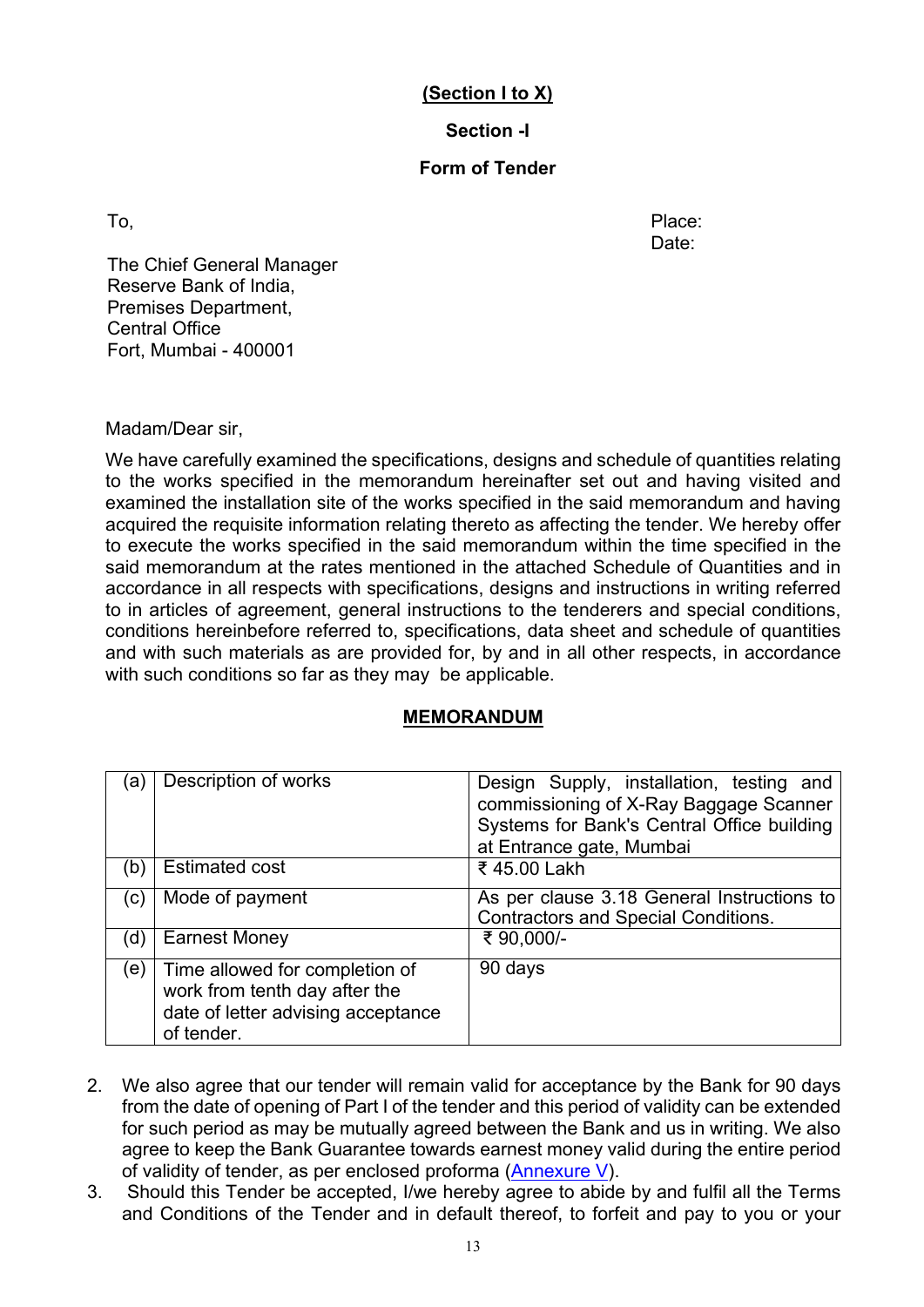successors, or assignees or nominees such sums of money as are stipulated in the conditions contained in the tender together with the written acceptance of the Contract.

- 4. I/We understand that you reserve the right to accept or reject any or all the tender either in full or in part without assigning any reason therefor.
- 5. The Tender is submitted in two parts in separate sealed envelopes. Part I contains all commercial terms and conditions and technical particulars and Part II contains only the price bid in the Bank's proforma.

| Dated this _____ day of ______ 2022. |                                                                                           |  |  |  |  |  |
|--------------------------------------|-------------------------------------------------------------------------------------------|--|--|--|--|--|
|                                      |                                                                                           |  |  |  |  |  |
|                                      | the control of the control of the control of the control of the control of the control of |  |  |  |  |  |
| (Signature with seal)                |                                                                                           |  |  |  |  |  |
| Name                                 |                                                                                           |  |  |  |  |  |
|                                      |                                                                                           |  |  |  |  |  |
| Place                                |                                                                                           |  |  |  |  |  |
| Date                                 |                                                                                           |  |  |  |  |  |

(Certified true copy of the Power of Attorney of the above signatory should be enclosed).

**Witnesses** 

(1) Signature with name, address and date

(2) Signature with name, address and date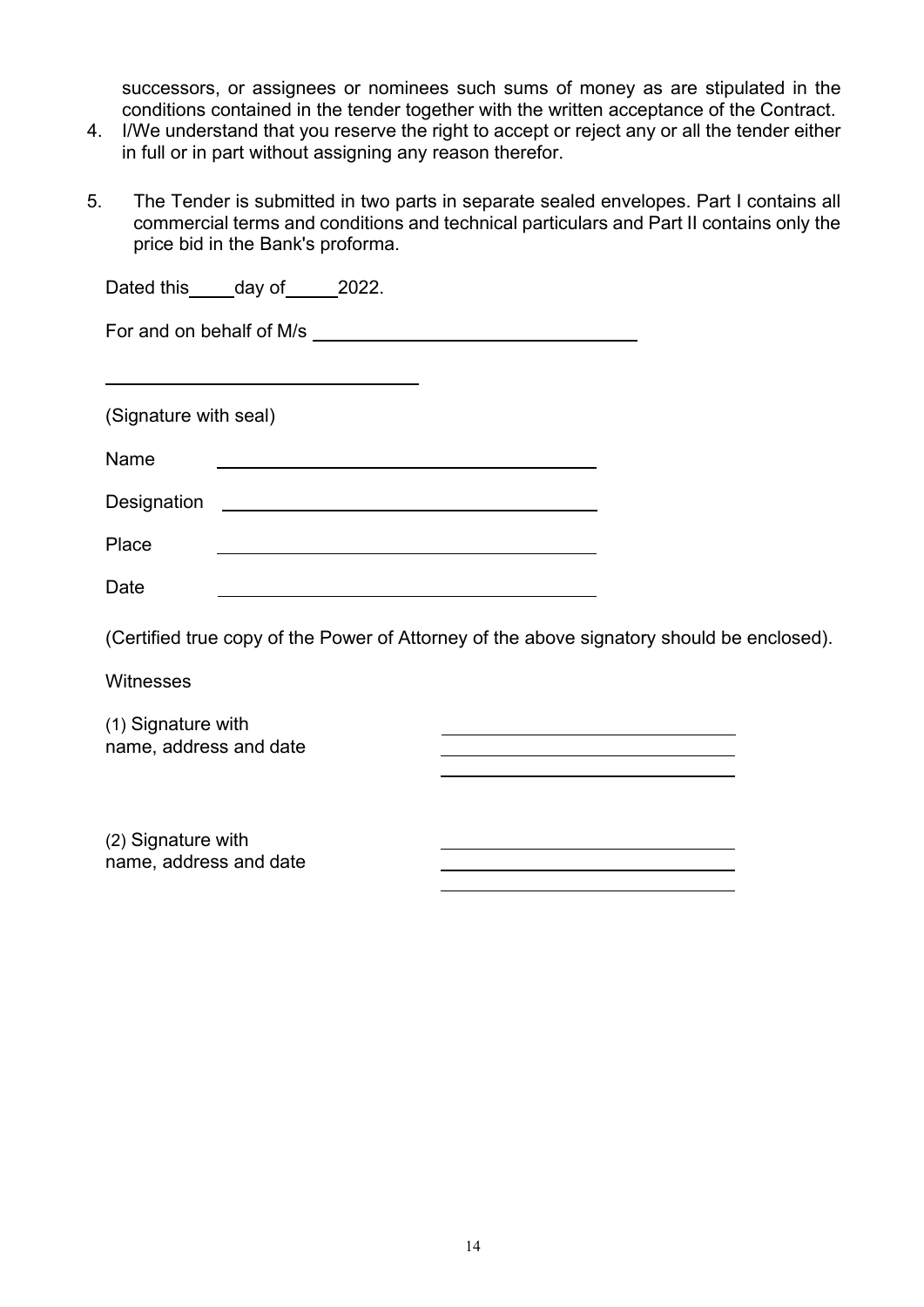# **Section -II**

## **Articles of Agreement**

(On Non-Judicial Stamp Paper of appropriate value)

ARTICLES OF AGREEMENT made the \_\_\_\_\_\_\_\_\_\_\_\_\_\_\_\_ day of \_ between the Reserve Bank of India, Mumbai Regional Office, Shahid Bhagat Singh Marg, Fort, Mumbai-400001, having its Central Office at Shahid Bhagat Singh Marg, Fort, Mumbai 400001 (hereinafter called "the Employer") of the one part and

\_\_\_\_\_\_\_\_\_\_\_\_\_\_\_\_\_\_\_\_\_\_\_\_\_\_\_\_\_\_\_\_\_\_\_\_\_\_\_\_\_\_\_\_\_\_\_\_\_\_\_\_\_\_\_\_\_\_\_\_\_\_\_\_\_\_\_ (hereinafter called "the Contractor") of the other part.

\_\_\_\_\_\_\_\_\_\_\_\_\_\_\_\_\_\_\_\_\_\_\_\_\_\_\_\_\_\_\_\_\_\_\_\_\_\_\_\_\_\_\_\_\_\_\_\_\_\_

WHEREAS the Employer is desirous of carrying out the work of **Design, Supply, installation, testing and commissioning of X-Ray Baggage Scanner systems for the Bank's Central Office Buildings at Entrance gate, Fort, Mumbai** and has prescribed specifications and schedule of quantities describing the works to be done. AND WHEREAS the said Specifications and the Schedule of Quantities have been signed by or on behalf of the parties hereto.

AND WHEREAS the Contractor has agreed to execute upon and subject to the Conditions set forth herein and to the Conditions set forth in the Special Conditions and in the Schedule of Quantities and Conditions of Contract (all of which are collectively hereinafter referred to as "the said Conditions") the works described in the said Specification and included in the Schedule of Quantities at the Respective rate therein set forth amounting to the sum as therein arrived at or such other sum as shall become payable there under ₹ -------- (hereinafter referred to as "the said Contract Amount"). vide work order no. / Prem. COBM. No. /08.21.014/2022-23 dated

| S.N. | <b>Description</b>                                                                                      | <b>Amount</b> |
|------|---------------------------------------------------------------------------------------------------------|---------------|
|      | Total capital cost of work                                                                              |               |
|      | Comprehensive Annual Maintenance Charges   ₹<br>per annum after defect liability period of 12<br>months |               |

# **NOW IT IS HEREBY AGREED AS FOLLOWS:**

- 1. In considerations of the said Contract Amount to be paid at the times and in the manner set forth in the said Conditions, the Contractor shall upon and subject to the said Conditions execute and complete the work described in the said Specifications and the Schedule of Quantities.
- 2. The Employer shall pay the Contractor the said Contract Amount or such other sum as shall become payable, at the times and in the manner specified in the said Conditions.
- 3. The term "Architect" in the said conditions shall mean CGM, Premises Department, Reserve Bank of India, Mumbai for the purpose of this contract. The Reserve Bank of India shall administer and directly arrange for supervision of works, certification of bills, making payments and implementation of various terms, conditions and stipulations of the contract.
- 4. The said conditions and various schedules shall be read and construed as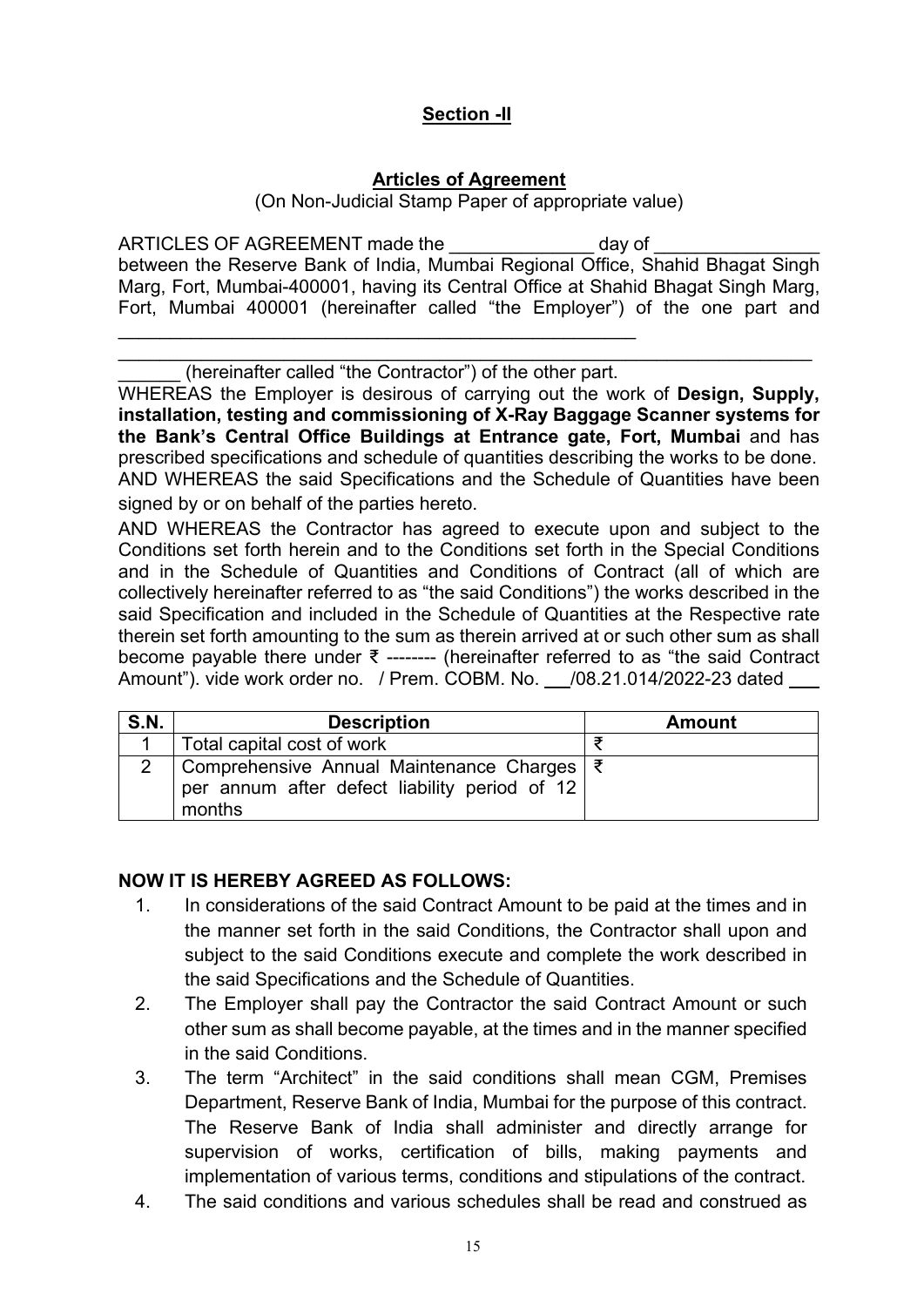forming part of this agreement, and the parties hereto shall respectively abide by, submit themselves to the said Conditions and perform the agreements on their part respectively in the said Conditions contained.

- 5. The agreement and documents mentioned herein shall form the basis of this Contract.
- 6. This Contract is neither a fixed Lump sum contract nor a Piece Work Contract but is a Contract to carry out the work in respect of **Design, Suppl**y**, installation, testing and commissioning of X-Ray Baggage Scanner systems for the Bank's Central Office Buildings at Entrance gate, Fort, Mumbai** to be paid for according to actual measured quantities at the rate contained in the Schedule of rates and Probable Quantities or as provided in the said Conditions.
- 7. The Contractor shall afford every reasonable facility for the carrying out of all works relating to the said works in the manner laid down in the said conditions and shall make good any damages done to walls, floors etc. after the completion of such works.
- 8. The Employer reserves to itself the right of altering the nature of the work by adding to or omitting any items of work or having portions of the same carried out without prejudice to this contract.
- 9. Time shall be considered as the essence of this Contract and the Contractor hereby agrees to commence the work soon after the site is handed over to him or from the scheduled date of commencement as provided for in the said Conditions whichever is later and to complete the entire work within **90 days subject** nevertheless to the provisions for extension of time.
- 10. All payments by the Employer under this Contract shall be made only at Mumbai.
- 11. All disputes arising out of or in any way connected with this agreement shall be deemed to have arisen at Mumbai and only Courts in Mumbai shall have jurisdiction to determine the same.
- 12. That the several parts of this Contract have been read by the Contractor and fully understood by the Contractor. The Contractor shall not be entitled for the payment for the quantities beyond the tendered quantities unless ordered for by specific written instructions from the Bank's Engineer-in-Charge.
- 13. The contractor shall comply with the provisions of "the Sexual Harassment of women at workplace (Prevention, Prohibition and Redressal) Act, 2013 or/ and any statutory modification thereof". The contractor shall be solely responsible in case of any complaint of sexual harassment against its employee within the premises of the Bank. The complaint will be filed before the Regional Committee constituted by the Reserve Bank of India and Bank shall ensure appropriate action under the said Act in respect of the complaint. Any complaint of sexual harassment from any aggrieved employee of the contractor against any employee of the Bank shall be taken cognizance of by the Regional Complaint Committee constituted by the Bank. The contractor shall be responsible for any monetary compensation that may need to be paid in case the incident involves the employees of the contractor, for instance any monetary relief to Bank's employees, if sexual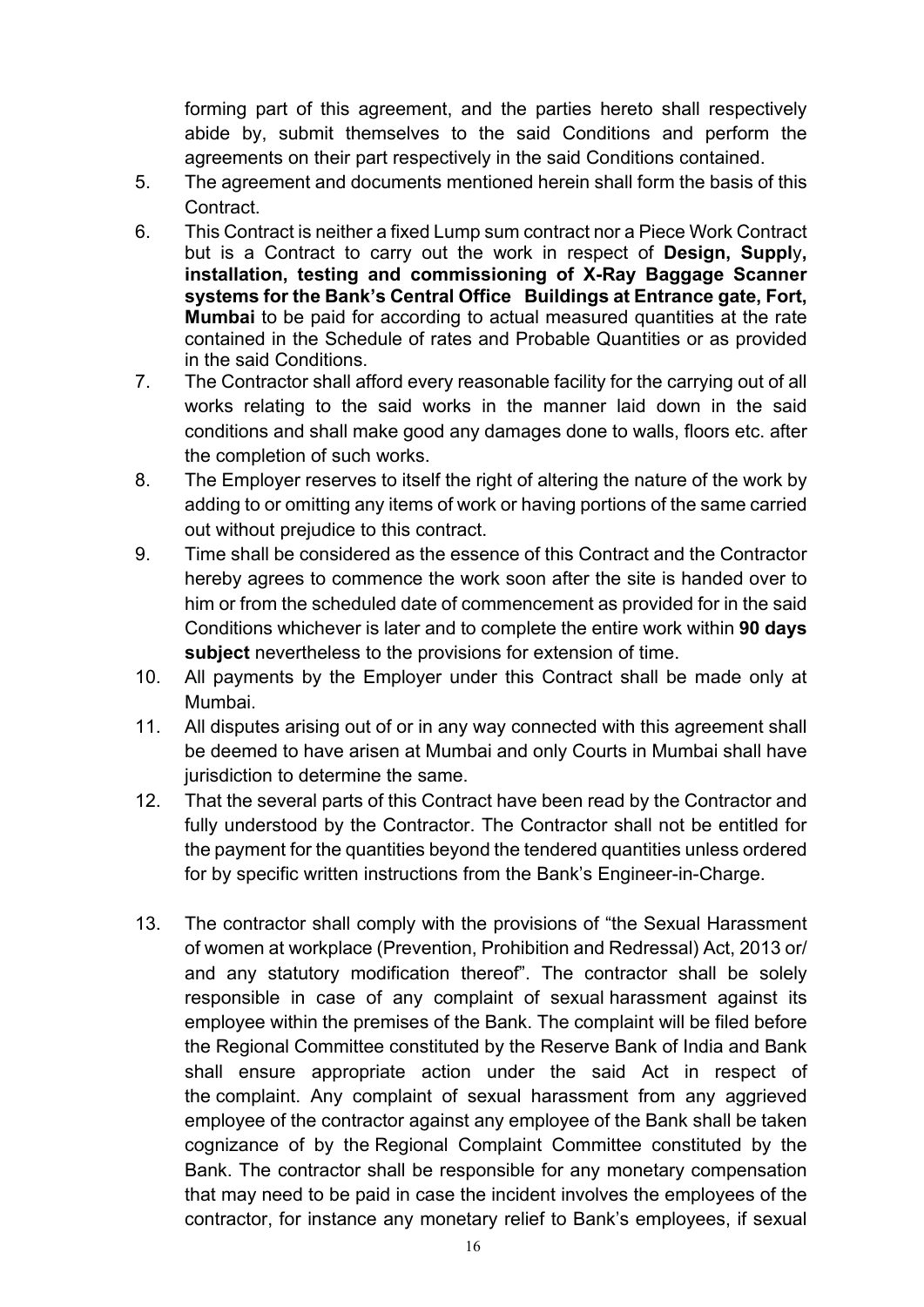harassment by the employee of the contractor is proved. The contractor shall be responsible for educating its employees about prevention of sexual harassment at work place and related issues.

14. The Contractor shall not disclose directly or indirectly any information, materials and details of the Bank's infrastructure/systems/equipment etc., which may come to the possession or knowledge of the Contractor during the course of discharging its contractual obligations in connection with this agreement, to any third party and shall at all times hold the same in strictest confidence. The Contractor shall treat the details of the contract as private and confidential, except to the extent necessary to carry out the obligations under it or to comply with applicable laws. The Contractor shall not publish, permit to be published, or disclose any particulars of the works in any trade or technical paper or elsewhere without the previous written consent of the Employer. The Contractor shall indemnify the Employer for any loss suffered by the Employer as a result of disclosure of any confidential information. Failure to observe the above shall be treated as breach of contract on the part of the Contractor and the Employer shall be entitled to claim damages and pursue legal remedies.

The Contractor shall take all appropriate actions with respect to its employees to ensure that the obligations of non-disclosure of confidential information under this agreement are fully satisfied.

The Contractor's obligations with respect to non-disclosure and confidentiality will survive the expiry or termination of this agreement for whatever reason.

IN WITNESS WHEREOF the Employer and the Contractor have set their respective hands to these presents the day and year first hereinabove written.

IN WITNESS WHEREOF the Employer has set its hands to these presents through its duly authorized official and the Contractor has caused its common seal to be affixed hereunto and has caused these presents to be executed on its behalf, the day and year first hereinabove written.

If the contractor is a partnership or an individual.

If the contractor is a company.

Signature Clause

SIGNED AND DELIVERED by the Reserve bank of India by the hand of Shri

*(Name and designation)* In the presence of (1) Address (2) **Address**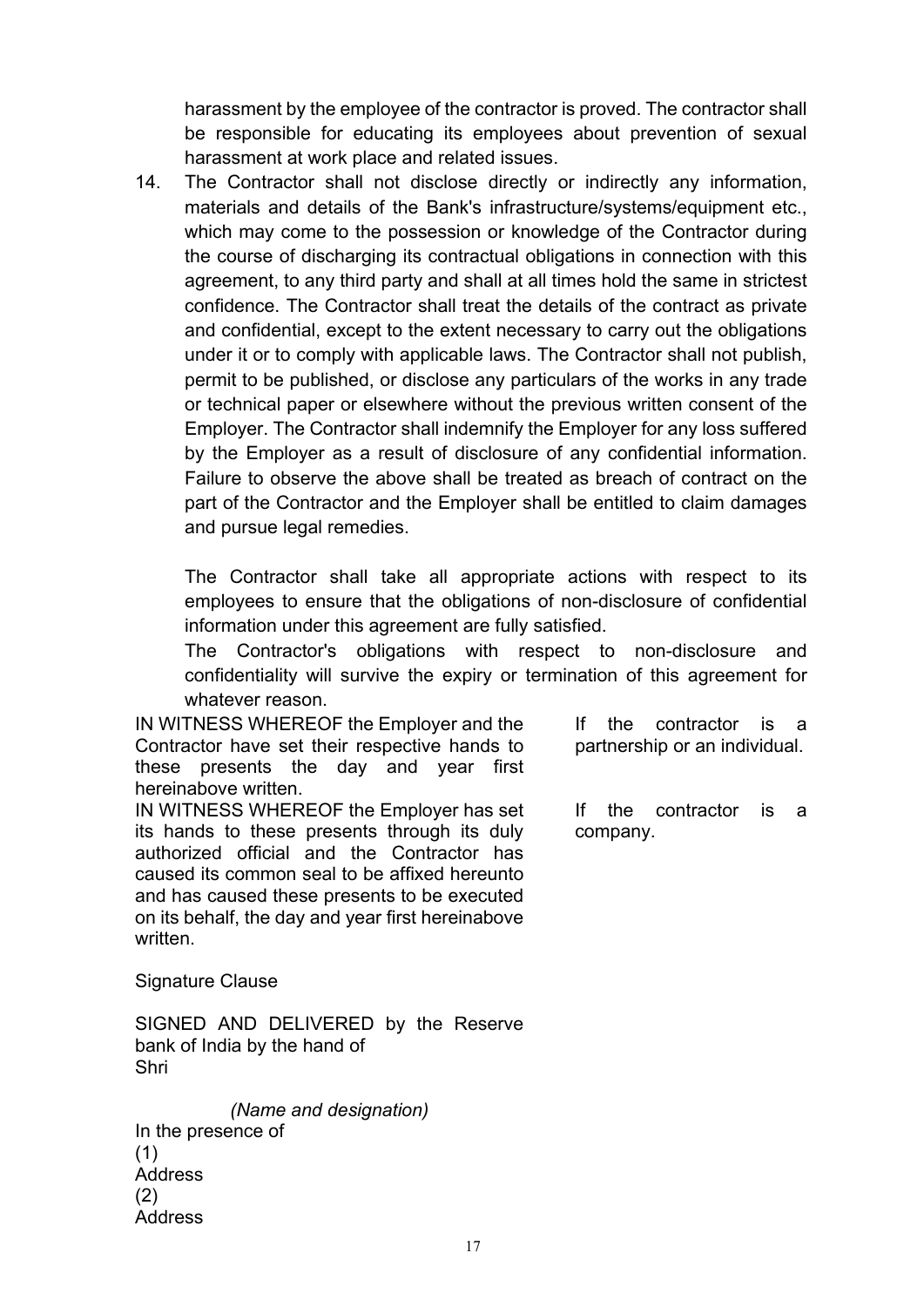# Witness

| SIGNED AND DELIVERED by<br>In the presence of<br>(1)<br><b>Address</b><br>(2)<br><b>Address</b>                                  |         | If the party is partnership<br>firm or an individual should<br>be signed by all or on behalf<br>of all the partners.    |
|----------------------------------------------------------------------------------------------------------------------------------|---------|-------------------------------------------------------------------------------------------------------------------------|
|                                                                                                                                  | Witness |                                                                                                                         |
| THE COMMON SEAL OF                                                                                                               |         |                                                                                                                         |
| Was hereunto affixed pursuant to<br>resolutions passed by its Board of Directors at<br>the meeting held on<br>in the presence of | the     |                                                                                                                         |
| (1)<br>(2)<br>Directors who have signed these presents in<br>token thereof in the presence of<br>(1)                             |         | If the Contractor signs under<br>common seal, the<br>its<br>signature clause should tally                               |
| (2)<br>SIGNED AND DELIVERED BY the Contractor<br>the<br>hand<br>οf<br>by                                                         | Shri    | with the sealing clause in the<br>Articles of Association.<br>If the Contractor is signing<br>hand of power<br>by<br>of |
|                                                                                                                                  | and     | Attorney, whether<br>a                                                                                                  |

duly constituted attorney.

.

Attorney, whether a company or individual.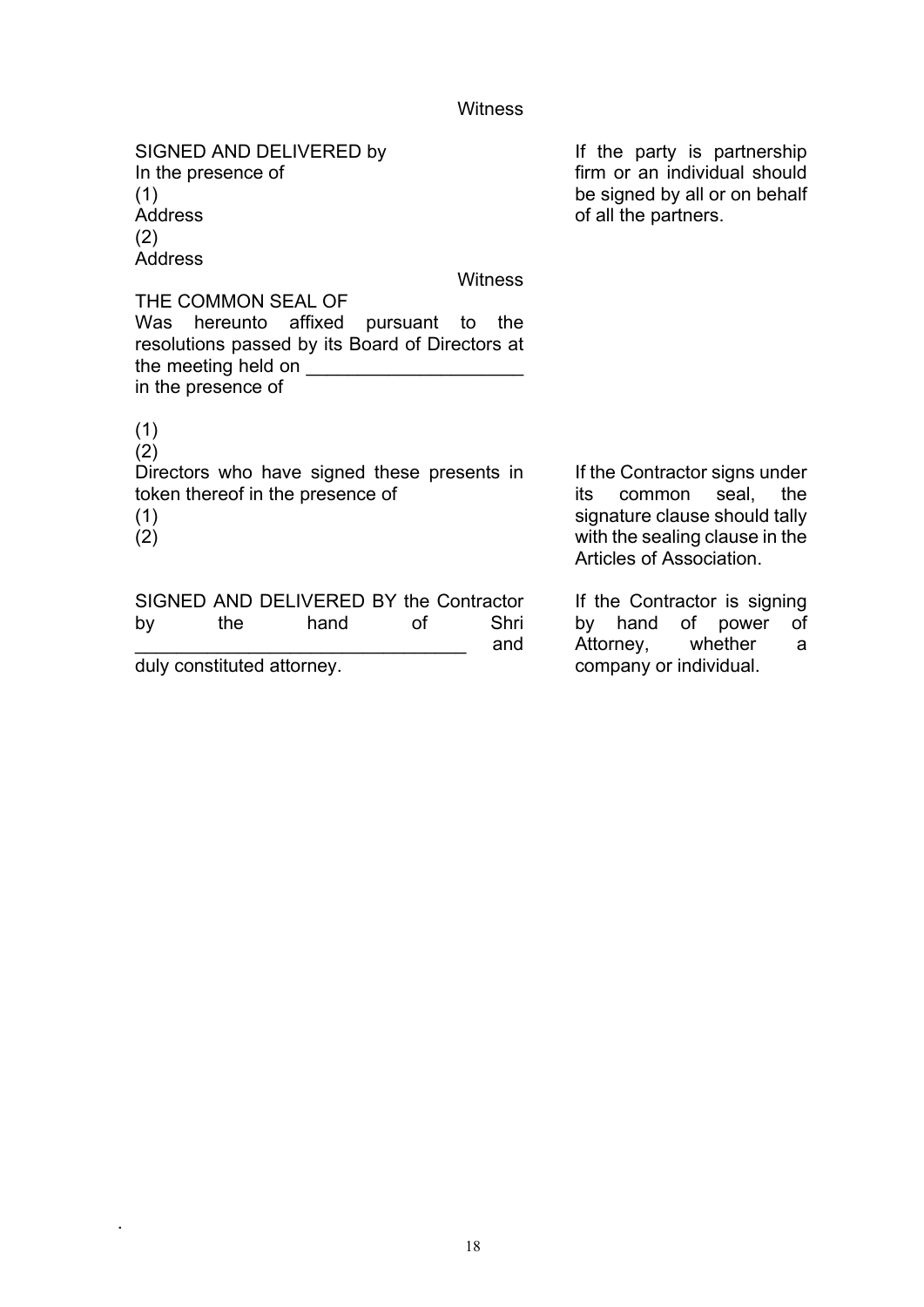# **Section III**

# **General Instructions To Tenderers and Special Conditions**

## **3.0 Submission of Tender**

Online e-tenders are invited for the work Design, Supply, installation, testing and commissioning of X-Ray Baggage Scanner systems for Bank's Central Office Building at Entrance gate , Fort , Mumbai. The tenders shall be submitted in online manner at MSTC ecommerce site.

Documents, as mentioned in the commercial terms and conditions of the tender.

- **3.1** Only those **Original Manufacture Equipment (OEM)** who possess the following shall be eligible to participate in the tender:
	- I. The firm should be Original Equipment Manufacturer (OEM) of the X-Ray Baggage Scanner System

II. Minimum 5 years of experience in the field of undertaking similar works viz. SITC of X-Ray Baggage Scanner System for large office buildings / commercial Estate / industrial houses (as on February 28, 2022)

III. Have executed successfully similar works (Supply, Installation, Testing and Commissioning of X-Ray Baggage Scanner System) on or after as February 28, 2017 individually costing as under:

(a) Three works each costing not less than the amount equal to 40% of the estimated cost.

or

(b) Two works each costing not less than the amount equal to 50% of the estimated cost.

or

(c) One work costing not less than the amount equal to 80% of the estimated cost.

## **AND**

IV. Tenderers should be an OEM for ten years for after sales support & spares support. **[\(Annexure-IV\)](#page-67-0)** and should have centralized 24X7 Complain lodging facility.

# AND

V. Tenderers should submit copies of the detailed work order indicating scope and value of works and completion certificate for the qualifying works. Tenderers should also provide a list of completed works with all the details as per the **[\(Annexure-IX\)](#page-75-0)**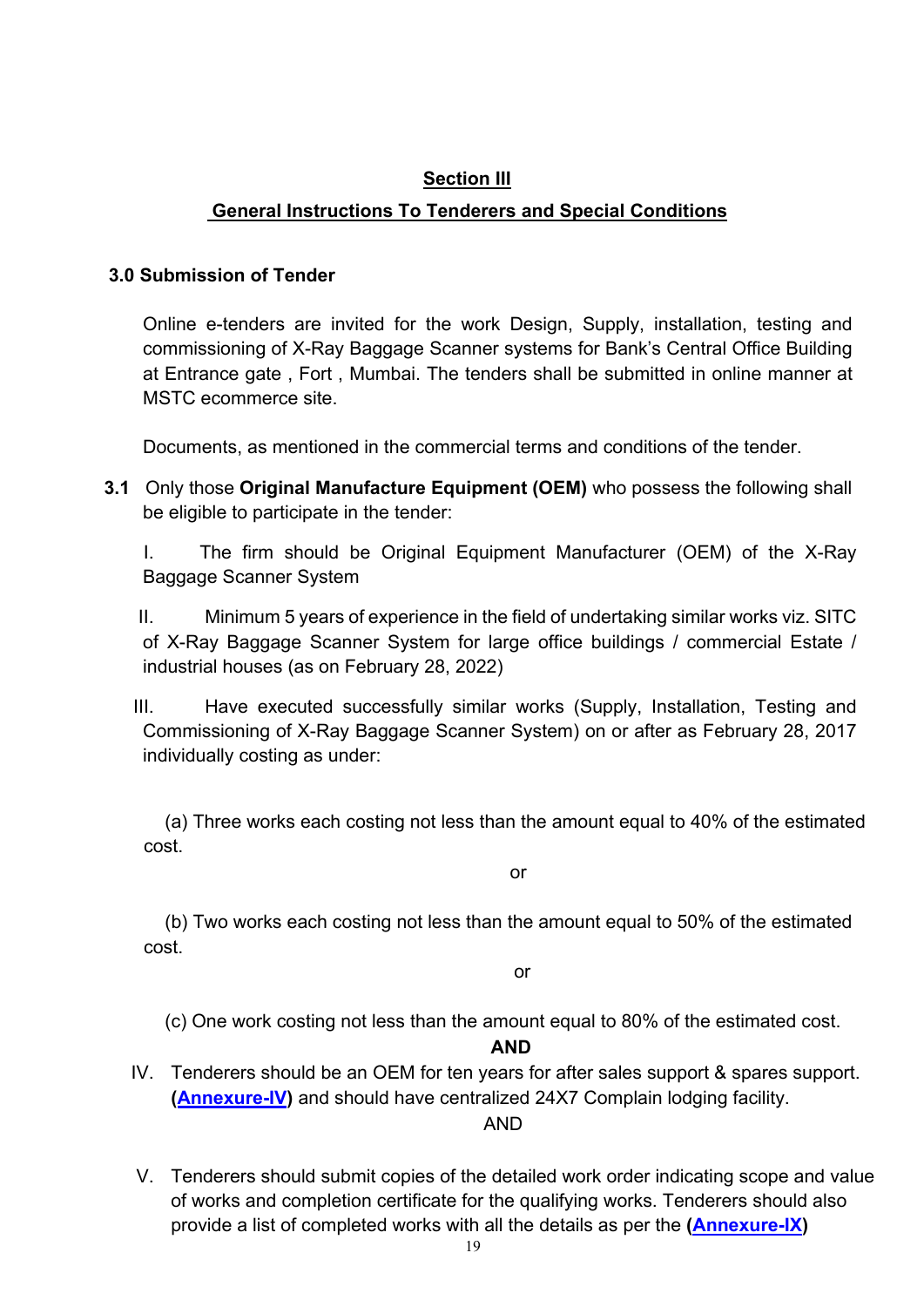## **AND**

VI. Minimum yearly turnover of Rs 45.00 lakh during last 3 financial years supported by audited financial statements.

# **AND**

VII. Should furnish Banker certificate issued by the Applicant's banker specifically for the purpose of the work, for an amount of **Rs 45.00 lakh [\(Annexure- X\)](#page-77-0)** 

## **AND**

VIII. have a 24x7 service set up in Mumbai Metropolitan City for rendering after sales

service.

#### **AND**

IX. Should furnish Radiation certificate issued by AREB complying with standards laid down by the Bank.

 A Tender submitted by a firm which is found not satisfying the above criteria will be rejected.

All the firms intend to participate in the online tender need to submit EMD before the last date of opening and a scanned copy must be uploaded on the website.

- **3.2** An online pre-bid meeting through Cisco WebEx will be held at 11.00 AM on **06.05.2022** to discuss / clarify anything about the tender. All the intending tenderers are advised to study the tender documents and provide their willingness to attend the pre-bid meeting by email to [rgehani@rbi.org.in.](mailto:rgehani@rbi.org.in) Alternatively, the intending tenderer may send their queries through email to [ashutoshsingh@rbi.org.in](mailto:ashutoshsingh@rbi.org.in) / [subhashpawar@rbi.org.in](mailto:subhashpawar@rbi.org.in) before the above pre-bid meeting for clarification. With prior notice on the above email and confirmation from the Bank, Site visit will be facilitated to the intending tenderers to provide the first feel of the work and site.
- **3.3** Tenders shall be submitted online in two parts viz. Part I containing technical and commercial details of the offer and Part II containing prices only. While Part I will be opened on the same day at 3:00 PM and technical evaluation of the same will be done. Firms who are meeting all the eligibility criteria and technically qualified will be considered for opening the Part II (Price Bid). Part II will be opened online on subsequent date, which will be intimated to the tenderers in advance.
- **3.4** The Reserve Bank of India reserves the right to accept or reject any or all the tenders, in full or in part, without assigning any reason therefore. The Bank also reserves the right to accept the tender of any firm. Tenderers are requested to quote unit rates only and the amount will be calculated automatically by website.
- **3.5** The tenderers shall pay as Earnest Money a sum of Rs.90 000/- (Rupees ninety Thousand only) by NEFT or a demand draft or Bank Guarantee in favor of Reserve Bank of India, Mumbai, drawn on a scheduled bank After receiving the EMD DD. The Earnest Money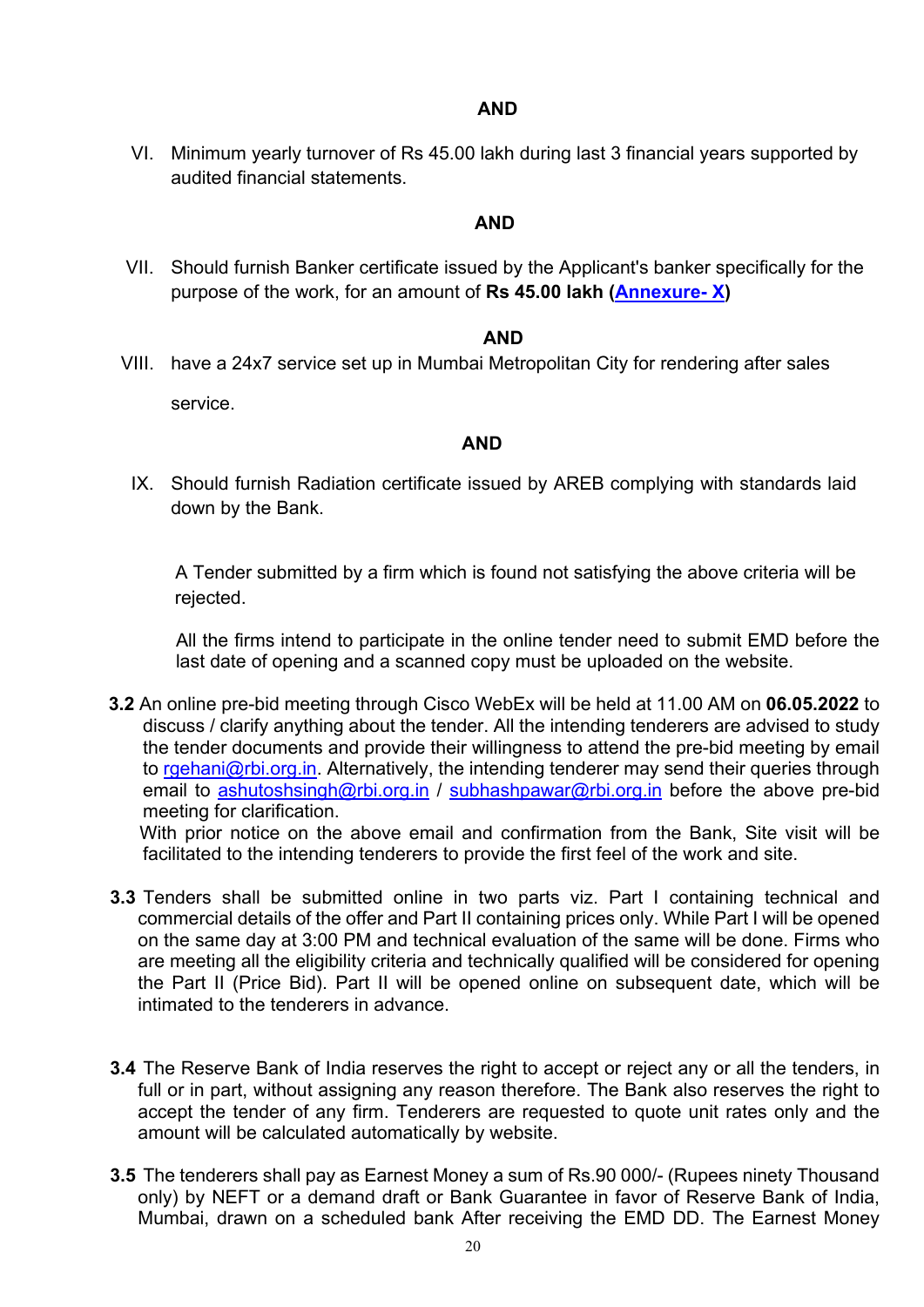Deposit of the successful tenderer shall be released without any interest on issue of virtual completion certificate. The Earnest Money Deposit of unsuccessful tenderer shall be released to them without any interest after award of work. EMD shall be forfeited in the case of the Successful Tenderer, if not attended /refused and fails to complete the work within the prescribed time limit.

- **3.6** The tenders shall be valid for a period of 90 days from the date of opening of Part I of the tender**.**
- **3.7** The rates quoted shall be inclusive of all taxes, duties, transport, packing, forwarding, insurance etc. and shall be for the complete work duly installed and commissioned at site. The prices quoted shall remain firm for the entire period of contract and shall not be subjected to any variations in the foreign exchange or variations of any other taxes, levies, duties etc. No import license will be furnished by the Bank. The tenderers shall make their own arrangement for import of any part or components, if any, required for completion of the work. Tenderer should have GST registration number. Tenderers must quote their rates including GST levied by the Central Government and State Government. The Bank is not responsible for payment of GST for the service rendered by the contractor. It is the responsibility of the contractor to pay the GST to the tax authority.

## **3.8 Part I – Technical & Commercial**

- 3.8.1 Part I shall contain the unpriced tender consisting of complete technical specification including drawings and documents and commercial terms and conditions technical aspects of the tender such as equipment data sheets, tests and inspection, makes of materials technical description, drawings shall be uploaded with the following:
- 3.8.2 Earnest money in the form of NEFT/DD/Bank Guarantee (BG) issued by a scheduled Bank in India.
- 3.8.3 Power of Attorney/authorization with the seal of the company/firm in the name of the person signing the tender documents.
- 3.8.4 List of deviations, if any, in commercial terms and conditions.
- 3.8.5 List of deviation, if any, in technical specification.
- 3.8.6 Any other technical information the tenderer wishes to furnish.
- 3.8.7 The Tenderers are advised to visit the site of installation and acquaint themselves of the site conditions before tendering.
- 3.8.8 The tenderers are advised to submit the tender based strictly on the General Conditions of the Contract and Technical Specifications contained in the tender documents, and not to stipulate any deviations. If acceptance of the terms and conditions given in the tender documents has any price implications, the same should be considered and included in the quoted price. Tender containing deviations from the terms and conditions is liable to be rejected.
- 3.8.9 The tenderers shall submit full details of the patent, trademark, registered design, intellectual property rights, copy rights, industrial property rights held by them or used by them of any third party with regard to design or any part of the system.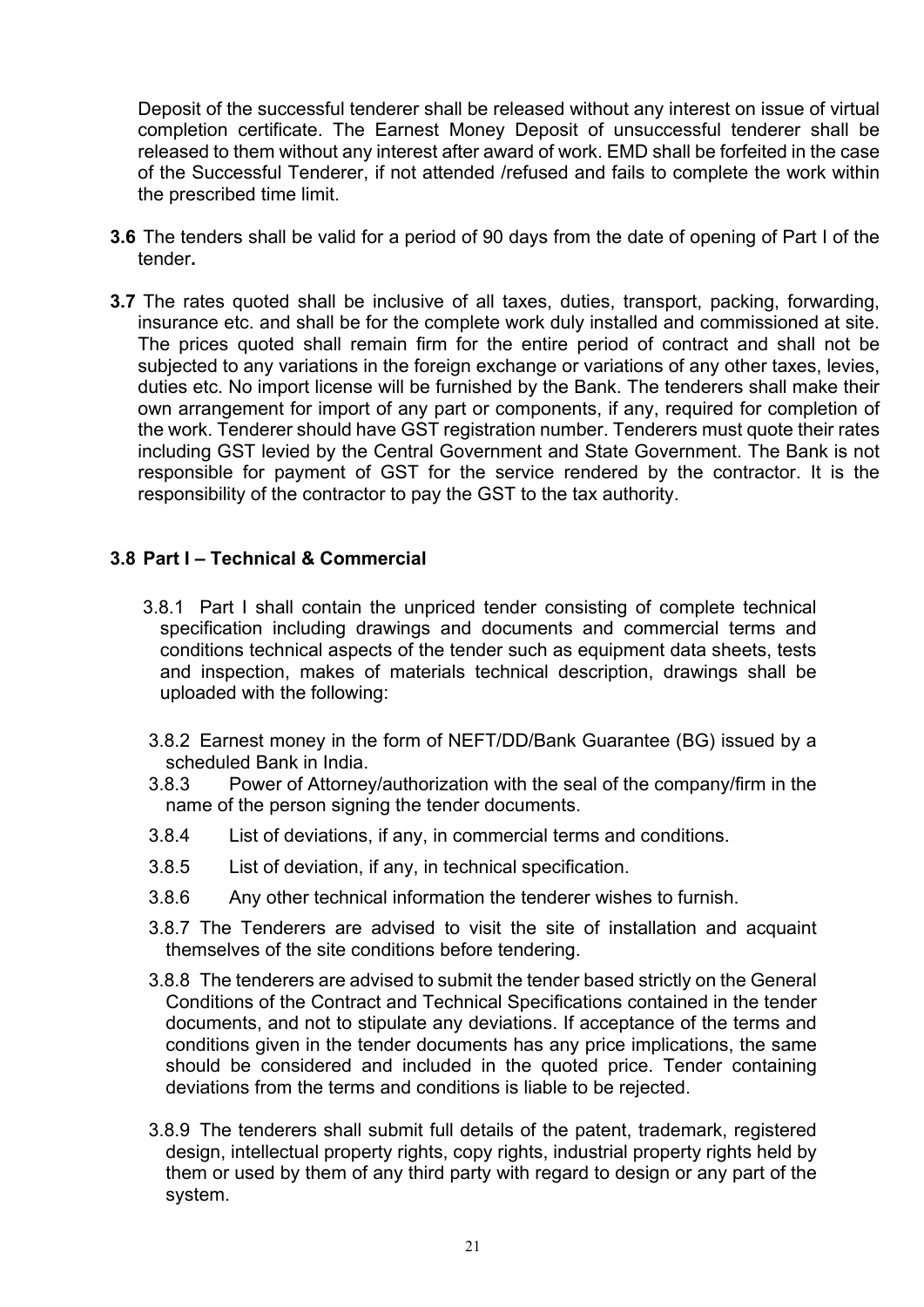# **3.9 Scope of Work**

3.9.1 the scope of proposed work shall be as per the Schedule of quantities & specifications given in this tender document. Some of the major items of works covered are listed below (in brief):

i.Planning for the entire work complete in all respect, designing and finalizing the quantities as per site survey, seeking approval for the quantities before procurement.

ii.Supply of all the required materials (as per list of the approved makes of materials) in line with the schedule of quantities.

iii.Installation, testing and commissioning of the entire system iv.Preparing drawings as per actual work at site

v.Completing the documentation, including manual etc.

vi.Imparting Training to the concerned officials of the Bank

vii.Handing over of the system to the Bank

The installation of XBIS shall be inspected and certified by the Original Equipment Manufacturer (OEM) before handing over of the same to Bank**.**

3.9.2 The tenderer should indicate in his tender the complete description of the working of the system/sub systems and their power requirements with all relevant brochures/literature etc. in addition to those called for in the Technical **Specifications** 

3.9.3 The Tenderer shall carefully check the specifications and shall satisfy himself that the equipment offered is suitable as per the Bank's Technical Specifications.

3.9.4 Tenderer shall supply all tools, plants, scaffolding, labour and consumables etc. as required for installation, testing and commissioning of the XBIS system.

**3.10** The tenderer shall state clearly in his tender the standard tools, spare parts which he will supply free of cost when installing the equipment's and handover same to be Bank after completion of the work.

# **3.11 Validity of Tender**

 The Tender along with the prices shall remain valid initially for a period of 90 days from the date of opening of Part I of tender, which period may be further extended by mutual agreement in writing by the Tenderer and the Tenderer shall not cancel or withdraw the tender during this period.

# **3.12 Lowest Tender Not Necessarily To Be Accepted**

3.12.1 The Bank is not bound to accept the lowest or any tender or to assign any reason for non-acceptance.

3.12.2 The tenderer whose tender is not accepted shall not be entitled to claim any costs, charges, damages and expenses of and incidental to or incurred by him through or in connection with his submission of tenders, even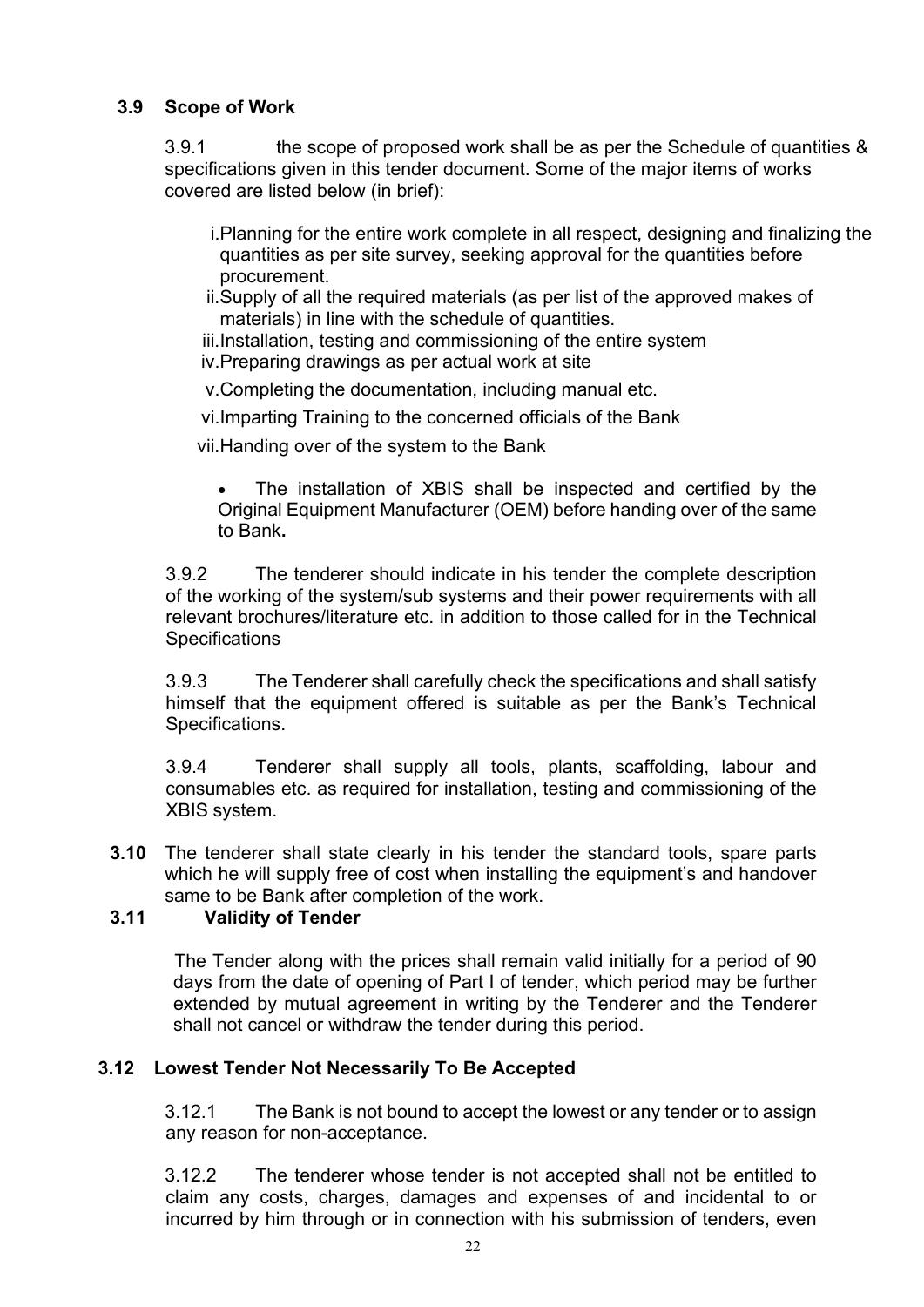though the Bank may elect to modify/withdraw the tender

# **3.13 Earnest Money, Security Deposit**

3.13.1 Intending tenderers shall pay as Earnest Money a sum of ₹ 90,000/ by NEFT/demand draft drawn on scheduled bank payable to Reserve Bank of India, Mumbai. Alternatively, the tenderer may also furnish an irrevocable Bank Guarantee issued by a scheduled bank for an equivalent amount towards EMD as per proforma enclosed. The Bank Guarantee shall be in a format given at [Annexure-V](#page-68-0) and shall remain un-discharged for such period as may be specified for keeping the tender open. If the Tenderer, after submission of the tender, deviates from his offer or modifies the terms and conditions thereof, the Bank Guarantee/EMD amount shall be liable to be enforced.

3.13.2 Tender not accompanied by DD/ Bank Guarantee or NEFT details is liable to be rejected. Under no circumstances EMD will be accepted in the form of fixed deposits of the bank or Insurance guarantee or cheque

3.13.3 The above Bank Guarantee shall be discharged on acceptance of the tender, and on production of a new Bank Guarantee towards **Security Deposit** in the enclosed format [\(Annexure-VI\)](#page-70-0) or on non-acceptance of tender, but not earlier than the expiry date of the period for which the tender is kept valid.

- 3.13.4 Should the Invitation to Tender be withdrawn or cancelled by the Bank, which shall have the right to do so at any time, the Bank Guarantee will be discharged.
- 3.13.5 Should the successful Tenderer fail to furnish the Security Deposit, the Bank Guarantee towards EMD shall be enforced without prejudice to his being liable for any further loss or damage incurred in consequence, by the Bank. The Bank Guarantee toward EMD shall be suitably extended, if necessary, by the successful Tenderer till the date fixed by the Bank for furnishing the Bank Guarantee towards Security Deposit.
- 3.13.6 All compensation or other sums of money payable by the Contractor to the Employer under the terms of this Contract may be deducted from the security deposit, if the amount so permits unless the contractor deposits such amounts in cash within ten days of issue of demand notice by the Bank.

# **3.14 Preference to make in India**

**(a)** Compliance to the Rule 144(xi) of GFR 2017 inserted vide Office Memorandum (OM) F. No. 6/18/2019-PPD dated July 23, 2020 issued by Public Procurement Division, Department of Expenditure, Ministry of Finance, Government of India and its subsequent revisions shall be a part of tender requirement for this work.

In this regard, Bidder shall submit a copy of Undertaking / Declaration / Certificate

on their letter head duly sealed and signed by the authorized signatory in the

format given in [annexure-III](#page-65-0)

If this Undertaking / Declaration / Certificate submitted by the bidder found to be false, his/her tender / work order will be immediately terminated, and any legal action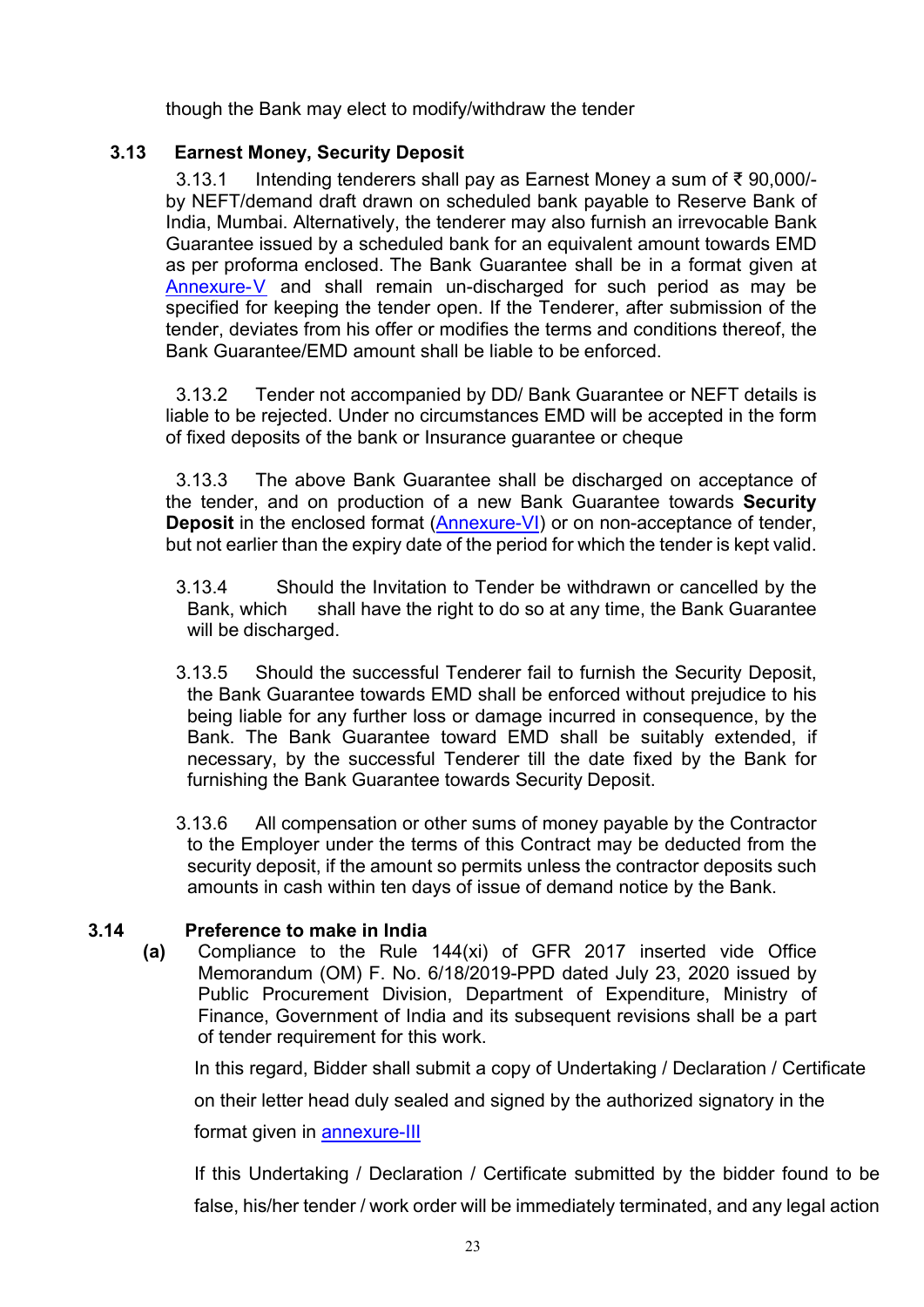in accordance with law including forfeiting of Earnest Money Deposit / Performance Bank Guarantee / Security Deposit may be initiated and the Bank may also debar the bidder from participating in the tenders invited by the Bank in future.

(b) Participating bidder will be considered for purchase preference under Public procurement (Preference to make in India) PPP-MII order 2017 Revised – Government of India, subjected to their submission of self-certifications and fulfilment of all other documents, conditions of the above "PPP-MII order-2017 Revised" of Government of India.

## **3.15 Warranty/Defect Liability period and Annual Comprehensive Maintenance Service contract:**

 The equipment supplied shall be guaranteed against all types of defects for at least a period of one year from the date of handing over of the equipment to the Bank. Any defects in the system/sub-assemblies found within the guarantee period shall be rectified/replaced by the tenderer free of cost. During this period, servicing at not less than **FOUR servicing** and attending to ANY NUMBER of breakdown calls, as prescribed by the manufacturer and as mutually agreed to, shall be carried out free-of-cost. Tenderer shall also indicate the service facility they can offer at the place of installation and the telephone number & address of their service center. The tenderers shall also quote their charges separately for Annual comprehensive maintenance service contract after the expiry of the guarantee period as per the scope. Payment shall be made on half yearly basis on rendering satisfactory service. The service contract rate shall also consider all the cost, including travel cost from the nearest service station. This being an emergency system, any fault in the system shall be rectified as per the rectification time given below failing which penalty shall be applied.

|     | Response time and penalty for each   Rectification time<br>system | Penalty           |
|-----|-------------------------------------------------------------------|-------------------|
| (a) | Any defects resulting in total failure 24 hours<br>of the system  | Rs.1000/- per day |
| (b) | Any defects in independent devices, 24 hours<br>components        | Rs.500/- per day  |

The tenderers shall indicate details such as the service center from which the proposed systems at Mumbai will be serviced, the staff strength at that center and the availability of spares for the system at that center. The equipment supplied shall be guaranteed against all types of defects for a period of one year from the **date of virtual completion**. Any defects in the system/sub-assemblies, found within the guarantee period, shall be rectified/ replaced by the tenderer without any additional cost to the Bank. The rate should include for servicing at quarterly interval or earlier as prescribed by the manufacturer and as mutually agreed to during this period.

 a. The tenderers shall also quote their charges separately for comprehensive annual maintenance service after the expiry of the one-year guarantee period. During the comprehensive annual maintenance service contract period, the servicing at quarterly interval or earlier as prescribed by the manufacturer and as mutually agreed shall be carried out in addition to **any number of breakdown calls**. Comprehensive annual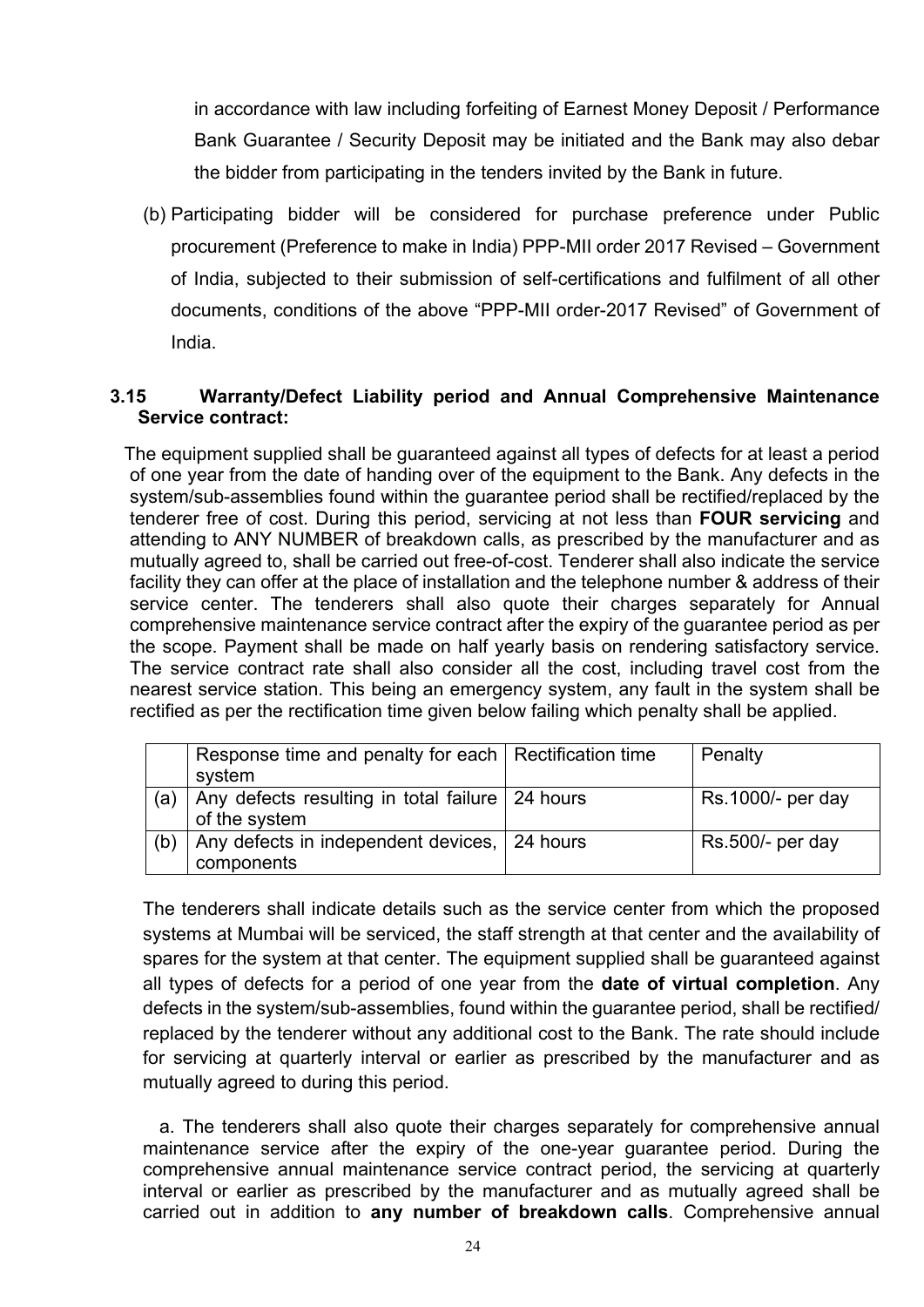maintenance service charges shall be paid on half yearly basis on rendering satisfactory service and on submission of service reports.

- b. The charges for comprehensive annual maintenance service shall also include for replacement of any part of the X-ray baggage during service contract period. The servicing of the X-ray baggage system shall be carried out.
- c. The service contract shall be renewed for an additional period of at least **seven** years after the initial annual service contact period of one year after one-year warranty. While renewing the contract the new contract amount will be arrived at based on following formula.

AC = AP {10+65 x (EPIC/EPIP) + 25 x (CPIC/CPIP)} x 1/100

- Ac The contract amount for the current year
- A<sub>P</sub> The contract amount for the previous year
- EPIC Wholesale Price Index for Electrical Apparatus, appliances& parts 6 months prior to the commencement date of contract for the current year
- EPIP Wholesale Price Index for Electrical Apparatus, appliances& parts 6 months prior to the commencement date of contract for the previous year
- CPIC Consumer Price Index for Industrial Workers (All India Average) 6 months prior to the commencement date of contract for the current year
- CPIP Consumer Price Index for Industrial Workers (All India Average) 6 months prior to the commencement date of contract for the previous year

# **3.16. Evaluation of tenders:**

- Tenders will be evaluated on the basis of capital cost of the system and taking into account the effect of rates quoted for comprehensive service contract for a period of **seven years** after the expiry of one year of defect liability / guarantee period.
- Tendered offers shall be evaluated on the basis of Total cost of ownership considering the Capital cost and net present value(NPV) of the Annual Comprehensive Maintenance service contract charges for the period of seven years after initial Warrantee period of one year. The said NPV shall comprise:

| Cost of X- Ray Baggage Scanner Systems                                                                                                                                                                                                                                                                                                                              | Sav     |  |
|---------------------------------------------------------------------------------------------------------------------------------------------------------------------------------------------------------------------------------------------------------------------------------------------------------------------------------------------------------------------|---------|--|
| Rebate of existing ECIL Make XBIS                                                                                                                                                                                                                                                                                                                                   | Say (B) |  |
| NPV of comprehensive annual maintenance Service contract<br>Say(C)<br>charges for the period of 07 years after 1-year defect liability period<br>shall be calculated assuming 5% increase in contract amount every<br>year after first year of AMC, half yearly payment and with a discount<br>rate of 8%. Thus, the Multiplying Factor (MF) for working out NPV of |         |  |
| AMC for 09 years after (1-year guarantee period) shall be (F = 5.6321).<br>Note:                                                                                                                                                                                                                                                                                    |         |  |
| (i) AMC amount for calculating the NPV shall be taken as quoted<br>in the Part II of the tender OR 5 % (as per industry practice) of<br>the capital cost of only X- Ray Baggage Scanner system<br>whichever is higher.                                                                                                                                              |         |  |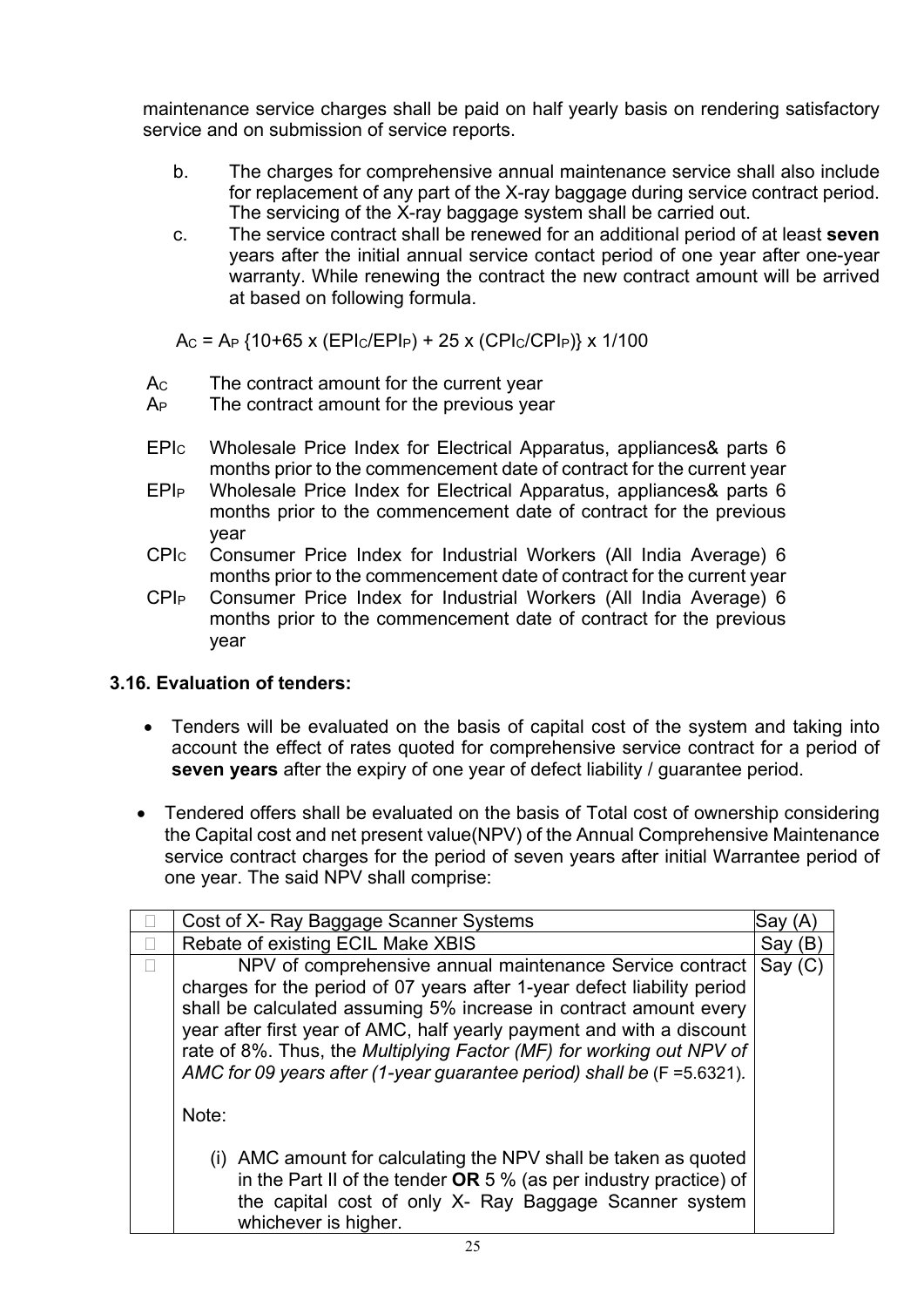|     | (ii)<br>Payment for AMC shall, however, be made strictly as per<br>rates and amounts quoted in the Part II of tender under<br>head of AMC                    |  |
|-----|--------------------------------------------------------------------------------------------------------------------------------------------------------------|--|
| (c) | NPV of Owning the X- Ray Baggage Scanner System for 8 years of<br>useful service life shall be worked out as $[{(A)-(B)} + {AMC rate(C) x   Say(D)}$<br>MF}] |  |
| (d) | The work will be awarded for the lowest value of (D) above.                                                                                                  |  |

# **Total Cost of Ownership = Capital Cost – Buy back/Rebate amount + 5.6321\*AMC Rate**

# **3.17 Testing of X-ray baggage system**:

 Before dispatching the equipment to site, the equipment may be inspected by the Bank's Engineer at the manufacturer's site and then cleared for shipment. The contractor shall at his own expense, offer to the Inspector all reasonable facilities as may be necessary for satisfying himself, that the equipment/execution of work is being and/or have been manufactured/executed in accordance with specifications laid down in the particular specifications attached to these tender documents. The Bank's Engineer shall have full and free access at any time during the execution of the contract to the Contractor's works or site in case of execution of work for the purpose aforesaid, and he may require the contractor to make arrangements for inspection or work or any part thereof or any material at his premises or at any other place specified by the Bank's Engineer and if the contractor has been permitted to employ the service of a sub-contractor, reserve to the Bank's Engineer a similar right.

This will however, not in any way absolve the contractor of his responsibility about proper performance of the system/components after erection & commissioning at the designated site.

**3.17.1** Cost of Inspection: - The contractor shall provide, without any extra charge, all materials, tools, labour and assistance of every kind which the Bank's Engineer may demand of him for any test/inspection and examination which he shall require to be so made on the contractor's premises and shall bear and pay all costs attendant thereon. However, cost of traveling, boarding and lodging, of Bank's Engineer (s) to the site of inspection shall be borne by the Bank.

**3.17.2** Method of Testing**: -** The Bank's Engineer shall have the right to put all the equipment and materials forming part of the same or any part thereof to such tests as he may think fit and proper. The contractor shall not be entitled to object on any ground whatsoever to the method of testing adopted by the Inspector.

**3.17.3** Inspector Authority to certify performance: - The Bank's Engineer shall have the power:

a) Before any equipment or part thereof are submitted for inspection to certify that they or any portion thereof are not in accordance with the contract owing to adoption of any unsatisfactory method of manufacture;

b) To reject any equipment or parts submitted as not being in accordance with the specification;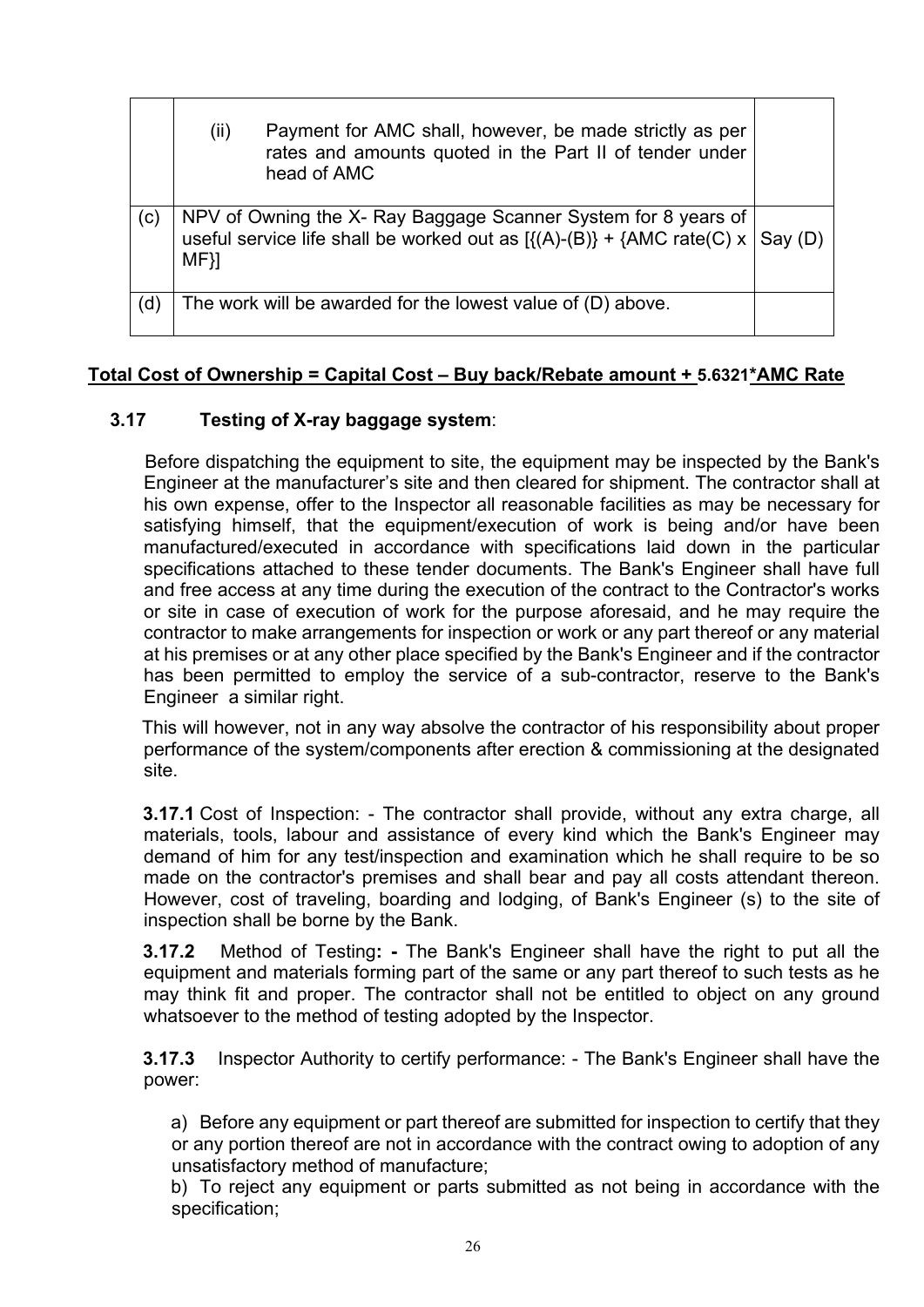c) To reject the whole of the equipment tendered for inspection, if after inspection of such portion thereof as he may in his discretion think fit, he is satisfied that the same is unsatisfactory; and

d) To mark the rejected equipment or parts with a rejection mark so that it may easily be identified if re-submitted.

**3.17.4** Consequence of rejection: If on the equipment or the equipment or its part thereof, being rejected by the Bank's Engineer the contractor fails to make satisfactory supplies or rectify the faulty work thus executed within the stipulated period of delivery/completion period, the Bank shall be at liberty to:

i) Allow the contractor to re-submit the equipment or parts in replacement of those rejected, within a time to be specified, the contractor bearing the cost of freight if any, on such replacement without being entitled to any extra payments on that account; or

ii) Purchase/execute or authorize the purchase/execution of quantity/work of the equipment or parts rejected or others of a similar description (when equipment or parts exactly complying with specifications are not in the opinion of the Bank which shall be final, readily available) to the contractor at his risk and cost and without affecting the contractor's liability as regards supply under the contract; or iii) Cancel the contract and purchase/execute or authorize the purchase/execution of the equipment or others of a similar description (when equipment or parts exactly complying with specifications are not in the opinion of the Bank, which shall be final, readily available) at the risk and cost of the contractor. In the event of action being taken under such clause (b) above or this clause the provision of delivery clause apply as far as applicable.

**3.17.5** Bank's Engineer decision as to rejection final: - The Bank's Engineer's decision as regards the rejection shall be final and binding on the contractor subject to contractor's appeal.

## **3.18 Terms of Payment**

The payment for the works to be executed under this contract shall be made as follows and no variation in the mode of payment will be acceptable to the Reserve Bank of India.

- **60% of the quoted rate pro-rata against receipt of the material at site and on submission of the following documents:**
- **i) Manufacturer's Inspection and Test Certificates**
- **ii) Contractor's Certificate that all components, parts, sub systems, consumables etc. for successful installation, commissioning and testing of the systems including maintenance have been received at site in good condition and if any shortfall is noticed during installation, commissioning and testing they will be supplied free of cost to the Bank.**
- **iii) Policies of insurance covering all the risks during storage, installation, commissioning, testing and handing over including third party liabilities including the Covid-19 related insurance policy.**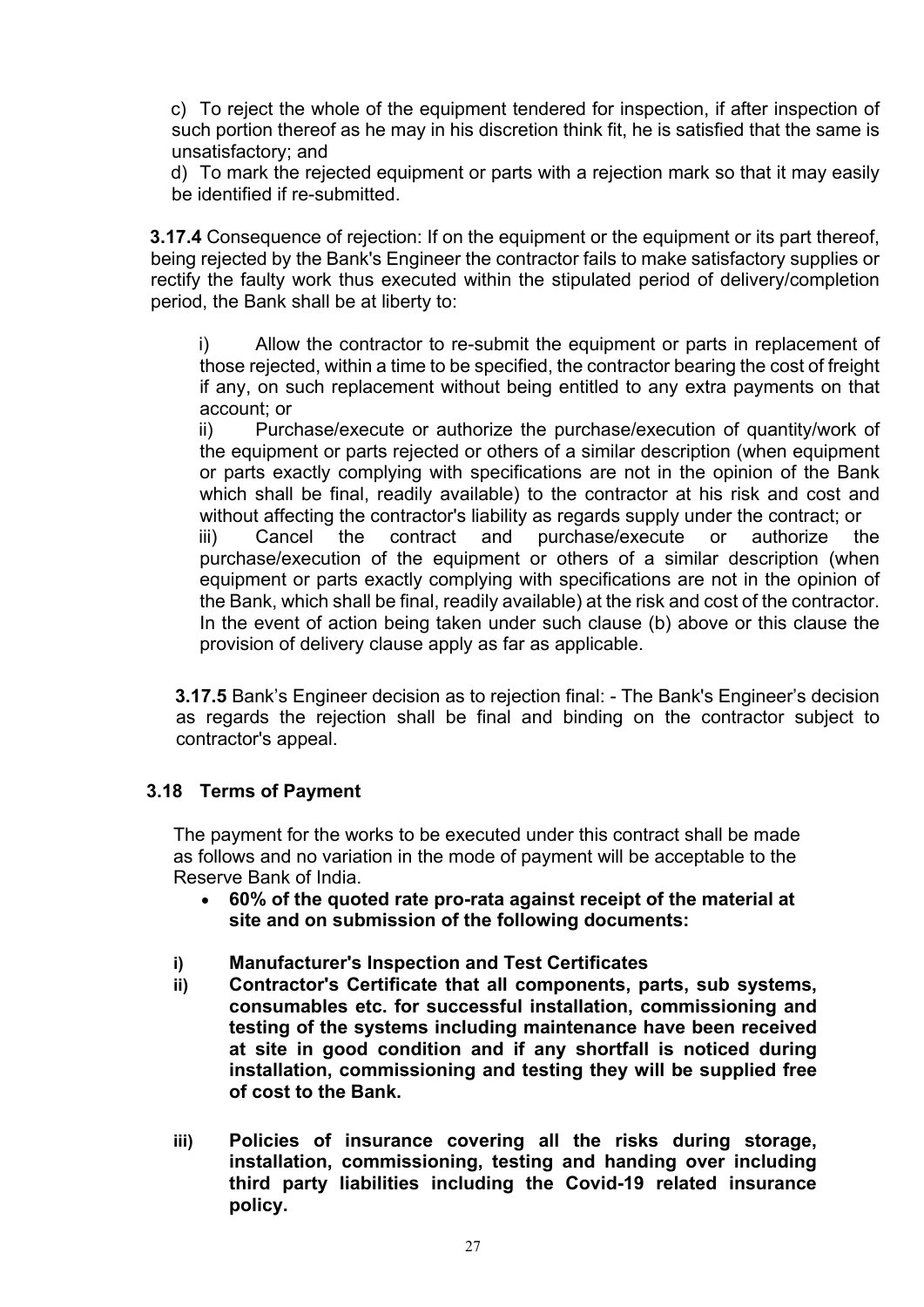• **20 % of the quoted rate pro-rata against erection, testing, commissioning and handing over. (The installation of XBIS system shall be inspected and certified by the contractor before handing over of the same.)** 

• **Balance 20 % of the quoted rate of the work will be released after handing over of the entire system subject to submission of BG of equal amount (as per clause 3.18.1) valid up to five years.** 

3.18.1 The Bank Guarantee of 20% of contract amount taken for due fulfilment of the terms and obligations of the Contract, guarantee period and service contract for the entire life cycle of the equipment shall be renewed up to the end of five years (1-year warranty/DLP and four years AMC). Thereafter, the amount of the Bank Guarantee will be reduced to TEN percent (10%) of the contract amount and the new Bank guarantee shall be renewed for further three years i.e. up to the end of estimated life of the X-ray baggage.

## **3.19 Insurance**

The contractor shall take all insurances at his cost to cover all kinds of risks till handing over the system to the Bank, in the joint names of the Bank and the contractor (first name of Bank) and it shall cover the following risks.

- $\Box$  Storage, erection, testing and commissioning policy.
- $\Box$  Workmen compensation policy for the employees of the contractor at site.
- $\Box$  Third party liability policy for a total of Rs.10 lakh and with a limit of Rs. 2 lakh per accident.
- $\Box$  The Covid-19 related insurance policy as applicable

**Note :** These policies shall be valid till the completion of the work. If the contractor does not provide these policies, the Bank reserves the right to take the above insurance policies themselves and recover the cost thereof from the bill of the contractor.

# **3.20 Completion Period**

- 3.20.1 Time allowed for carrying out the work, as mentioned in the Memorandum, shall be strictly observed by the Contractor and it shall be reckoned from the  $10<sup>th</sup>$  day after written order to commence the work is issued. The work shall throughout the stipulated period of the contract be preceded with all the diligence and if the contractor fails to complete the work within the specified period, he shall be liable to pay liquidated damages as defined in "Appendix herein before referred to" of the contract.
- 3.20.2 The contractor shall submit a Bar Chart for completion of the work within the contractual completion period from the tenth day of letter of intent. Such chart shall include all activities like the date of supply of material at site, item wise completion of work etc., and obtain the approval of the Bank.
- 3.20.3 Bank will provide lockable storage space within the compound of the building. However, the responsibility and safety of the materials stored will be with the contractor. No accommodation will be provided for any worker by the Bank.

# **3.21 Packing and Dispatch**

The equipment shall be properly and securely packed in boxes and multiple handling and transportation by sea/ air / rail / road under Indian conditions. All equipment/components shall be delivered at the Bank's office building, Mumbai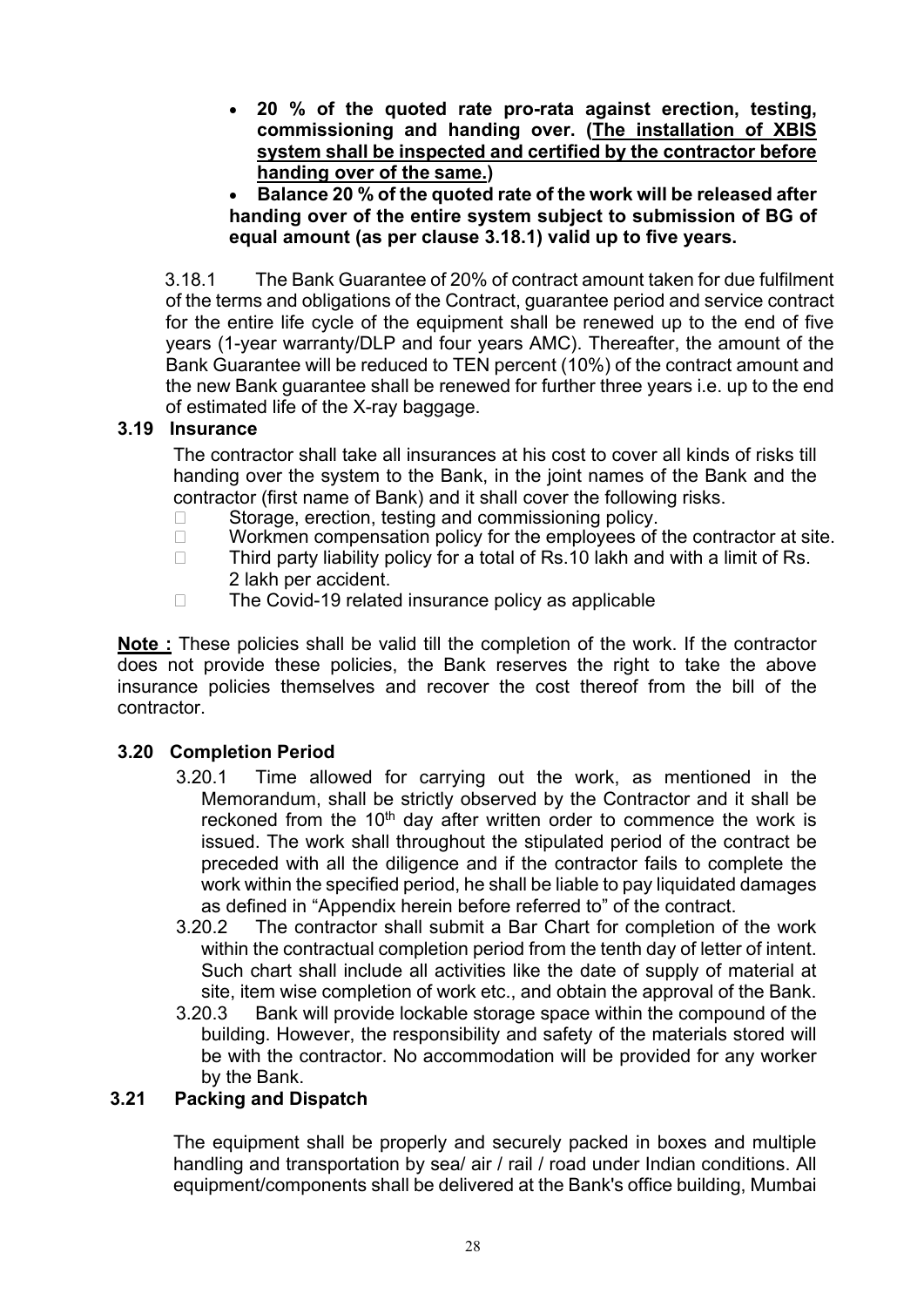# **3.22 Signing of Contract Agreement**

3.22.1 The General instructions to the tenderers and special conditions, conditions hereinbefore referred to Conditions of Contract and Technical Specifications and drawings enclosed with the tender documents, the subsequent correspondence exchanged between the Bank and the tenderer and the work order placed shall be the basis of the final contract to be entered into with the successful tenderer.

3.22.2 The Tenderer shall go through the terms and conditions given in the general conditions of contract herewith and his offer shall be strictly in line with the terms specified therein. No deviation from the terms and conditions specified shall be acceptable. Each page of the tender documents should be signed for his/their having acquainted himself/themselves in the general conditions of contract, Technical specifications, etc.

3.22.3 The tender submitted on behalf of a firm shall be signed by all the partners of the firm or a partner who has the necessary authority on behalf of the firm to enter into the proposed contract. Otherwise the tender may be rejected.

3.22.4 On receipt of intimation from the Bank of the acceptance of his/their tender, the successful tenderer shall be bound to implement the Contract and within fourteen days thereof, the successful tenderer shall sign an agreement in accordance with the draft agreement. Notwithstanding the signing of the agreement the written acceptance by the Reserve Bank of India of a tender in itself will constitute a binding agreement between the Reserve Bank of India and the person so tendering, whether such contract is or is not subsequently executed.

3.22.5 The contractor shall not assign the contract. He shall not sublet any portion of the contract except with the written consent of the Employer. In case of breach of these conditions, the Employer may serve a notice in writing on the Contractor rescinding the contract whereupon the security deposit shall stand forfeited to the Employer, without prejudice to his other remedies against the **Contractor** 

## **3.23 Language**

The Tender including all labels in drawings, documents, catalogues etc. shall be in English.

# **3.24 Right to Accept Part Tender**

The Bank reserves the right to accept the tender either in whole or in part at the same prices quoted by the Tenderer.

## **3.25 Drawings**

All required drawings for equipment lay out at Entrance gate should be prepared by the tenderer and submitted to the Bank's engineer for approval before commencement of work.

## **3.26 Other Issues**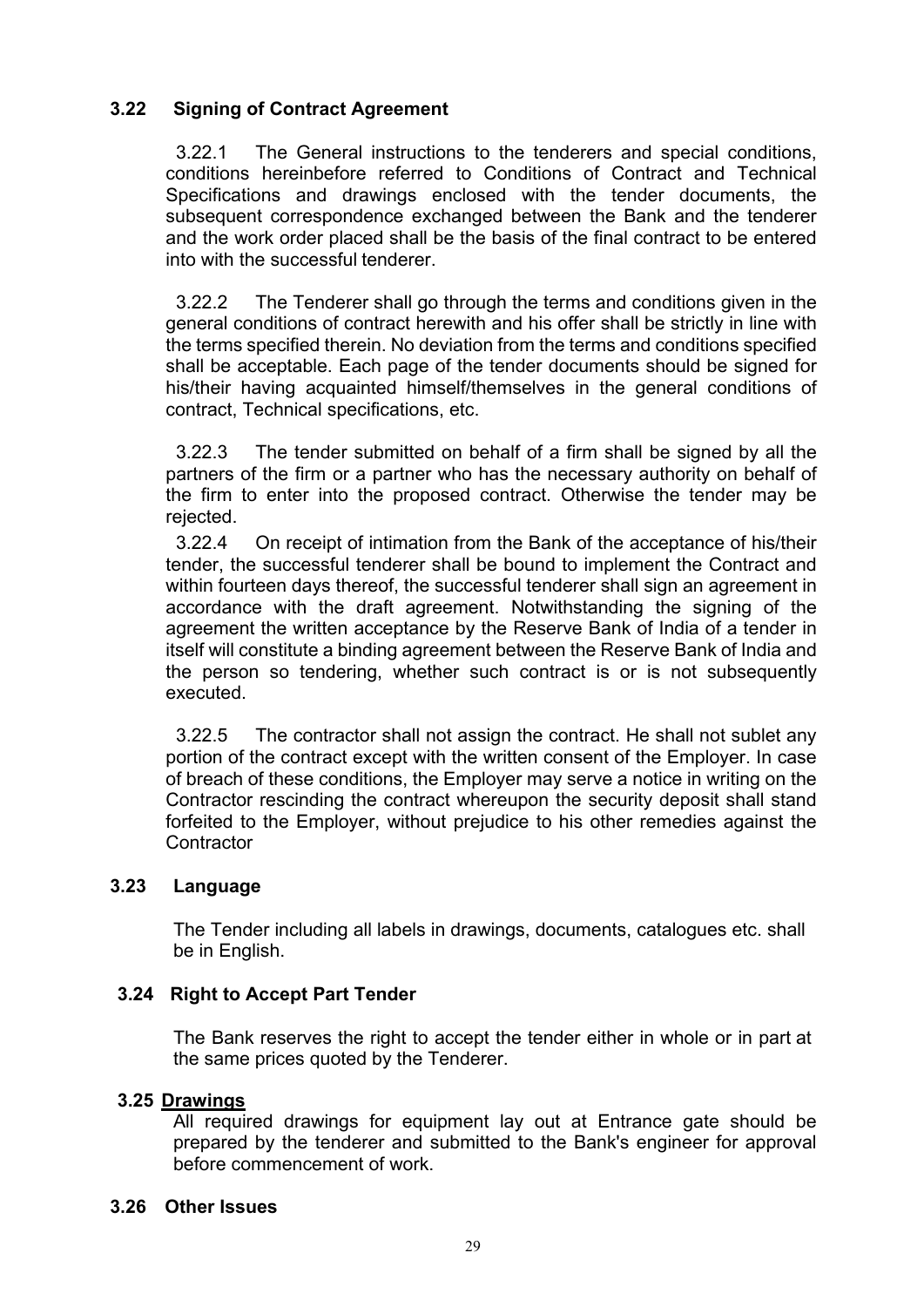3.26.1 The Contractor shall carry out all the work strictly in accordance with the approved drawing, detailed specifications and instructions of the Bank's engineer. If in the opinion of the Bank's engineer/consultant, nominal changes have to be made to suit the site condition and with the prior approval in writing of the Employer, the Contractor shall carry out the same without any extra

charge.<br>3.26.2 The tenderer must obtain for himself on his own responsibility and at his own expense, all the information which may be necessary for the purpose of making a tender and for entering into a contract and must examine the drawings, inspect the site of the work, and acquaint himself with all local conditions, means of access to the work, nature of the work and all matters appertaining thereto. The Employer's decision in such cases shall be final and shall not be open to arbitration.

3.26.3 A Schedule of Probable Quantities in respect of each work and Specifications accompany these Special Conditions. The Schedule of Probable Quantities is liable to alteration by omissions, deductions or additions at the discretion of the Employer. Each tender should contain not only the rates but also the value of each item of work entered in a separate column and all the items should be totaled in order to show the aggregate value of the entire tender.

3.26.4 The rates quoted in the tender shall include all charges for scaffoldings, watching and lighting by night as well as day including Sundays and holidays, protection of all other erections, matters or things and the Contractor shall take down and remove any or all such centering, scaffolding etc. as occasion shall require or when ordered so as to do, and fully reinstate and make good all matters and things disturbed during the execution of work and to the satisfaction of the Bank.

3.26.5 The contractor shall not be entitled to any compensation for any loss suffered by him on account of delays in commencing or executing the work, whatever the cause of delays may be, including delays arising out of modifications to the work entrusted to him or in any sub- contract connected therewith or delays in awarding contracts for other trades of the project or in commencement or completion of such works. The Employer does not accept liability for any sum besides the tender amount, subject to such variations as are provided for herein.

3.26.6 The successful tenderer is bound to carry out all items of work necessary for completion of the job even though such items are not included in the quantities and rates. Schedule of instruction in respect of such additional items and their quantities will be issued in writing by the Bank.

3.26.7 The successful tenderer must co-operate with the other contractors appointed by the Bank so that the work shall proceed smoothly with the least possible delay.

3.26.8 The successful tenderer shall provide the PPE (Personal Protective Equipment) for their staff entering in the Bank's Premises and shall ensure to follow all the Bank's instruction related to personal safety, use of PPE inside the Bank's Premises.

**3.27** The tenderer should have service facility at Mumbai and its Suburban area.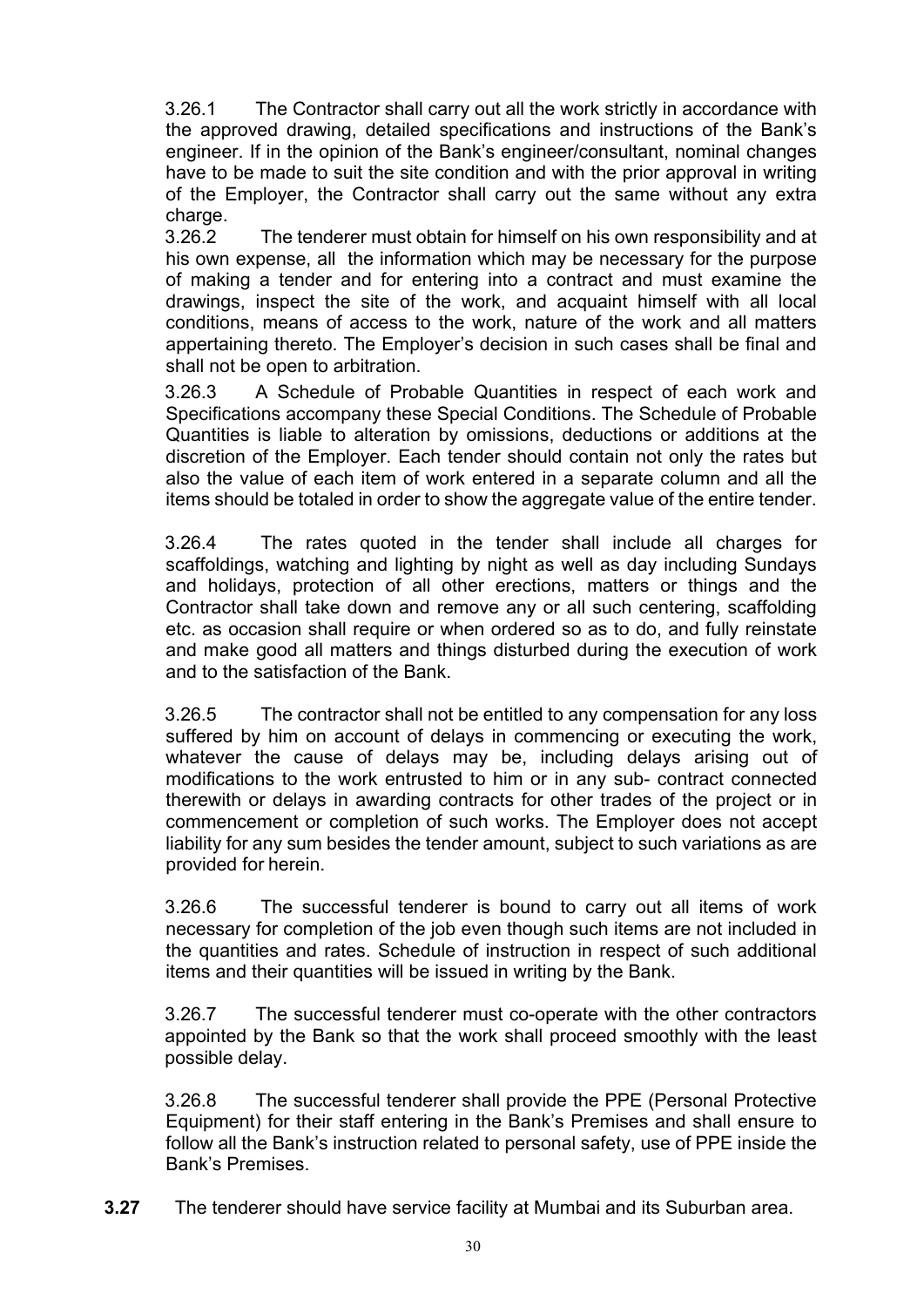**3.28** All disputes and differences of any kind whatever arising out of or in connection with the contract or the carrying out of the works (whether during the progress of the works or after their completion and whether before or after the determination abandonment or breach of the contract) shall be referred to and settled by the Bank who shall state its decision in writing. Such decision may be in the form of a final certificate or otherwise. The decision of the Bank with respect to any of the excepted matters shall be final and without appeal as stated in hereof. But if either the Contractor be dissatisfied on any matter on which a decision is taken by the Bank as above, except any of the expected matter the Contractor may within 28 days after receiving notice of such decision give a written notice to the other party requiring that the matters in dispute be arbitrated upon. Such written notice shall specify the matters, which are in dispute or difference of which such written notice has been given. If both the parties agree, a single arbitrator would be appointed for the purpose. In case no agreement could be reached on the appointment of single arbitrator, both the parties will nominate one person each as an arbitrator on their behalf. The two arbitrators nominated by the parties shall nominate one more person to act as third arbitrator.

The arbitrator or Arbitrators, as the case may be, shall have power to open up, review and revise any certificate, opinion, decision, requisition or notice, save in regard to the excepted matters, referred to in the preceding clause, and to determine all matters to dispute which shall be submitted to arbitration and of which notice shall have been given as aforesaid.

The arbitrator or Arbitrators, as the case may be, shall make his or their award within one year (or such further extended time as may be decided by him or them as the case may be with the consent of the parties) from the date of entering on the reference. In case during the arbitration proceedings the parties mutually settle or compromise their dispute or difference, on the parties filing their joint memorandum of the settlement or compromise, the Arbitrator or the Arbitrators as the case may be, shall make an award in terms of such settlement or compromise.

Upon any such reference, the decision on the cost incidental to the reference and Award respectively shall be in the discretion of the arbitrator or Arbitrators as the case may be, who may determine the amount thereof or direct the same to be taxed as between the party and party, and shall direct by whom and to whom and in what manner the same shall be borne and paid.

This submission shall be deemed to be a submission to arbitration within the meaning of the Indian Arbitration and Conciliation Act, 1996 or any statutory modification thereof.

The award of the arbitrator or Arbitrators, as the case may be, shall be final and binding on the parties. It is agreed that the Contractor shall not delay the carrying out of the works by reason of any such matter, question or dispute being referred to arbitration, but shall proceed with the works with all due diligence and shall until the decision of the Arbitrator or Arbitrators, as the case may be, is given, abide by the decision of the Bank. No award of the Arbitrator or Arbitrators, as the case may be, shall relieve the Contractor of his obligations to adhere strictly to the Bank's instructions with regard to the actual carrying out of the works. The Employer and the Contractor hereby also agree that arbitration under this Clause shall be a condition precedent to any right of action under the Contract.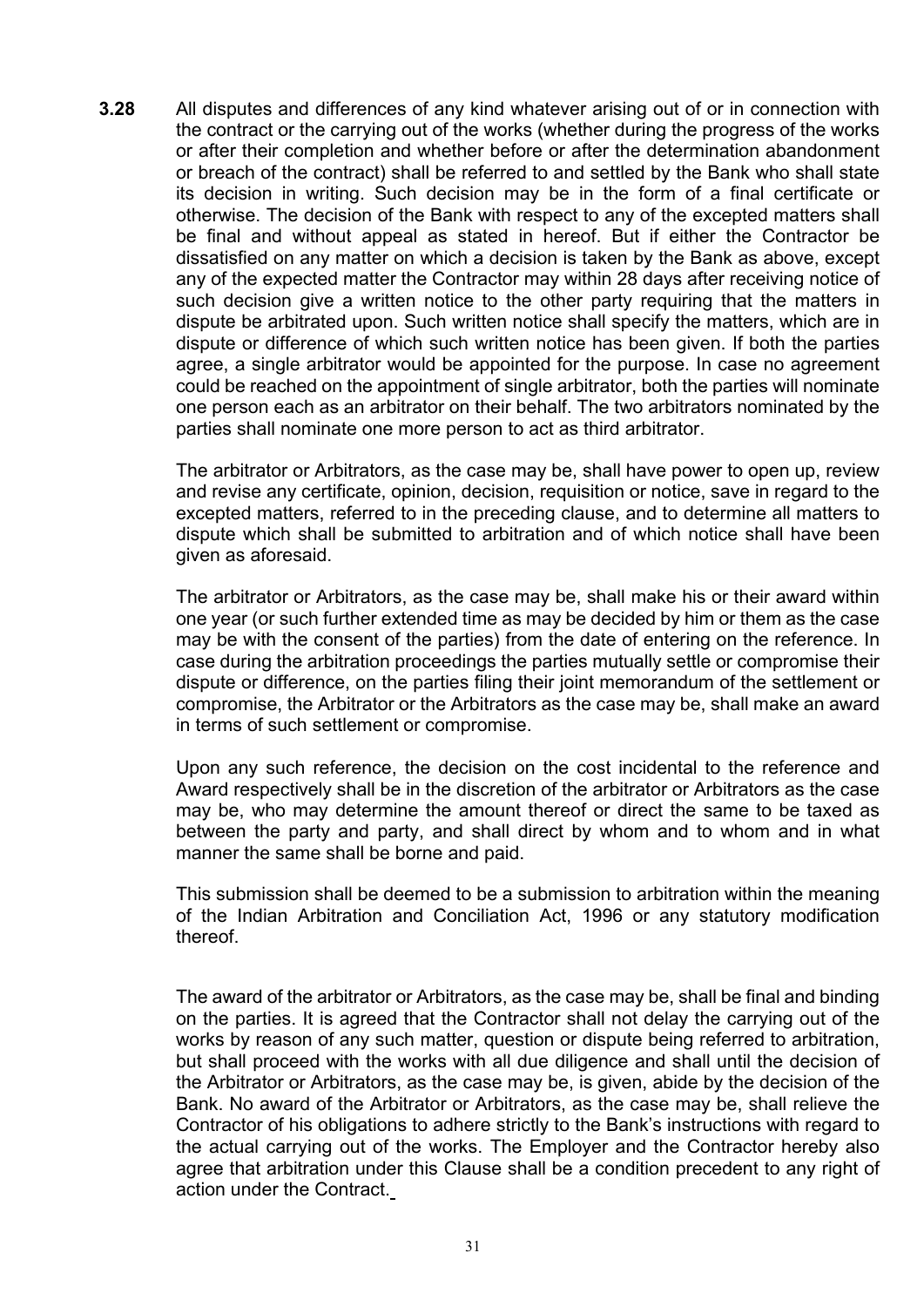# **3.29 Clause of Prevention of Sexual Harassment at Work place:**

a). The firm shall be solely responsible in case of any compliant of sexual harassment against its employee within the premises of the Bank, the complaint will be filed before the Regional Committee constituted by the Reserve Bank of India and Bank shall ensure appropriate action under the said Act in respect of the complaint.

b). Any complaint of sexual harassment from any aggrieved employee of the firm against any employee of the Bank / DICGC shall be taken cognizance of by the Regional Complaint Committee constituted by the Bank.

c). The firm shall be responsible for any monetary compensation that may need to be paid in case the incident involves the employees of the firm, for instance any monetary relief to Bank's employees, if sexual violence by the employee of the firm is proved.

d) The firm shall be responsible for educating its employees about prevention of sexual harassment at work place and related issues.

e.) The firm shall provide a complete and updated list of its employees who are deployed within the Bank's premises.

## **3.30 Non – Disclosure clause:**

The contractor shall not disclose directly or indirectly any information, materials and details of the Bank's infrastructure/systems/equipment's etc. which may come to the possession or knowledge of the Contractor during the course of discharging its contractual obligations in connection with this agreement, to any third party and shall at all times hold the same in strictest confidence. The Contractor shall treat the details of the contract as private and confidential, except to the necessary to carry out the obligations under it or to comply with applicable laws. The contractor shall not publish, permit to be published, or disclose any particulars of the works in any trade or technical paper or elsewhere without the previous written consent of the Employer. The contractor shall indemnify the Employer for any loss suffered by the Employer as a result of disclosure of any confidential information. Failure to observe the above shall be treated as breach of contract on the part of the Contractor and the Employer shall be entitled to claim damages and pursue legal remedies. The Contractor shall take all appropriate actions with respect to its employees to ensure that the obligations of non– disclosure of confidential information under this agreement are fully satisfied. The Contractor's obligations with respect to non–disclosure and confidentiality will survive the expiry or termination of this agreement for whatever reason.

## **3.31 Safety Code**

- **3.31.1** First-aid appliances, including adequate supply of sterilized dressings and cotton wool, shall be maintained in a readily accessible place.
- **3.31.2** The injured person shall be taken to a public hospital without loss of time, in cases where the injury necessitates hospitalization.
- **3.31.3** Suitable and strong scaffolds should be provided for workmen for all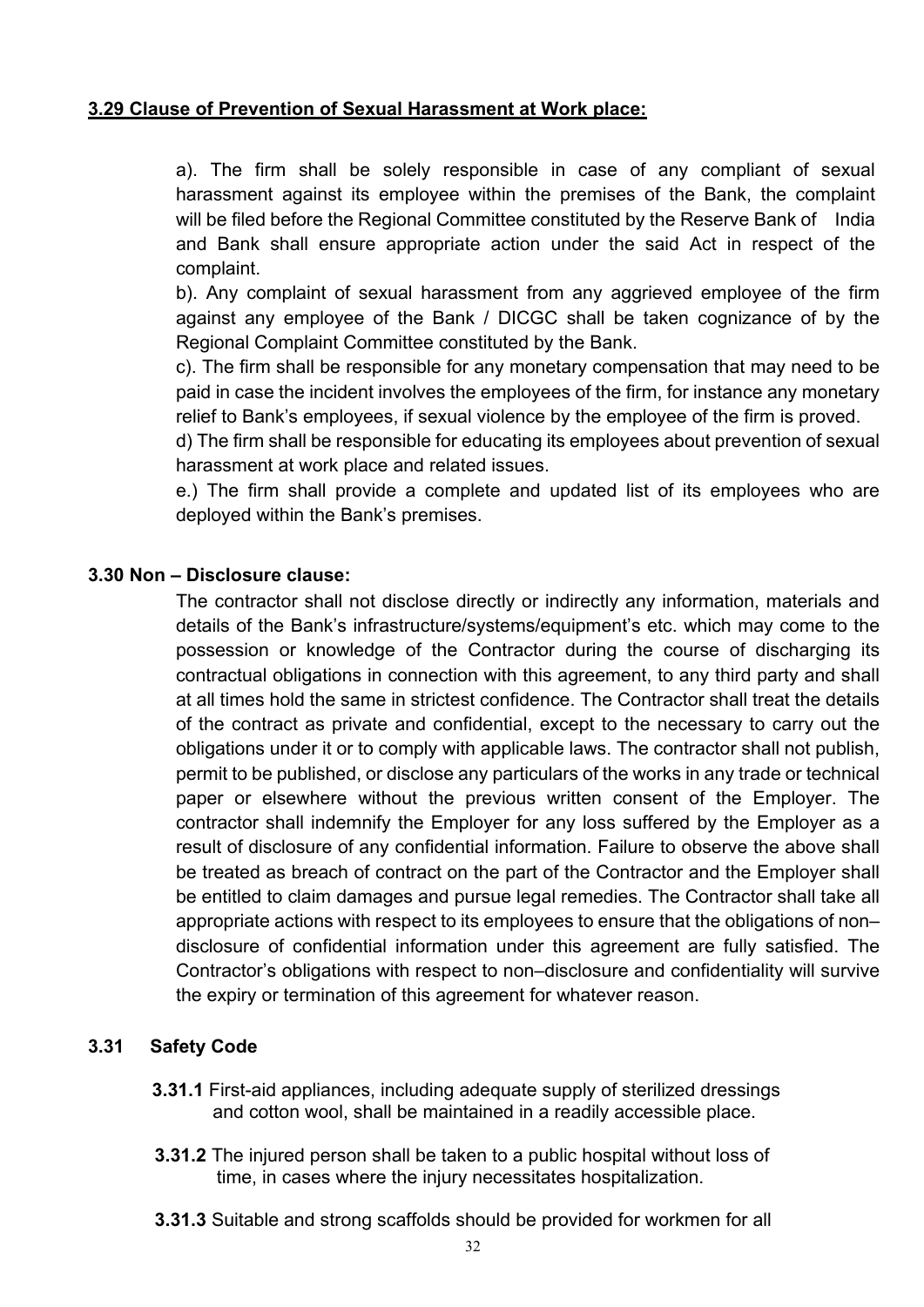works that cannot safely be done from ground.

- **3.31.4** No portable single ladder shall be over 8 meters in length, the width between the side rails not less than 30 cm (clear) and the distance between two adjacent rungs shall not be more than 30 cm. When a ladder is used, an extra mazdoor shall be engaged for holding the ladder.
- **3.31.5** The excavated material shall not be placed within 1.5 meters of the edge of the trench or half of the depth of the trench, whichever is more. All trenches and excavations shall be provided with necessary minimum height shall be one metre.

**3.31.6** Every opening in the floor of a building or a working platform shall be provided with suitable means to prevent the fall of persons or materials by providing suitable fencing or railing whose minimum height shall be one metre.

- **3.31.7** No floor, roof or other part of the structure shall be so over-loaded with debris or materials as to render it unsafe.
- **3.31.8** Workers employed on mixing and handling material such as asphalt, cement, mortar or concrete and lime mortar shall be provided with protective footwear and rubber hand-gloves.
- **3.31.9** Those engaged in welding works shall be provided with welder's protective eye-shields and gloves.

**3.31.10** No paint containing lead or lead products shall be used except in the form of paste or readymade paint.

**3.31.11** Suitable face masks should be supplied for use by the workers when the paint is applied in the form of spray or surface having lead paint dry rubbed and scrapped.

- **3.31.12** Hoisting machines and tackles used in the work, including their attachments, anchorage and supports shall be in perfect condition.
- **3.31.13** The ropes used in hoisting or lowering material or as a means of suspension shall be of durable quality and adequate strength and free from defects.

I/We hereby declare that I/we have read and understood the above instructions for the guidance of the tenderers.

Signature of tenderer

Address

**Date**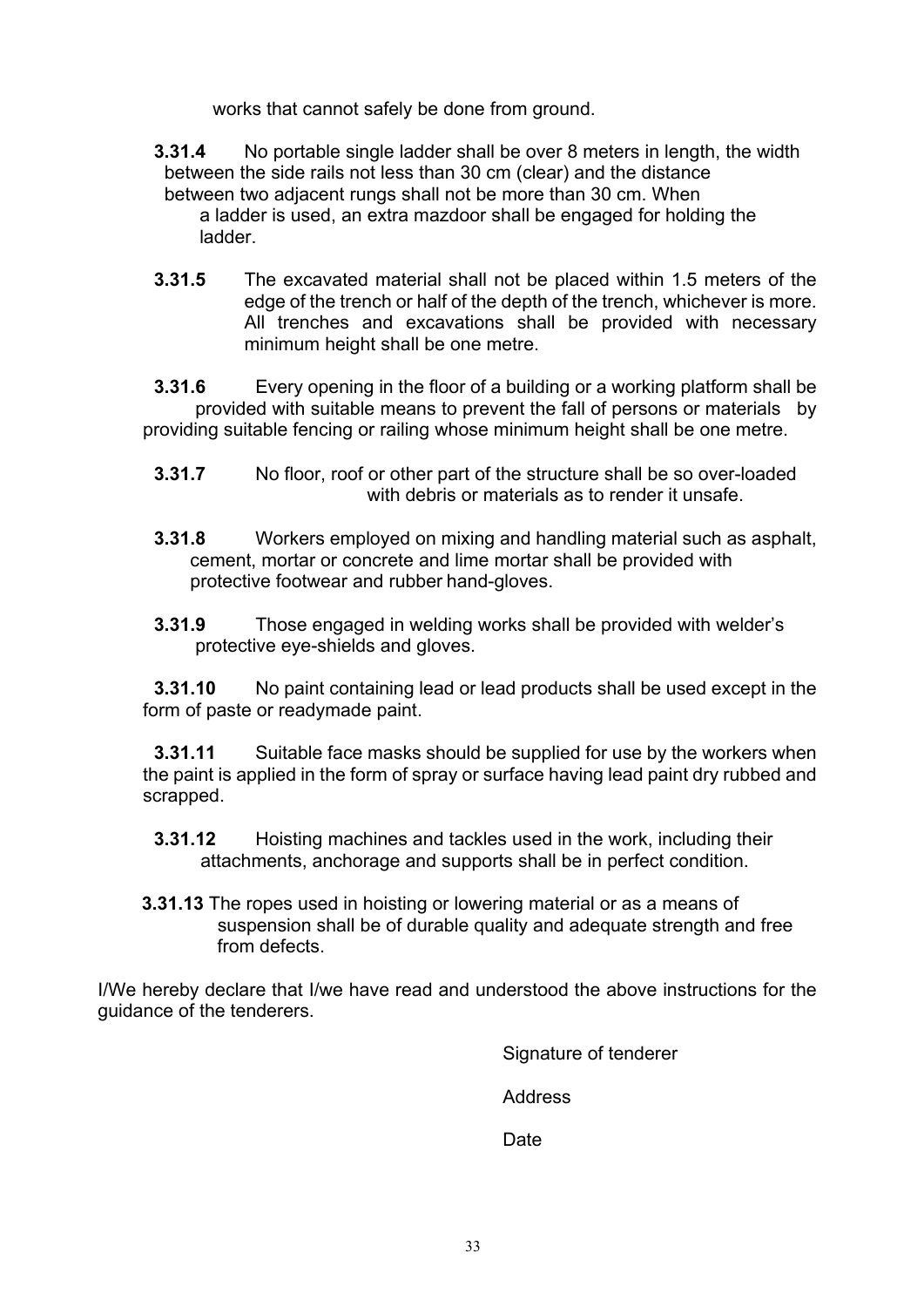# **Section IV - The Conditions Hereinafter Referred To**

# **4.1 Interpretation Clause**

1. In construing these Conditions, the Specifications, Schedule of Quantities and Contract Agreement, the following words shall have the meanings herein assigned to them except where the subject or context otherwise required.

| (a) | "Employer"              | Shall mean The Reserve Bank of India and shall include its assigns<br>and successors.                                                                                                 |                                                                                                     |                                  |           |
|-----|-------------------------|---------------------------------------------------------------------------------------------------------------------------------------------------------------------------------------|-----------------------------------------------------------------------------------------------------|----------------------------------|-----------|
| (b) | "Contractor"            | "Contractor"                                                                                                                                                                          | shall                                                                                               |                                  | mean      |
|     | (in the case)           |                                                                                                                                                                                       |                                                                                                     |                                  | <i>in</i> |
|     | of                      |                                                                                                                                                                                       |                                                                                                     |                                  |           |
|     |                         |                                                                                                                                                                                       |                                                                                                     |                                  |           |
|     | a                       | for the time being of the said firm and the legal representatives of a                                                                                                                |                                                                                                     |                                  |           |
|     | partnership)            | deceased partner.                                                                                                                                                                     |                                                                                                     |                                  |           |
|     | (in the case            | "Contractor"                                                                                                                                                                          | shall and the state of the state of the state of the state of the state of the state of the state o | mean                             | Shri      |
|     | of individual)          |                                                                                                                                                                                       |                                                                                                     | trading in the name and style of |           |
|     |                         | and shall include his heirs,                                                                                                                                                          |                                                                                                     |                                  |           |
|     |                         | successors and legal representatives.                                                                                                                                                 |                                                                                                     |                                  |           |
|     | (in the case            |                                                                                                                                                                                       |                                                                                                     |                                  |           |
|     | of Company) $ $         |                                                                                                                                                                                       |                                                                                                     |                                  |           |
|     |                         |                                                                                                                                                                                       |                                                                                                     |                                  |           |
| (c) | "Site"                  | Shall mean the site of the contract works including any building and                                                                                                                  |                                                                                                     |                                  |           |
|     |                         | erections thereon and any other land (inclusively) as aforesaid allotted                                                                                                              |                                                                                                     |                                  |           |
|     |                         | by the Employer for the Contractor's use.                                                                                                                                             |                                                                                                     |                                  |           |
| (d) | "This<br>Contract<br>,, | Shall mean the Articles of Agreement, the Special Conditions, the<br>Conditions, the Appendix, the Schedule of Quantities and Specifications<br>etc. attached hereto and duly signed. |                                                                                                     |                                  |           |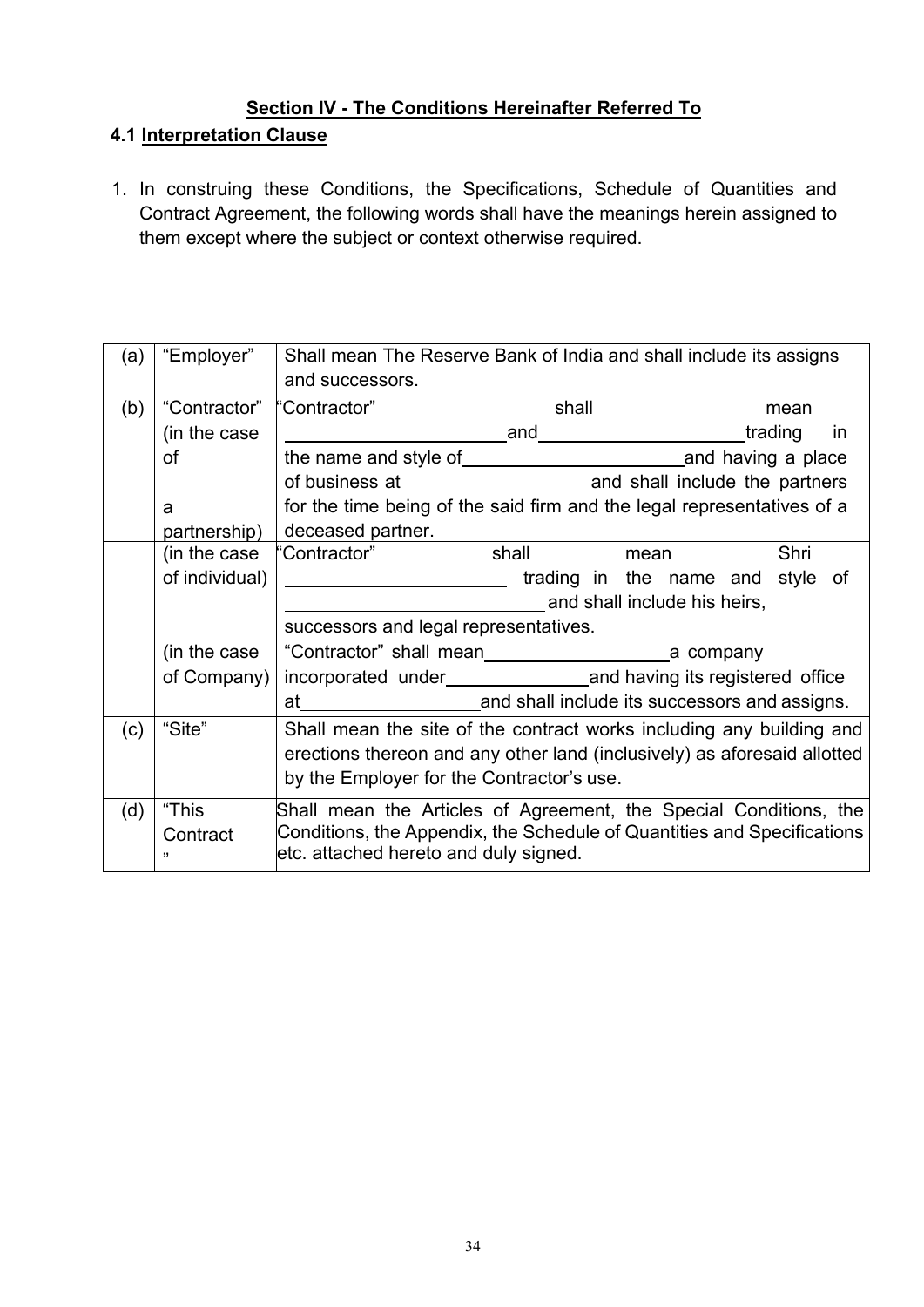| (e) | "Banks   | The term "Bank's Engineer" shall mean the person appointed and paid        |
|-----|----------|----------------------------------------------------------------------------|
|     | Engineer | by the Employer to inspect the works. The Contractor shall afford the      |
|     |          | Bank's Engineer every facility and assistance for inspecting the works     |
|     |          | and materials, and for checking and measuring time and materials.          |
|     |          | Neither the Bank's Engineer nor any representative of the Bank shall       |
|     |          | have power to set out works or to revoke, alter, enlarge or relax any      |
|     |          | requirements of the Contract, or to sanction any day work, additions,      |
|     |          | alterations, deviations, or omissions, or any extra work whatever, except  |
|     |          | in so far as such authority may be specially conferred by a written order  |
|     |          | of the Bank's Engineer with the prior concurrence in writing of the        |
|     |          | Employer. The Bank's Engineer or any representative of the Bank shall      |
|     |          | have power to give notice to the Contractor or his representative of non-  |
|     |          | approval of any work or materials and such work shall be suspended or      |
|     |          | the use of such materials shall be discontinued. The work will, from time  |
|     |          | to time, be examined by the Bank's Engineer/Bank's representative but      |
|     |          | such examination shall not in any way exonerate the Contractor from        |
|     |          | the obligation to remedy any defects which may be found to exist at any    |
|     |          | stage of the works or after the same is completed. Subject to the          |
|     |          | limitation of this clause the Contractor shall take instructions only from |
|     |          | the Bank's Engineer                                                        |
|     |          |                                                                            |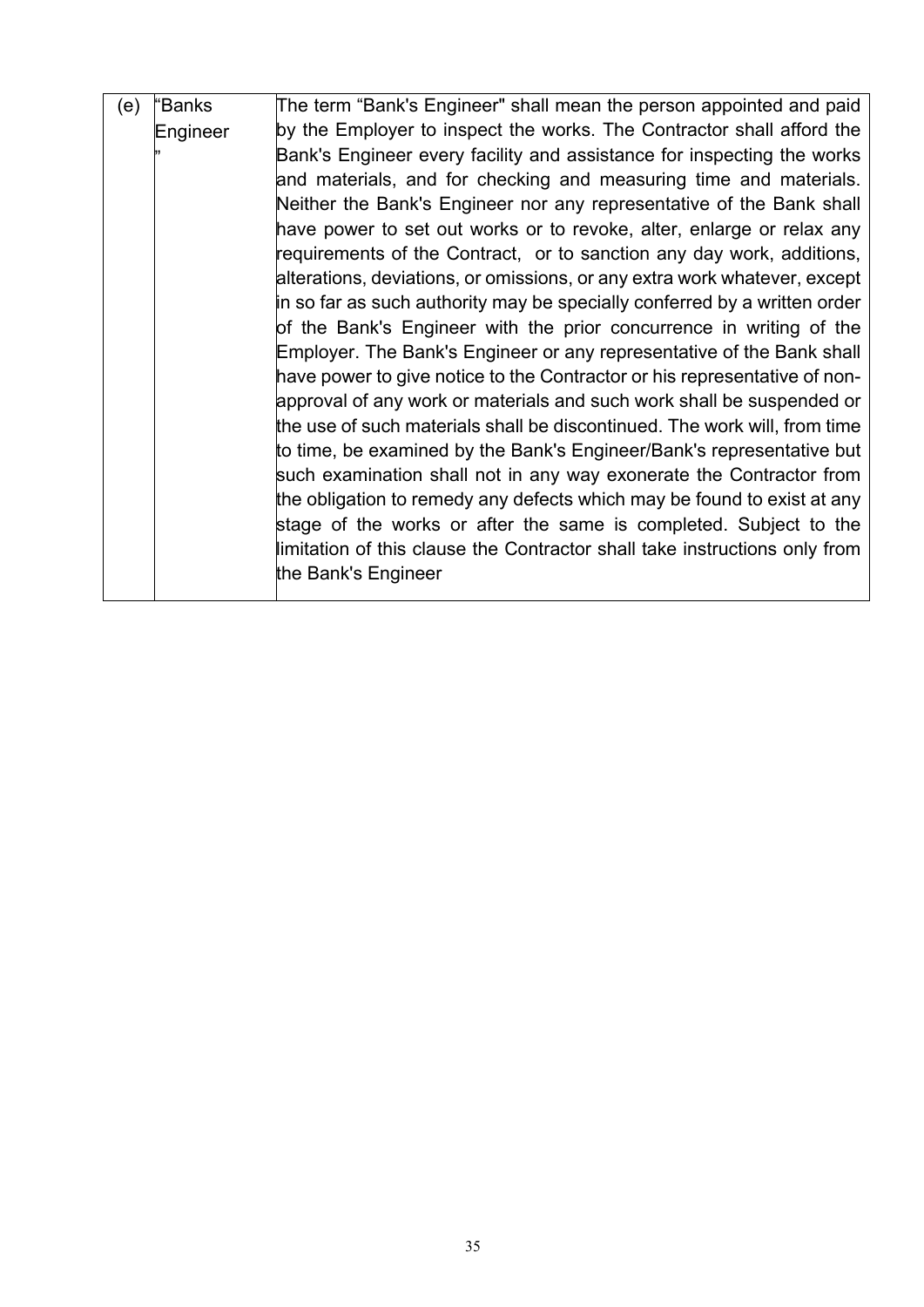| (f) | "Notice<br>in.<br>writing" | Or written notice shall mean a notice in written, typed or printed<br>characters sent (unless delivered personally or otherwise<br>proved to have been received) by registered post to the last<br>known private or business address to have been received when<br>in the ordinary course of post it would have been delivered.                                                                                                                                                                                                                                                                                                                                             |
|-----|----------------------------|-----------------------------------------------------------------------------------------------------------------------------------------------------------------------------------------------------------------------------------------------------------------------------------------------------------------------------------------------------------------------------------------------------------------------------------------------------------------------------------------------------------------------------------------------------------------------------------------------------------------------------------------------------------------------------|
| (g) | "Act<br>of<br>Insolvency"  | Shall mean any Act of Insolvency ad defined by the Presidency<br>Towns Insolvency Act or the Provincial Insolvency Act or any<br>Act amending such original.                                                                                                                                                                                                                                                                                                                                                                                                                                                                                                                |
| (h) | "Net Prices"               | If in arriving at the contract amount, the Contractor shall have<br>added to or deducted from the total of the items in the Tender<br>any sum, either as a percentage or otherwise, then the net price<br>of any item in the tender shall be the sum arrived at by adding<br>to or deducting from the actual figure appearing in the Tender<br>as the price of that item a similar percentage or proportion of<br>the sum so added or deducted by the Contractor the total<br>amount of any Prime Cost items and provisional sums of money<br>shall be deducted from the total amount of the tender. The<br>expression "net rates" or "net prices" when used with reference |
| (i) | "The works"                | Shall mean the Design, Supply, Installation, Testing &<br>Commissioning of XBIS System for Bank's Central Office<br>Building at Entrance gate, Fort, Mumbai.                                                                                                                                                                                                                                                                                                                                                                                                                                                                                                                |

Word importing persons include firms and corporations. Word importing the singular only also includes the plural and vice-versa where the context requires.

# **4.2 Scope of Contract**

The Contractor shall carry out and complete the said work in every respect in accordance with this Contract and with the directions of and to the satisfaction of the Employer. The Employer may in his absolute discretion and from time to time issue further drawings and/or written instructions, details, directions and explanations, which are hereafter collectively referred to as "Employer's Instructions" in regard to:

- (a) The variation or modification of the design, quality or quantity of works or the addition or omission or substitution of any work.
- (b) Any discrepancy in the Drawings or between the Schedule of Quantities and/or Drawings and/or Specifications.
- (c) The removal from the site of any materials brought thereon by the Contractor and the substitution of any other material therefor.
- (d) The removal and/or re-execution of any works executed by the Contractor.
- (e) The dismissal from the works of any persons employed thereupon.
- (f) The opening up for inspection of any work covered up.
- (g) The amending and making good of any defects under Clause 19 hereof.

The Contractor shall forthwith comply with and duly execute any work comprised in such Employer's instructions provided always that verbal instructions, directions and explanations given to the Contractor or his representatives upon the works by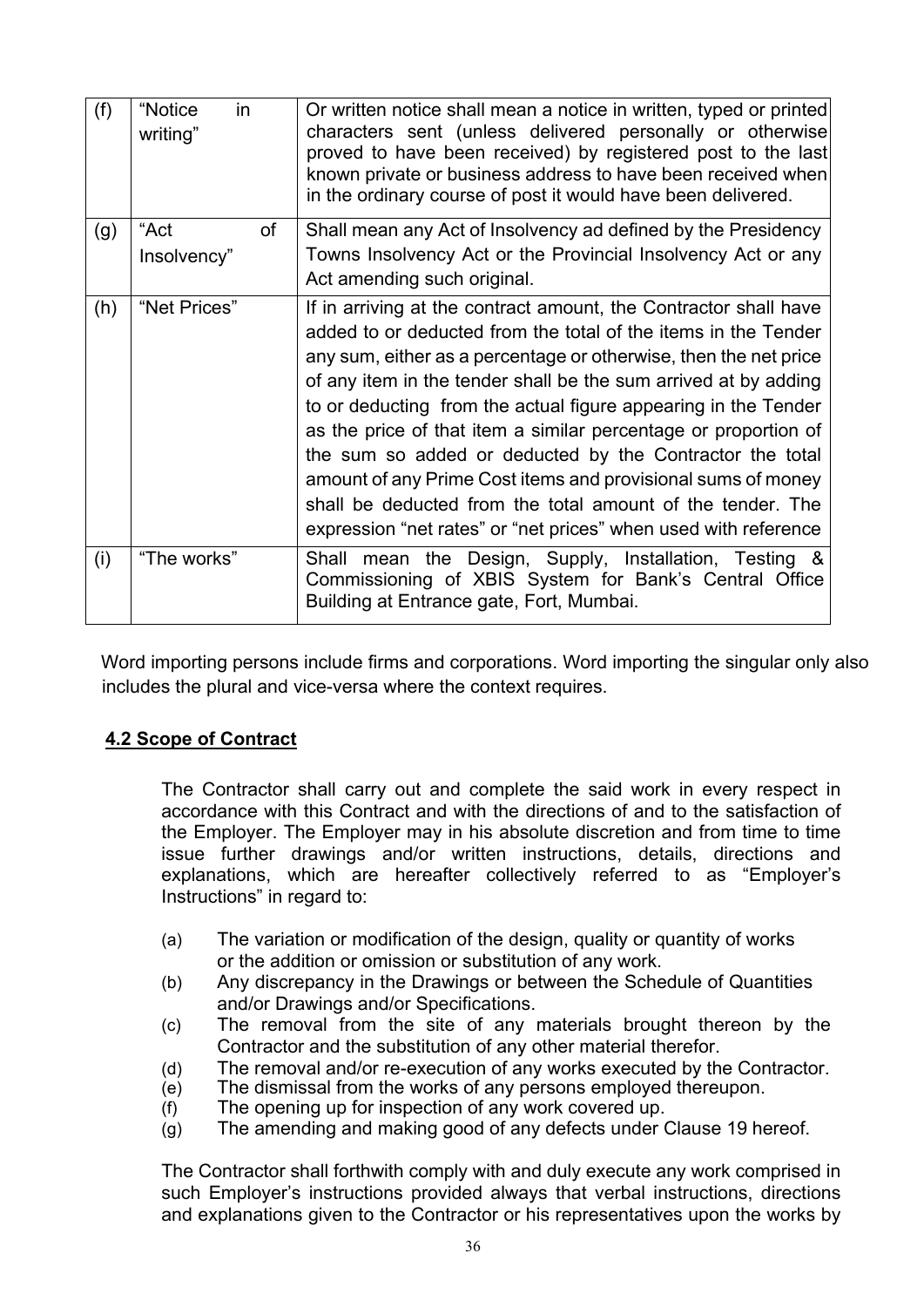the Employer shall, if involving a variation, be confirmed in writing by the Contractor within seven days, and if not dissented from in writing within a further seven days by the Employer, such shall be deemed to be Employer's instructions within the scope of the Contract.

### **4.3 Variations to be approved by Employer**

The Contractor shall submit a statement of variations giving a quantity and rates duly supported by analysis of rates, vouchers etc. The rates on scrutiny and final acceptance by the Employer shall form a supplementary tender. The Employer shall not be liable for payment of such variations until these statements are sanctioned by it.

# **4.4 Drawings, Schedule Of Quantities & Agreement**

The Contract shall be executed in triplicate and the Contractor shall be entitled to one executed copy for his use. Before the issue of the final certificate to the Contractor, he shall forthwith return to the Employer, all Drawings and Specifications to the Bank.

# **4.5Contractor to provide everything necessary at his cost**

The Contractor shall provide at his cost, everything necessary for the proper execution of the works according to the intent and meaning of the Drawings, Schedule of Quantities and Specifications taken together whether the same may or may not be particularly shown or described therein provided that the same can reasonably be inferred there from, and if the Contractor finds any discrepancy in the Drawings or between the Drawings, Schedule of Quantities and Specifications, he shall immediately and in writing refer same to the Employer who shall decide which is to be followed.

# **4.6Authorities, Notices and Patents**

- 4.6.1 The Contractor shall conform to the provisions of any Act of the Legislature relating to the works, and to the regulations and bye-laws of any authority, and of electric supply and other companies and/or authorities with whose systems, the installation is proposed to be connected and shall, before making any variations from the Drawings or Specifications that may be necessitated by so conforming, give to the Employer, written notice, specifying the variation proposed to be made and the reason for making it and apply for instructions thereon. In case the Contractor shall not receive such instructions within ten days, he shall proceed with the work conforming to the provisions, regulations or bye- laws, in question, and any variation so necessitated shall be dealt with under Clause No.13 thereof.
- 4.6.2 The Contractor shall bring to the attention of the Employer, all notices required by the said Acts, regulations or bye-laws to be given to any authority and pay to such authority, or to any public office, all fees that may be properly chargeable in respect of the works, and lodge the receipts with the Employer.
- 4.6.3 The Contractor shall indemnify the Employer against all claims in respect of rights, and shall defend all actions arising from claims, and shall himself pay all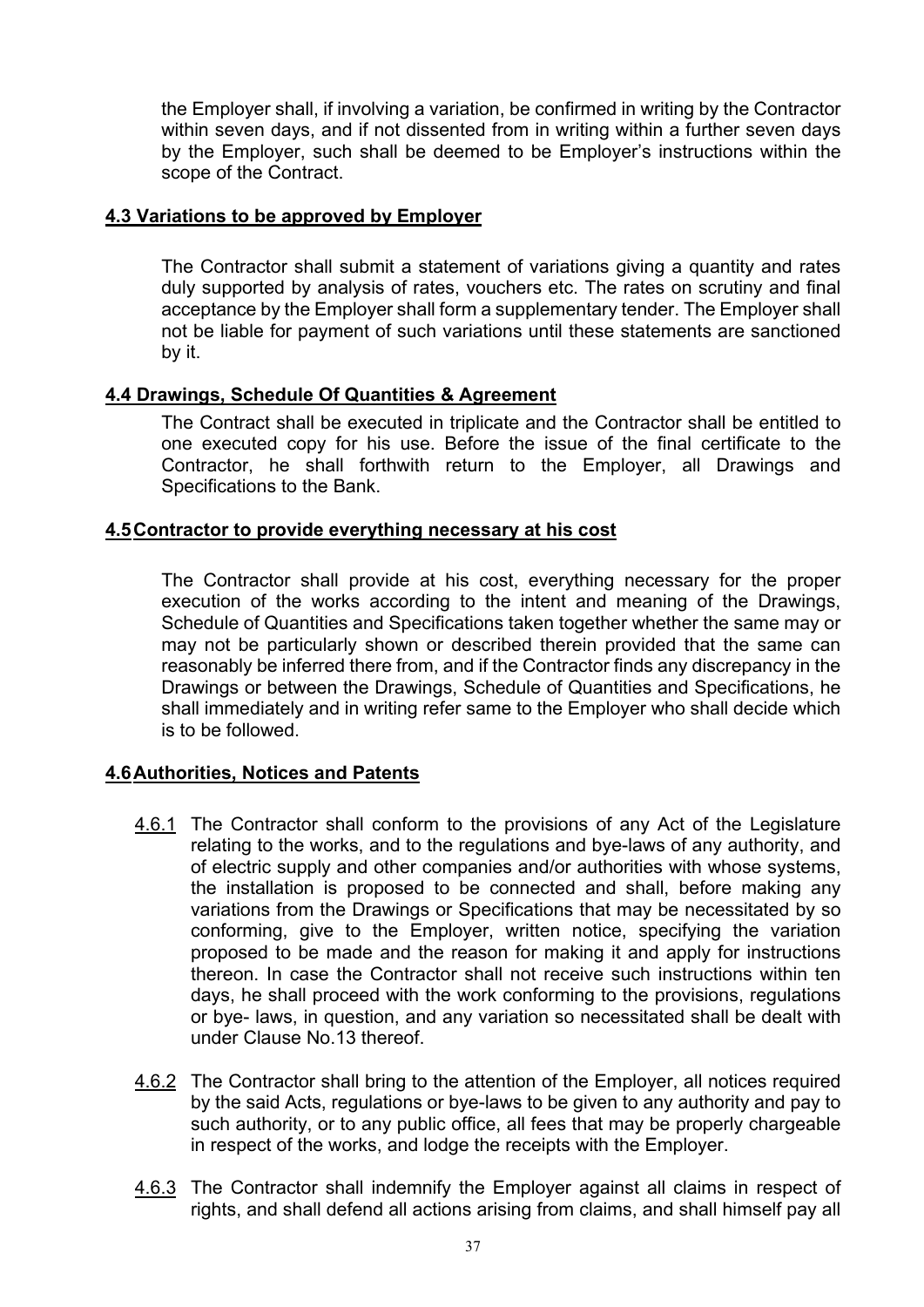royalties, license fees, damages, cost and charges of all and every sort that may be legally incurred in respect thereof.

# **4.7Setting out of works**

The Contractor shall set out the works and shall be reasonable for the true and perfect setting out of the same and for the correctness of the positions, levels, dimensions, and alignment of all parts thereof. If at any time any error in this respect shall appear during the progress of the works within a period of one year from the completion of the works, the Contractor shall, if so required, at his own expense, rectify such error to the satisfaction of the Employer.

# **4.8Materials and workmanship to conform the descriptions**

All materials and workmanship shall so far as procurable be of the respective kinds described in the Schedule of Quantities and/or Specifications and in accordance with the Employer's instructions, and the Contractor shall upon the request of the Employer furnish him with all invoices, accounts receipts and other vouchers to prove that the materials comply therewith. The Contractor shall at his own cost arrange for and/or carry out any test of any materials which the Employer may require.

# **4.9Contractor's superintendence and representative on the works**

The Contractor shall give all necessary personal superintendence during the execution of the works, and as long thereafter as the Employer may consider necessary until the expiration of the "Defects Liability Period" stated in the Appendix hereto. The Contractor shall also during the whole time the works are in progress, employ a competent representative who shall be constantly in attendance at the works while the men are at work. Any directions, explanations, instructions or notices given by the Employer to such representative shall be held to be given to the Contractor.

# **4.10 Dismissal of Workmen**

The Contractor shall on the request of the Employer, immediately dismiss from the works, any person employed thereon by him who may, in the opinion of the Employer, be incompetent or misconduct himself and such persons shall not be again employed on the works, without the permission of the Employer.

# **4.11 Assistant Manager (Tech)/Manager (Tech)**

The term "Assistant Manager (Tech)/Manager (Tech)" shall mean the person appointed and paid by the Employer to inspect the works, the Contractor shall afford the Assistant Manager, every facility and assistance for inspecting the works and materials and for checking and measuring time and materials. The Assistant Manager (Tech)/Manager (Tech) shall have power to set out works or to revoke, alter, enlarge or relax any requirements of the Contract or to sanction any work, additions, alterations, deviations or omissions or any extra work whatever, except in so far as such authority may be specially conferred by a written order with the prior concurrence in writing of the Employer.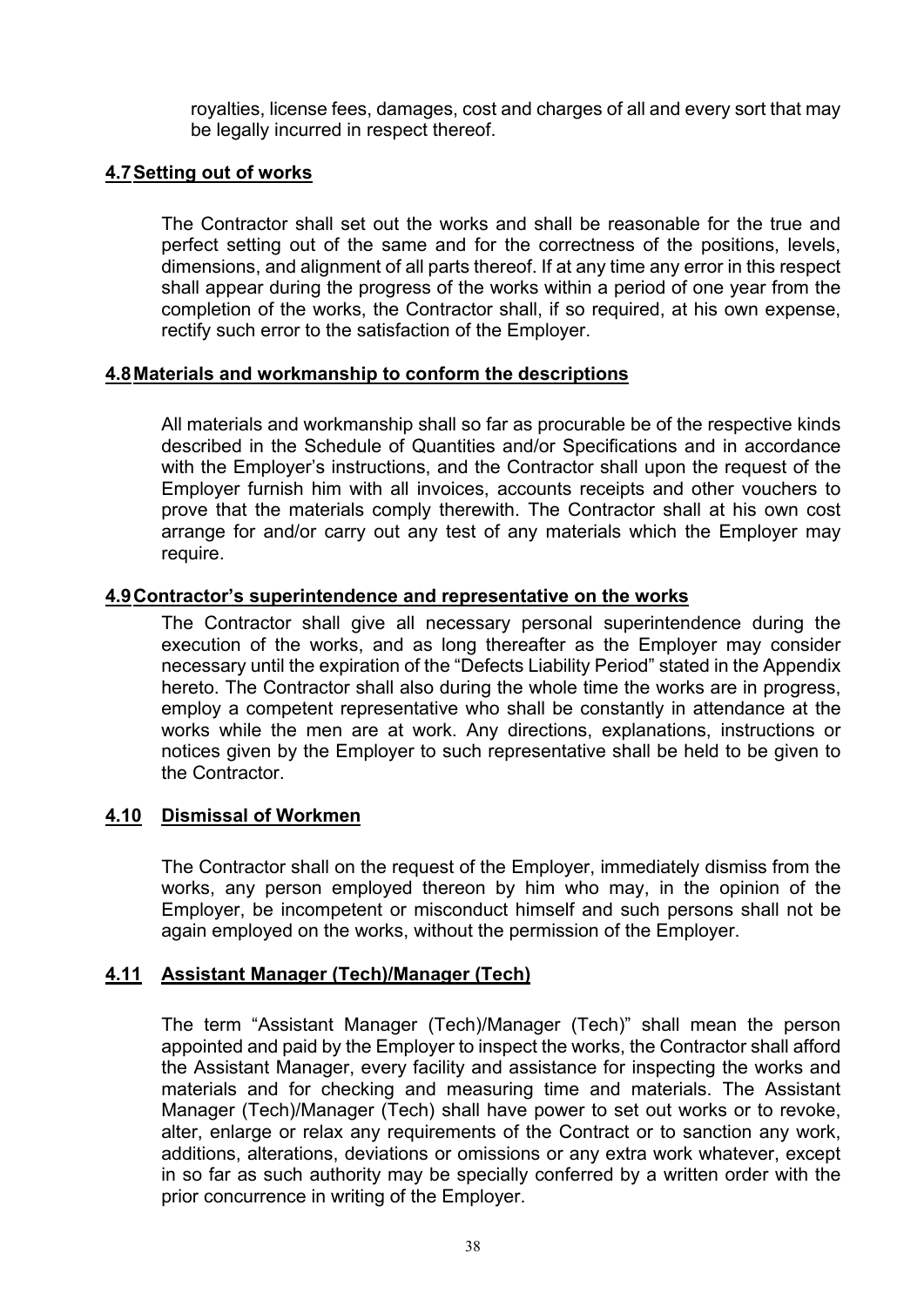The Assistant Manager (Tech)/Manager (Tech) or the Employer shall have power to give notice to the Contractor or to his representative of non-approval of any work or materials and such work shall be suspended or the use of such materials shall be discontinued by the Assistant Manager/Manager (Tech) but such examination shall not in any way exonerate the Contractor from the obligation to remedy any defects which may be found to exist at any stage of the works or after the same is completed.

# **4.12 Assignments and Sub-letting**

- 4.12.1 The whole of the works included in the Contract shall be executed by the Contractor and the Contractor shall not directly or indirectly transfer, assign or under-let the Contract or any part share thereof or any interest therein without the prior written consent of the Employer, and no undertaking shall relieve the Contractor from the full and entire responsibility of the Contract or from active superintendence of the works during their progress.
- 4.12.2 No alteration, omission or variation shall vitiate this Contract but in case the Employer thinks proper at any time during the progress of the works to make any alterations in or additions to or omissions from the works or any alteration in the kind or quality of the materials to be used therein and shall give notice thereof in writing under his hand to the Contractor, the Contractor shall alter, add to or omit from, as the case may be, in accordance with such notice but the Contractor shall not do any work extra to or make any alterations or additions to or omissions from the works or any deviation from any of the provisions of the Contract, Stipulation, Specifications or Contract Drawings without the previous consent in writing of the Employer and the value of such extras, alterations, additions or omissions shall in all cases be determined by the Employer, with the prior approval in writing of the Employer in accordance with the provisions of Clause 17 hereof, and the same shall be added to or deducted from the Contract Amount, as the case may be, accordingly.

# **4.13 Schedule of Quantities**

The Schedule of Quantities, unless otherwise stated, shall be deemed to have been prepared in accordance with the Standard Method of Measurement.

Any error in description or in quantity or in omission of items from the Schedule of Quantities shall not vitiate this contract but shall be rectified and the value thereof as ascertained under Clause 17 hereof, shall be added to, or deducted from, the Contract Amount (as the case may be) provided that no rectification of errors, if any, shall be allowed in the Contractor's Schedule of Rates.

### **4.14 Sufficiency of Schedule of Quantities**

The Contractor shall be deemed to have satisfied himself before tendering as to the correctness and sufficiency of his tender for the works and of the prices stated in the Schedule of Quantities and/or the Schedule of Rates and Prices which rates and prices shall cover all his obligations under the Contract, and all matters and things necessary for the proper completion of the works.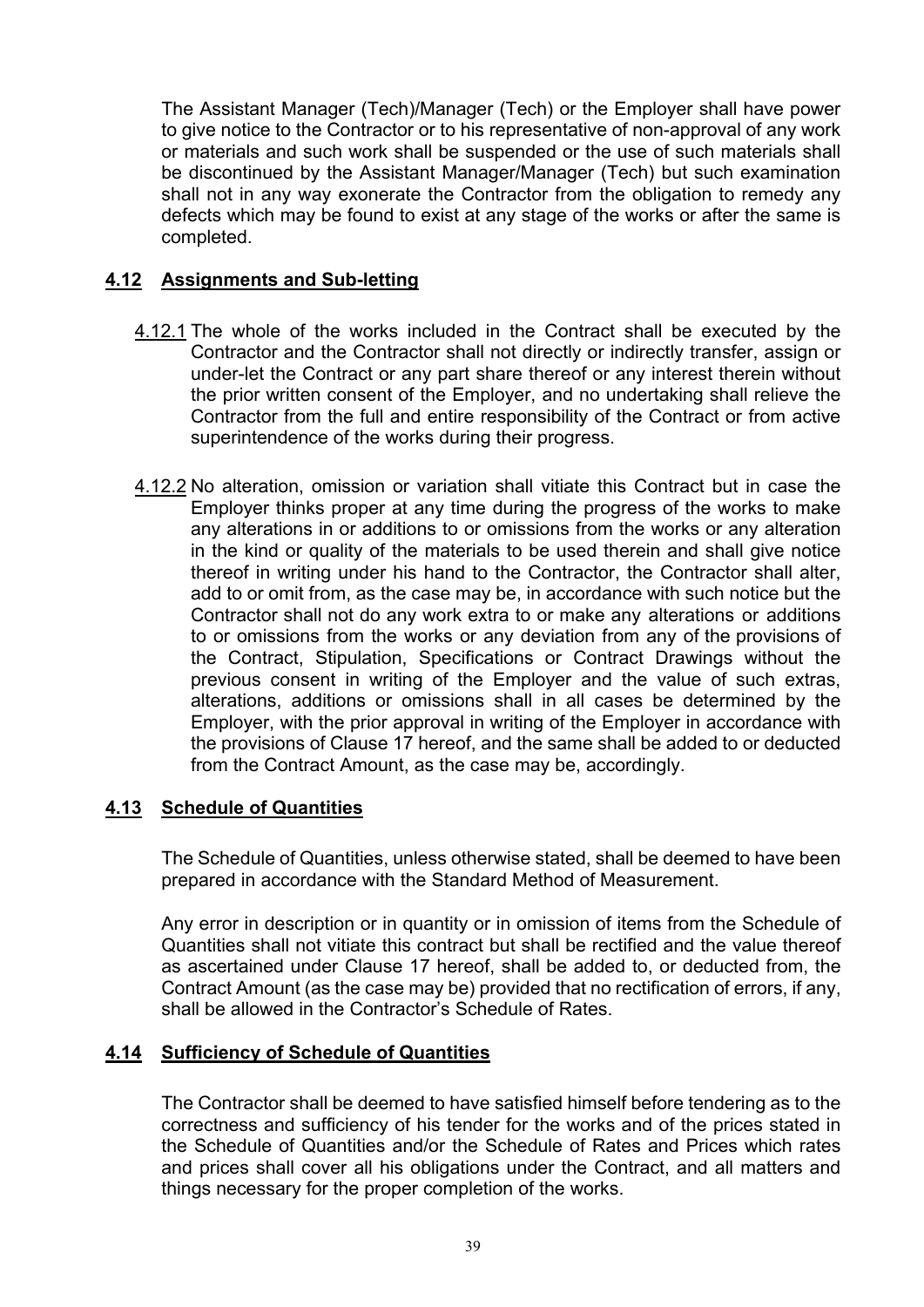# **4.15 Measurement of Works**

- 4.15.1 The Assistant Manager (Tech)/Manager (Tech) may from time to time intimate to the Contractor and the Employer that he requires the works to be measured, and the Contractor shall forthwith attend or send a qualified Agent to assist the Assistant Manager (Tech)/Manager (Tech) in taking such measurements and calculations and to furnish all particulars or to give all assistance required by any of them.
- 4.15.2 Should the Contractor not attend or neglect or omit to send such Agent, then the measurement taken by the Assistant Manager(Tech)/Manager (Tech) shall be taken to be correct measurements of the works. Such measurements shall be taken in accordance with the Mode of Measurement detailed in the Specifications.
- 4.15.3 The Contractor or his Agent may at the time of measurement take such notes and measurements as he may require.

# **4.16 Prices for extra etc. ascertainment of**

- 4.16.1 The Contractor may, when authorised by Employer, add to, omit from, or vary the works shown upon the drawings, or described in the Specification, or included in the Schedule of Quantities, but the Contractor shall make no addition, omission or variation without such authorisation or direction. A verbal authority or direction by the Employer shall, if confirmed by him in writing seven days, be deemed to have been given in writing
- 4.16.2 No claim for any extra shall be allowed unless it shall have been executed under provisions of Clause 5 hereof with the concurrence of the Employer as herein mentioned. Any such extra is herein referred to as authorised extra and shall be made in accordance with the following provisions.
	- 4.16.2.1 (i) The net rates or prices in the original tender shall determine the valuation of the extra work where such extra work is of similar character and executed under similar conditions as the work priced therein.
		- (ii) Rates for all items, wherever possible, should be derived out of the rates given in the Priced Schedule of Quantities.
	- 4.16.2.2 The net prices of the original tender shall determine the value of the items omitted, provided if omissions vary the conditions under which any remaining items of works are carried out, the prices for the same shall be valued under sub-clause (c) hereof.
	- 4.16.2.3 Where the extra works are not of similar character and/or executed under similar conditions as aforesaid or where the omissions vary the conditions under which any remaining items of works are carried out or if the amount of any omission or additions relative to the amount of the whole of the Contract works or to any part thereof shall be such that in the opinion of the Employer the net rate or price contained in the Priced Schedule of Quantities or tender or for any item of the works involves loss or expense beyond that reasonably contemplated by the Contractor or is by reason of such omission or addition rendered unreasonable or inapplicable, the Employer shall fix such other rate or price as in the circumstances he shall think reasonable and proper.
	- 4.16.2.4 Where extra work cannot be properly measured or valued, the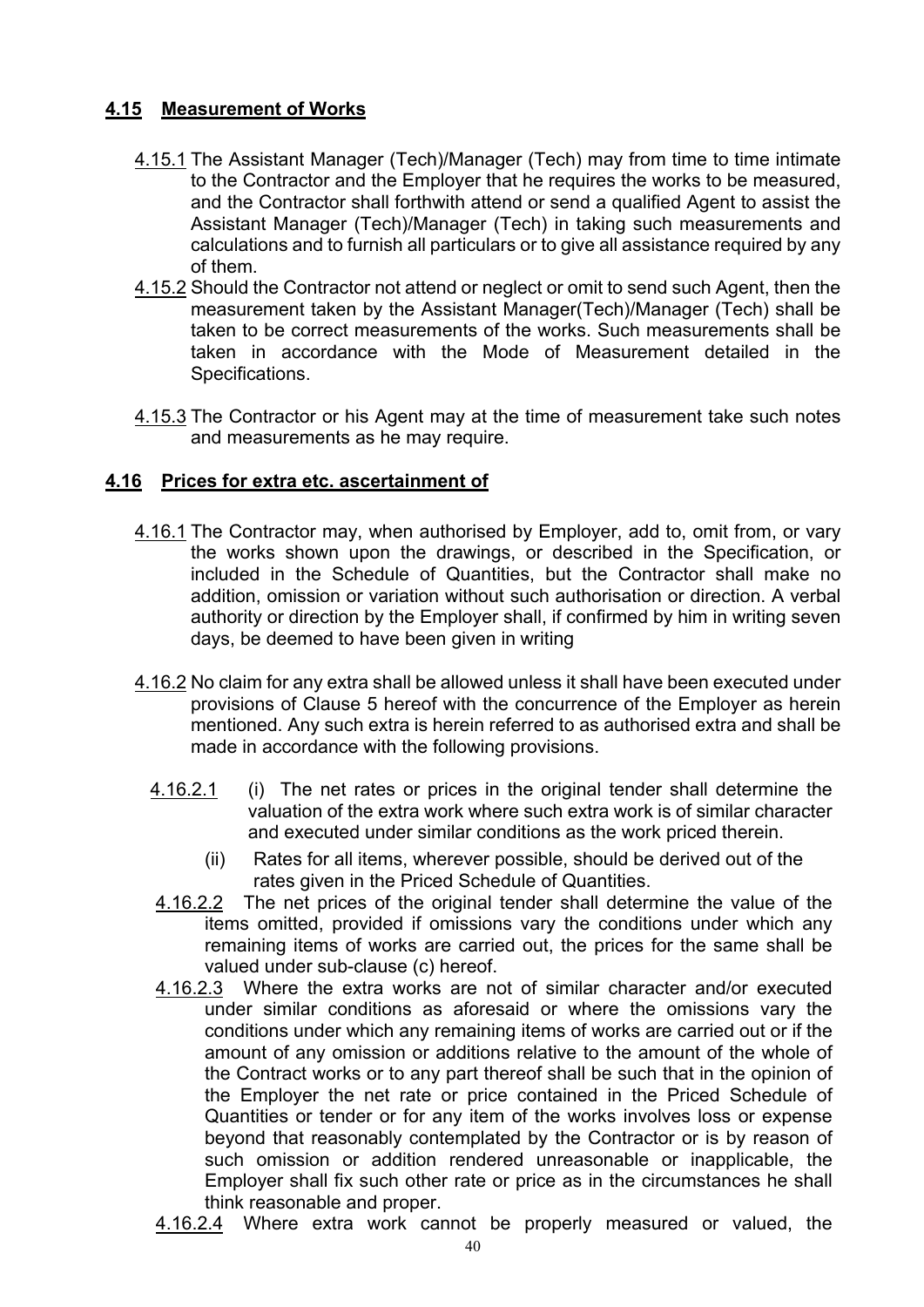Contractor shall be allowed day work prices at the net rates in accordance with the local day work rates and wages for the district, provided that in either case vouchers specifying the daily time and materials employed, be delivered for verification to the Bank's Employer at or before the end of the week following that in which the work has been executed.

The measurement and valuation in respect of the Contract shall be completed within the "period of final measurement" stated in the Appendix, or if not stated, then defined in Clause 21 hereof.

### **4.17 Unfixed materials when taken into account to be the property of the Employer**

Where in any Certificate (of which the Contractor has received payment) the Employer has included the value of any unfixed materials intended for and/or placed on or adjacent to the works, such materials shall become the property of the Employer and they shall not be removed except for use upon the works, without the written authority of the Employer. The Contractor shall be liable for any loss of or damage to such materials.

### **4.18 Removal of improper work**

The Employer shall, during the progress of the works, have power to order in writing from time to time the removal from the works within such reasonable time or times, as may be specified in the order, of any materials which in the opinion of the Employer are not in accordance with the Specifications or the instructions of the Employer, the substitution of proper materials, and the removal and proper reexecution of any work executed with materials or workmanship not in accordance with the Drawings and Specifications or instruction, and the Contractor shall forthwith carry out such order at his own cost. In case of default on the part of the Contractor to carry out such order, the Employer shall have the power to employ and pay the other persons to carry out the same, and all expenses consequent thereon, or incidental thereto shall be borne by the Contractor, or may be deducted by the Employer from any moneys due, or that may become due, to the Contractor.

### **4.19 Defects after virtual completion**

Any defect, shrinkage, settlement or other faults which may appear within the "Defects Liability Period" stated in the Appendix hereto, within 36 months from the date of commissioning of the system, arising in the opinion of the Employer from materials or workmanship not in accordance with the contract, shall upon the directions in writing of the Employer, and within such reasonable time as shall be specified therein, be amended and made good by the Contractor, at his own cost and in case of default, the Employer may employ and pay other persons to amend and make good such defects, other faults, and all damages, loss and expenses consequent thereon or incidental thereto shall be made good and borne by the Contractor and such damage, loss and expenses shall be recoverable from him by the Employer or may be deducted by the Employer from any moneys due or that may become due to the Contractor, or the Employer may in lieu of such amending and making good by the Contractor deduct from any money due to the Contractor a sum to be determined by the Employer equivalent to the cost of amending such work and in the event of the amount retained under Clause 4.32 hereof being insufficient, recover the balance from the Contractor, together with any expenses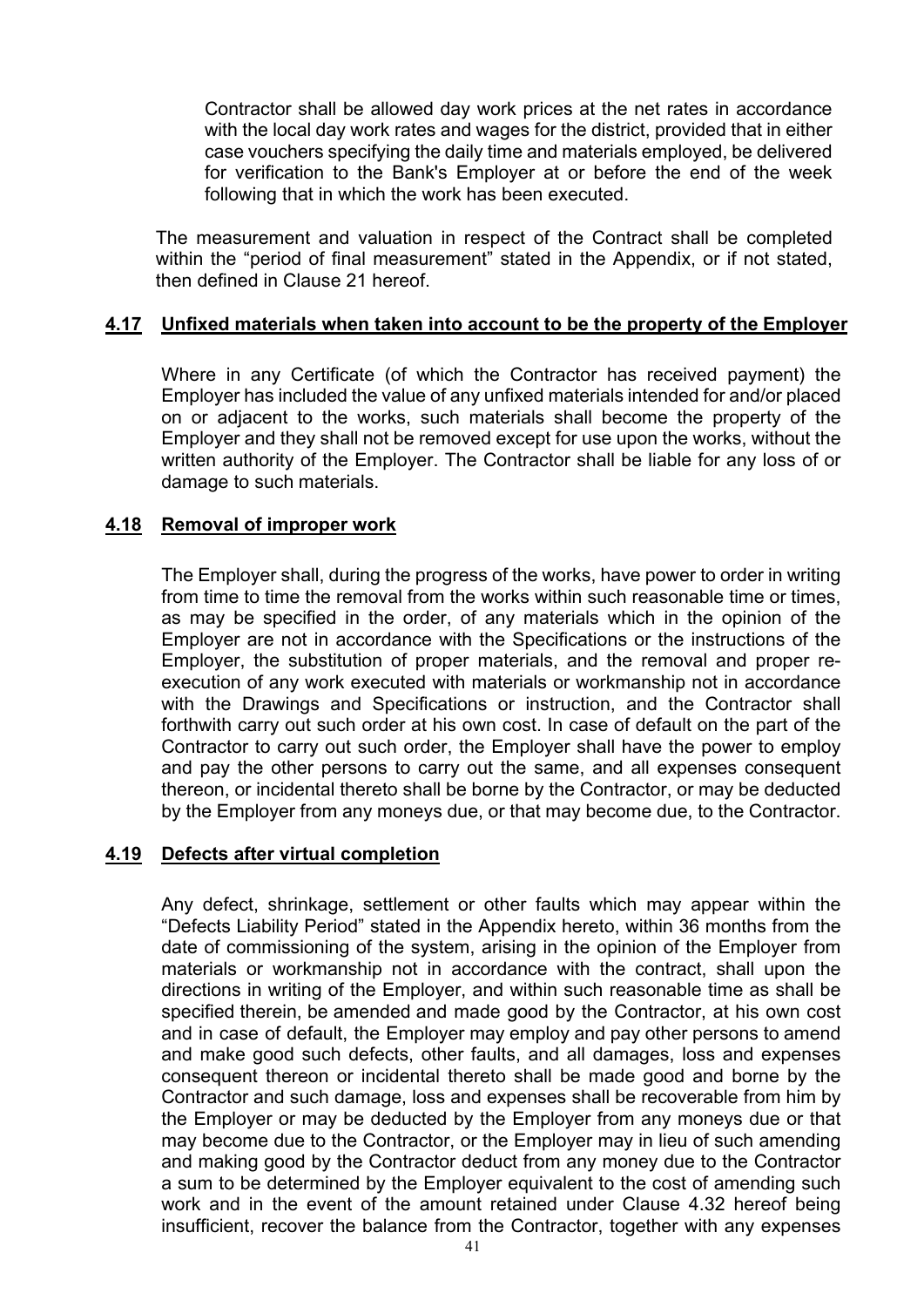the Employer may have incurred in connection therewith. Should any defective work have been done or material supplied by any Sub-Contractor employed on the works who has been nominated or approved by the Employer as provided in Clauses 4.13 and 4.22 hereof, the Contractor shall be liable to make good in the same manner as if such work or material had been done or supplied by the Contractor and been subject to the provisions of this Clause hereof. The Contractor shall remain liable under the provision of this Clause, notwithstanding the signing of any certificate or the passing of any accounts, by the Employer.

### **4.20 Certificate of virtual completion and Defects Liability Period**

The works shall not be considered as completed until the Employer has certified in writing that they have been virtually completed. The Defects Liability Period shall commence from the date of such Certificate.

### **4.21 Nominated Sub-Contractor**

- 4.21.1 All Specialists, Merchants, Tradesman and others executing any work of supplying an fixing any goods, for which prime cost prices or provisional sums are included in the Schedule of Quantities and/or Specifications, who may be nominated or selected by the Employer are hereby declared to be Sub-Contractors employed by the Contractor and are herein referred to as nominated Sub-Contractors.
- 4.21.2 No nominated Sub-Contractors shall be employed on or in connection with the works against whom the Contractor shall make reasonable objection or (save where the Employer and Contractor shall otherwise agree) who will not enter into Contract providing.
	- 4.21.2.1 That the nominated Sub-Contractors shall indemnify the Contractor against the obligation in respect of the Sub-Contractor as the Contractor is under in respect of this Contract.
	- 4.21.2.2 That the nominated Sub-Contractor shall indemnify the Contractor against claims in respect of any negligence by the Sub-Contractor, his servants or agents or any misuse by him or them of any scaffolding or other plant, the property of the Contractor or under any Workmen's Compensation Act in force.
	- 4.21.2.3 Payment shall be made to the nominated Sub-Contractor within fourteen days provided that all nominated Sub-Contractor's accounts included in previous Certificates have been duly discharged, in default whereof, the Employer may pay the same and deduct the amount thereof from any sums due to the Contractor. The exercise of this power shall not create privity of contract as between Employer and Sub-Contractor.

# **4.22 Other persons employed by Employer**

The Employer reserves the right to use the premises and any portions of the site for the execution of any work not included in this Contract, which it may desire to have carried out by other persons, and the Contractor shall allow all reasonable facilities for the execution of such work but shall not be required to provide any plant or materials for the execution of such work. Such work shall be carried out in such manner as not to impede the progress of the works included in the Contract and the Contractor shall not be reasonable for any damage or delay which may happen to or occasioned by such work.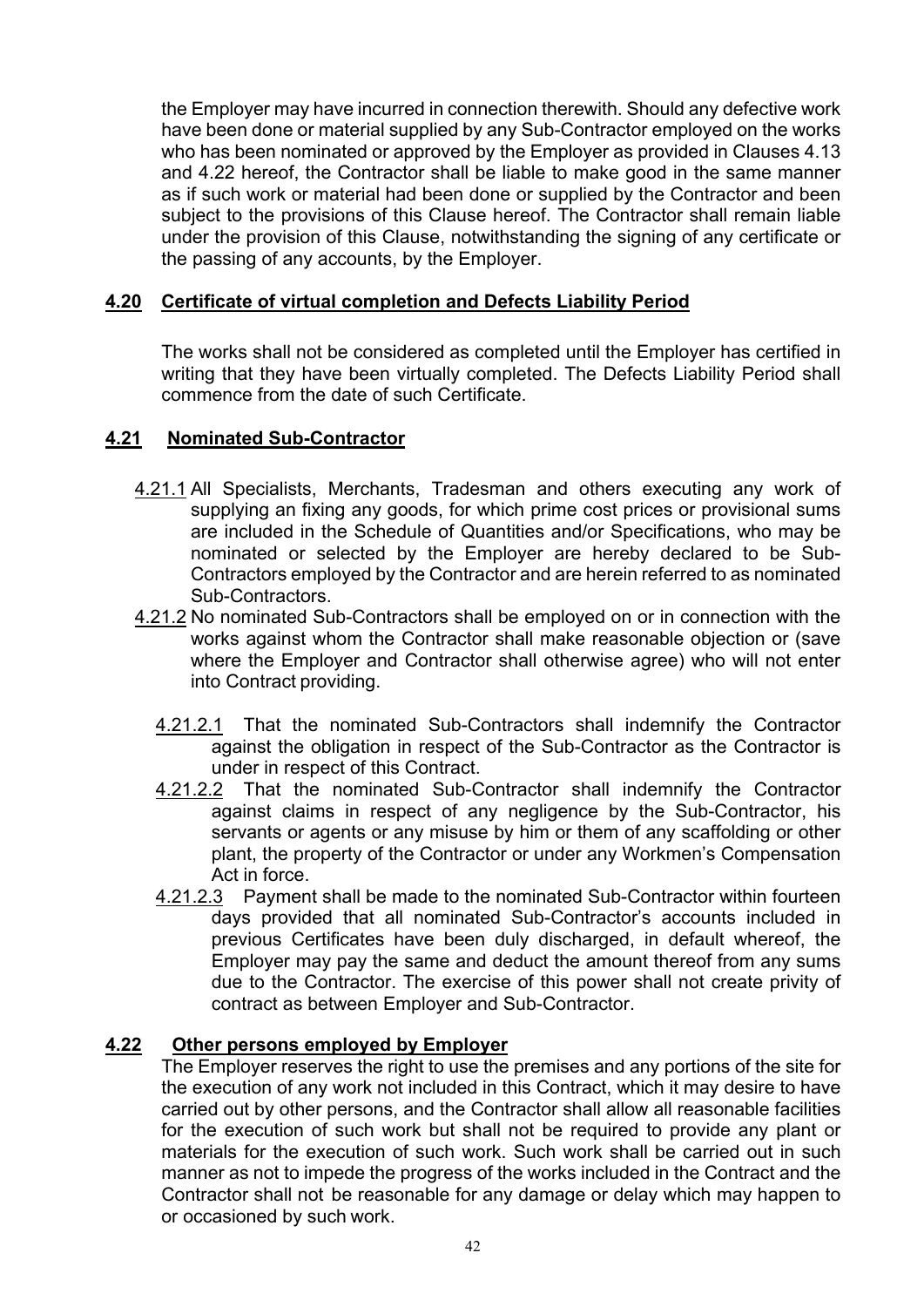# **4.23 Insurance in respect of damage to person and property**

- **4.23.1** The Contractor shall be reasonable for all injury to persons, animals or things, and for all structural and decorative damage to property which may arise from the operation or neglect of himself or of any nominated Sub-Contractor or any employee or either, whether such injury or damage arises from carelessness, accident or any other cause whatever, in any way connected with the carrying out of this Contract. This Clause shall be held to include inter alia, any damage to buildings, whether immediately adjacent or otherwise, and any damage to roads, streets, footpaths, bridges or ways as well as all damage caused to the buildings and works forming the subject of this Contract by frost, rain wind or other inclemency of weather. The Contractor shall indemnify the Employer and hold him harmless in respect of all and any expenses arising from any such injury or damage to persons or property as aforesaid and also in respect of any claim made in respect of injury or damage under any Acts of any legislature or otherwise and also in respect of any award of compensation or damages consequent upon such claim.
- **4.23.2** The Contractor shall reinstate all damage of every sort mentioned in this Clause, so as to deliver up the whole of the Contract works complete and perfect in every respect and so as to make good or otherwise satisfy all claims for damage to the property of third parties.
- **4.23.3** The Contractor shall indemnify the Employer against all claims which may be made against the Employer by any member of the public or other third party in respect of anything which may arise in respect of the works or in consequences thereof and shall at his own expense arrange to effect and maintain, until the virtual completion of the Contract, with an approved Office a Policy of Insurance in the joint names of the Employer and the Contractor against such risks and deposit such Policy or Policies with the Employer from time to time during the currency of this Contract. The Contractor shall also similarly indemnify the Employer against all claims which may be made upon the Employer whether under the Workmen's Compensation Act or any other statute in force during the currency of this contract or at Common Law in respect of any employee of the Contractor or any Sub-Contractor and shall at his own expenses effect and maintain, until the virtual completion of the Contract, with an approved Office a Policy of Insurance in the joint names of the Employer and the Contractor against such risks and deposit such Policy or Policies with the Employer from time to time during the currency of the Contract.
- 4.23.4. The Contractor shall be responsible for any liability which may be excluded from the Insurance Policies above referred to and also for all other damages to any person, animal or property arising out of and incidental to the negligent or defective carrying out of this Contract. He shall also indemnify the Employer in respect of any costs, charges or expenses arising out of any claim or proceedings and also in respect of any award of compensation or damages, arising therefrom.
- 4.23.5 The Employer shall be entitled to deduct the amount of any damage, compensation, costs, charges and expenses arising or accruing from or in respect of any such claims or damage from any or all sums due or to become due to the Contractor, without prejudice to the Employer's other rights in respect thereof.

### **4.24 Fire Insurance**

(a) The Contractor shall insure the works at his cost and keep them insured until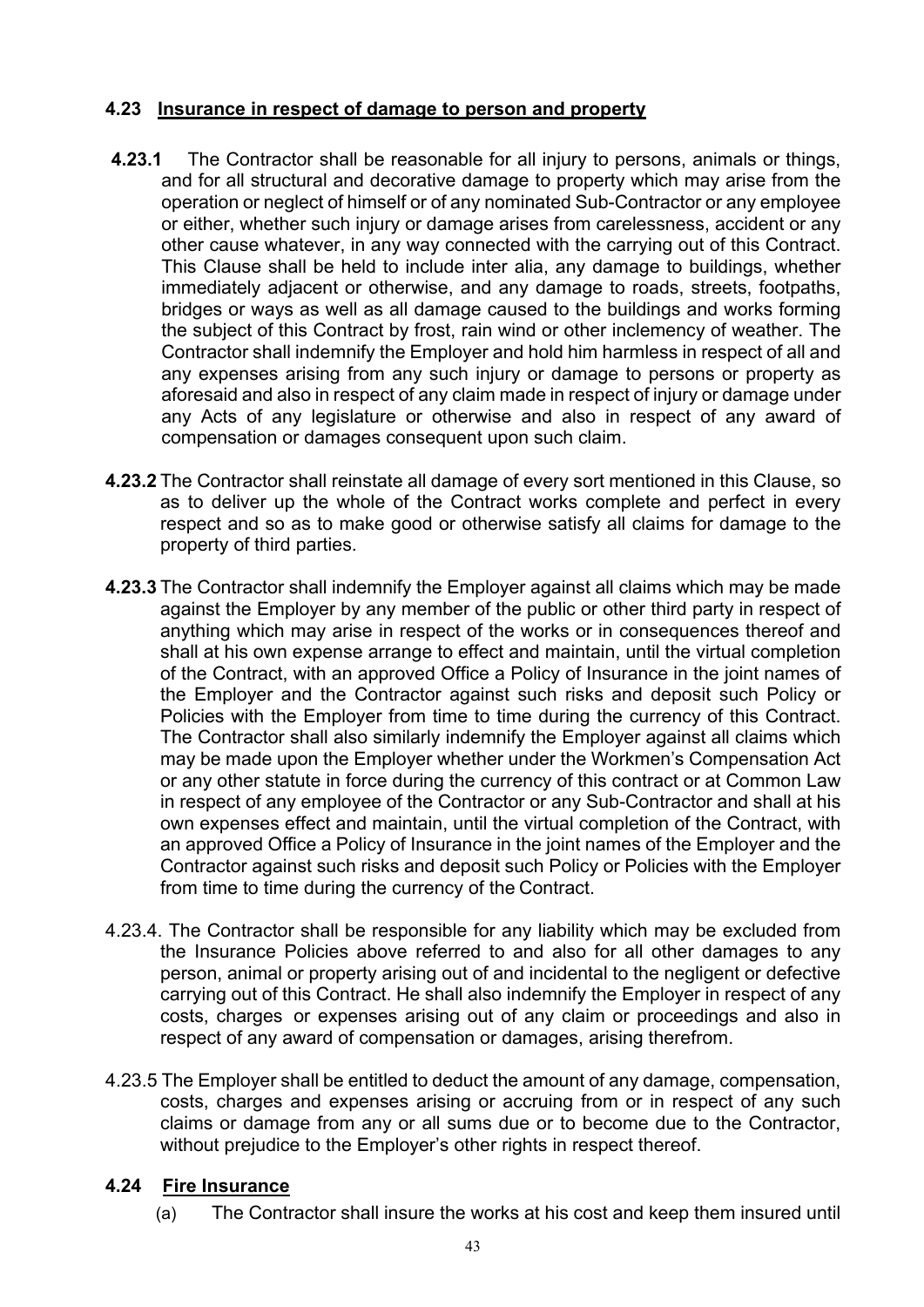the virtual completion of the work, against loss or damage by fire with in the joint names of the Employer and Contractor (the name of the former being placed first in the Policy), for the full amount of the contract and for any further sum if called upon to do so by the Employer, the premium of such further sum, being allowed to the Contractor as an authorized extra. Such policy shall cover the property of the Employer only and the Employer's and Surveyors' fees for assessing the claim and in connection with his services generally in the reinstatement and shall not cover any property of the Contractor or of any Sub-Contractor or employee. The Contractor shall deposit the Policy and receipts for the premium as specified unless otherwise instructed by the Employer. In default of the Contractor insuring as provided above, the Employer on his behalf, may so insure the works and may deduct the premium paid from any moneys due or which may become due to the Contractor without prejudice to the other rights of the Employer in respect of such default. In case it becomes necessary to suspend the works, the Contractor shall, as soon as the claim under the Policy is settled, or the work reinstated by the Insurance Office, should they elect to do so, proceed with all due diligence with the completion of the works in the same manner as though the fire had not occurred and in all respects under the same Conditions of Contract. The Contractor in case of rebuilding or reinstatement after fire, shall be entitled to such extension of time for completion as the Employer deems fit.

(b) The amount so due as aforesaid shall be the total value of the works duly executed and of the Contract materials and goods delivered upon the site for use in works up to and including a date not more than seven days prior to the date of the said Certificate lees the amount to be retained by the Employer (as hereinafter provided) and less any instalments previously paid under this Clause. Provided that such certificate shall only include the value of the said materials and goods as and from time to time as they are reasonably, properly and not prematurely brought upon the site and then only if properly stored and/or protected against weather.

### **4.25 Date of Commencement And Completion**

The Contractor shall be allowed admittance to the site on the "Date of Commencement" stated in the Appendix hereto or such later date as may be specified by the Employer and he shall thereupon and forthwith being the works and shall regularly proceed with and complete the same (except such painting or other decorative work as the Employer may desire to delay) on or before the "Date of Completion" stated in the Appendix subject nevertheless to the provisions for extension of time hereinafter contained.

### **4.26. Damages for Non-completion**

If the Contractor fails to complete the works by the date stated in the Appendix Here in before, Referred to or within any extended time under Clause 28 hereof and the Employer certifies in writing that in his opinion the same ought reasonably to have been completed, the Contractor shall pay the Employer the sum named in the Appendix as "Liquidated Damages" for the period during which the said works shall so remain incomplete and the Employer may deduct such damages from any moneys due to the Contractor.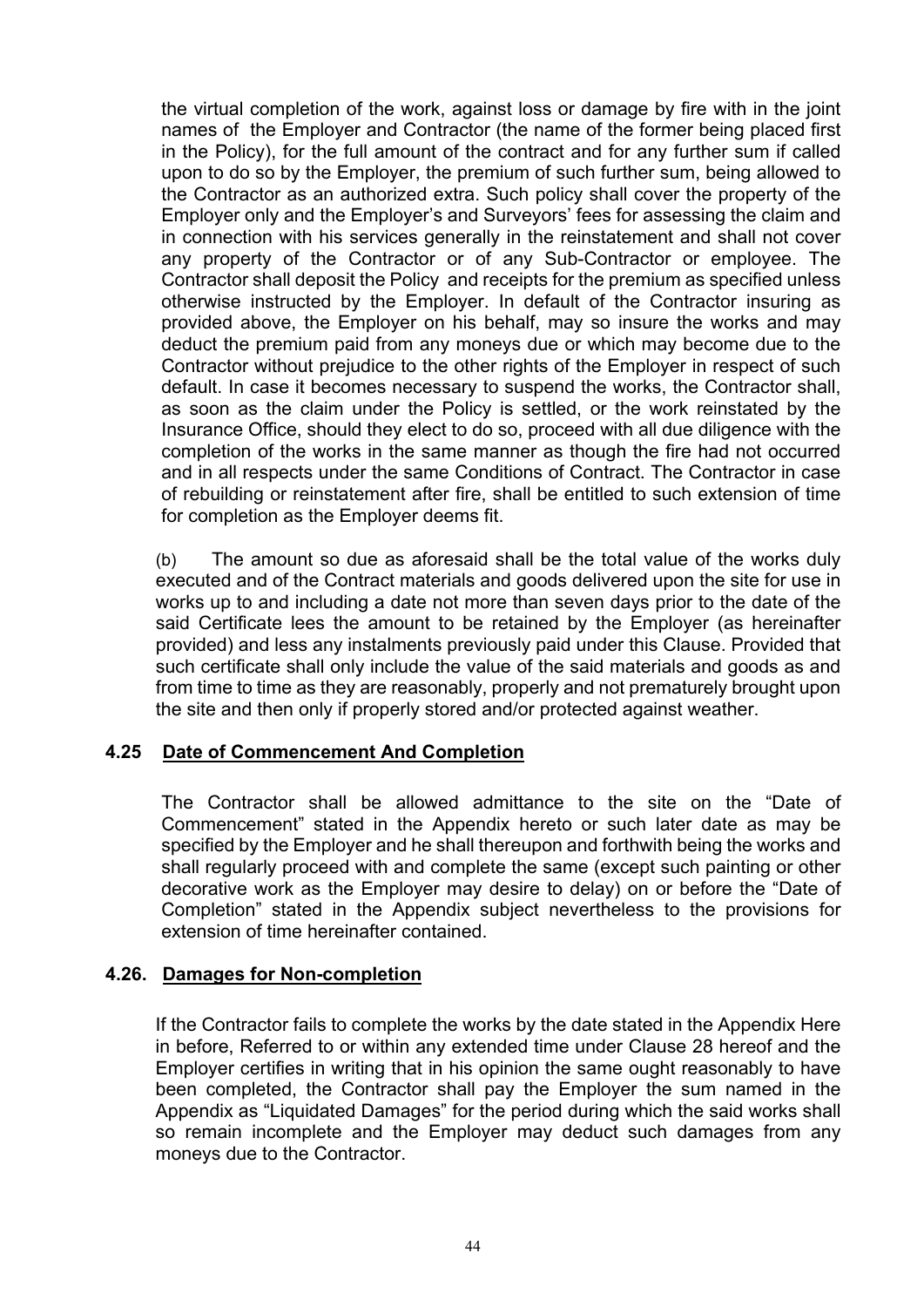# **4.27 Delay And Extension of Time**

If in the opinion of the Employer, the works be delayed (a) by force majeure or (b) by reason of any exceptionally inclement weather or (c) by reason of proceedings taken or threatened by or dispute with adjoining or neighboring owners or public authorities arising otherwise than through the Contractor's own default or (d) by the works or delays of other Contractors or Tradesmen engaged or nominated by the Employer and not referred to in the Schedule of Quantities, and/or Specification or (e) by reason of Employer's instructions as per Clause 2 hereof or (f) by reason of civil commotion, local combination of workmen or strike or lock-out affecting any of the building trades or (g) in consequence of the Contractor not having received in due time, necessary instructions from the Employer for which he shall have specifically applied in writing or (h) from other causes which the Employer may certify as beyond the control of Contractor or (i) in the event the value of the work exceeds the value of the Priced Schedule of Quantities owing to variation, make a fair and reasonable extension of time for completion of the Contract works,, in case of such strike or lock-out the Contractor shall nevertheless constantly use his endeavors to prevent delay and shall do all that may reasonably be required to the satisfaction of the Employer to proceed with work.

# **4.28 Failure by Contractor to comply with Employer's instructions**

If the Contractor after receipt of written notice from the Employer requiring compliance within ten days fails to comply with such further drawings and the Employer may employ and pay other persons to execute any such work whatsoever that may be necessary to give effect thereto, and all costs incurred in connection therewith shall be recoverable from the Contractor by the Employer or may be deducted by him from any moneys due to the Contractor.

### **4.29 Termination of Contract by the Employer**

If the Contractor being an individual or a firm commits any "act of insolvency", or shall be adjudged an insolvent or being an Incorporated Company shall have an order for compulsory winding up made against it or pass an effective resolution for winding up voluntarily or subject to the supervision of the Court and the Official Assignee of the Liquidator, in such acts of insolvency or winding up, as the case may be, shall be unable, within seven days after notice to him requiring him to do so, to show the reasonable satisfaction of the Employer that he is able to carry out and fulfil the Contract and to give security therefor, if so required by the Employer.

Or if the Contractor (whether an individual, firm or Incorporated Company) shall suffer execution or other process of Court attaching property to be issued against the Contractor,

Or shall suffer any payment under this Contract to be attached by or an behalf of any of the creditors of the Contractor,

Or shall assign or sublet this Contract without the consent in writing of the Employer first had obtained,

Or shall charge or encumber this Contract or any payments due or which may become due to the Contractor hereunder,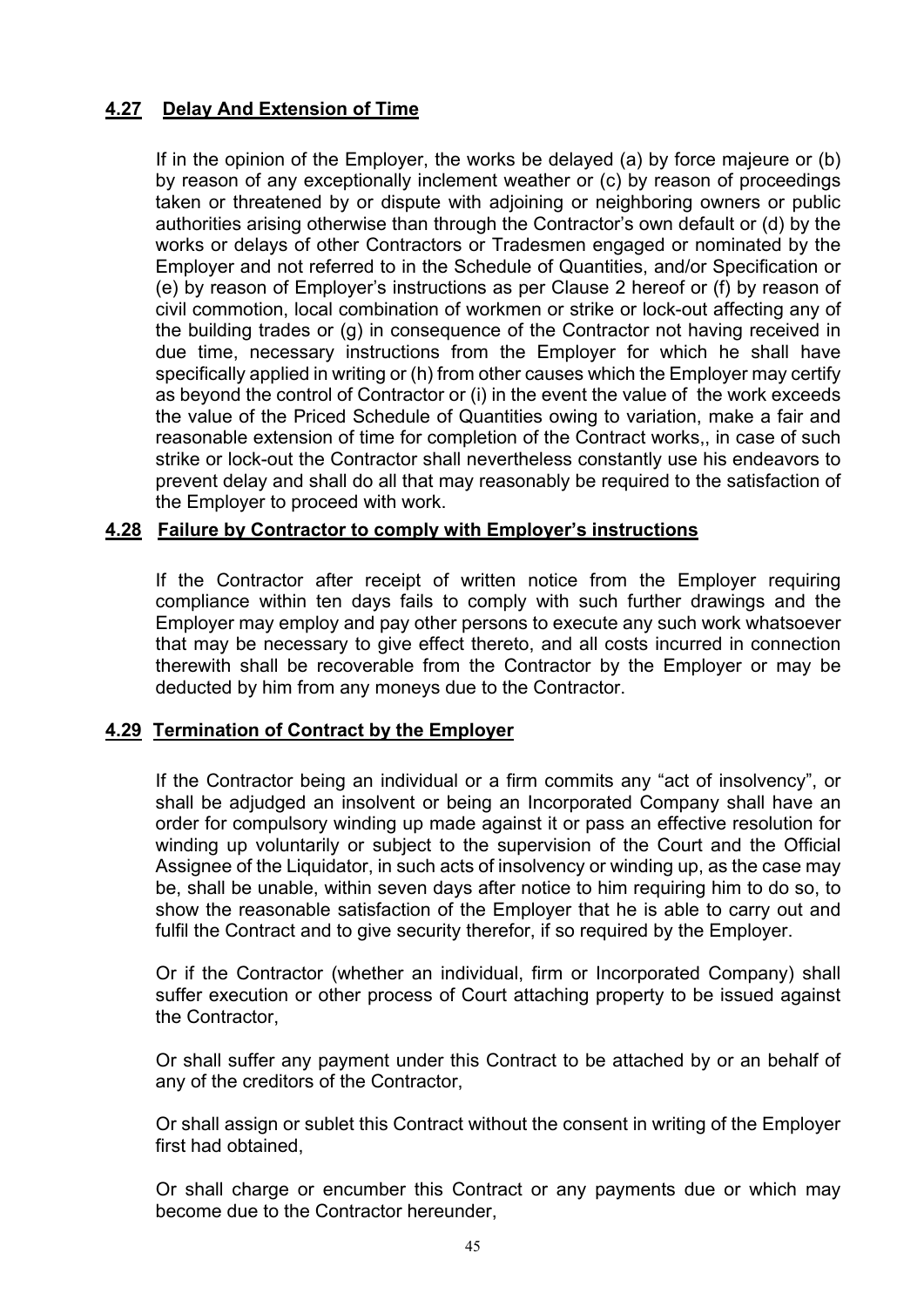Or if the Employer determine that the Contractor

- 4.29.1 has abandoned the Contract, or
- 4.29.2 has failed to commence the works, or has without any lawful excuse under those Conditions suspended the progress of the works for 14 days after receiving from the Employer notice to proceed, or
- 4.29.3 has failed to proceed with the works with such due diligence and failed to make such due progress as would enable the works to be completed within the time agreed upon, or
- 4.29.4 has failed to remove materials from the site or to pull down, and replace work for seven days after receiving written notice that the said materials or work were condemned and rejected by the Employer under these Conditions or
- 4.29.5 has neglected or failed persistently to observe and perform all or any of the acts, matters or things by this Contract to be observed and performed by the Contractor for seven days after written notice shall have been given to the Contractor requiring the Contractor to observe or perform the same.

Then and in any of the said cases, the Employer may notwithstanding any previous waiver, after giving seven days notice in writing to the Contractor, determine the Contract and liabilities of the Contractor, the whole of which shall continue in force fully as if the Contract had not been so determined, and as if the works subsequently executed had been executed by or on behalf of the Contractor and further, the Employer by his agents or servants may enter upon and take possession of the works and all plant, tools, scaffoldings, machinery and materials lying upon the premises or the adjoining lands or roads, and use the same as his own property or may employ the same by means of his servants and workmen in carrying on and completing the works or by employing any other Contractor or other person or persons to complete the works, and the Contractor or other person or persons employed for completing and finishing or using the materials and plant for the works. when the works shall be completed or as soon thereafter as convenient, the Employer shall give a notice in writing to the Contractor to remove his surplus materials and plant, and should the Contractor fail to do so within a period of twenty days after receipt thereof by him, the Employer may sell the same by public auction, and give credit to the Contractor for the net amount realised. The Employer shall thereafter ascertain in writing under his hand what (if anything) shall be due or payable to, or by the Employer, for the value of the said plant and materials so taken possession of by the Employer and the expense or loss which the Employer shall have been put to in procuring the works to be completed, and the amount, if any, owing to the Contractor and the amount which shall thereupon be paid by the Employer to the Contractor or by the Contractor to the Employer, as the case may be, and the decision of the Employer shall be final and conclusive between the parties.

# **4.30 Termination of Contract by Contractor**

4.30.1 If payment of the amount payable by the Employer shall be in arrears and unpaid for thirty days after notice in writing requiring payment of the amount as aforesaid shall have been given by the Contractor to the Employer or if the Employer shall repudiate the Contract, or if the works be stopped for one months under the order of the Employer or by any injunction or other order of any Court of Law, then and in any of the said cases, the Contractor shall be at liberty to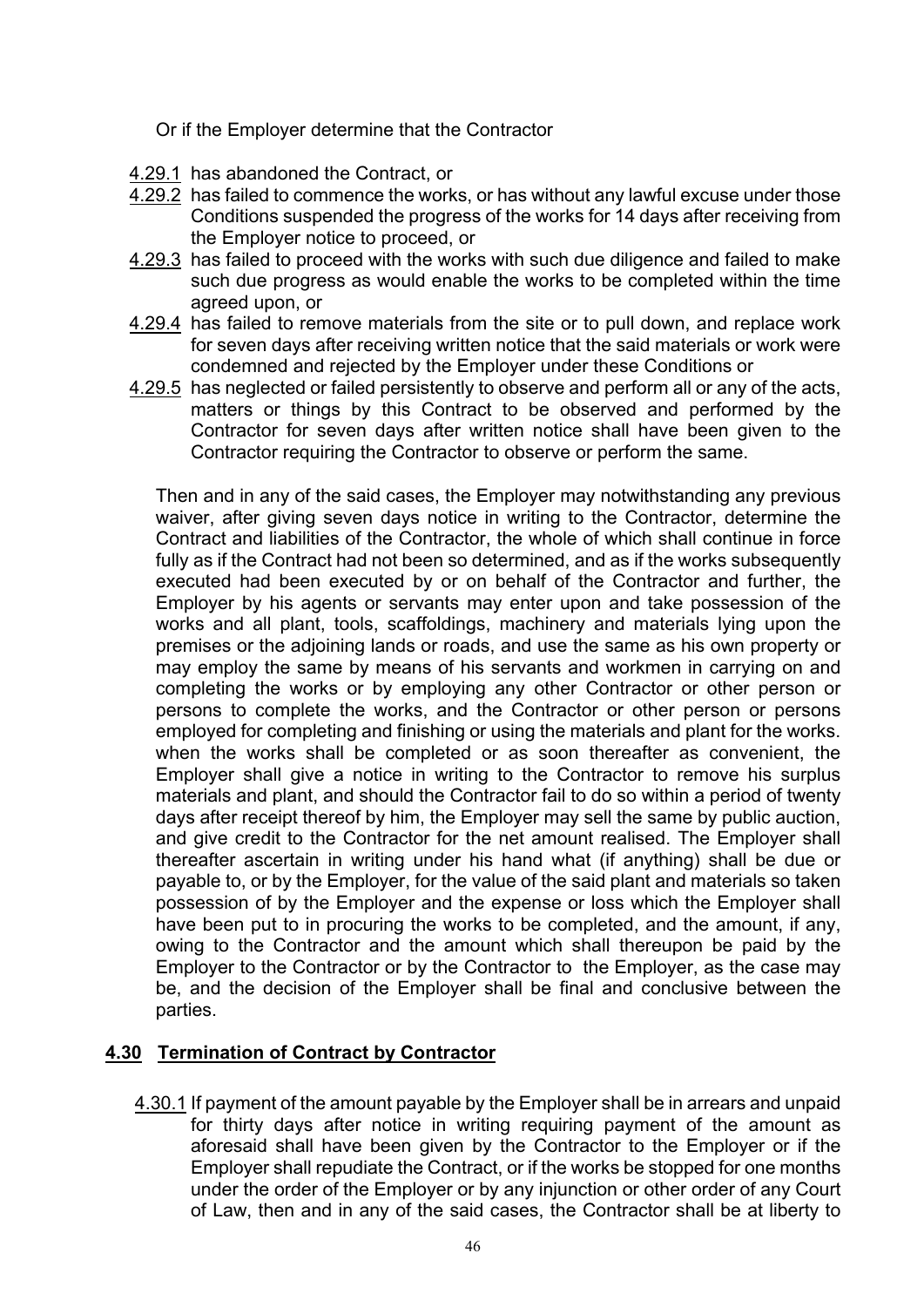determine the Contract by notice in writing to the Employer and he shall be entitled to recover from the Employer, payment for all works executed and for any loss he may sustain upon any plant or materials supplied or purchased or prepared for the purpose of the Contract.

4.30.2 In arriving at the amount of such payment, the net rates contained in the Contractor's original Tender shall be followed, or where the same may not apply, valuation shall be made in accordance with Clause 17 hereof.

# **4.31 Certificates and Payments**

- 4.31.1 The Contractor shall be paid by the Employer from time to time by instalments under Interim Certificate to the Contractor on account of the works executed, work to the approximate value named in the Appendix as "Value of work for Interim Certificates" (or less at the reasonable discretion of the Employer) has been executed in accordance with this Contract, after which time the instalments shall be upto the full value of work, subsequently so executed and fixed in the building. The Employer may, at his discretion, include in the Interim Certificate such amount as he may consider proper on account of materials delivered upon the site by the Contractor for use in the works. And when the works have been virtually completed and the Employer shall have certified in writing that they have been completed, the Contractor shall be entitled to the payment of the Final Balance in accordance with the Final certificate to be issued in writing by the Employer at the expiration of the period referred to as "the Defects Liability Period" in the Appendix hereto from the date of Virtual Completion or as soon after the expiration of such period as the works shall have been finally completed and defects made good according to the true intent and meaning hereof, whichever shall last happen, provided always that the issue by the Employer of any certificate during the progress of the works at or after their completion shall not relieve the Contractor from his liability under Clause 4. 20 nor relieve the Contractor of his inability in cases of fraud, dishonesty or fraudulent concealment relating to the works or materials or to any matter dealt within the Certificate, and in case of all defects and insufficiencies in the works or materials, which a reasonable examination would not have disclosed. No Certificate shall of itself be conclusive evidence that any works or materials, to which it relates, are in accordance with the Contract neither will the Contractor have a claim for any amounts which the Employer might have been certified in any interim bill and paid by the Employer and which might subsequently be discovered as not payable and in this respect the Employer's decision shall be final and binding.
- 4.31.2 The Employer shall have power to withhold any Certificate if the works or any parts thereof are not being carried out to his satisfaction.
- 4.31.3 The Employer may by any Certificate make any correction in any previous certificate which shall have been issued by him.
- 4.31.4 No certificate or payment shall be issued if the Contractor fails to insure the works and keep them insured till the issue of the Virtual Completion Certificate.
- 4.31.5 Payments shall be made within the period named in the Appendix as "Period for honouring Certificates" after such Certificates have been delivered to the Employer.

# **4.32 Delayed Payment**

Any amounts payable by the Employer to the Contractor if not paid within the "Period for honouring Certificates" named in the Appendix, carry interest at the rate named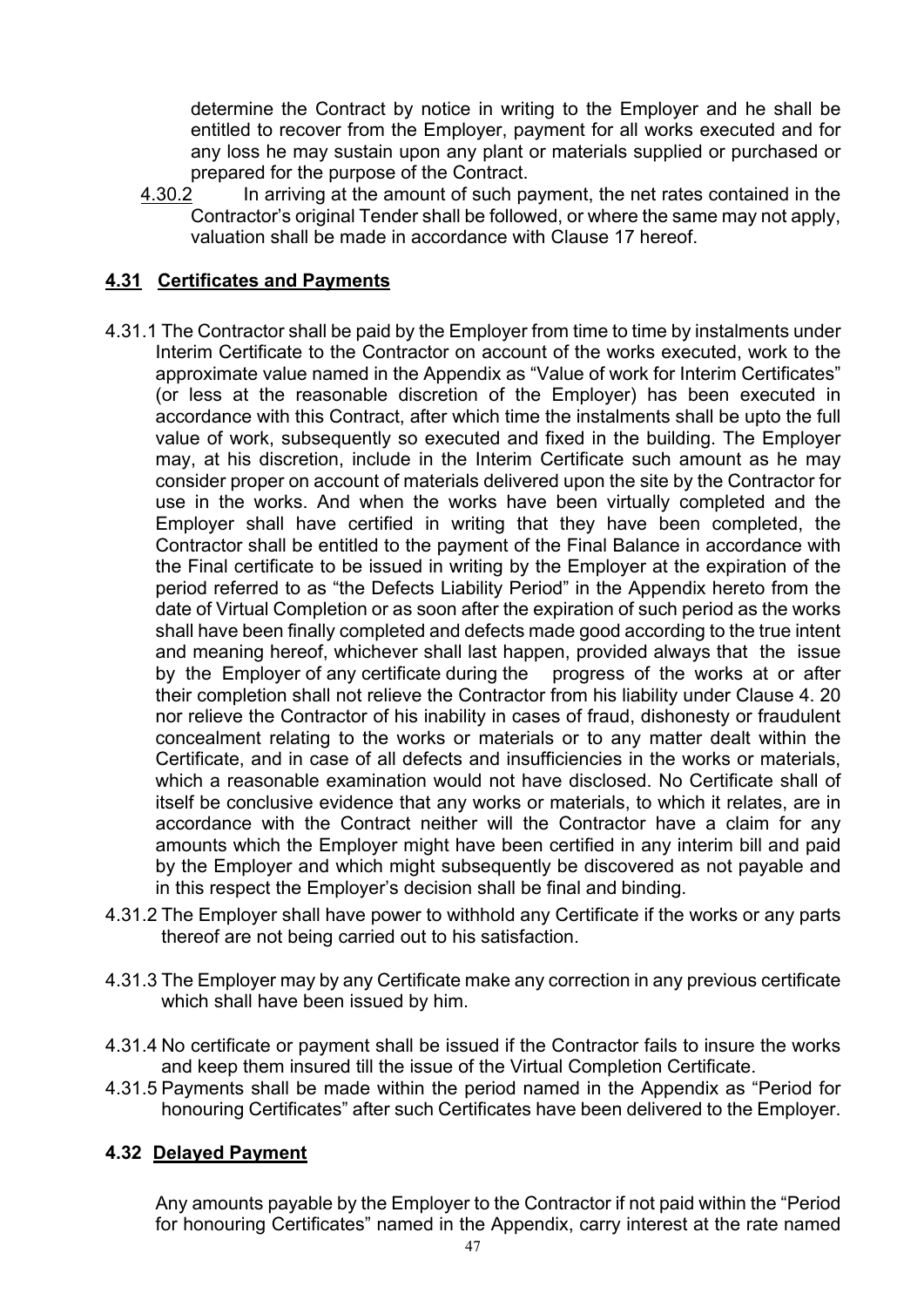in the Appendix as the "Rate of interest for delayed payment" from the date upon which such sum ought to have been paid by the Employer until the payment.

### **4.33 Matters to be finally determined by Employer**

The decision, opinion, direction, Certificate (except for payment), with respect to all or any of the matter under Clauses 2(a), 2(b), 4,7,12,19,28 (a,b,c,d,f) hereof (which matters are herein referred to as the excepted matters) shall be final and conclusive and binding on the parties hereto and shall be without appeal. Any other decision, opinion, direction, Certificate or valuation of the Employer or any refusal of the Employer to give any of the same shall be subject to the right of arbitration and review under Clause 35 hereof in the same way in all respects (including the provision as to opening the reference) as if it were a decision of the Employer.

### **4.34 Settlement of dispute by arbitration**

In case of any dispute or difference arising out of or in connection with or in carrying out of the work (whether during the progress of the work or after completion and whether before or after the determination, abandonment or breach of contract) except as to any of the excepted matters provided hereunder the parties hereto, shall first endeavor to settle such disputes or differences amicably. If both the parties fail to reach such amicable settlement, all the disputes or differences shall be finally settled by arbitrators as provided herein.

In case of failure of such amicable settlement by the parties, then either party may within 28 days of such a failure give a written notice to the other party requiring that all matters in dispute or difference be arbitrated upon. Such written notice shall specify the matters which are in dispute or differences of which such written notice has been given and no other matter shall be referred to the arbitration of a single arbitrator to be appointed by both the parties or in case of disagreement as to the appointment of a single arbitrator, the appointment of two arbitrators (one to be appointed by each party) and an umpire to be appointed by the arbitrators. The provisions of Arbitration and Conciliation Act, 1996 or any statutory modification or re-enactment thereof and rules framed thereunder from time to time shall apply to such arbitrations.

In the event of the Arbitrator or any one of the Arbitrators, as the case may be, dying, neglecting, refusing to act or resigning or being unable to act for any reason or the award being set-aside by the Court for any reason it shall be lawful for the parties to appoint another Arbitrator in the manner provided herein above.

The venue of arbitration shall be Mumbai, INDIA.

The Arbitrator or Arbitrators appointed under this Schedule shall hold the arbitration proceeding jointly and shall have the power to extend the time to make the award with the consent of the parties.

Pending reference to arbitration and award thereon, the parties shall make all endeavor to complete the work in all respects as herein contracted and all disputes, if any, will finally be settled in the arbitration.

Upon every or any such references to the arbitration, as provided herein the cost of and incidental to the reference and award respectively shall be, at the discretion of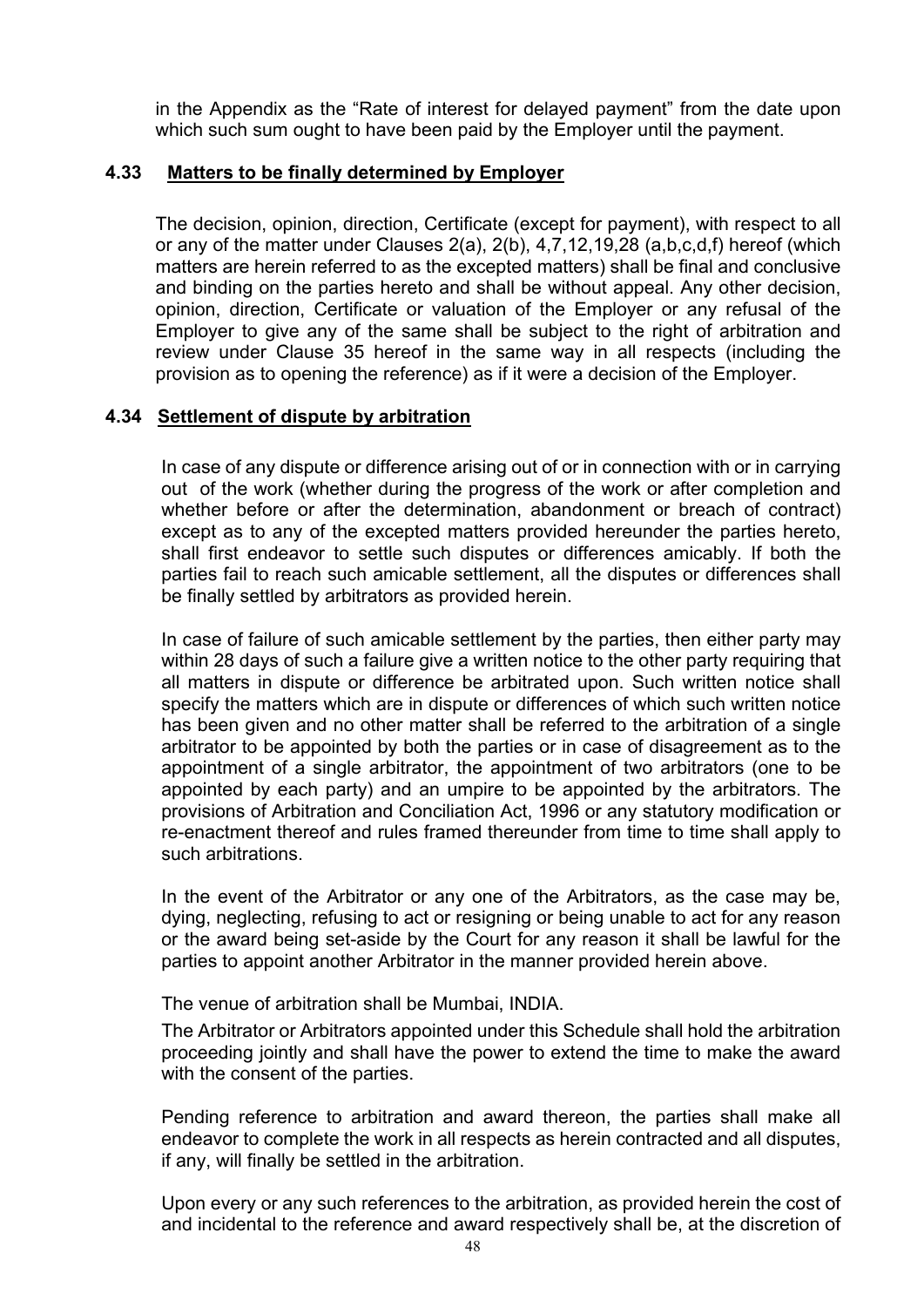the Arbitrator or Arbitrators or the Umpire, as the case may be, who may determine the amount thereof.

The Arbitrator, Arbitrators or Umpire, as the case may be, shall give reasoned award in respect of each item of disputes which shall be final and binding on both the parties. It is agreed that the Contractor shall not delay the carrying out of the work by reason of any such matter, question or dispute being referred to arbitration, but shall proceed with the work with all due diligence and shall, until the decision of the Arbitrators, as the case may be, is given, abide by the terms and conditions of the contract herein, as also instructions with regard to the actual carrying out of the work herein contracted and no award shall relieve the Contractor of his obligations to adhere strictly to the terms and conditions of the contract herein as also instructions with regard to the actual carrying out of the work. The Bank and the Contractor hereby also agree that arbitration under this schedule shall be a condition precedent to any right of action, under the Contract.

In case during the arbitration proceedings, the parties mutually settle, compromise or compound their dispute or difference, the reference to arbitration and the appointment of the Arbitrator or Arbitrators, or Umpire, as the case may be, shall be deemed to have been revoked and the arbitration proceedings shall stand withdrawn or terminated with effect from the date on which the parties file a joint memorandum of settlement thereof with the Arbitrator or Arbitrators or the Umpire, as the case may be.

For the purpose of this clause, the expression "excepted matters" shall mean and refer to all or any of the matters under Scope of work, Contract price, Delivery Schedule & Final Acceptance certificate.

### **4.35 Right of technical scrutiny of final bill**

The Employer shall have a right to cause a technical examination of the works and the final bill of the Contractor including all supporting vouchers, abstracts etc. to be made at the time of payment of the final bill. If as a result of this examination or otherwise, any sum is found to have been overpaid or over-certified, it shall be lawful for the Employer to recover the sum.

### **4.36 Employer entitled to recover compensation paid to workmen**

If, for any reason, the Employer is obliged, by virtue of the provision of the Workmen's Compensation Act,1923, or any statutory modifications or re-enactment thereof to pay compensation to a workman employed by the Contractor in execution of the works, the Employer shall be entitled to recover from the Contractor the amount of compensation so paid, and without prejudice to rights of the Employer under the said Act. The Employer shall be at liberty to recover such amount or any part thereof by deducting it from the security deposit or from any sum due by the Employer to the Contractor under this Contract or otherwise. The Employer shall not be bound to contest any claim made against it under the said Act, except on the written request of the Contractor and upon his giving to the Employer full security to the satisfaction of the Employer for all costs for which the Employer might become liable in consequence of contesting such claim.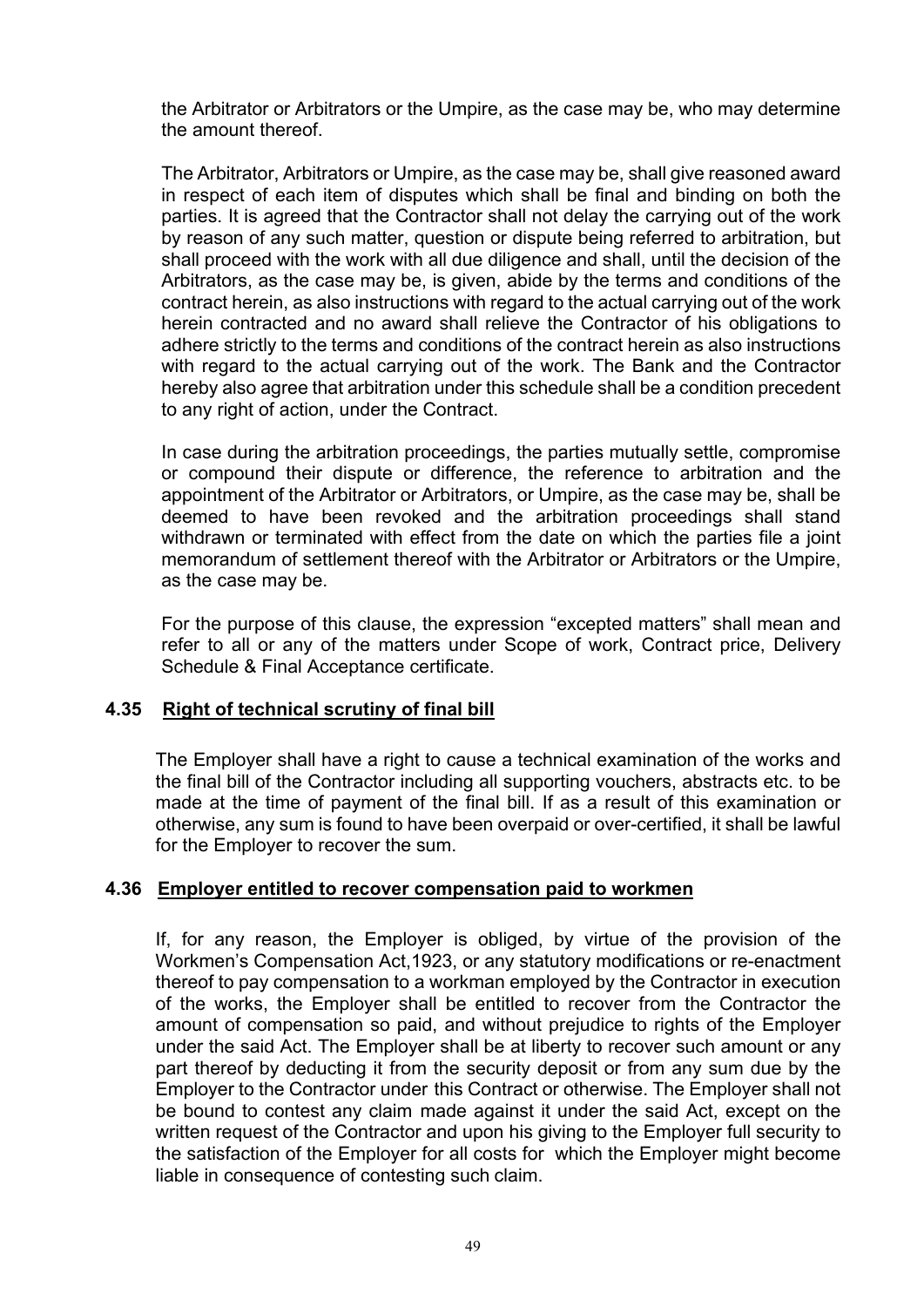# **4.37 Abandonment of Works**

At any time after acceptance of the tender, the Employer shall, for any reasons whatsoever, not require the whole or any part of the works to be carried out, the Employer shall give notice in writing to the Contractor who shall have no claim to any payment of compensation or otherwise whatsoever on account of any profit or advantage which he might have derived from the execution of the whole works.

### **4.38 Return of surplus materials**

Notwithstanding anything contained to the contrary in any or all the Clauses of this Contract, where any material for the execution of the Contract is procured with the assistance of the Employer by purchases made under orders or permits or licenses issued by Government, the Contractor shall hold the said materials economically and solely for the purpose of the Contract and not dispose of them without the prior written permission of the Employer and return it to the Employer, if required by the Employer, at the price to be determined by the Employer having due regard to the condition of the materials, the price to be determined not to exceed the purchase price thereof inclusive of sales tax, octroi and other such levies paid by the Contractor in respect thereof. In the event of breach of the aforesaid condition, the Contractor shall, in addition to being liable to action for contravention of the terms of licenses or permits and/or criminal breach of trust, be liable to the Employer for all moneys, advantages or profits resulting, or which in the usual courses would have resulted to him, by reason of such breach.

### **4.39 Right of Employer to terminate Contract in the event of death of Contractor, if individual**

Without prejudice to any of the rights or remedies under this Contract, if the Contractor, being an individual, dies, the Employer shall have the option of terminating the Contract without incurring any liability for such termination.

#### **4.40 Marginal Notes**

The headings catch lines hereto and, in the annexures, hereto are meant only for convenience of reference and shall not in any way be taken into account in the interpretation of these presents and the annexures hereto.

Place

Date **Signature of Contractor** 

Name **Designation** Seal of the firm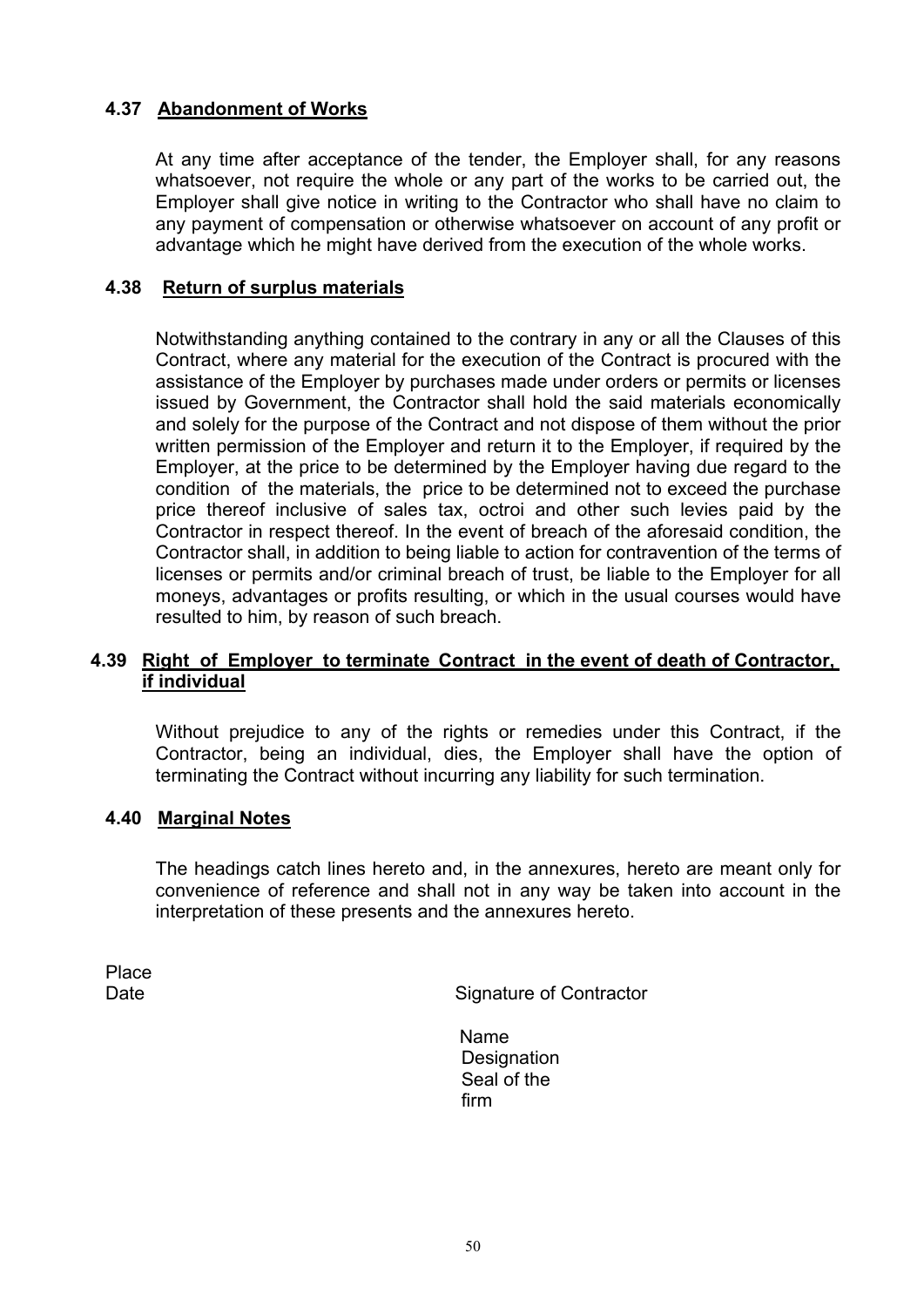# **Section (V)**

# **Appendix Hereinbefore Referred To**

| 1. | <b>Defects Liability Period</b>            | Twelve months from the date of Virtual<br>Completion Certificate referred to in Clause<br>4.20<br>of<br>the<br>section<br>"Conditions<br><b>Hereinafter Referred To".</b> |
|----|--------------------------------------------|---------------------------------------------------------------------------------------------------------------------------------------------------------------------------|
| 2. | <b>Period of Final Measurement</b>         | 3 months                                                                                                                                                                  |
| 3. | Date of Commencement                       | $10th$ day from the date of letter of<br>acceptance.                                                                                                                      |
| 4. | Date of Completion                         | Date of virtual completion certificate.                                                                                                                                   |
| 5. | Liquidated damages at the rate of          | 0.25% of the contract value per week<br>subject to a maximum of 10% of the<br>contract value.                                                                             |
| 6. | Value of works for interim<br>certificates | ₹ 25:00 lakhs                                                                                                                                                             |
| 7. | Period for honouring certificates          | One month for interim bills and 3 months<br>for final bill.                                                                                                               |
| 8. | Interest for delayed payment               | 3% per annum                                                                                                                                                              |

Seal & signature of Contractor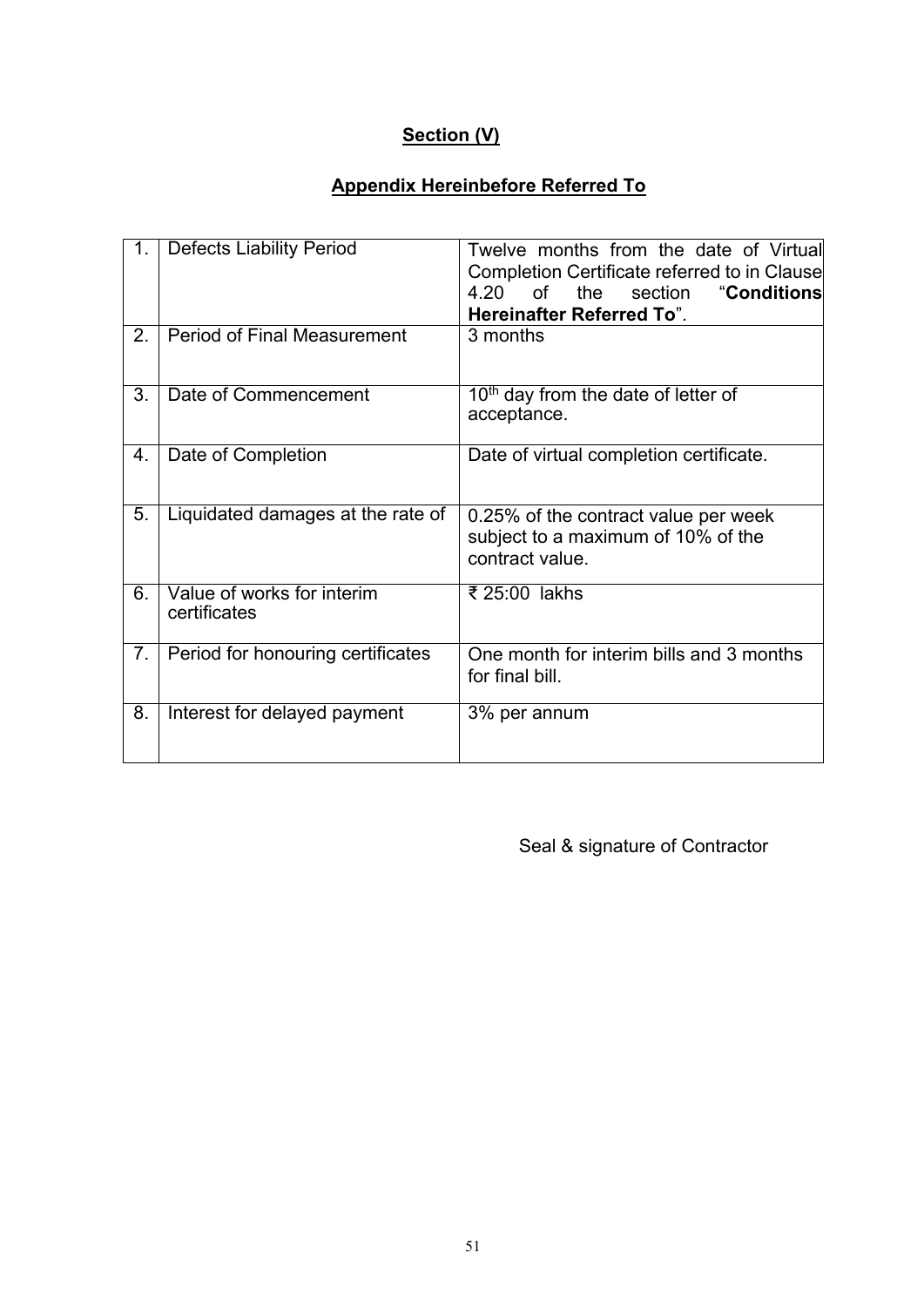# **SECTION VI**

# **(Appendix I)**

# **Check List**

# **Deign Supply, installation, testing and commissioning of X-Ray Baggage Scanner Systems for Bank's Central Office building at Entrance gate, Fort, Mumbai**

Commercial Conditions

| Sr.<br>No.     | <b>Description</b>                                                             | <b>Bank's</b><br><b>Terms</b>                                                                                                                 | Acceptance of<br><b>Bank's terms</b> |
|----------------|--------------------------------------------------------------------------------|-----------------------------------------------------------------------------------------------------------------------------------------------|--------------------------------------|
|                |                                                                                |                                                                                                                                               | (YES/NO)                             |
| $\overline{1}$ | Validity                                                                       | 90 days from opening of tender part-I                                                                                                         |                                      |
| $\overline{2}$ | <b>EMD</b>                                                                     | ₹ 90,000/-                                                                                                                                    |                                      |
| $\overline{3}$ | Terms of payment                                                               | As per clause No. 3.18                                                                                                                        |                                      |
| $\overline{4}$ | Technical<br>specifications                                                    | As per specifications in Part I of the<br>tender                                                                                              |                                      |
| 5              | Guarantee Period                                                               | 12 months from date of handing over.                                                                                                          |                                      |
| $\overline{6}$ | Service after sales                                                            | Free of cost during the Guarantee<br>period including replacement of any<br>material/assembly/equipment/spares<br>/labour if found necessary. |                                      |
| $\overline{7}$ | <b>Completion period</b>                                                       | 90 days from 10th day of letter of award<br>of work.                                                                                          |                                      |
| 8              | Liquidated<br>damages                                                          | 0.25 % of the contract amount per week<br>of delay subject to a maximum of 10%<br>of the contract value.                                      |                                      |
| 9              | Penalty for delay<br>in providing<br>service                                   | As per applicable clause 3.15 in Part I<br>of the tender                                                                                      |                                      |
| 10             | Spare parts /<br>Tools to be<br>supplied at<br>free cost                       | As per clause 3.15 in Part I of the<br>tender                                                                                                 |                                      |
| 11             | Insurance                                                                      | As per clause 3.19 in Part I of the<br>tender                                                                                                 |                                      |
| 12             | Power of Attorney                                                              |                                                                                                                                               |                                      |
| 13             | border with India                                                              | Undertaking by the bidder regarding country sharing land                                                                                      |                                      |
| 14             |                                                                                | Undertakings as per annexure 2 (regarding site visit) and<br>annexure 4 (regarding maintenance confirmation)                                  |                                      |
| 15             | Technical literature of various components and write-up of<br>system           |                                                                                                                                               |                                      |
| 16             | Compliance to all the commercial terms and conditions of<br>the tender         |                                                                                                                                               |                                      |
| 17             | Compliance to all the technical specifications and<br>conditions of the tender |                                                                                                                                               |                                      |
| 18             | <b>AERB Certified</b>                                                          |                                                                                                                                               |                                      |
| 19             | <b>CE</b> certified                                                            |                                                                                                                                               |                                      |
| 20             | Food and health safety certified                                               |                                                                                                                                               |                                      |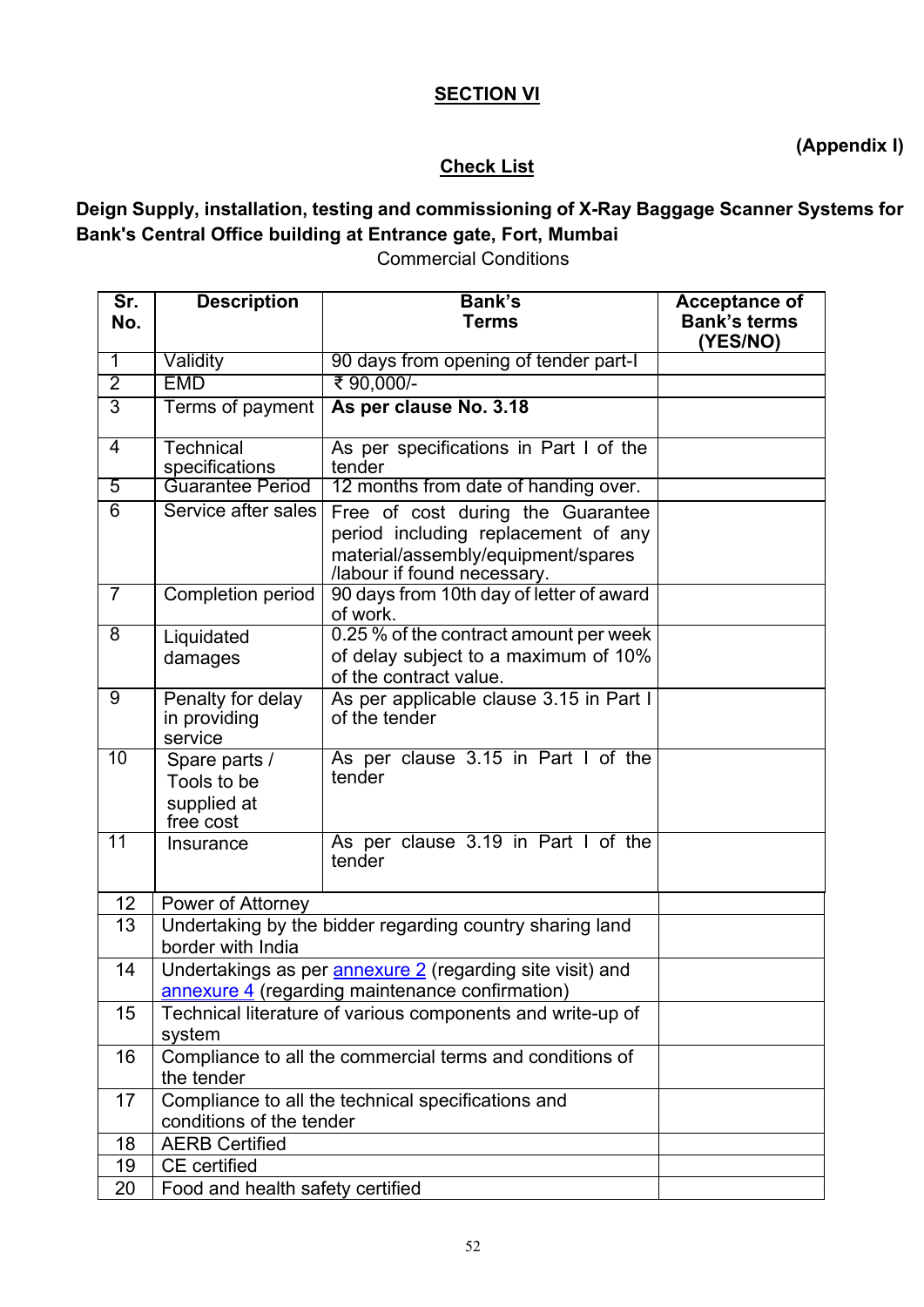Part II should not contain any terms and conditions but only priced bill of quantity. Terms and conditions, if any, incorporated in Part II, will not be valid or considered.

Place<br>Date

Signature of Contractor

Name Designation Seal of the firm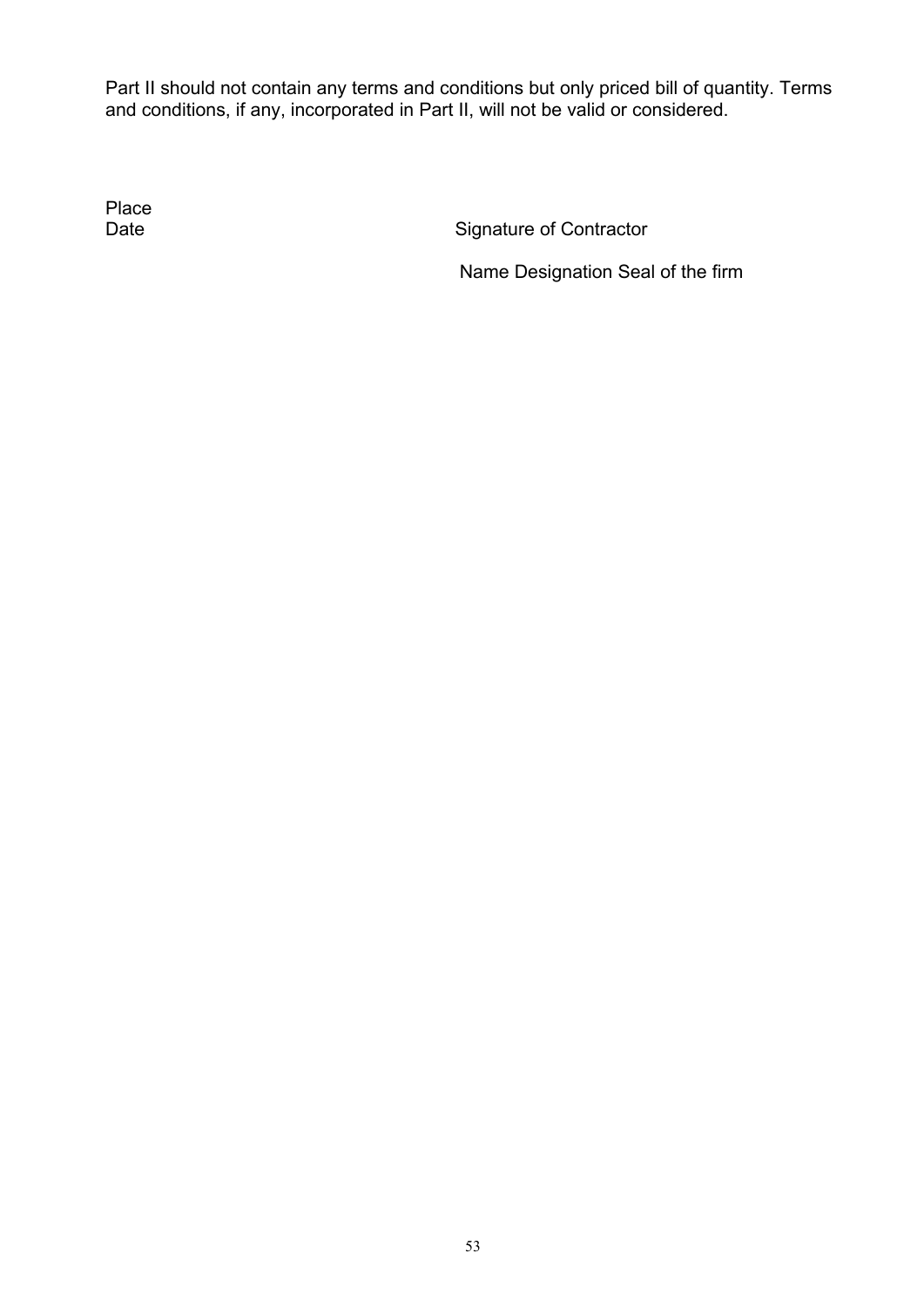### **SECTION VII**

# **Appendix (II)**

# **Schedule of Commercial Deviations**

We confirm that all commercial terms and conditions of the Bank except for deviations listed below are acceptable to us.

| Sr.<br>No.     | Section        | Clause        | Deviation<br>proposed |
|----------------|----------------|---------------|-----------------------|
|                | No.            | $rac{No.}{3}$ |                       |
| $\overline{1}$ | $\overline{2}$ |               | $\overline{4}$        |
|                |                |               |                       |
|                |                |               |                       |
|                |                |               |                       |
|                |                |               |                       |
|                |                |               |                       |
|                |                |               |                       |
|                |                |               |                       |
|                |                |               |                       |
|                |                |               |                       |
|                |                |               |                       |
|                |                |               |                       |
|                |                |               |                       |
|                |                |               |                       |
|                |                |               |                       |
|                |                |               |                       |
|                |                |               |                       |
|                |                |               |                       |
|                |                |               |                       |
|                |                |               |                       |
|                |                |               |                       |
|                |                |               |                       |
|                |                |               |                       |
|                |                |               |                       |
|                |                |               |                       |
|                |                |               |                       |
|                |                |               |                       |
|                |                |               |                       |

Seal of company Signature

Name

Designation

Date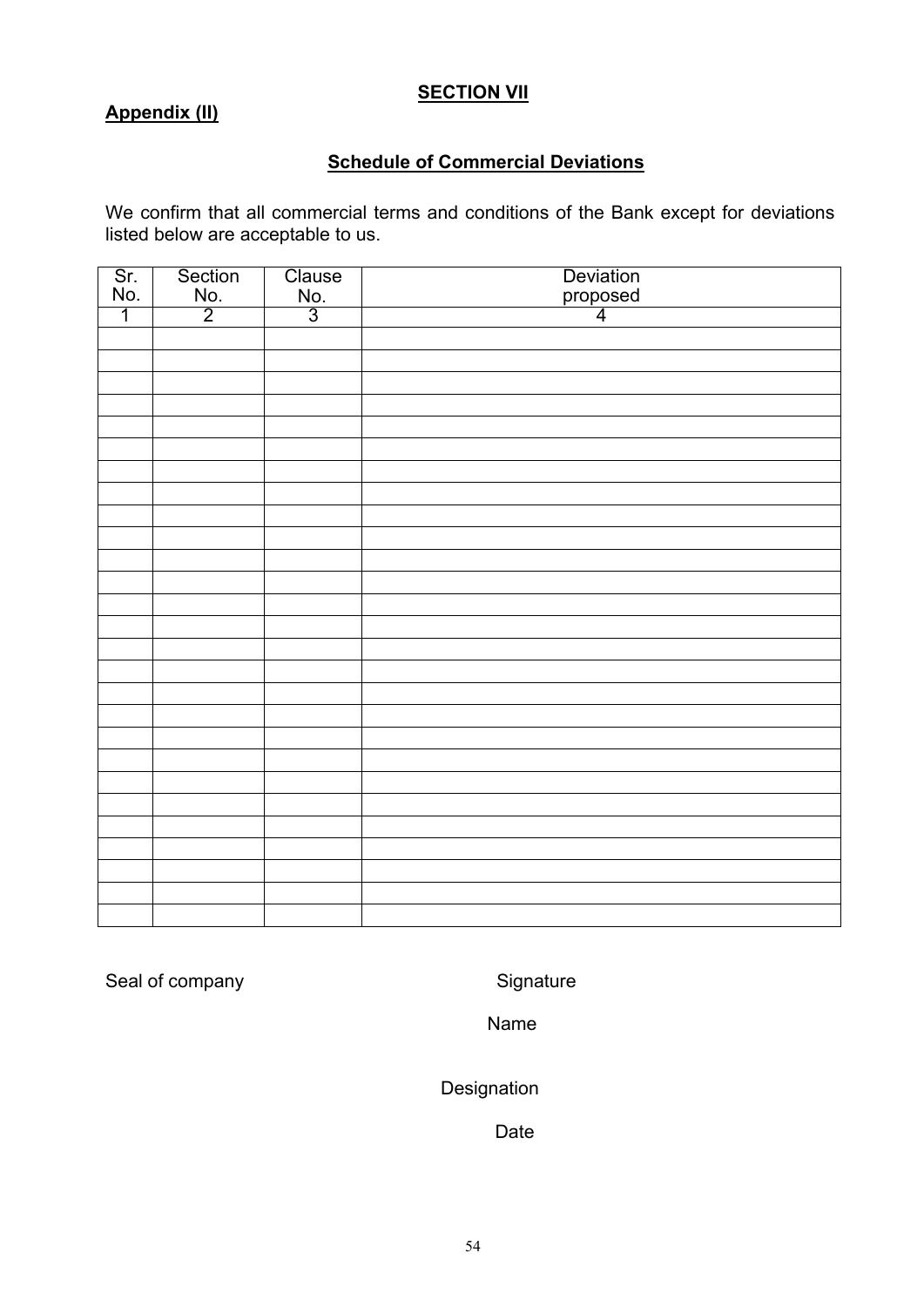# **Appendix (III)**

# **Schedule of Technical Deviations**

We confirm that all technical terms and conditions and specifications of the Bank except for deviations listed below are acceptable to us.

| Sr.<br>No.     | Section                | Clause        | Deviation<br>proposed<br>4 |
|----------------|------------------------|---------------|----------------------------|
|                | $\frac{\text{No.}}{2}$ | $rac{No.}{3}$ |                            |
| $\overline{1}$ |                        |               |                            |
|                |                        |               |                            |
|                |                        |               |                            |
|                |                        |               |                            |
|                |                        |               |                            |
|                |                        |               |                            |
|                |                        |               |                            |
|                |                        |               |                            |
|                |                        |               |                            |
|                |                        |               |                            |
|                |                        |               |                            |
|                |                        |               |                            |
|                |                        |               |                            |
|                |                        |               |                            |
|                |                        |               |                            |
|                |                        |               |                            |
|                |                        |               |                            |
|                |                        |               |                            |
|                |                        |               |                            |
|                |                        |               |                            |
|                |                        |               |                            |
|                |                        |               |                            |
|                |                        |               |                            |
|                |                        |               |                            |
|                |                        |               |                            |
|                |                        |               |                            |

Seal of company Signature

Name Designation

Date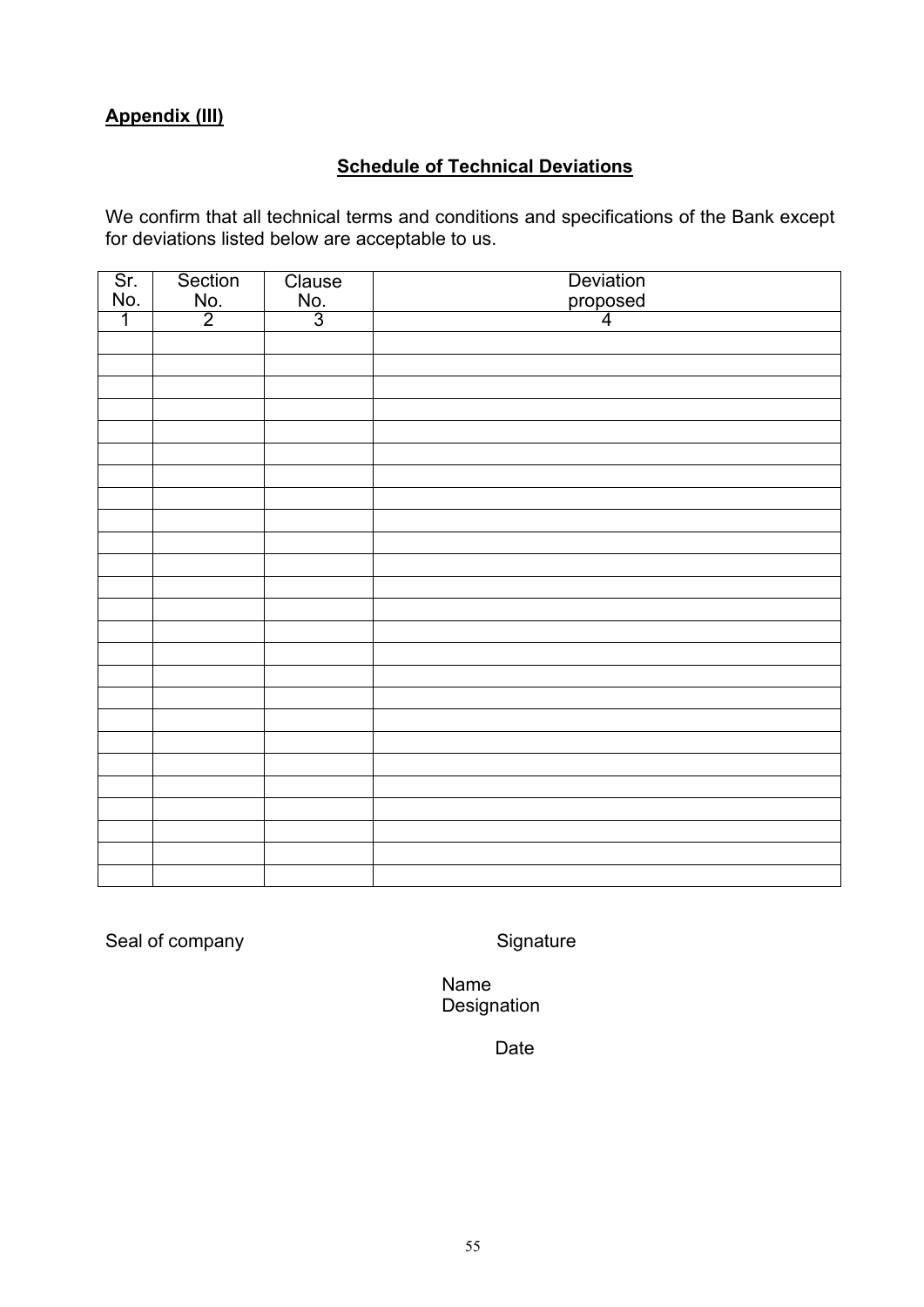# **Section (VIII)**

# **(9) Technical Specifications: -**

Minimum Technical Specification X-Ray Baggage Scanner System

Offered Make in the set of the set of the set of the set of the set of the set of the set of the set of the set of the set of the set of the set of the set of the set of the set of the set of the set of the set of the set

# Offered Model : :

| S.             | Feature                | Specification                                   | Compliance |
|----------------|------------------------|-------------------------------------------------|------------|
| No.            |                        |                                                 | (Yes /No)  |
| $\mathbf{1}$   | <b>Tunnel Size</b>     | 600 cm W (Width) x 400 cm H (Height)            |            |
| $\overline{2}$ | Conveyor belt          | Between 0.18 and 0.3 meter per second.          |            |
|                | speed                  | Conveyor movement bi-directional. Auto stop     |            |
|                |                        | in absence of baggage after 5 minutes.          |            |
| 3              | Power                  | Operating Voltage(v): 115/230 VAC +/-           |            |
|                | Requirement            | 10%,50/60Hz Single Phase, and                   |            |
|                |                        | should be able to withstand<br>voltage          |            |
|                |                        | fluctuations in the range as mentioned          |            |
|                |                        | above.                                          |            |
|                |                        |                                                 |            |
|                |                        |                                                 |            |
| 4              | Conveyor               | 150 kg or more                                  |            |
|                | Capacity               |                                                 |            |
| 5              | <b>Sensors</b>         | Sensors > 1000 diodes, L-shaped detector        |            |
|                |                        | (Folded array type), In case of defective diode |            |
|                |                        | arrays, scanning should be disabled and error   |            |
|                |                        | message should be displayed on the screen.      |            |
| 6              | X-Ray Voltage          | 140 KV or more                                  |            |
| $\overline{7}$ | X-Ray                  | should be capable to operate smoothly for a     |            |
|                | Source/Generator       | period of at least ten years                    |            |
| 8              | Duty Cycle             | 100%                                            |            |
| 9              | Cooling                | Sealed oil bath                                 |            |
| 10             | X-ray beam             | The X-ray beam divergence should be such        |            |
|                | divergence             | that the complete image at maximum size of      |            |
|                |                        | bag is displayed without corner cuts.           |            |
| 11             | <b>Radiation level</b> | The radiation level should not exceed           |            |
|                |                        | accepted health standard (0.1m R/Hr at a        |            |
|                |                        | distance of 5 cm from external housing).        |            |
|                |                        | Relevant certificate from AERB should be        |            |
|                |                        | attached                                        |            |
| 12             | operating              | 0 deg C to 50 deg C.                            |            |
|                | temperature            |                                                 |            |
| 13             | Storage                | 0 deg C to 50 deg C.                            |            |
|                | temperature            |                                                 |            |
| 14             | Humidity               | 90% non-condensing                              |            |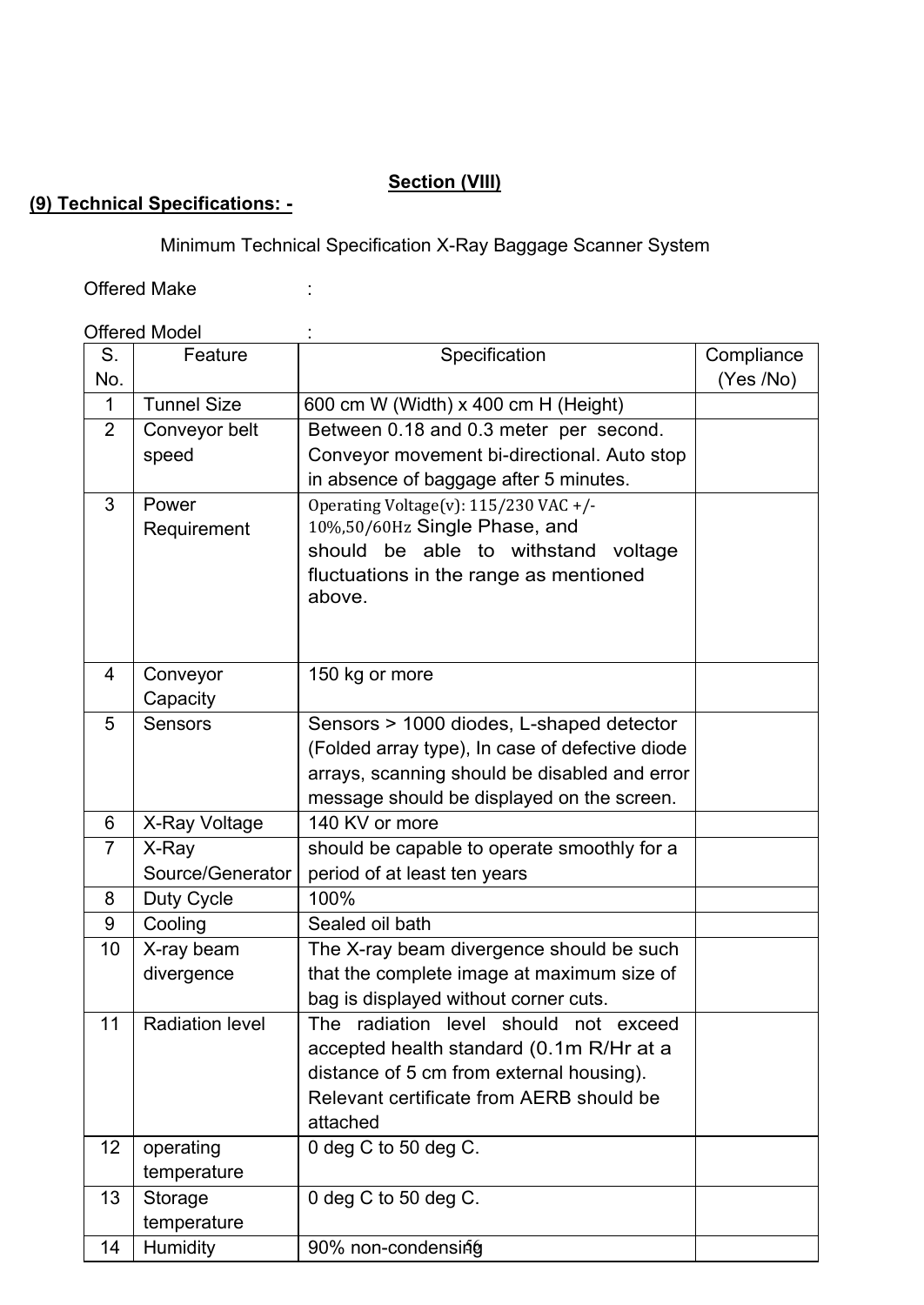| S.  | Feature                 | Specification                                                                                                                                                                                                                                                                                                                                                                                              | Compliance |
|-----|-------------------------|------------------------------------------------------------------------------------------------------------------------------------------------------------------------------------------------------------------------------------------------------------------------------------------------------------------------------------------------------------------------------------------------------------|------------|
| No. |                         |                                                                                                                                                                                                                                                                                                                                                                                                            | (Yes /No)  |
| 15  | Resolution              | The machine should be able to display single<br>un-insulated tinned copper wire of 42-SWG or<br>38 AWG. All penetration and resolution<br>condition should be met without pressing any<br>functional key and should be online.                                                                                                                                                                             |            |
| 16  | Penetration             | Penetration should be 28 mm thickness of                                                                                                                                                                                                                                                                                                                                                                   |            |
|     |                         | steel or more.                                                                                                                                                                                                                                                                                                                                                                                             |            |
| 17  | Continuous              | should be available to magnify the chosen area                                                                                                                                                                                                                                                                                                                                                             |            |
|     | <b>Electronic Zoom</b>  | of an image eight times (8X) or more. Image                                                                                                                                                                                                                                                                                                                                                                |            |
|     | facility                | features shall be keyboard controllable.                                                                                                                                                                                                                                                                                                                                                                   |            |
| 18  | Video display           | 21" or better effective viewing area LCD/LED<br>flat Monitor with 0.25 mm. dot pitch SVGA<br>High resolution, low radiation, flicker free, wide<br>diagonally, resolution at least 1280 x 1024,<br>24/32bit colour real time processing. All<br>image enhancement controls must be touch-<br>screen activated by the system operator is<br>able to clearly and visibly the details of all<br><u>imades</u> |            |
| 19  | Multi-energy X-         | The machine should have features of Multi-                                                                                                                                                                                                                                                                                                                                                                 |            |
|     | ray imaging             | energy X-ray imaging facility where materials                                                                                                                                                                                                                                                                                                                                                              |            |
|     | facility                | of different atomic number will be displayed in                                                                                                                                                                                                                                                                                                                                                            |            |
|     |                         | different colours to distinguish between                                                                                                                                                                                                                                                                                                                                                                   |            |
|     |                         | organic and inorganic materials. The machine                                                                                                                                                                                                                                                                                                                                                               |            |
|     |                         | should give audio and video alarm upon                                                                                                                                                                                                                                                                                                                                                                     |            |
|     |                         | detection of high density organic materials<br>including explosives and narcotics, should                                                                                                                                                                                                                                                                                                                  |            |
|     |                         | have variable colour or materials stripping to                                                                                                                                                                                                                                                                                                                                                             |            |
|     |                         | facilitate the operator to monitor images for                                                                                                                                                                                                                                                                                                                                                              |            |
|     |                         | closer scrutiny. All suspicious<br>items                                                                                                                                                                                                                                                                                                                                                                   |            |
|     |                         | (Explosives, High density materials, narcotics,                                                                                                                                                                                                                                                                                                                                                            |            |
|     |                         | etc.) should be displayed in one mode and that                                                                                                                                                                                                                                                                                                                                                             |            |
|     |                         | should be on line.                                                                                                                                                                                                                                                                                                                                                                                         |            |
| 20  | <b>Radiation Safety</b> | The machine must comply with requirements                                                                                                                                                                                                                                                                                                                                                                  |            |
|     |                         | of health and safety regulations with regard to                                                                                                                                                                                                                                                                                                                                                            |            |
|     |                         | mechanical, electrical and radiation hazards.                                                                                                                                                                                                                                                                                                                                                              |            |
|     |                         | Before installation of the machine, the                                                                                                                                                                                                                                                                                                                                                                    |            |
|     |                         | supplier/manufacturer should furnish relevant                                                                                                                                                                                                                                                                                                                                                              |            |
|     |                         | certificate from Atomic Energy Regulatory                                                                                                                                                                                                                                                                                                                                                                  |            |
|     |                         | Board (AERB) of India regarding radiation                                                                                                                                                                                                                                                                                                                                                                  |            |
|     |                         | Safety and complied with all international                                                                                                                                                                                                                                                                                                                                                                 |            |
|     |                         | standards: USFDA, Home Land Security USA                                                                                                                                                                                                                                                                                                                                                                   |            |
|     |                         | and certificate of health & safety at work. The<br>manufacturing<br>the<br>company<br>equipment                                                                                                                                                                                                                                                                                                            |            |
|     |                         | should<br>ISO.<br>certification<br>for<br>have                                                                                                                                                                                                                                                                                                                                                             |            |
|     |                         | manufacturing and servicing of X-ray                                                                                                                                                                                                                                                                                                                                                                       |            |
|     |                         | Screening machines.                                                                                                                                                                                                                                                                                                                                                                                        |            |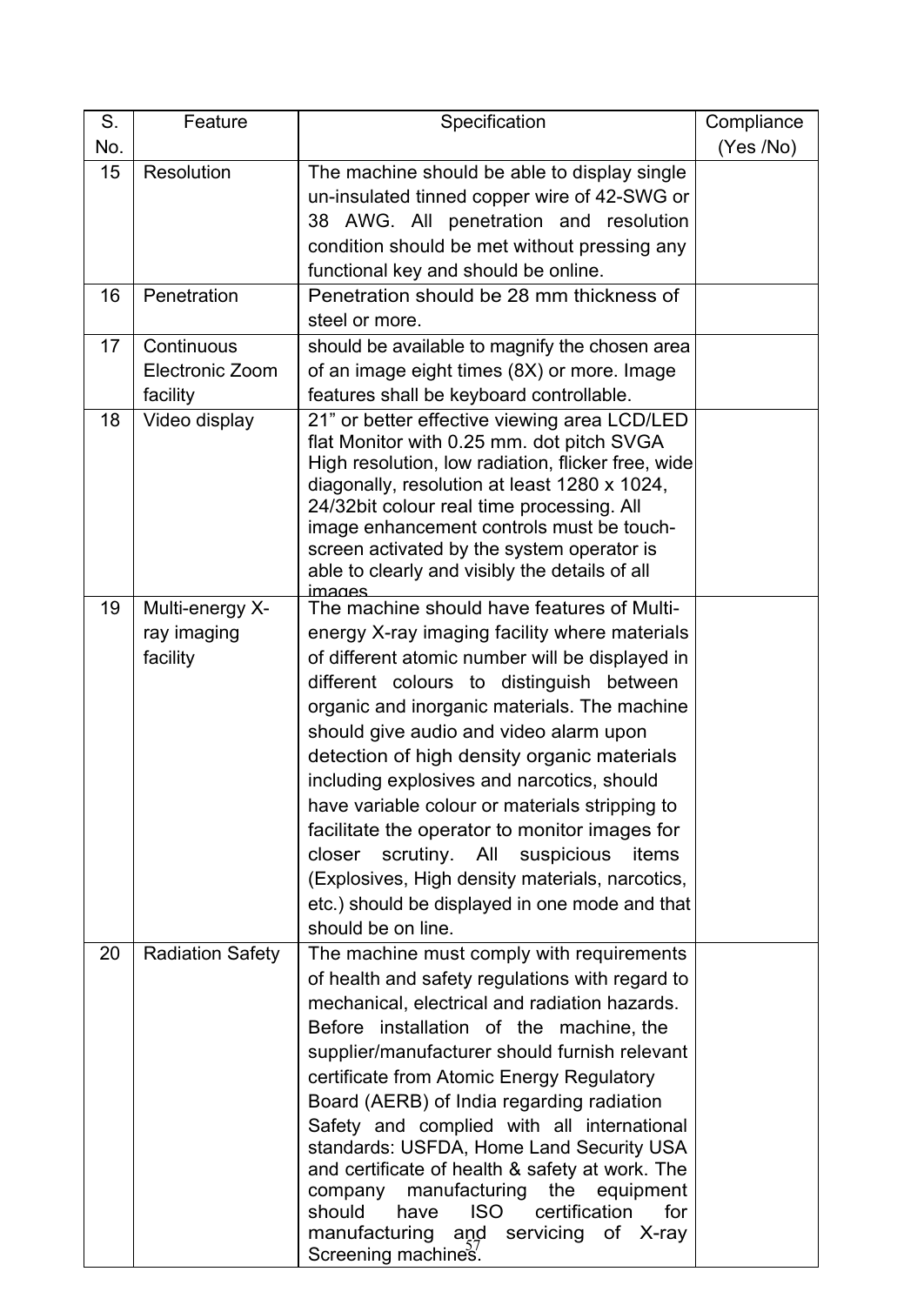| 21 | Food and Film<br>Safety                   | Guaranteed safety for food. Guaranteed safety<br>for and high-speed films up to ISO1600. The<br>machines should be film safe. In other words<br>photographic films must not be damaged due<br>to x-ray examination.                                                    |  |
|----|-------------------------------------------|------------------------------------------------------------------------------------------------------------------------------------------------------------------------------------------------------------------------------------------------------------------------|--|
| 22 | Machine safety                            | Machine should be properly sealed from all the<br>sides for pest proof. Dust proof cover is to be<br>provided for covering the system when not in<br>use.                                                                                                              |  |
| 23 | variable contrast<br>Facility             | Facility for variable contrast must be<br>incorporated to allow enhancement lighter and<br>darker portion of the image.                                                                                                                                                |  |
| 24 | software<br>enhancement                   | The machine should be so designed that<br>software enhancement can<br>be<br>easily<br>implemented to take care of technique in<br>image processing and pattern recognition.                                                                                            |  |
| 25 | Full diagnostic<br>built in test facility | The machine should have software controlled<br>diagnosis report facility and system should<br>give printout if printer is connected.                                                                                                                                   |  |
| 26 | Password<br>protection                    | All software features of machine should be<br>online and password protected.                                                                                                                                                                                           |  |
| 27 | Recalling<br>previous images              | Machine should be capable for recalling 15 or<br>more previous images,                                                                                                                                                                                                 |  |
| 28 | Image archiving                           | It should have the capability of archiving 3000<br>or more images with date & time stamp.                                                                                                                                                                              |  |
| 29 | <b>Secure Housing</b>                     | Control desk with security housing and locking<br>provision should be available. The operator<br>personal identification number can be entered<br>the keyboard along with generation of log.                                                                           |  |
| 30 | Image<br>enhancement                      | Facility of image enhancement should be<br>available                                                                                                                                                                                                                   |  |
| 31 | Image recording<br>facility               | The machine should have online recording<br>facility and images can be recorded in CD R/W<br>or/and USB and should be able to view images<br>so recorded on stand-alone PC.                                                                                            |  |
| 32 | Lead<br>impregnated<br>safety screens     | Lead impregnated safety screens should be<br>available at either ends of the tunnel. This<br>should be covered by relevant AERB<br>certificate.<br>Idle rollers to be provided at either ends of the<br>tunnel (input and output) to facilitate placing of<br>baggage. |  |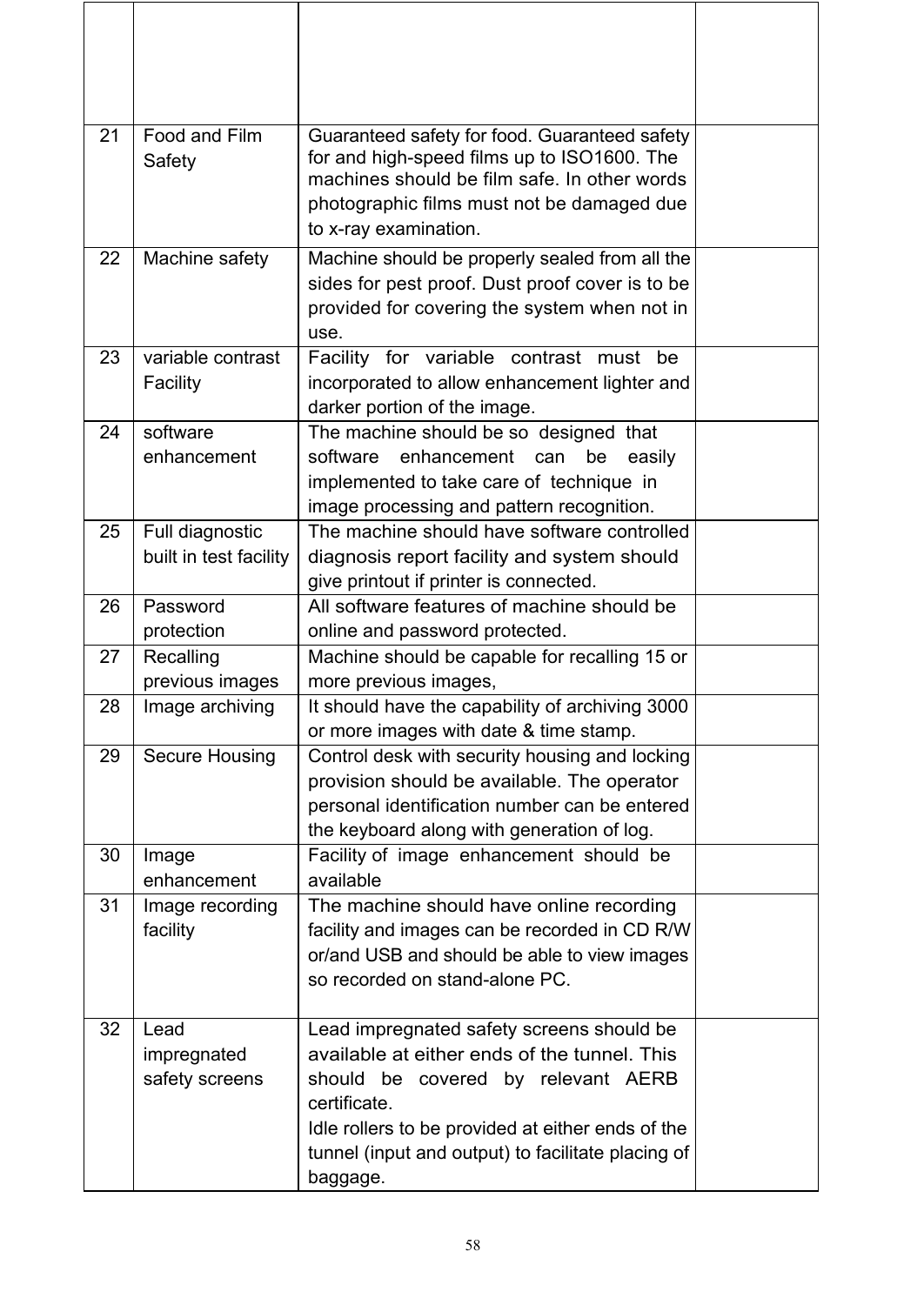| $S_{1}$ | Feature               | Specification                                     | Compliance |
|---------|-----------------------|---------------------------------------------------|------------|
| No.     |                       |                                                   | (Yes /No)  |
| 33      | Software control      | All software features should be controlled from   |            |
|         | feature               | key board of machine only. Keyboard function      |            |
|         |                       | should be user friendly. To enable/disable the    |            |
|         |                       | software features, system should not be           |            |
|         |                       | rebooted.                                         |            |
| 34      | Penetration           | If the machine fails to penetrate a particular    |            |
|         | failure Alarm         | item then an alarm video and audio (both)         |            |
|         |                       | should be generated to notify the operator.       |            |
| 35      | Threat image          | The threat image projection (TIP) system          |            |
|         | projection (TIP)      | software to be incorporated in the X-Ray BIS      |            |
|         |                       | operation.                                        |            |
| 36      | Copy of software      | Copy of all software including X-Ray Software     |            |
|         |                       | with recovery CD must be provided.                |            |
| 37      | Operational           | Operating staff has to be provided training       |            |
|         | Training              |                                                   |            |
| 38      | Operating &           | Operating & service manual shall be provided      |            |
|         | service manual        | with each machine.                                |            |
| 39      | <b>Other Features</b> | a) Edge & variable edge enhancement.              |            |
|         |                       | b) Inverse Video & automatic image arching        |            |
|         |                       | c) Set up time not more than 10 minutes.          |            |
|         |                       | d) Pseudo colour                                  |            |
|         |                       | e) Date & Time display                            |            |
| 40      | Minimum               | CPU: Latest configuration and should be able      |            |
|         | Computer              | to deliver the output to meet the specifications  |            |
|         | configuration         | mentioned as above with latest reputed brand      |            |
|         |                       | window and Linux.                                 |            |
|         |                       | II. Processor: Core-i5 or better                  |            |
|         |                       | III. Hard Disk: 500GB or better<br>IV. USB Port-8 |            |
|         |                       | V. RAM 4 GB or better                             |            |
|         |                       | VI. UPS : Sufficient capacity to take the load    |            |
|         |                       | Printer: System compatible                        |            |
|         |                       | Computer details: make and model No               |            |
|         |                       | Mouse: Optical                                    |            |
|         |                       | Ports: 6 USB Ports (with at least 2 in Front), 1  |            |
|         |                       | Serial Port, 1 Parallel port, 1 PS/2 Keyboard     |            |
|         |                       | and 1 PS2 Mouse Port, audio ports for             |            |
|         |                       | microphone and headphone in front.                |            |
|         |                       | CD-R/RW Drive: DVD Writer, Not less than 52       |            |
|         |                       | X                                                 |            |
|         |                       | Networking facility: 10/100/1000 Base T on        |            |
|         |                       | board integrated Network Port with remote         |            |
|         |                       | booting facility, remote system installation,     |            |
|         |                       | remote wake up, out of band management            |            |
|         |                       | using any standard management software.           |            |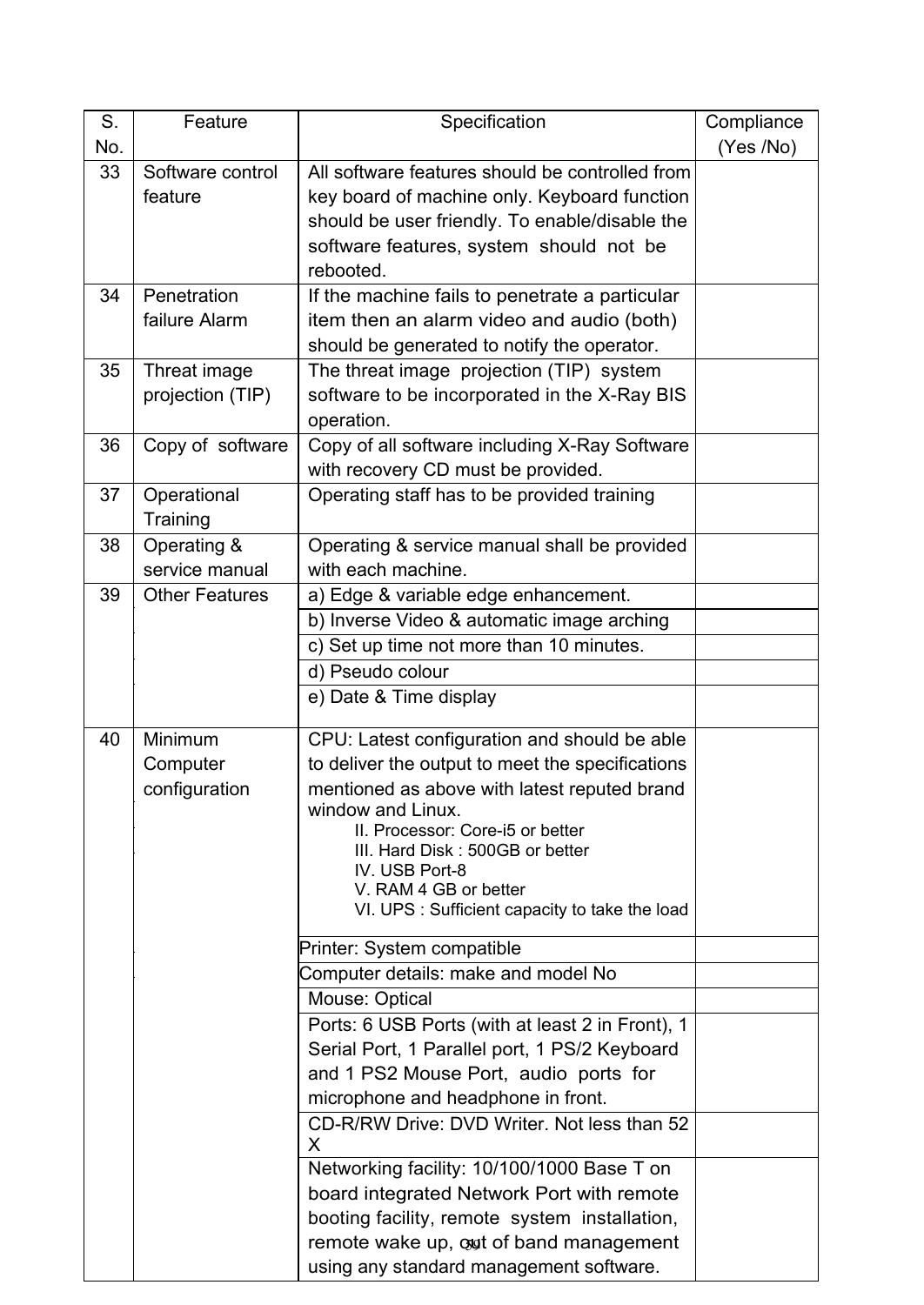| <b>TIPS Features</b>                                                                                                                                                                                                                                                                                                                                                                                                                                                                                                                                                                                                                                                                                                                                                              |  |
|-----------------------------------------------------------------------------------------------------------------------------------------------------------------------------------------------------------------------------------------------------------------------------------------------------------------------------------------------------------------------------------------------------------------------------------------------------------------------------------------------------------------------------------------------------------------------------------------------------------------------------------------------------------------------------------------------------------------------------------------------------------------------------------|--|
| <b>Threat Image Projection</b>                                                                                                                                                                                                                                                                                                                                                                                                                                                                                                                                                                                                                                                                                                                                                    |  |
| TIP Software facility shall be incorporated in the offered X-ray<br>machines to assist supervisors in testing the operator alertness and<br>training X-ray screeners to improve their ability in identifying<br>specific threat object. The system will create a threat object and<br>the same will be superimposed on monitor screen while a bag is<br>being screened. To acknowledge that the operator has seen the<br>false object, operator must press the control Panel key that will<br>cause the computer generated threat object to disappear from x-<br>rayed bag image on the VDU screen. Each operator's action shall<br>be recorded in the hard disc of the computer for the auditing<br>purpose by the supervisor or other authorised person<br>Design of the system |  |
| TIP software should be compatible with other X-Ray technologies<br>such as automatic reject unit, Dual X-ray screen technologies,<br>automatic threat recognition system, etc. All x-ray image functions<br>must be available at the same time along with the TIP                                                                                                                                                                                                                                                                                                                                                                                                                                                                                                                 |  |
| Image Library                                                                                                                                                                                                                                                                                                                                                                                                                                                                                                                                                                                                                                                                                                                                                                     |  |
| The TIP facility should have an image library containing at least 100<br>explosive devices, 100 knives and 100 fire arms in various sizes,<br>shapes, locations & orientations. However, the system shall have<br>facility to expand the library to incorporate additional images by<br>user without assistance of the manufacturer                                                                                                                                                                                                                                                                                                                                                                                                                                               |  |
| The image library should contain images of threats at different<br>orientations - both plane and end-on orientation should be used.<br>Although these will be assigned different file names and references,<br>it must be possible to cross-reference these as the same threat. All<br>threat Image Projection images must be realistic, representative<br>and non-distinguishable from real threat items.                                                                                                                                                                                                                                                                                                                                                                        |  |
| <b>Time Interval</b>                                                                                                                                                                                                                                                                                                                                                                                                                                                                                                                                                                                                                                                                                                                                                              |  |
| Programming facility shall be available to project threat images in<br>different intervals. The time period for threat image as well as<br>image mix in % age shall be user programmable e.g. software shall<br>select 40% images of explosive devices, 35% of fire arms & 25%<br>of knives or Random, etc                                                                                                                                                                                                                                                                                                                                                                                                                                                                        |  |
| Once the screener has responded to identify the computer<br>generated threat image, it should remain on the screen for a pre-<br>defined user programmable time for analyses. The image should<br>be highlighted, upon identification, and feedback message shall be<br>visible to the screener.                                                                                                                                                                                                                                                                                                                                                                                                                                                                                  |  |
| <b>System Administration</b>                                                                                                                                                                                                                                                                                                                                                                                                                                                                                                                                                                                                                                                                                                                                                      |  |
| The threat image projection facility shall have details of user data-<br>base such as name of the office, Screener name, designation, user<br>ID number, level of access such as Screener, Administrator,<br>Maintenance & Password, etc.                                                                                                                                                                                                                                                                                                                                                                                                                                                                                                                                         |  |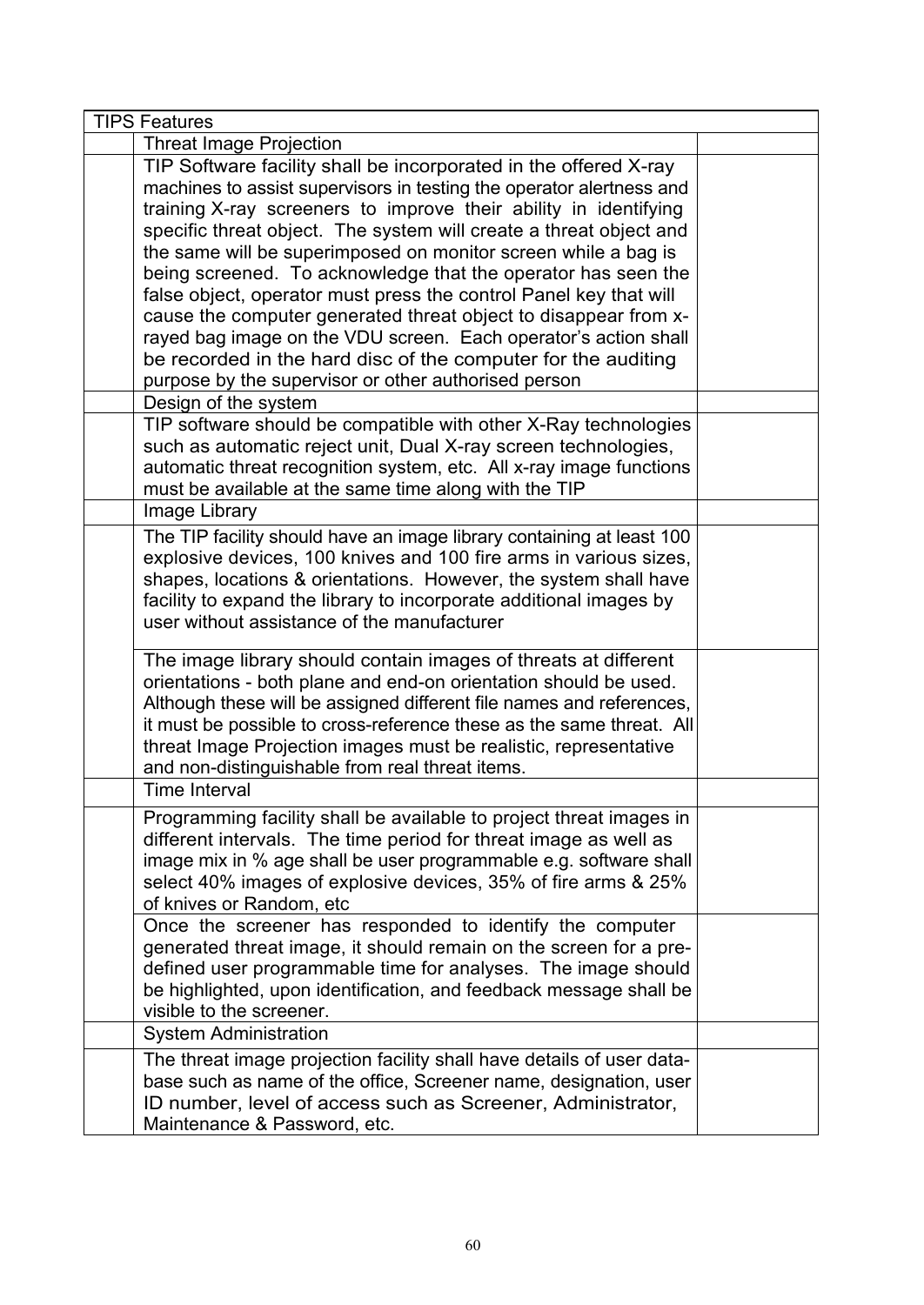| Access to start-up Menu should be restricted only to the authorised<br>individuals. A log-in procedure by means of 'Password' or 'Security<br>key' could achieve restricted access to each of the comment. The<br>log-in procedure should not take longer than 20 seconds. The<br>system should have facility to bypass the TIP facility, if programmed<br>so by the System Administrator. It is to be ensured that the TIP<br>software shall not be hindrance to normal functioning of X-ray<br>Machines.<br>When the operator logs-in or logs-out, message should be<br>displayed on XBIS VDU Screen to confirm that he / she has been<br>correctly logged-in or logged out. |  |
|--------------------------------------------------------------------------------------------------------------------------------------------------------------------------------------------------------------------------------------------------------------------------------------------------------------------------------------------------------------------------------------------------------------------------------------------------------------------------------------------------------------------------------------------------------------------------------------------------------------------------------------------------------------------------------|--|
| Feed Back / Report                                                                                                                                                                                                                                                                                                                                                                                                                                                                                                                                                                                                                                                             |  |
| Different colour coding shall be used for feedback to the Screener.<br>It is recommended that Colour Code "Red for MISS", Green for<br>"HIT" and Yellow for "False Alarm or Interrupt" be used.                                                                                                                                                                                                                                                                                                                                                                                                                                                                                |  |
| The system shall automatically prepare the daily log of events for<br>each shift and for each Screener performance. TIP log shall<br>include particulars of location, XBIS, Name of Screener, Time &<br>date of threat image, whether threat image was successfully<br>identified or missed, etc.                                                                                                                                                                                                                                                                                                                                                                              |  |
| The report on Threat Image Projection system may have date and<br>time (From-To) as per requirement, Screener particulars, and<br>decision / outcome i.e. MISS, HIT or False alarm in %age as well<br>in absolute numbers, number of bas screened, categories such as<br>explosive devices knife or weapon, etc.                                                                                                                                                                                                                                                                                                                                                               |  |
| As a standard practice, daily / weekly / monthly report shall be<br>retrieved. Report shall be for any given time and period, as per<br>command.                                                                                                                                                                                                                                                                                                                                                                                                                                                                                                                               |  |
| All data should be stored on the system for a minimum of two<br>months after it has been downloaded. No individual, regardless of<br>access rights to the Threat Image Projection components would<br>delete or amend any of Threat Image Projection data or time i.e.<br>Threat Image Projection data on the actual X-ray machine will be<br>read only file.                                                                                                                                                                                                                                                                                                                  |  |

# Note:-

The specifications indicated above are the minimum acceptable to the Bank. Tenderers are free to quote for equipment's with higher and advanced specifications, if any of the technical specifications is out of the range of equipment's manufactured by them.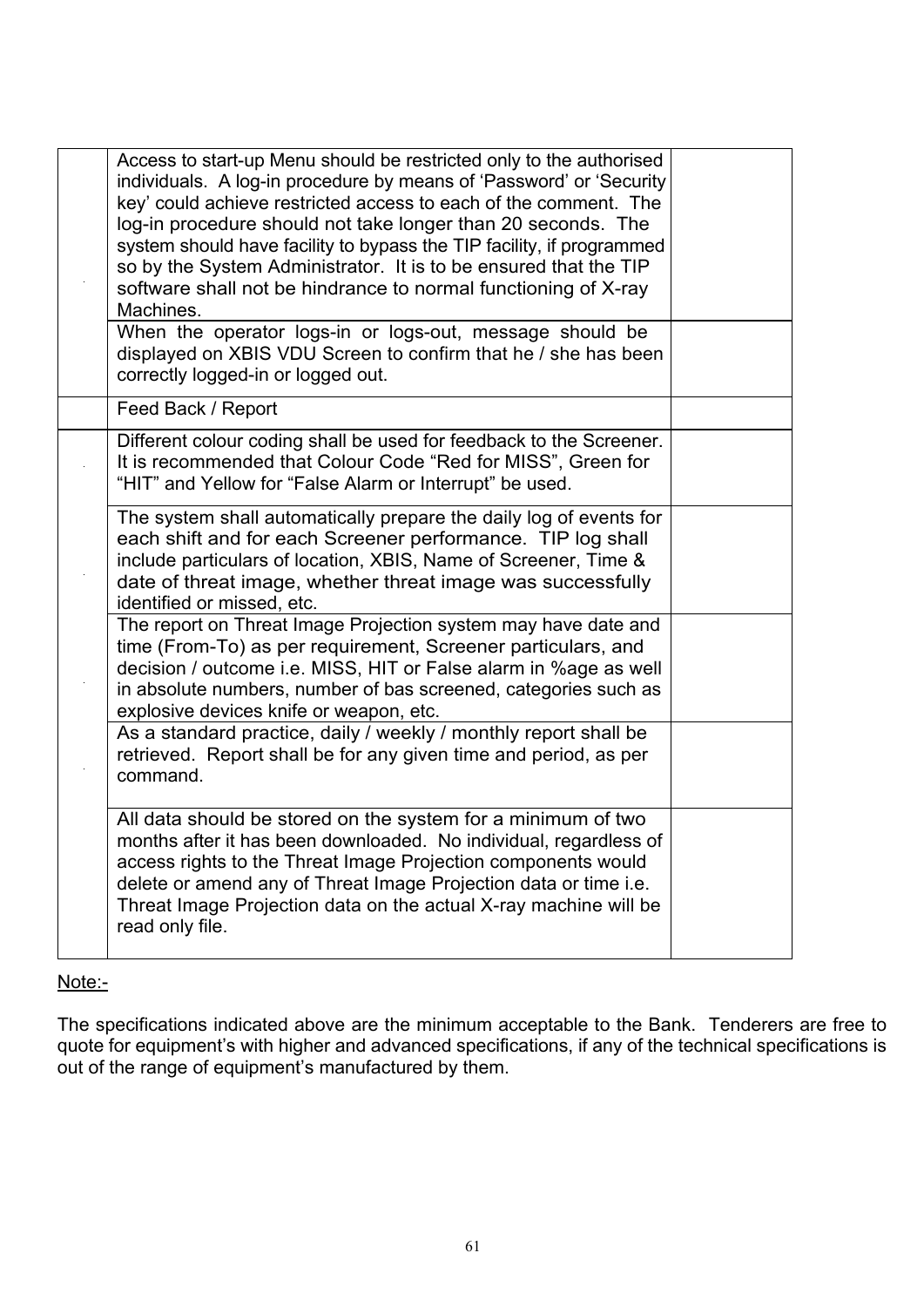# **TESTS TO BE CARRIED OUT**

# **I. SINGLE WIRE RESOLUTION (TEST NO.1)**

A set of uninsulated tinned copper wire of size 25 SWG, 30, 35, 38, 40 and 42 SWG are placed on Perspex sheet. The wires are laid out in "S' shaped curves. The wires are placed behind varying thickness of aluminum. The requirement is to display 42 SWG wire is not covered by step wedge. A tick will indicate the visibility of appropriate wire. Metallic marker should be provided using high density material, so that SWG numbers in the VDU are clearly visible.

# **II. USEFUL PENETRATION (TEST NO.2)**

Definite what level of details can be seen behind a thickness of known material. The requirement of this test is that the 24 SWG wire is seen under second step wedge (5/16"). (Note : This is equivalent to FAA, USA and DOT UK requirement). Tick on log sheet will indicate what wires are visible.

# **III. MULTI ENERGY X-RAY (TEST No.3)**

With multi-energy X-Ray it should be possible to distinguish between materials of different average atomic number. The use of sugar and salt samples encapsulated on the test piece and various materials used in the construction of CTP will check the material discrimination facility. A tick will indicate that the sugar/salt samples are shown in different colour.

# **IV. SIMPLE PENETRATION (TEST No.4)**

This test defines what thickness of steel the machine should be able to penetrate. The steel step wedge on the CTP has steps of 2 mm. from 16 mm. to 30 mm. with a lead strip to check that the machine is above or below the requirement. The requirement is that the lead is visible beneath 35 mm. steel. A tick in log sheet will indicate where a difference between the lead strip and the step wedge is visible.

# **V. SPATIAL RESOLUTION (TEST NO.5)**

This test defines the ability of the system to distinguish and display objects which are close together. The CTP has 16 copper gratings at right angle to each other. The requirement is that a vertical and horizontal grating can be seen. A tick in the log sheet will indicate that gaps in the gratings are visible.

Signature of the contractor \_\_\_\_\_\_\_\_\_\_\_\_\_\_\_\_\_\_\_\_\_\_\_

Name of the firm **Name of the firm** 

Seal of the firm **Exercise 2008**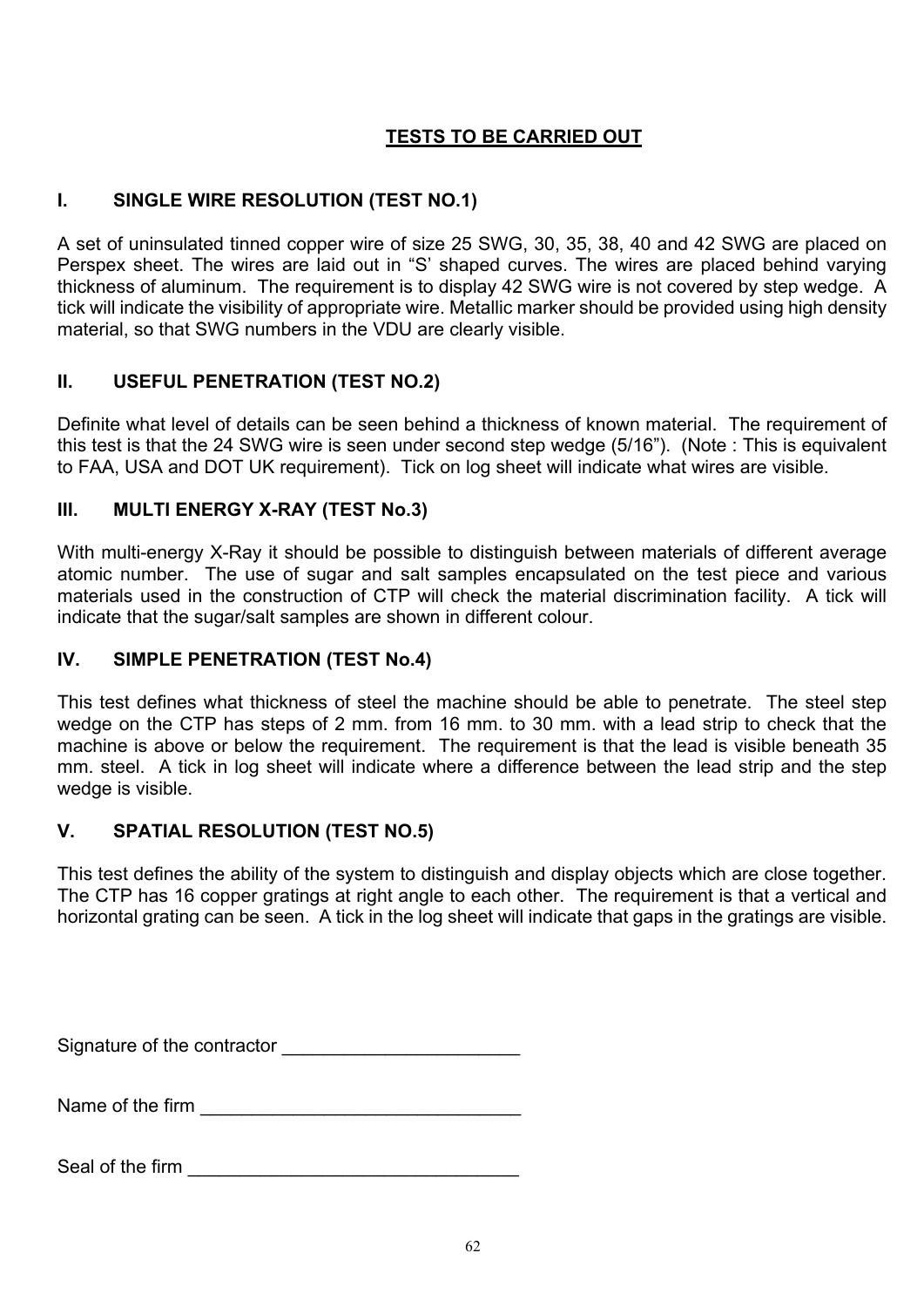# **LIST OF DOCUMENTS TO BE MAINTAINED AT SITE**

| S.<br>No.       | <b>Description of the Document</b>                      | <b>Remarks</b>                                                                                                                                                                                                                                                                                                                                                                                                                                                                                          |
|-----------------|---------------------------------------------------------|---------------------------------------------------------------------------------------------------------------------------------------------------------------------------------------------------------------------------------------------------------------------------------------------------------------------------------------------------------------------------------------------------------------------------------------------------------------------------------------------------------|
|                 | <b>Contract Agreement.</b>                              | Certified true copies of the contracts                                                                                                                                                                                                                                                                                                                                                                                                                                                                  |
| $\overline{2}$  | <b>Drawings</b>                                         | Set of all relevant drawings prepared for the<br>work                                                                                                                                                                                                                                                                                                                                                                                                                                                   |
| 3               | <b>Work Programme Chart</b>                             | Showing latest approved item wise progress<br>plan                                                                                                                                                                                                                                                                                                                                                                                                                                                      |
| $\overline{4}$  | Work instruction /<br>Site order Book                   | For issue of instructions by Engineer-in-<br>charge or his representative at site in the<br>course of day to day supervision. This book<br>shall be in the form of Triplicate book with<br>machine numbered pages. After recording the<br>instructions, one copy shall be taken by<br>Engineer-in-Charge or his representative,<br>another by the contractor and the third copy<br>shall remain in the book on which the<br>compliance shall be recorded by Contractor<br>after taking required action. |
| $\overline{5}$  | Material at site Register                               | To record the material receipted along with<br>delivery challan and issued on daily basis by<br>the contractor                                                                                                                                                                                                                                                                                                                                                                                          |
| $6\phantom{1}6$ | Labor Report and Daily Progress Report                  | To record the labour and DPR by the<br>contractor                                                                                                                                                                                                                                                                                                                                                                                                                                                       |
| $\overline{7}$  | Test Reports/ certificates for Materials/<br>equipments | To maintain record of test reports/ certificates<br>received from manufacturers                                                                                                                                                                                                                                                                                                                                                                                                                         |
| 8               | Progress Review reports                                 | To maintain record of progress                                                                                                                                                                                                                                                                                                                                                                                                                                                                          |
| $\overline{9}$  | File and Register for Extra/Variation<br>Order          | To maintain record of extra/ variation items                                                                                                                                                                                                                                                                                                                                                                                                                                                            |
| 10<br>11        | Hindrance register                                      | For recording the details of hindrances,<br>reasons & its clearance with time period jointly<br>signed by the Site Engineer/ Engineer-in-<br>charge representative and the contractor's<br>representative                                                                                                                                                                                                                                                                                               |
|                 | Log Book of defects                                     | To record defects noticed during inspection                                                                                                                                                                                                                                                                                                                                                                                                                                                             |

After completion of work, the contractor shall submit all the above records/ documents to the Engineer-in-charge of the Bank.

Signature of the contractor \_\_\_\_\_\_\_\_\_\_\_\_\_\_\_\_\_\_\_\_\_\_\_

Name of the firm \_\_\_\_\_\_\_\_\_\_\_\_\_\_\_\_\_\_\_\_\_\_\_\_\_\_\_\_\_\_\_

Seal of the firm  $\Box$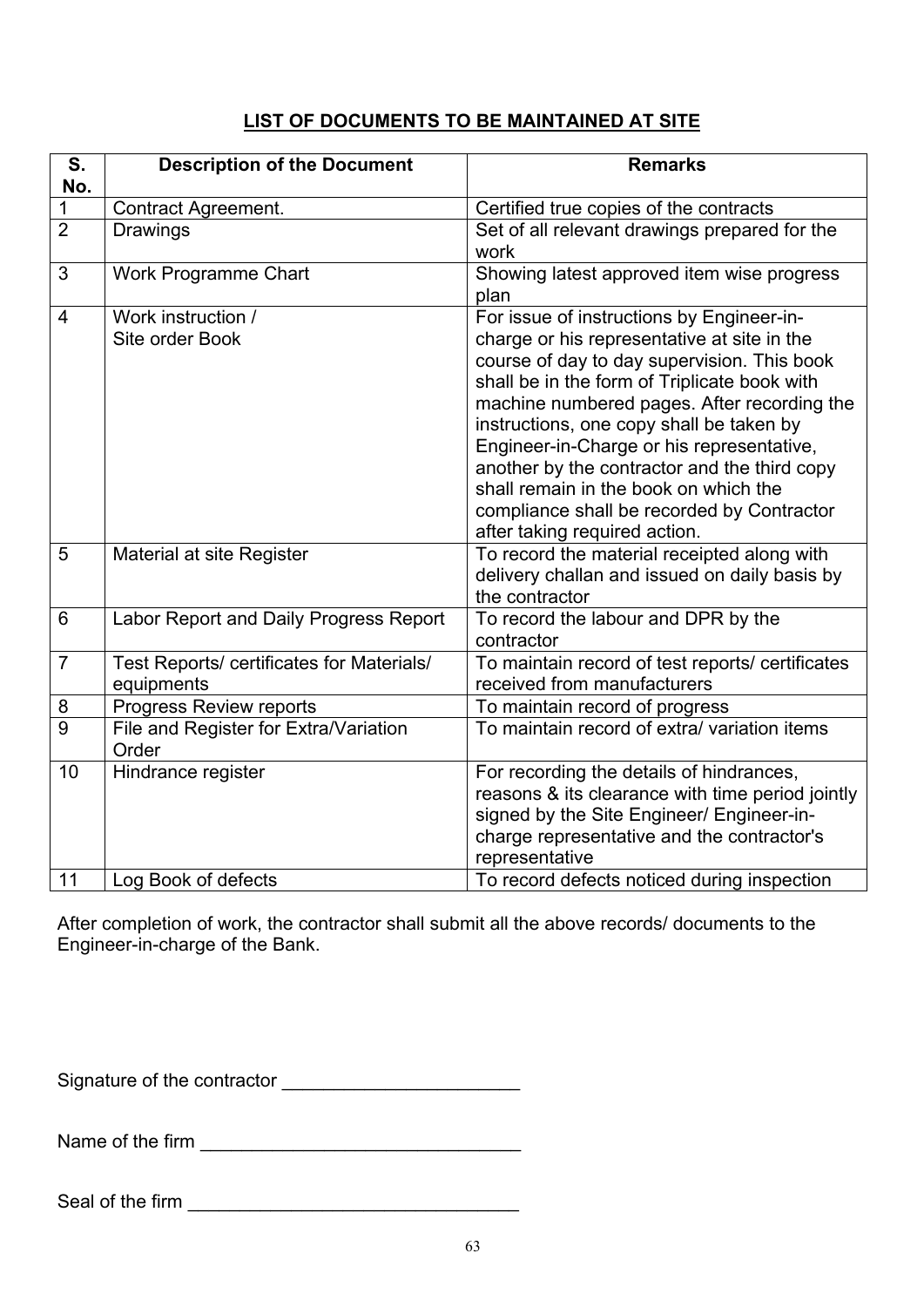# **Section IX**

**Annexure- I** 

### **FORMAT FOR POWER OF ATTORNEY FOR AUTHORIZED SIGNATORY**

(On Non-Judicial Stamp Paper of appropriate value)

To,

Chief General manager Premises Department Central Office Reserve Bank of India, Fort, Mumbai -400001

Madam,

**NAME OF WORK**: Design, Supply, Installation, Testing and commissioning of X Ray Baggage Scanner System for Bank's central Office Building at Fort, Mumbai We………………………………..………………………….(Name of the Bidder and address of their registered office) do hereby constitute, appoint and authorise Mr. / Ms. ………………………… ……………………………………..…… ………(Name and residential address of Power of Attorney holder) who is presently employed with us and holding the position of ………………………………………………………….………………. as our attorney, to do in our name and on our behalf, all such acts, deeds and things necessary in connection with or incidental to our bid for the captioned Project, including signing and submission of all documents and providing information / responses to the Reserve Bank of India (RBI), representing us in all matters before RBI, and generally dealing with RBI in all matters in connection with our proposal for the said Project.

We hereby agree to ratify all acts, deeds and things lawfully done by our said attorney pursuant to this Power of Attorney and that all acts, deeds and things done by our aforesaid attorney shall and shall always be deemed to have been done by us.

Signature of Mr./ Ms ……………………… is attested below:

Signature/(s) of the Bidder Name/(s) Stamp/Seal of the Bidder **Note: Power of Attorney should be properly stamped and notarized Power of Attorney furnished by Contractor shall be irrevocable.**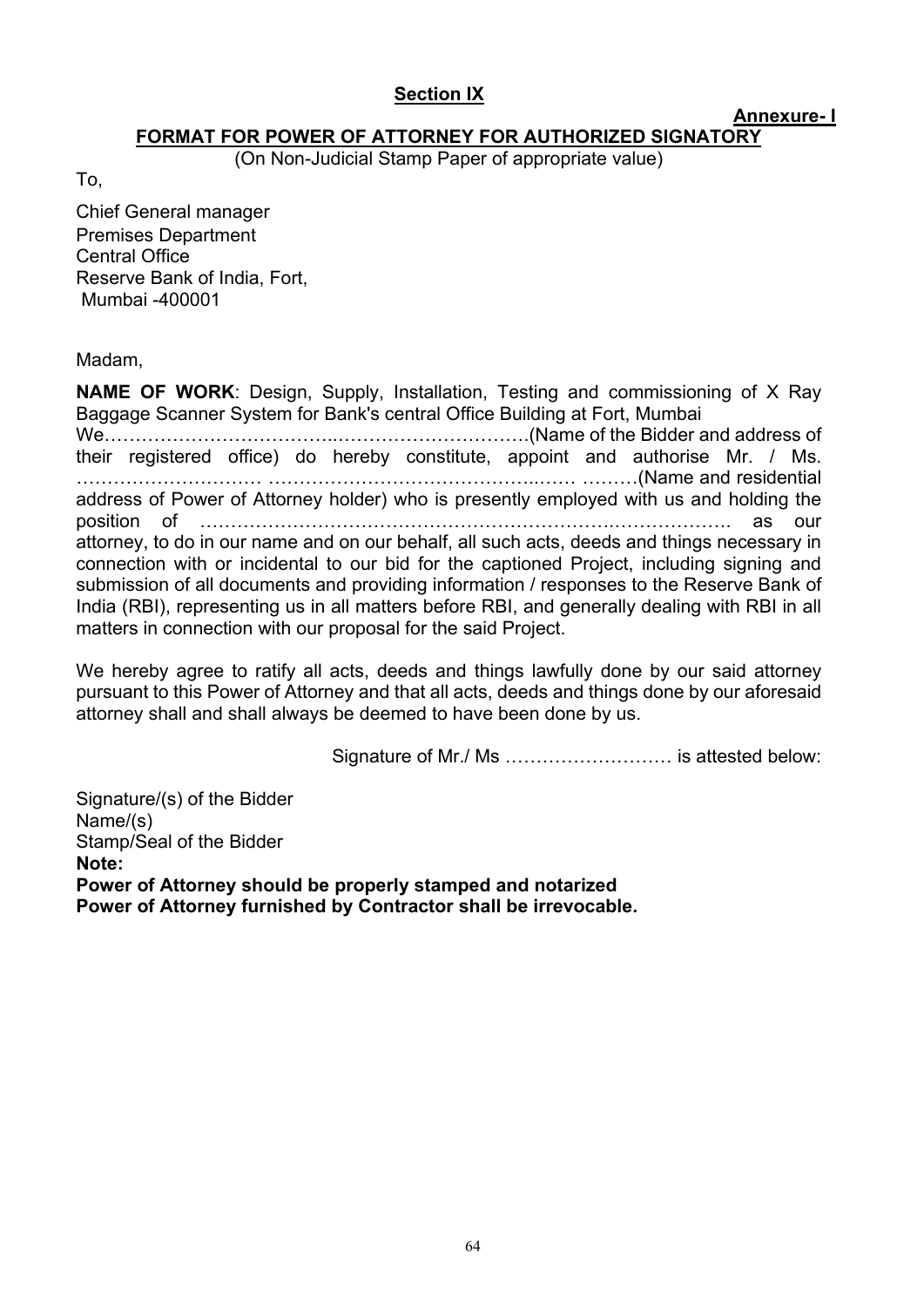**Annexure- II** 

# **UNDERTAKING**

<span id="page-64-0"></span>**(Regarding site visit by the tenderer in order to understand the work)**

To,

Chief General manager Premises Department Central Office Reserve Bank of India, Fort, Mumbai -400001

Madam,

**NAME OF WORK:** design, Supply, Installation, Testing and commissioning of X Ray Baggage Scanner System for Bank's Central Office building at Fort, Mumbai We, we settled the state of the tenderer for the above work confirm that we have visited the site and understood the proper details of the existing system, working presently and also the scope of work for the proposed system. We have understood the scope of Defect Liability Period and further under the scope of Comprehensive Annual Maintenance Contract. Yours faithfully,

 $($ Authorised signatory *(Name and address of the company with Company Seal)*

Date: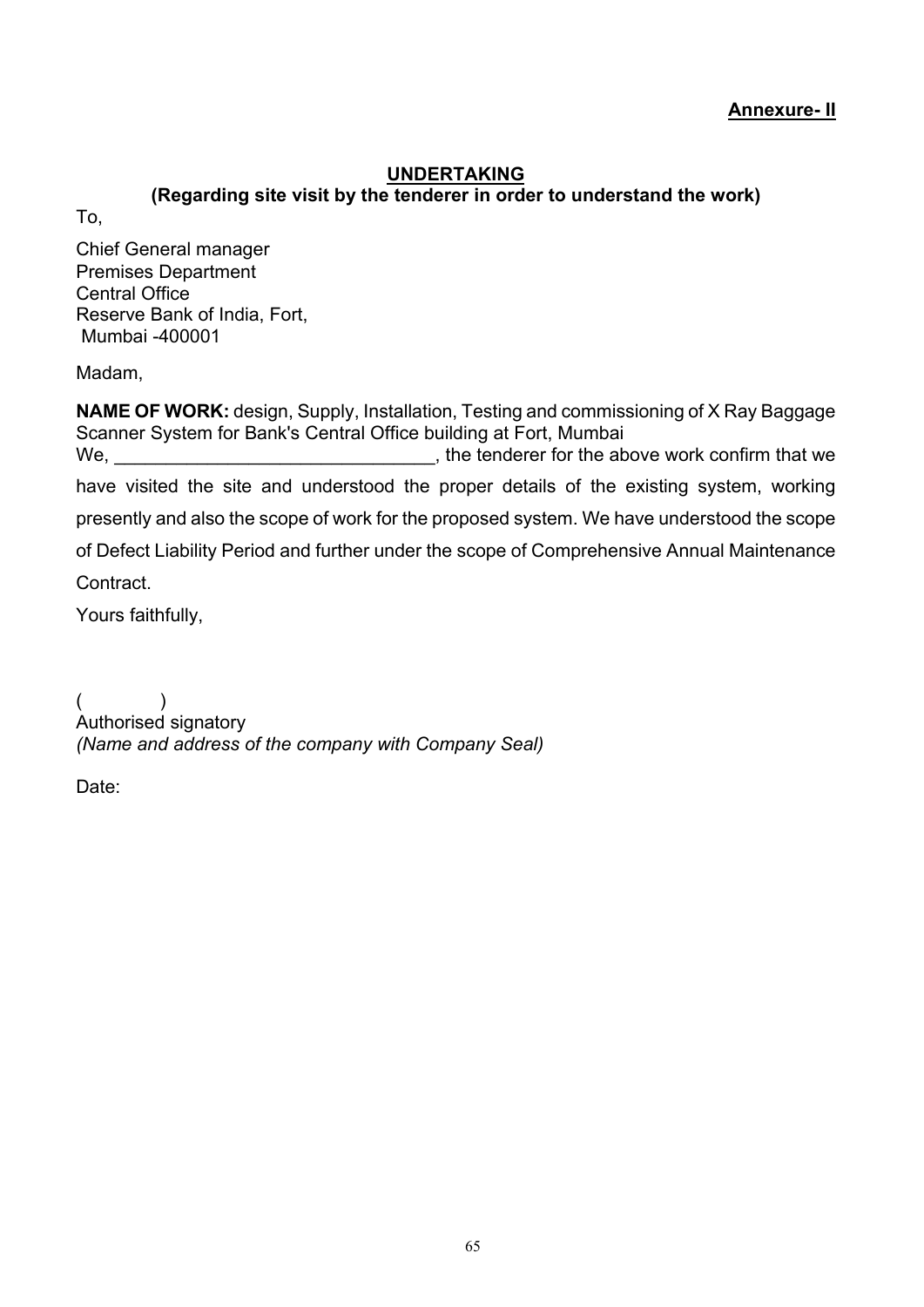**Performa for Undertaking / Declaration / Certificate by the Bidder regarding country sharing land border with India** 

To,

Chief General manager Premises Department Central Office Reserve Bank of India, Fort, Mumbai -400001

Madam,

Subject: Undertaking Letter of M/s **Example 20 and Subject**: Undertaking Letter of M/s **for Design, Supply, installation, testing and commissioning of X-Ray Baggage Scanner systems for the Bank's Central Office Building at Fort, Mumbai**  I / We ……………………………………. (Name of bidder) have read and understood the contents of the Office Memorandum (OM) F. No. 6/18/2019-PPD dated July 23, 2020 and its subsequent orders / revision issued by Public Procurement Division, Department of Expenditure, Ministry of Finance, Government of India regarding the restrictions on procurement from a bidder of a country which shares a land border with India.

2. Based on the definitions mentioned in the above referred order and its subsequent revisions regarding the bidder, I / We certify that …………… (Name of the bidder)

- i. is not from a country sharing land border with India, or
- ii. is from a country sharing land border with India and has been registered with the Competent Authority, the certificate of which is enclosed, or
- iii. is from a country sharing land border with India where Government of India has extended lines of credit, or
- iv. is from a country sharing land border with India where Government of India is engaged in developmental projects.

# *(Strikeout whichever of the above is not applicable).*

3. I /We hereby certify that …………………………. (Name of bidder) fulfils all requirements in this regard and is eligible to be considered under the provision of the above referred Office Memorandum and its subsequent orders / revision. I/We also undertake that I/we ………………(Name of bidder) will not sub-contract any work to a contractor from such country unless such contractor fulfils all the requirements under the above referred office memorandum / order.

4. I have understood that, if this Undertaking / Declaration / Certificate submitted by us found to be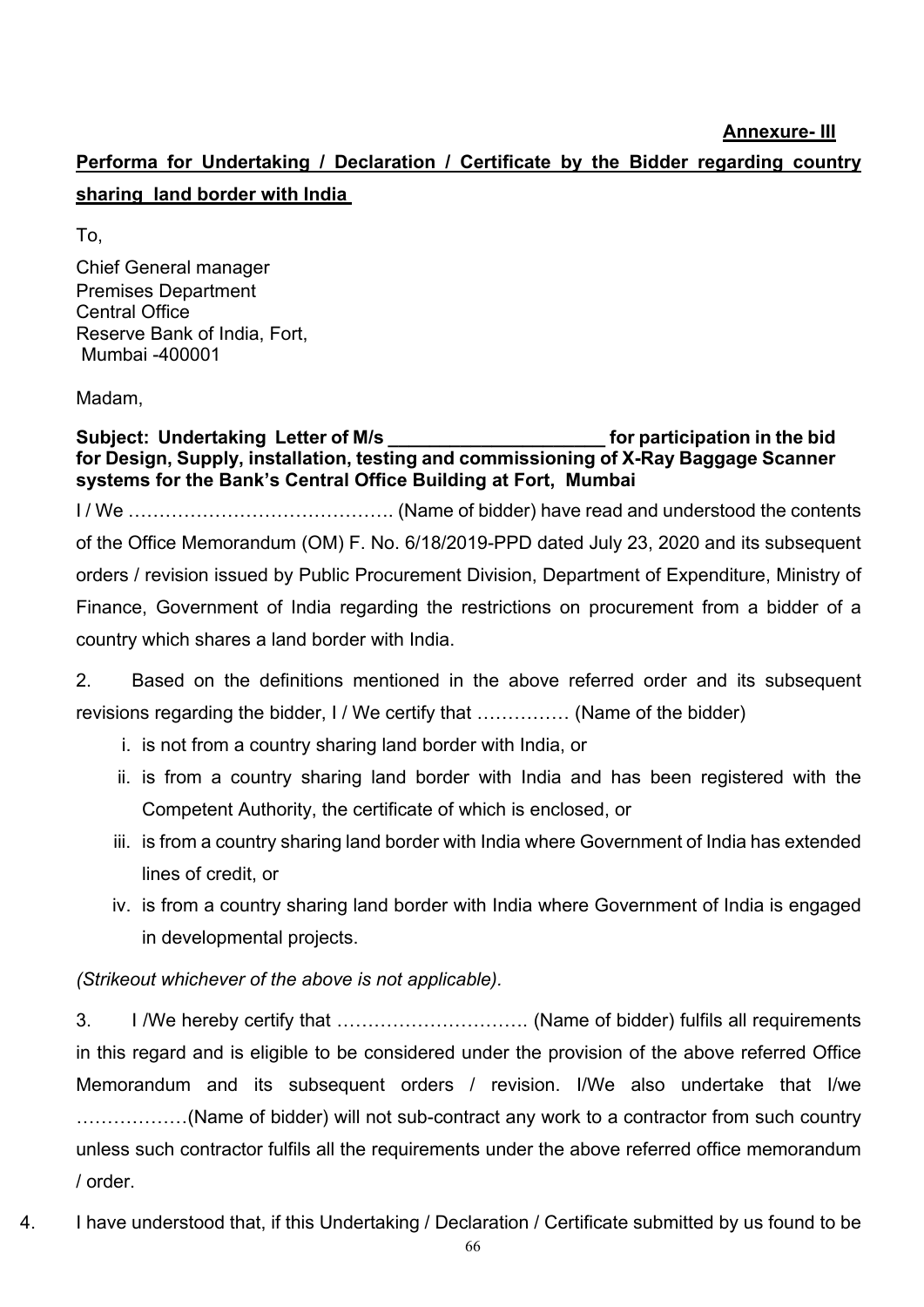false, Bank shall be free to terminate our tender / Work Order. Bank shall also be free to initiate any legal action in accordance with law including forfeiting of Earnest Money Deposit / Performance Bank Guarantee / Security Deposit and / or debarring us from participating in tenders invited by the Bank in future.

Signature and name of the authorized signatory of the firm

with Rubber Stamp

Date:

Place: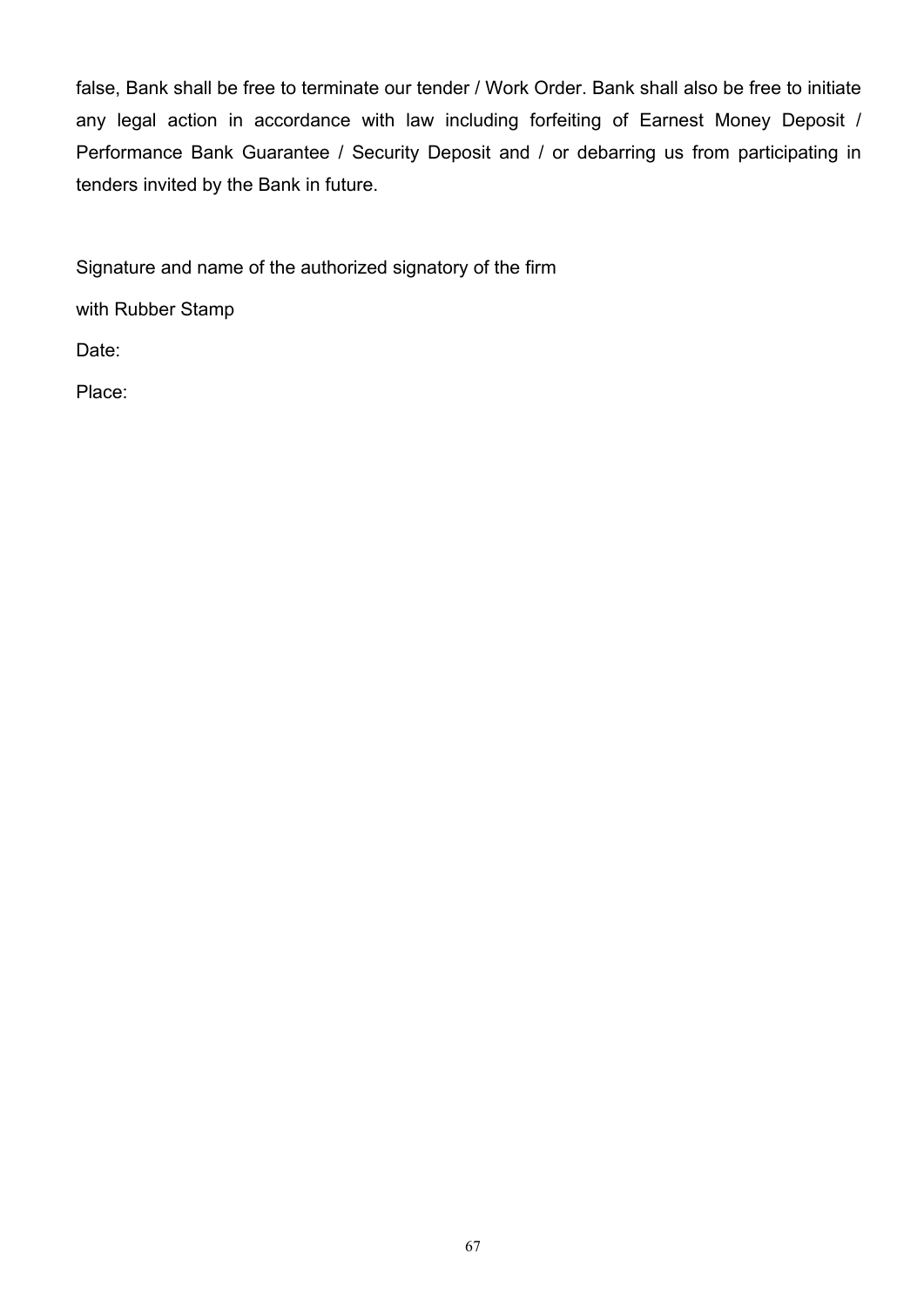#### **Annexure- IV Proforma of undertaking for maintenance confirmation by the Bidder**

<span id="page-67-0"></span>To,

Chief General manager Premises Department Central Office Reserve Bank of India, Fort, Mumbai -400001

Madam,

# **Design, Supply, installation, testing and commissioning of X-Ray Baggage Scanner systems for the Bank's Central Office Building at Fort, Mumbai**

We hereby undertake to maintain the (name of the equipment) to be installed by us in your Premises satisfactorily, for a period of not less than Seven years, after expiry of the defect liability/warranty period of one year, under Comprehensive Annual maintenance Contract at the quoted rates in tender and terms and conditions as per the contract conditions with a provision for annual price revision on the basis of the relevant RBI indices based formula, as provided in the tender document.

We shall continue to provide all-inclusive service to your satisfaction, by arranging required spares due to technological obsolescence or for any reason etc ourselves, within the rate quoted by us for the all-inclusive maintenance contract for the period accepted as above.

Yours faithfully.

 $($ 

Authorised signatory *(Name and address of the company with Company Seal)*

Date: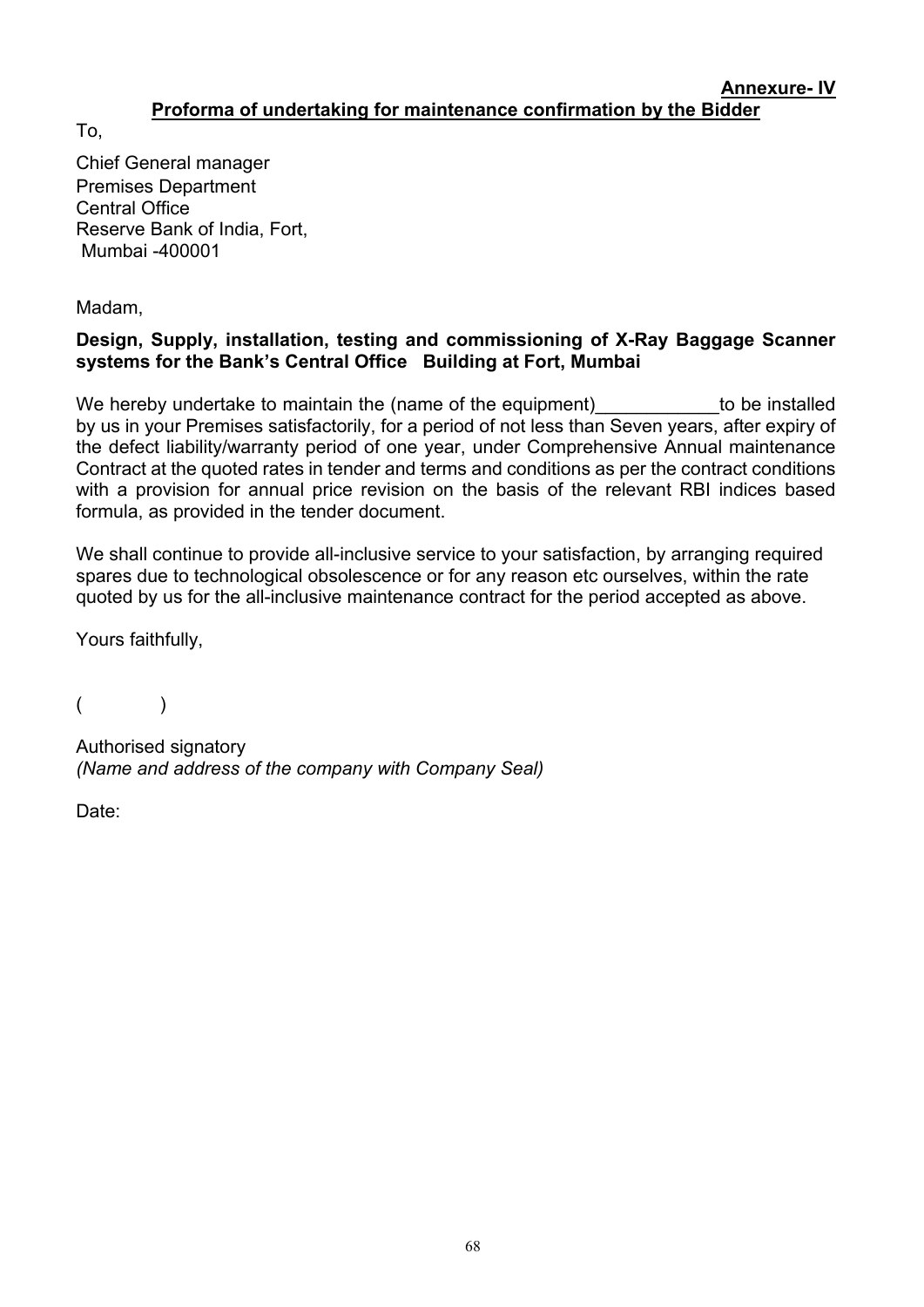i

# **Proforma For Bank Guarantee In Lieu Of Earnest Money Deposit**

(To be submitted on non judicial stamp paper of appropriate value purchased in the name of the issuing Bank)

This deed of guarantee made this day of two thousand between

(Name of Banker) having its registered office at\_ (place) and one of its local offices at (hereinafter referred to as the Surety), and Reserve Bank of India, a Corporation constituted by the Reserve Bank of India Act, 1934, having its Central Office at Central Office Building, Shahid Bhagat Singh Road, Mumbai -400 001 INDIA (hereinafter referred to as the Bank).

WHEREAS (Tenderer's name hereinafter referred to as 'Tenderer') a Company registered under \_\_\_\_\_ and having its registered office at \_\_ is bound to deposit with the Bank by way of earnest money  $\overline{\text{INR}}$  (INR  $\overline{\text{In}}$  connection with its Tender only) in connection with its Tender for supply, installation, commissioning and testing of X-ray Baggage Scanner system for the Bank's Central office building at Mumbai and the specifications and terms and conditions enclosed therein.

WHEREAS the tenderer as per clause No. Section II of Instructions to tenderers and special conditions has agreed to furnish a Bank Guarantee valid up to

nstead of deposit of earnest money in cash.

### **NOW THIS WITNESSETH**:

 $\overline{\phantom{a}}$ 

- 1. That the Surety in consideration of the above Tender made by the Tenderer to the Bank hereby undertakes to guarantee payment on demand without demur to the Bank the said amount of INR (INR only) within one week from the date of receipt of the demand from the Bank on presentation of this deed of guarantee, which the Tenderer is bound to deposit with the Bank by way of earnest money in connection with his **Tender**
- 2. This guarantee shall not be affected by any infirmity or irregularity on the part of the Tenderer or by the dissolution or any change in the constitution of the Bank, Tenderer or the Surety.
- 3. The Bank shall be eligible to make any claim under this guarantee if the Tenderer after submitting his Tender, rescinds from his offer or modifies the terms and conditions thereof in a manner not acceptable to the Bank or expresses his unwillingness to accept the order after the Bank has decided to place order with the Tenderer for the XBIS for Central Office Building at Mumbai. The Banks' decision in this regard shall be final and binding.
- 4. The Surety shall not and cannot revoke this guarantee during its currency except with previous consent of the Bank in writing.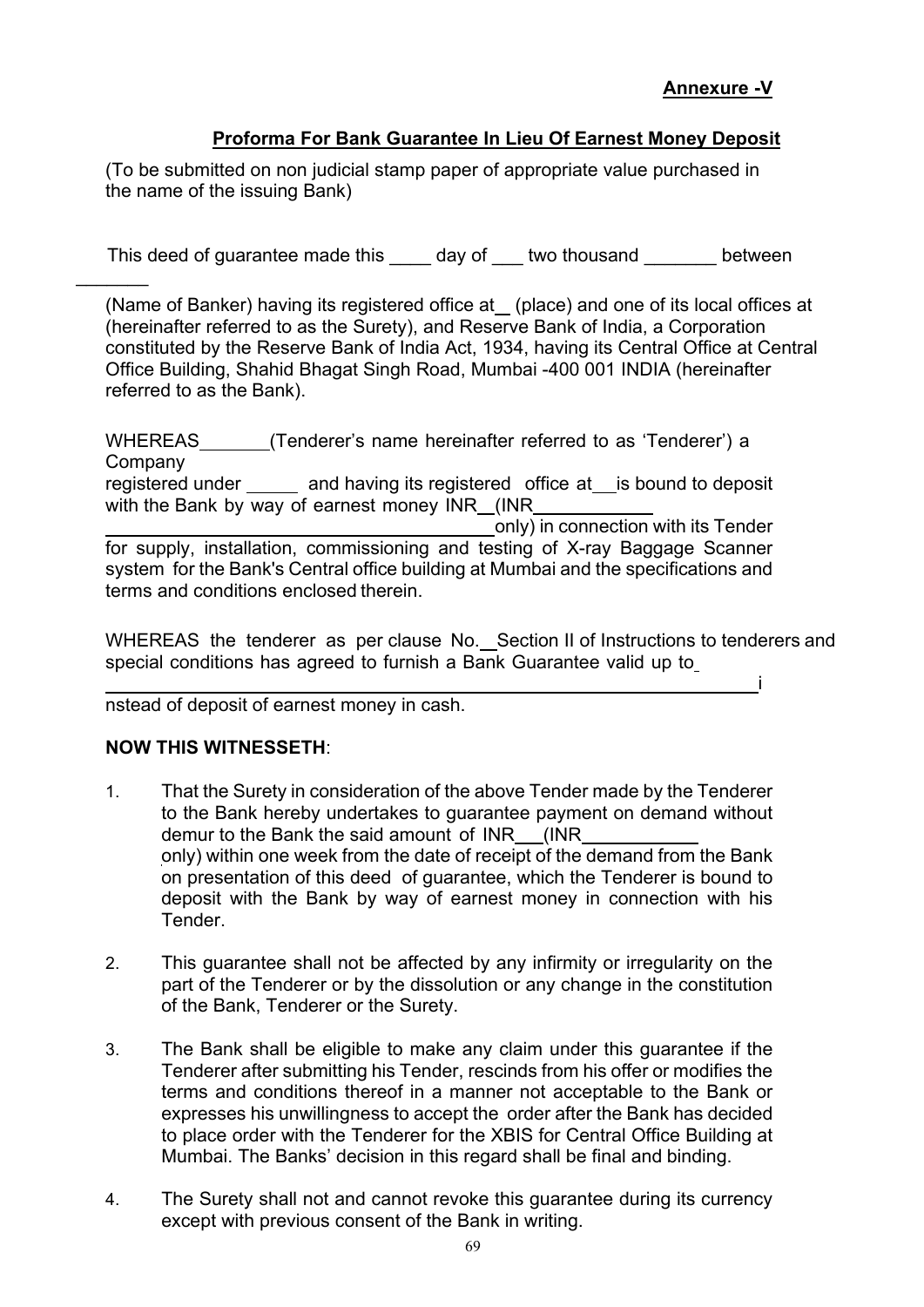- 5. Notwithstanding anything contained in the foregoing, the Surety's liability under the quarantee is restricted to  $INR$  ( $INR$  only).
- 6. This guarantee shall remain in force and effective up to and shall expire and become ineffective on intimation thereof being given to the Surety by the Bank in which event this guarantee shall stand discharged.
- 7. The Surety will make the payment pursuant to the demand notice issued by the Bank, notwithstanding any dispute that may exist or arise between the Tenderer and the Bank or any other person.
- 8. Any forbearance, act or omission on the part of the Bank in enforcing any of the conditions of the said tender or showing of any indulgence by the Bank to the tenderer shall not discharge the Surety in any way and the obligations of the Surety under this guarantee shall be discharged only on the intimation thereof being given to the Surety by the Bank.
- 9. Notwithstanding anything contained hereinabove, unless a demand or claim under this guarantee is made on the Surety in writing on or before , the Surety shall be discharged from all liabilities under guarantee thereafter.
- 10. The Surety has the power to issue this guarantee under its Memorandum and Articles of Association and the person who is hereby executing this deed has the necessary powers to do so under the Power of Attorney granted to him by the Surety.

For and on behalf of above named Bank.

SIGNED AND DELIVERED<br>For and on behalf of above named Bank. (Banker's Name and Seal)

**Branch** Manag ger (Banke r's seal)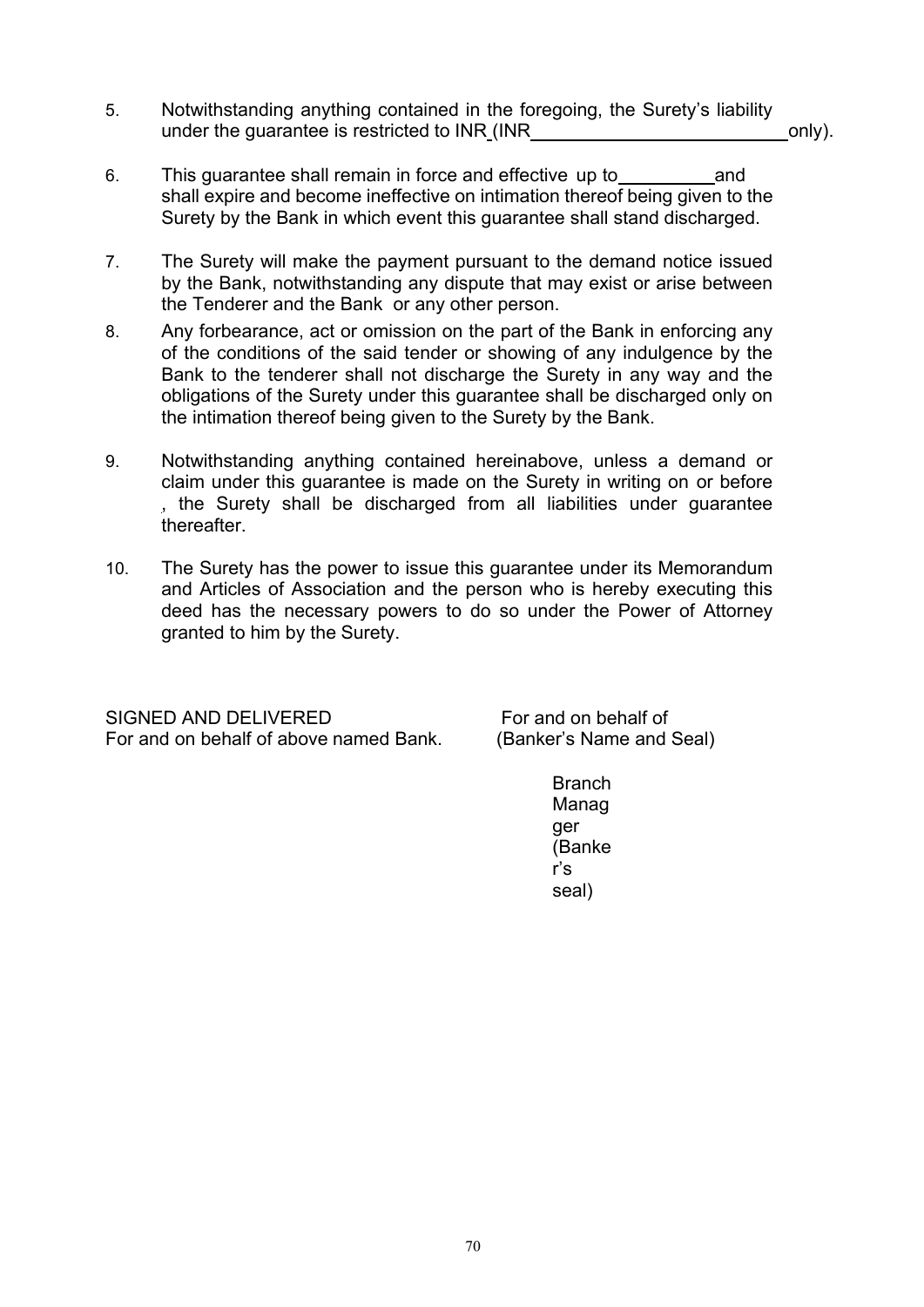### **Annexure -VI**

# **Proforma of Bank Guarantee For Security Deposit**

(To be submitted on Non-judicial stamp paper of appropriate value purchased in the name of the issuing bank)

No. Date

To,

Chief General manager Premises Department Central Office Reserve Bank of India, Fort, Mumbai -400001

Madam,

In consideration of your agreeing to accept the security deposit of INR (INR only)

furnishable to you by Messrs (hereinafter referred to as "the Contractor") in terms of their contract with you for Supply, Installation, Testing & Commissioning of X-ray Baggage Scanner System for Bank's Central Office Building at Mumbai as per their Tender dated and your Special Conditions of Contract and other tender documents relating thereto subject to the conditions and

alterations mutually agreed upon the set forth or referred to in your Contract dated in the form of guarantee from us in the manner hereinafter contained, we (Name of the Bank) do hereby covenant and agree with you as follows :

1. We undertake to indemnify you and keep you indemnified from time to time to the extent of  $INR$  INR( only) against any loss or damage caused to or suffered by or that may be caused to or suffered by you by reason of any breach or breaches on the part of the Contractor of any of the terms and conditions contained in the said Contract and in the event of the Contractor making any default or default in carrying out any of the work under the said Contract or otherwise in the observance and performance of any of the terms and conditions relating thereto in accordance with the true intent and meaning thereof, we shall forthwith on

demand pay to you such sum or sums not exceeding in total the said sum of INR\_\_\_( INR only) as may be claimed by you as your losses and/or damages, costs, charges or expenses by reason of such default on the part of the Contractor.

- 2. Notwithstanding anything to the contrary, your decision as to whether the Contractor has made any such default or defaults and the amount or amounts to which you are entitled by reasons thereof will be binding on us and we shall not be entitled to ask you to establish your claim or claims under this Guarantee but will pay the same forthwith on your demand without any protest or demur.
- 3. This guarantee shall continue and hold good until it is released by you on the application by the Contractor after expiry of the relative guarantee period of the said Contract and after the contractor had discharged all his obligations under the said Contract and produced a certificate of due completion of the work under the said contract and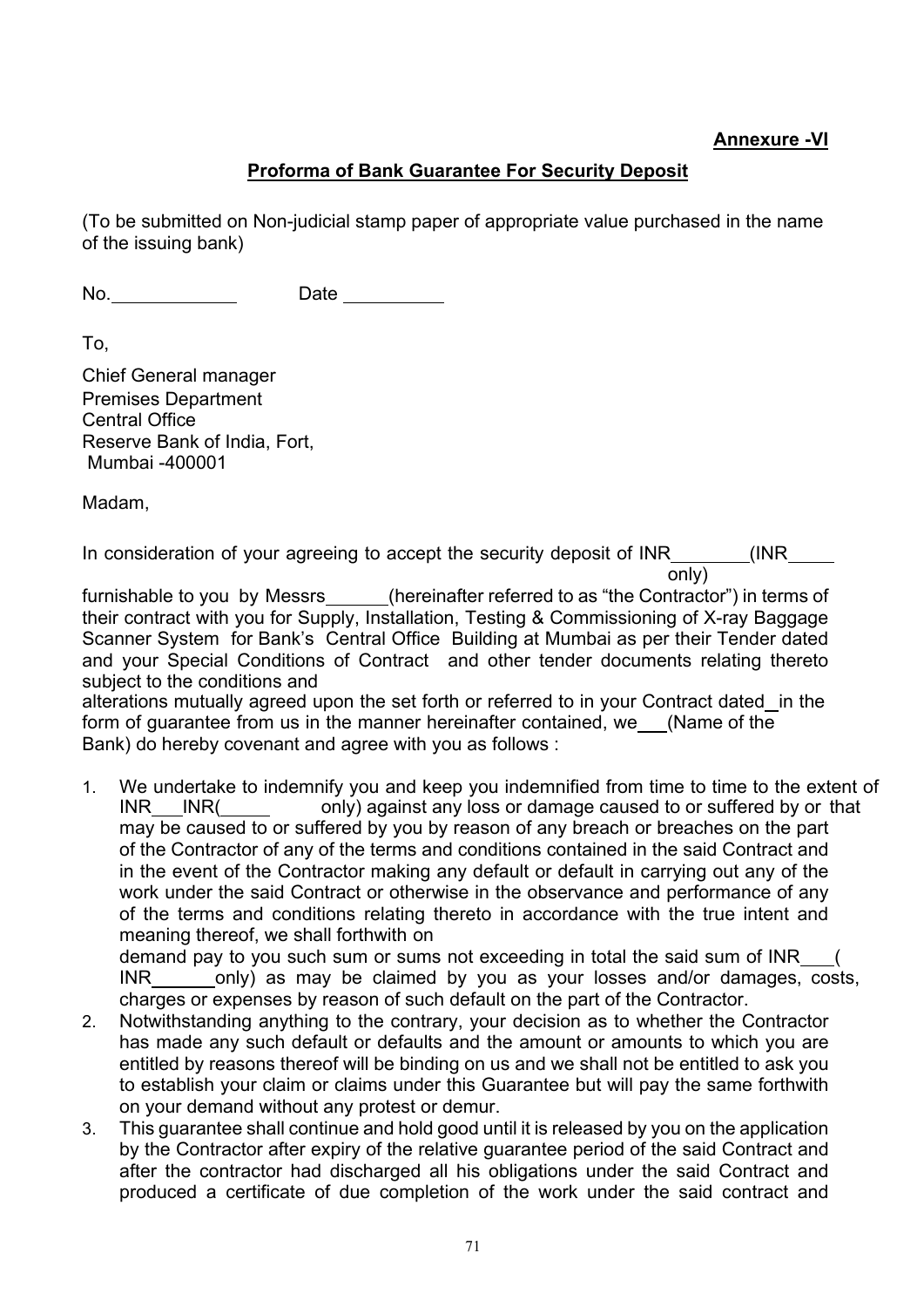submitted a "No Demand Certificate", provided always that this guarantee shall in no event remain in force after the day of without prejudice to your claim or claims arisen and demanded from or otherwise notified to us in writing before the expiry of six months from the said date which will be enforceable against us notwithstanding that the same is or are enforced after the said date.

- 4. Should it be necessary to extend this guarantee on account of any reason whatsoever, we undertake to extend the period of this Guarantee on your request till such time as may be required by you. Your decision in this respect shall be final and binding on us.
- 5. You will have the fullest liberty without effecting this guarantee from time to time to vary any of the terms and conditions of the said contract or extend the time of performance of the Contractor or to postpone for any time or from time to time any of your rights or powers against the Contractor and either to enforce or forbear to enforce any of the terms and conditions of the said Contract and we shall not be released from our liability under this guarantee by the exercise of your liberty with reference to matters aforesaid or by reason of any time being given to the Contractor or any other forbearance, act or omission on your part or any indulgence by you to the Contractor or by any variation or modification of the said contract or any other act, matter or things whatsoever, which under the law relating to sureties would but for the provisions hereof have the effect of so releasing us from our liability hereunder provided always that nothing herein contained will enlarge our liability hereunder beyond the limit of INR (INR only) as aforesaid.
- 6. This guarantee shall not in any way be affected by your taking or varying or giving up any securities from the Contractor or any other person, firm or company on its behalf or by the winding up, dissolution, insolvency or death as the case may be, of the Contractor.
- 7. In order to give full effect to the guarantee herein contained you shall be entitled to act as if we were your principal debtors in respect of all your claims against the Contractor hereby guaranteed by us as aforesaid and we hereby expressly waive all our rights of surety-ship and other rights, if any, which are in any way inconsistent with any of the provisions of this guarantee.
- 8. Subject to the maximum limit of our liability as aforesaid, this guarantee will cover all your claim or claims against the contractor from time to time arising out of or in relation to the said contract and in respect of which your claim in writing is lodged on us before expiry of six months from the date of expiry of this guarantee.
- 9. Any notice by way of demand or otherwise hereunder may be sent by special courier, telex, fax or registered post to our local address as aforesaid and if sent by post, it shall be deemed to have been given when the same has been posted.
- 10. This guarantee and the powers and provisions herein contained are in addition to and not by way of limitation of or substitution for any other guarantee or guarantees heretofore given to you by us (whether jointly with others or alone) and now existing uncancelled and that this guarantee is not intended to and shall not revoke or limit such guarantee or guarantees.
- 11. This guarantee shall not be affected by any change in the constitution of the contractor or us nor shall it be affected by any change in your constitution or by any amalgamation or absorption thereof or therewith but will ensure to the benefit of and be available to and enforceable by the absorbing or amalgamated company or concern.
- 12. Any forbearance, act or omission on the part of the Bank in enforcing any of the conditions of the said tender or showing of any indulgence by the Bank to the Tenderer shall not discharge the Surety in any way and the obligations of the Surety under this guarantee shall be discharged only on the intimation thereof being given to the Surety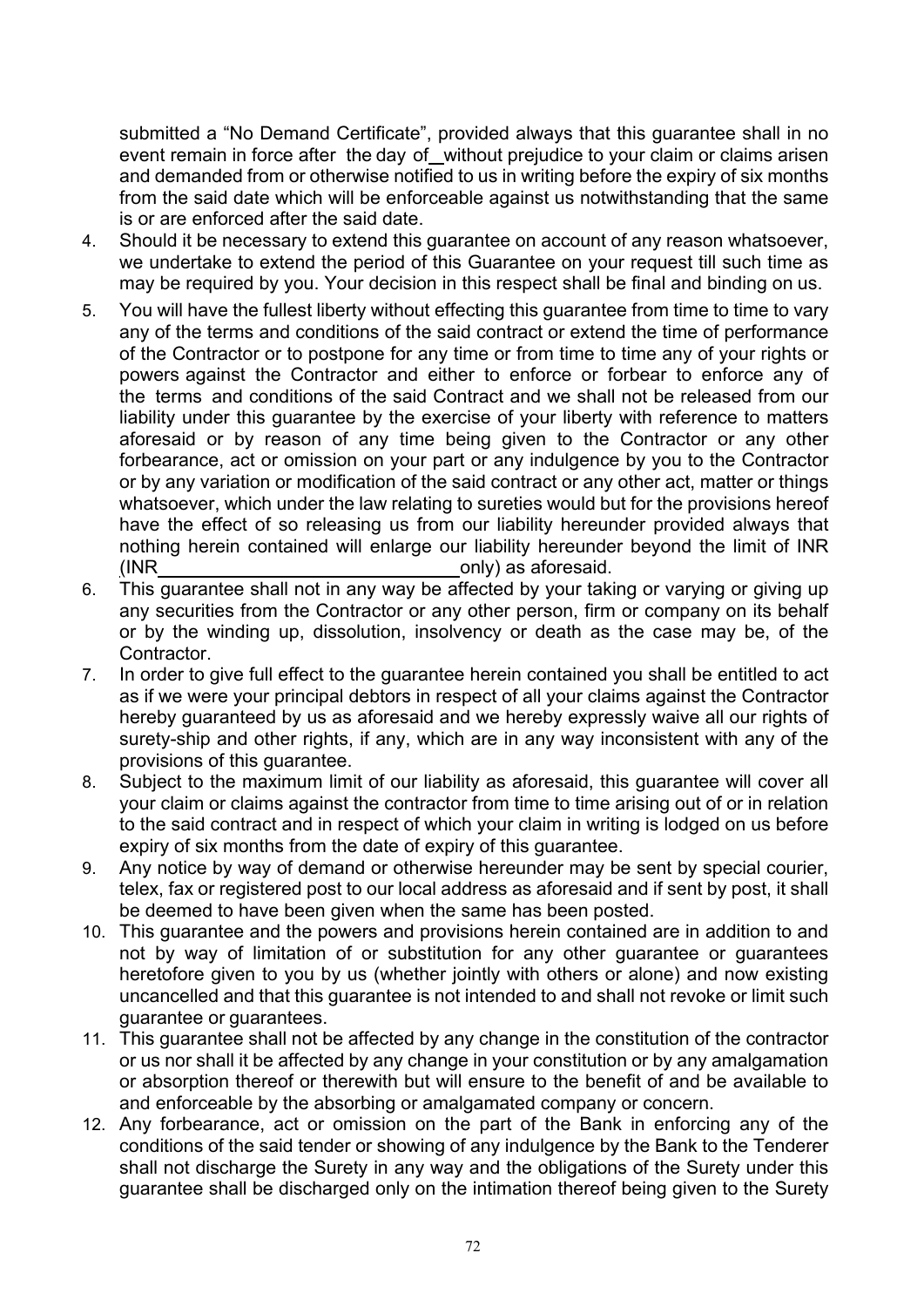by the Bank.

- 13. This guarantee is irrevocable during the period of its currency and shall not be revoked without your previous consent in writing.
- 14. We further agree and undertake to pay you without demur the amount demanded by you in writing notwithstanding any difference or dispute or controversy that may exist or arise between you and contractor or any other person.
- 15. Notwithstanding anything contained herein above our liability under this guarantee is restricted to INR (INR only). Unless a written claim is lodged on us for payment under this guarantee within six months from the date of expiry, including extensions if any, of this guarantee all your rights under the guarantee shall be forfeited and we shall be deemed to have been released and discharged from all liabilities thereunder, irrespective of whether or not the original guarantee is returned to us.
- 16. We have power to issue this guarantee in your favour under the Memorandum and Articles of Association of our Bank and the undersigned has full power to execute this Guarantee under the Power of Attorney granted to him by the Bank.

SIGNED AND DELIVERED

(For & on behalf of the above named Bank)

For & on behalf of (Banker's Name & Seal) BRANCH MANAGER (Banker's Seal) Address<sub>\_\_\_\_\_\_\_\_\_\_</sub>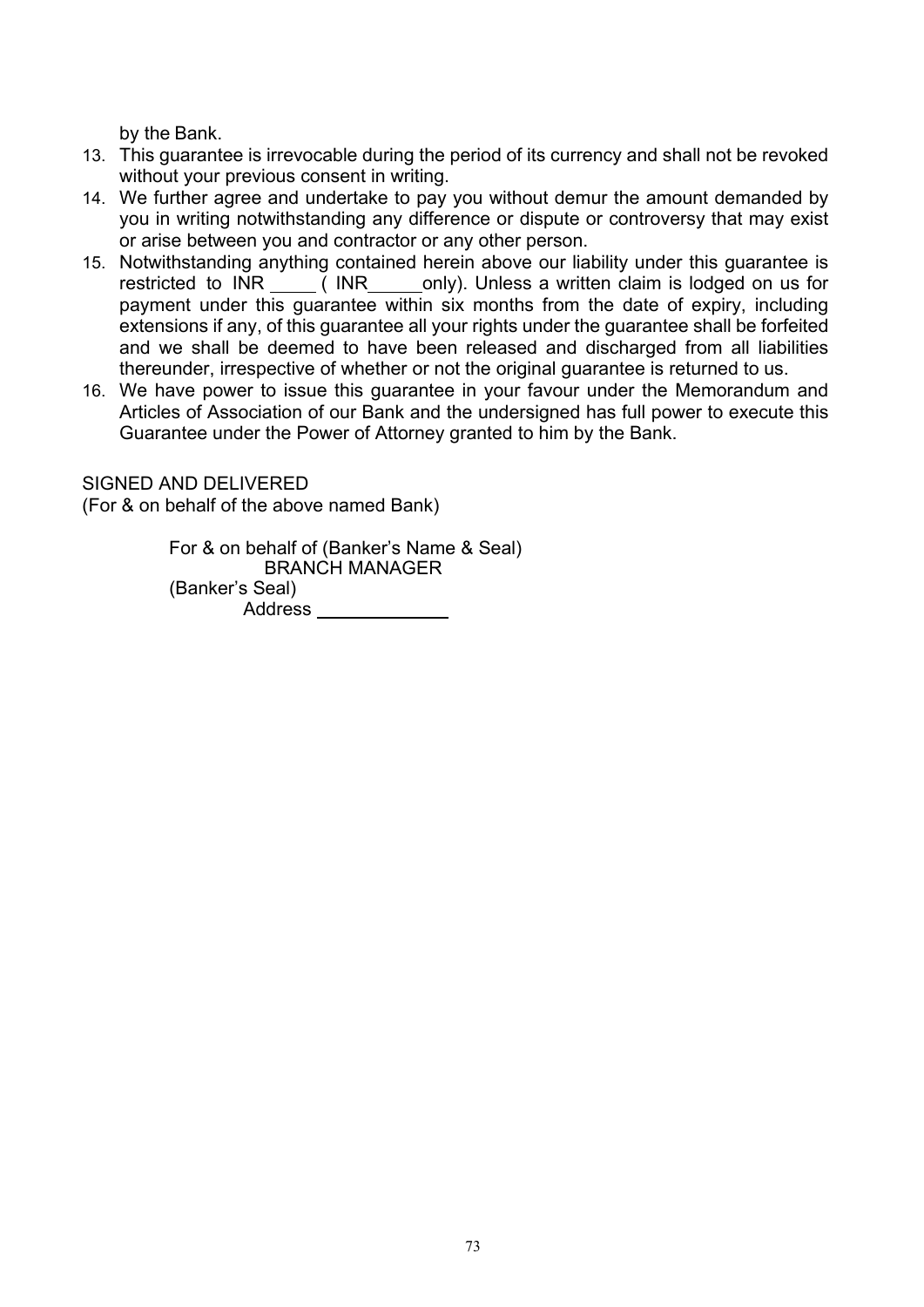#### **Annexure- VII**

## **Proforma for Indemnifying the Employer against Patent Rights**

(On Non-Judicial Stamp Paper of appropriate value)

To,

Chief General manager Premises Department Central Office Reserve Bank of India, Fort, Mumbai -400001

Madam,

## **Subject:Design, Supply, installation, testing and commissioning of X-Ray Baggage Scanner systems for the Bank's Central Office Building at Fort, Mumbai**

We, M/s (Name of Contractor) hereby undertake to fully indemnify and keep indemnified the Employer i.e. Reserve Bank of India against any action, claim or proceeding relating to infringement or use of any patent or design or any alleged patent or design rights and shall ourselves pay any royalties, licence fees etc. which may be payable in respect of any article or part thereof included in the contract or damages, cost and charges of all and every sort that may be legally incurred in respect thereof.

In the event of any claims made under or action brought against Employer in respect of any such matters as aforesaid, we shall, on being notified thereof, at our own expense, settle any dispute or conduct any litigation that may arise therefrom, provided that we shall not be liable to indemnify the Employer if the infringement of the patent or design or any alleged patent or design right is the direct result of an order passed by the Engineer-in-Charge in this behalf. Yours faithfully,

For \_\_\_\_\_\_\_\_\_\_\_\_\_\_\_\_\_\_\_\_\_\_\_\_\_

 **Authorised signatory NAME AND ADDRESS OF THE CONTRACTOR: SIGN & SEAL OF THE CONTRACTOR:**

**Date:**

**Place:**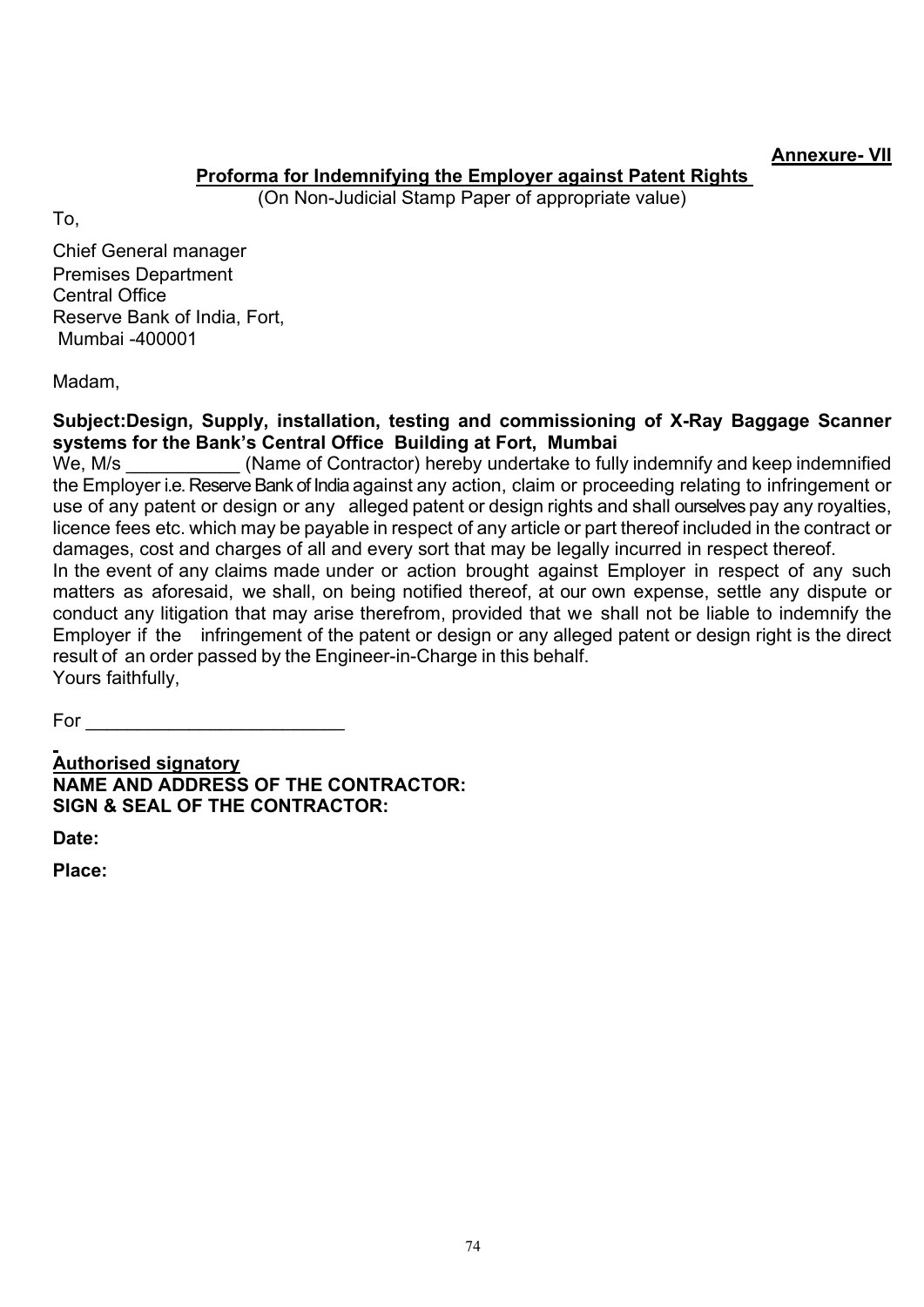## **CURRICULUMVITAE OF KEY STAFF PROPOSED FOR THE PROJECT**

**(To be filled by the bidder and submitted along with Part – I)**

**NAME OF WORK:** Design**,** Supply, Installation, Testing and commissioning of X Ray Baggage Scanner System for Bank's Office Buildings at Fort, Mumbai

| <u> پ ټ</u>                                                        |                      |  |                            |  |  |
|--------------------------------------------------------------------|----------------------|--|----------------------------|--|--|
| Name of the Staff                                                  |                      |  |                            |  |  |
| Designation                                                        |                      |  |                            |  |  |
| Name of the firm presently employed                                |                      |  |                            |  |  |
| Years with the firm                                                |                      |  |                            |  |  |
| Proposed position (describe degree of                              |                      |  |                            |  |  |
| responsibility also)                                               |                      |  |                            |  |  |
| Details of task assigned                                           |                      |  |                            |  |  |
| Man- Months budgeted for the task assigned                         |                      |  |                            |  |  |
| <b>Key Qualifications (Technical and General)</b>                  |                      |  |                            |  |  |
| Education                                                          |                      |  |                            |  |  |
| Membership in professional bodies                                  |                      |  |                            |  |  |
| Experience and Training (Relevant in the context of task assigned) |                      |  |                            |  |  |
| <b>Employment Record</b>                                           |                      |  |                            |  |  |
| Name of the Firm                                                   | <b>Position Held</b> |  | <b>Years of Employment</b> |  |  |
|                                                                    |                      |  |                            |  |  |
|                                                                    |                      |  |                            |  |  |

#### **Details of Similar Works ( XBIS Systems) Executed During the Last 5 Years (Works individually costing more than Rs. 45.00 Lakh)**

| Sr.<br>No. | Name of the<br>firm (Client)<br>with full<br>address and<br>contact<br>numbers/fax<br>etc | Name of<br>work | Value of<br>the work | Completion<br>date | Date of<br>award of<br>work | <b>Remarks</b><br>(make of<br>OEM for<br><b>XBIS</b><br>systems.) |
|------------|-------------------------------------------------------------------------------------------|-----------------|----------------------|--------------------|-----------------------------|-------------------------------------------------------------------|
|            |                                                                                           |                 |                      |                    |                             |                                                                   |
|            |                                                                                           |                 |                      |                    |                             |                                                                   |

#### **NAME AND ADDRESS OF THE CONTRACTOR: SIGN & SEAL OF THE CONTRACTOR:**

**Date:**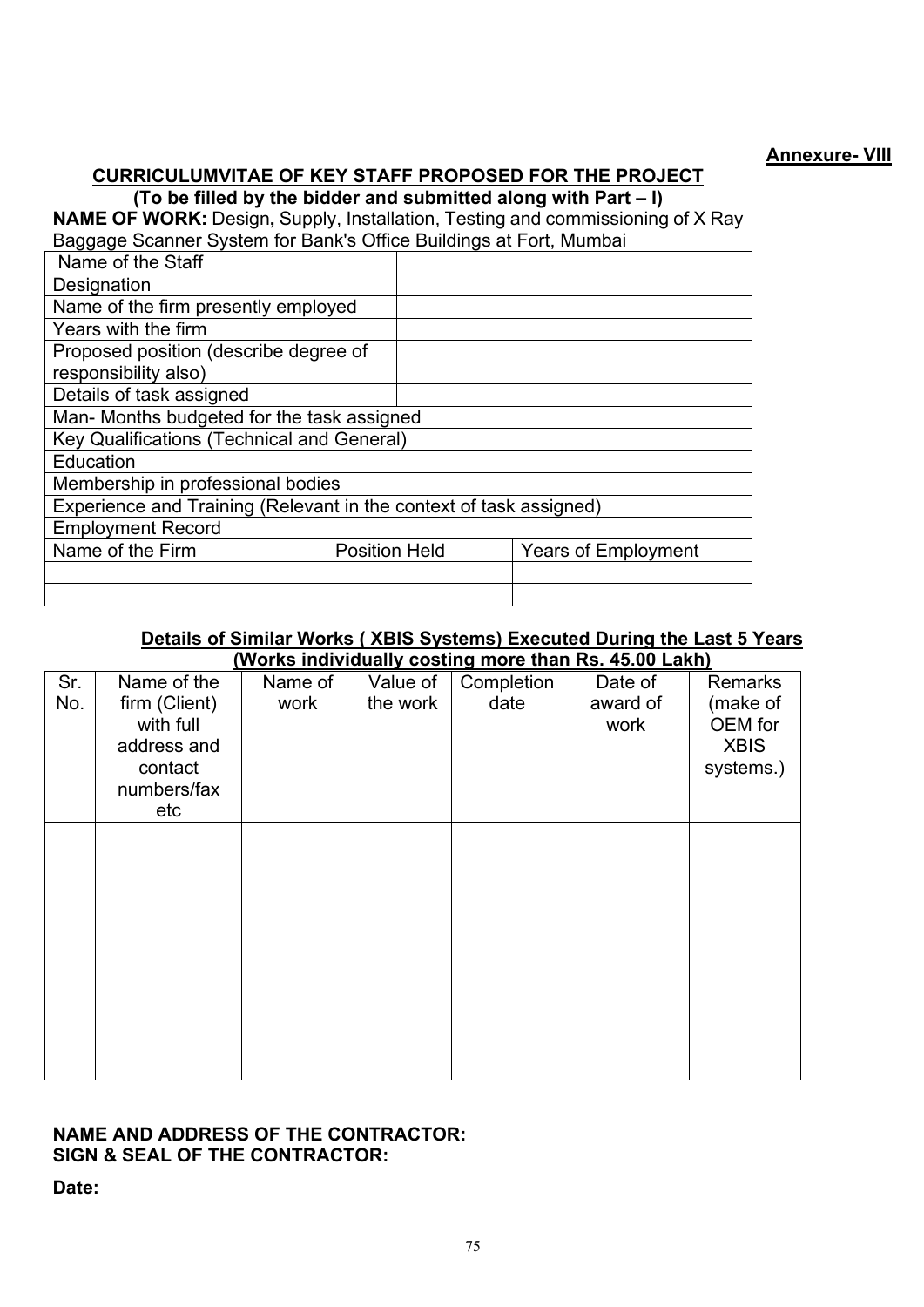#### **Annexure- IX**

**FORMAT FOR CLIENT's CERTIFICATE REGARDING PERFORMANCE OF THE BIDDER** Name & address of the Client

Details of Works executed by M/s

- 1.Name of work with brief particulars
- 2. Agreement No. and Date
- 3. Agreement Amount
- 4. Date of commencement of Work
- 5. Stipulated date of completion
- 6. Actual date of Completion
- 7. Detail of compensation levied for Delay(Indicate amount) if any
- 8. Gross amount of the work completed and paid
- 9. Name and address of the authority Under whom work executed
- 10. Whether the contractor employed Qualified Engineer/Overseer during Execution of work?
- 11. i) Quality of work (indicate grading) Cutstanding/Very Good/

Good/Satisfactory/Poor

- ii) Amount of work paid on reduced rate if any.
- 12. i) Did the contractor go for arbitration?
	- ii) If yes, total amount of claim
	- iii) Total Amount awarded
- 13. Comments on the capabilities of the Contractor
	- a) Technical Proficiency **Constructs** Outstanding/Very Good/ Good/Satisfactory/Poor b) Financial soundness Cutstanding/Very Good/ Good/Satisfactory/Poor<br>Outstanding/Very Good/ c) Mobilization of adequate T&P Good/Satisfactory/Poor d) Mobilization of Manpower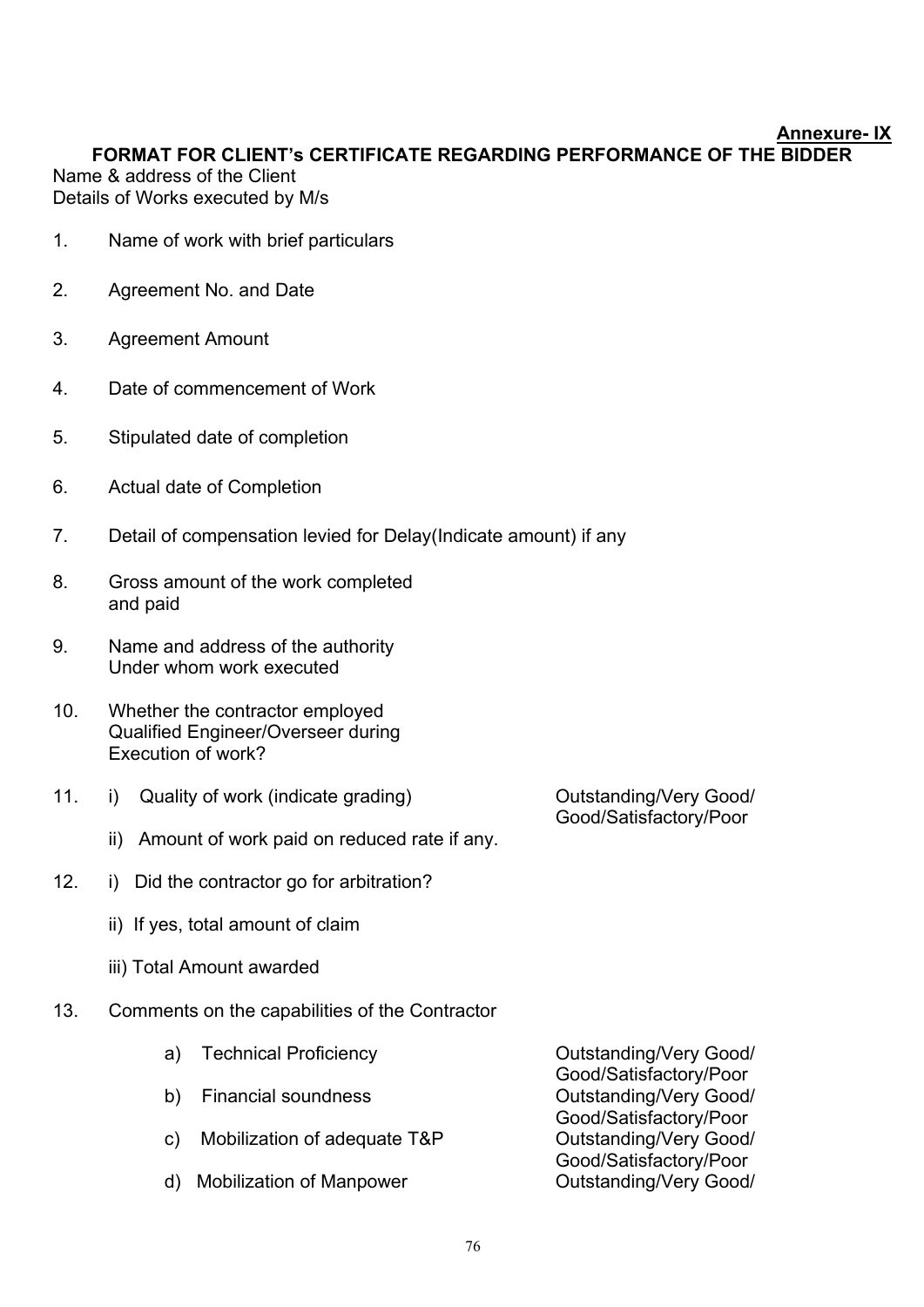Good/Satisfactory/Poor e) General Behaviour Outstanding/Very Good/ Good/Satisfactory/Poor

Note : All Columns should be filled in properly

Reporting officer\* with office Seal

\*Countersigned

\*Officer of the rank of executive engineer or equivalent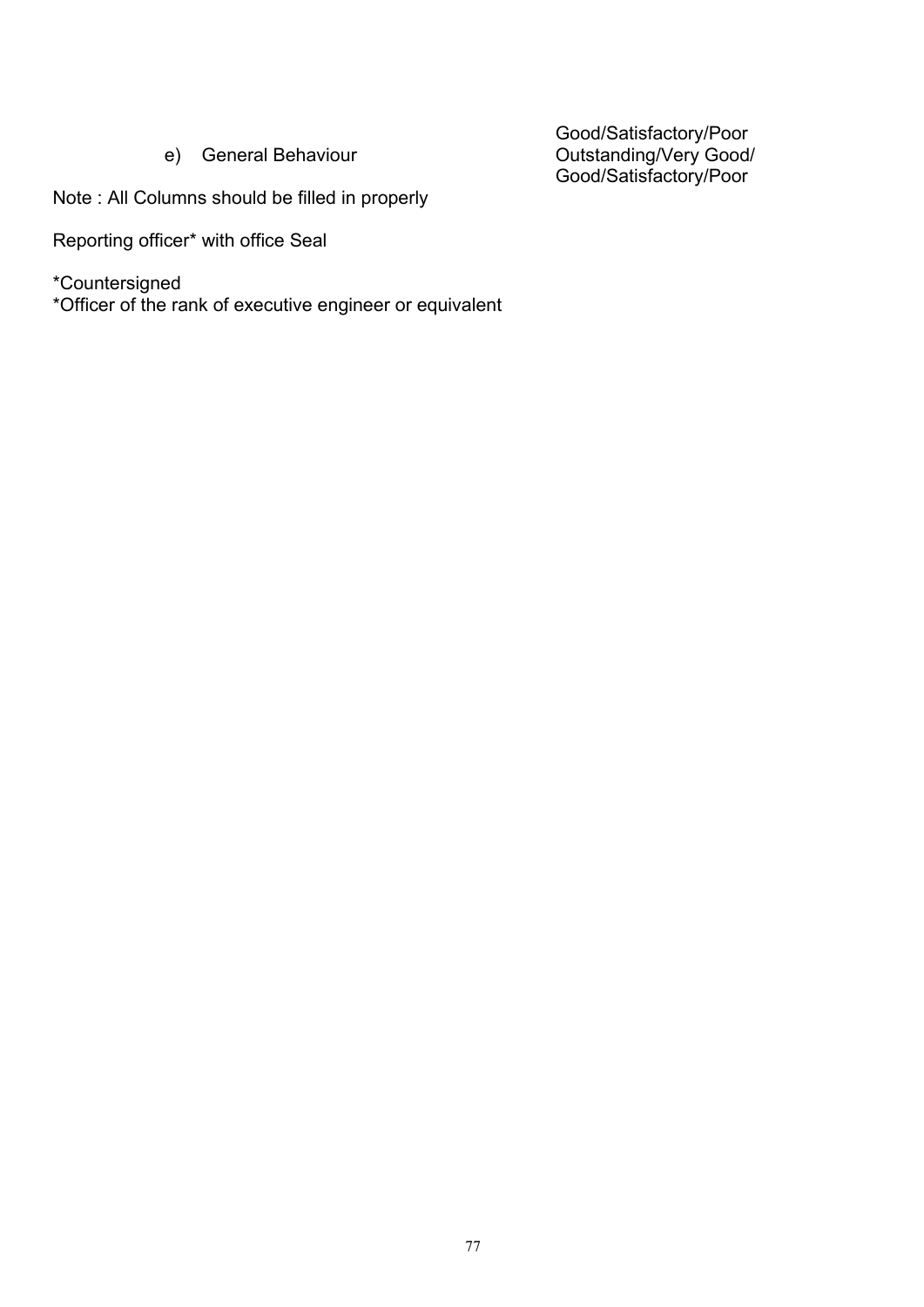## **Annexure- X**

## **FORMAT OF BANKER'S CERTIFICATE**

- 1. Composition of the firm (whether Partnership/private limited/Proprietorship/Public Limited.)
- 2. Name of the Proprietor / Partners / Directors of the firm.
- 3. Turnover of the firm for the last 3 financial year (Year Wise).

2021 - 2020  $2020 - 2019$ 2019 – 2018

- 4. Credit facility / Overdraft Facility enjoyed by the firm
- 5. Dealings
- 6. The period from which the firm has been banking with your bank.
- 7. Any other Remarks.

You may also kindly forward your opinion whether the above firm is considered financially sound to be entrusted with the contract for work estimated to cost Rs.45.00 Lakhs.

> Seal & Signature For the Bank

Note:

1. Banker's Certificates should be on letter head of the Bank, sealed in cover addressed to Chief General Manager, Reserve Bank of India, Premises Department, Central office, Fort Mumbai.400001 2. In case of Partnership firm, certificate should include name of all partners as recorded with the Bank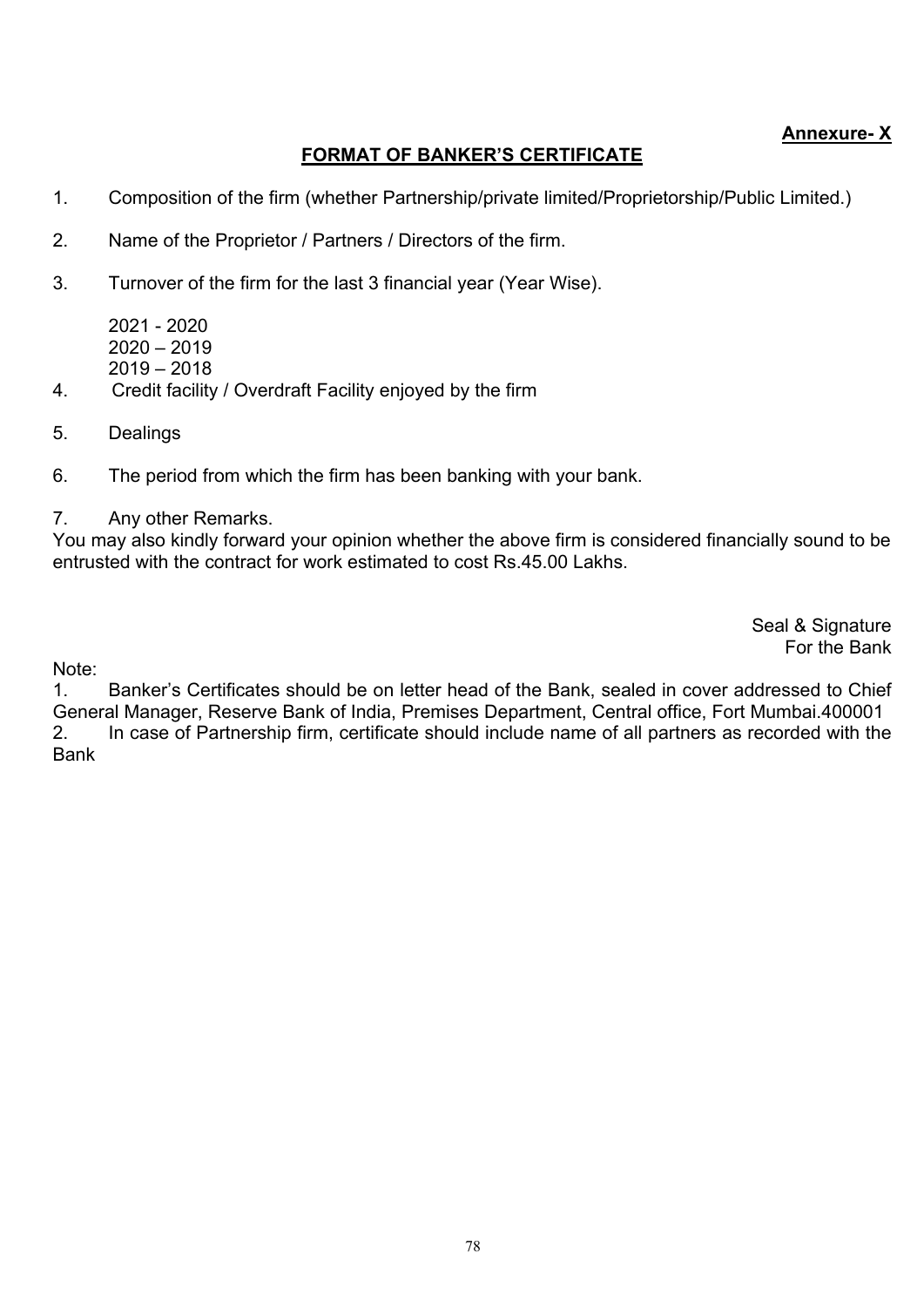#### **Section-X UNPRICED BILL OF QUANTITY**

**Design, Supply, installation, testing and commissioning of X-Ray Baggage Scanner System for Bank's Central Office building at Entrance gate, Fort, Mumbai**

| Sr. No                  | <b>Description of items</b>                                                                                                                                                                       | Qty. | <b>Unit</b> |
|-------------------------|---------------------------------------------------------------------------------------------------------------------------------------------------------------------------------------------------|------|-------------|
|                         | Supply of X-Ray Baggage Scanner System<br>with I<br>accessories such as Input Output Roller, Stabilizer/UPS,<br>Combined test piece (CTP)/Test Bag etc. as per<br>specification in tender Part-I. | 03   | set         |
| $\mathbf{2}$            | Installation, testing and commissioning of X- Ray baggage<br>scanner specified at sr. no. 1                                                                                                       | 03   | set         |
| 3                       | Rebate of old 600X400 ECIL make XBIS including all<br>accessories                                                                                                                                 | 03   | set         |
|                         | Total (1+2-3)                                                                                                                                                                                     |      |             |
| $\overline{\mathbf{4}}$ | Comprehensive AMC charges in Rupees per annum after<br>completion of defect liability period including all taxes as<br>mentioned at clause 3.14 of tender Part - I                                | 03   | set         |
| DATE:                   |                                                                                                                                                                                                   |      |             |

**PLACE:** 

## **Signature**

#### **Name of the CONTRACTOR**

المستخدم المستخدم المستخدم المستخدم المستخدم المستخدم المستخدم المستخدم المستخدم المستخدم المستخدم المستخدم ال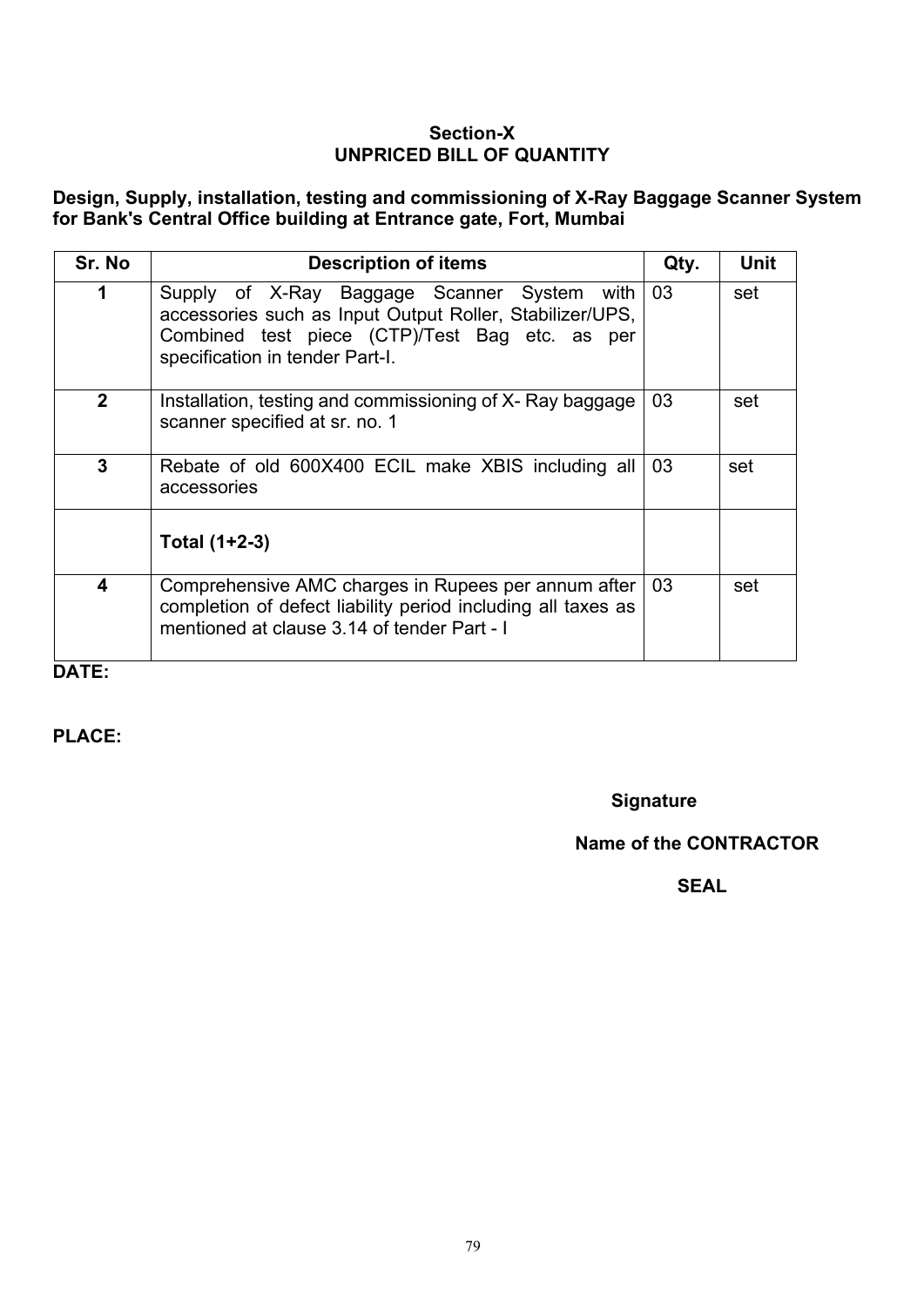

Design, Supply, installation, testing and commissioning of X-Ray Baggage Scanner System for Bank's Central Office Building at Entrance gate, Fort, Mumbai

**E-Tendering**

**Part II**

**Name of Tenderer\_\_\_\_\_\_\_\_\_\_\_\_\_\_\_\_\_\_\_\_\_\_\_\_\_\_\_\_\_\_\_\_\_\_\_\_\_\_\_\_\_\_\_\_\_**

**Address \_\_\_\_\_\_\_\_\_\_\_\_\_\_\_\_\_\_\_\_\_\_\_\_\_\_\_\_\_\_\_\_\_\_\_\_\_\_\_\_\_\_\_\_\_\_\_\_\_\_\_\_\_**

**Date and time of Pre-Bid Meeting: 11:30 a.m. on 06.05.2022**

**Due date of online submission of tender: 18.05.2022 upto 2 p.m.**